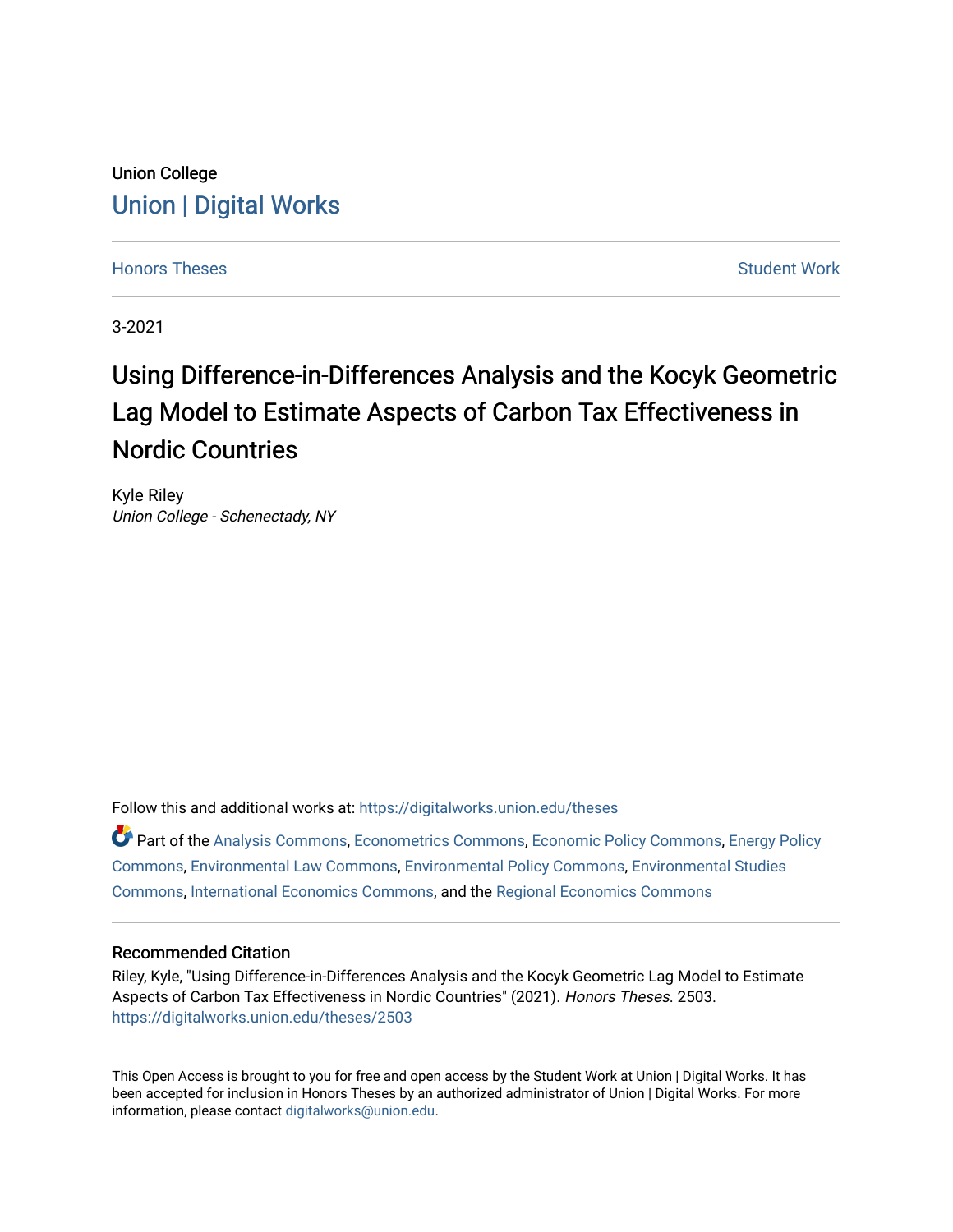# Using Difference-in-Differences Analysis and the Kocyk Geometric Lag Model to Estimate Aspects of Carbon Tax Effectiveness in Nordic Countries

By

Kyle C. Riley

\*\*\*\*\*\*\*\*\*

Submitted in partial fulfillment

of the requirements for

Honors in the Department of Economics

Union College

March, 2021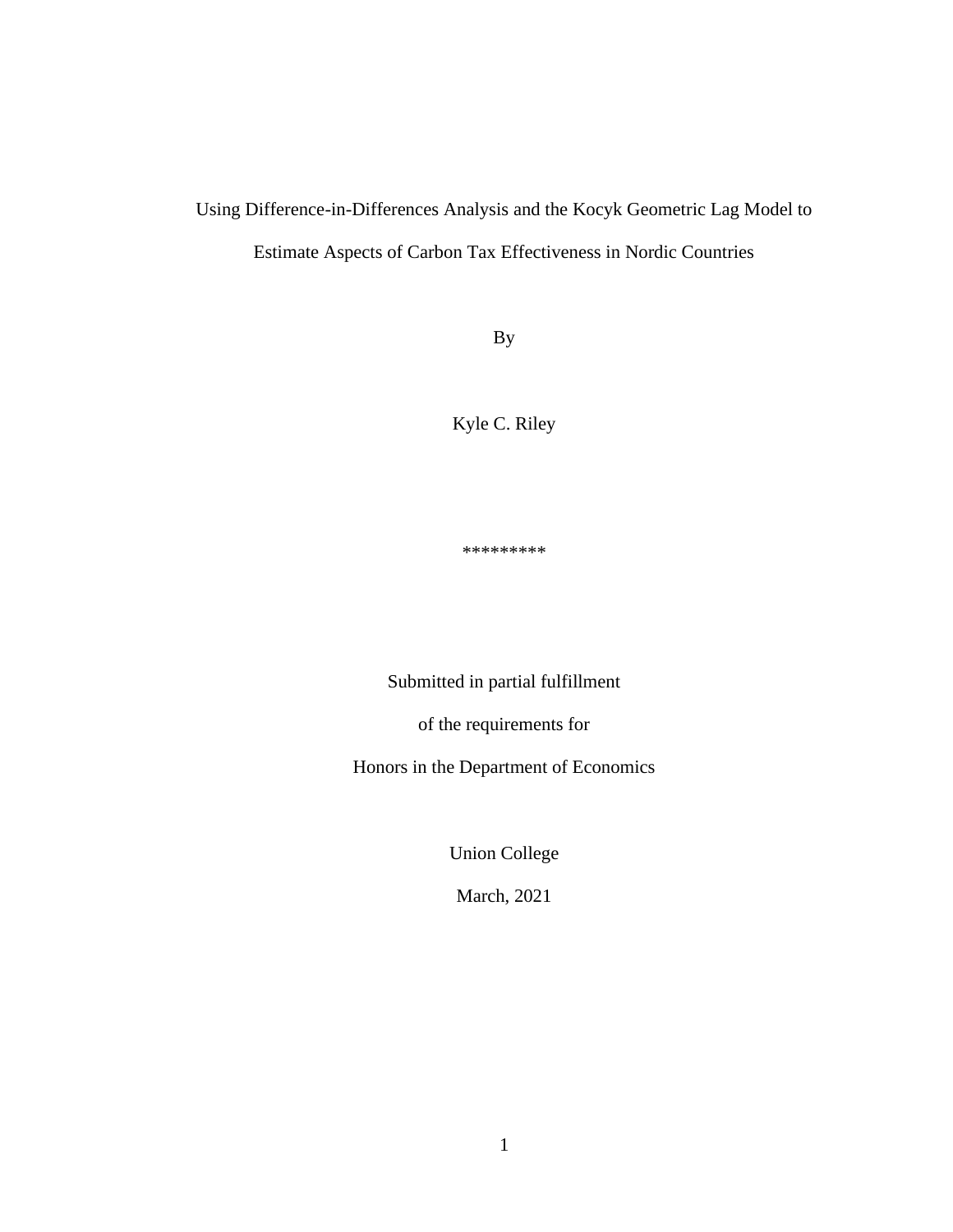### **ABSTRACT**

RILEY, KYLE C. Using Difference-in-Differences Analysis and the Kocyk Geometric Lag Model to Estimate Aspects of Carbon Tax Effectiveness in Nordic Countries, March 2021.

### ADVISOR: Caroline Abraham

This paper generally looks at the connections between carbon taxes and carbon emission levels in Nordic countries over a period from the 1960s to the early 2010s. Most of the existing literature on this topic looks at and finds that carbon taxes do have a significant impact upon carbon emissions levels in some countries while not in others. In many countries which have this policy there is not a significant impact that can be seen and there is a discussion as to why this might be the case and what needs to be done to fix these potential issues to effectively combat climate change. There are many other ideas about what policies may or may not lower emissions levels, and one such idea is looking at how carbon taxes might become less effective reducing carbon emissions. This paper attempts to take a more in depth look at the way carbon taxes impact emissions levels and how the effectiveness might change and deviate over time.

Using different econometric approaches, this paper asks a slightly different question than what most of the existing literature looks at. Instead of looking at the short-term impacts of carbon taxes on carbon emissions this paper looks at this question from a longer-term perspective where the effect of these taxes can change and deviate, especially if the rate of carbon taxes is not updated to a degree where it keeps up with increasing price levels within a country. This is where the Koyck geometric lag model is used. Another approach which is used throughout is to use difference-in-differences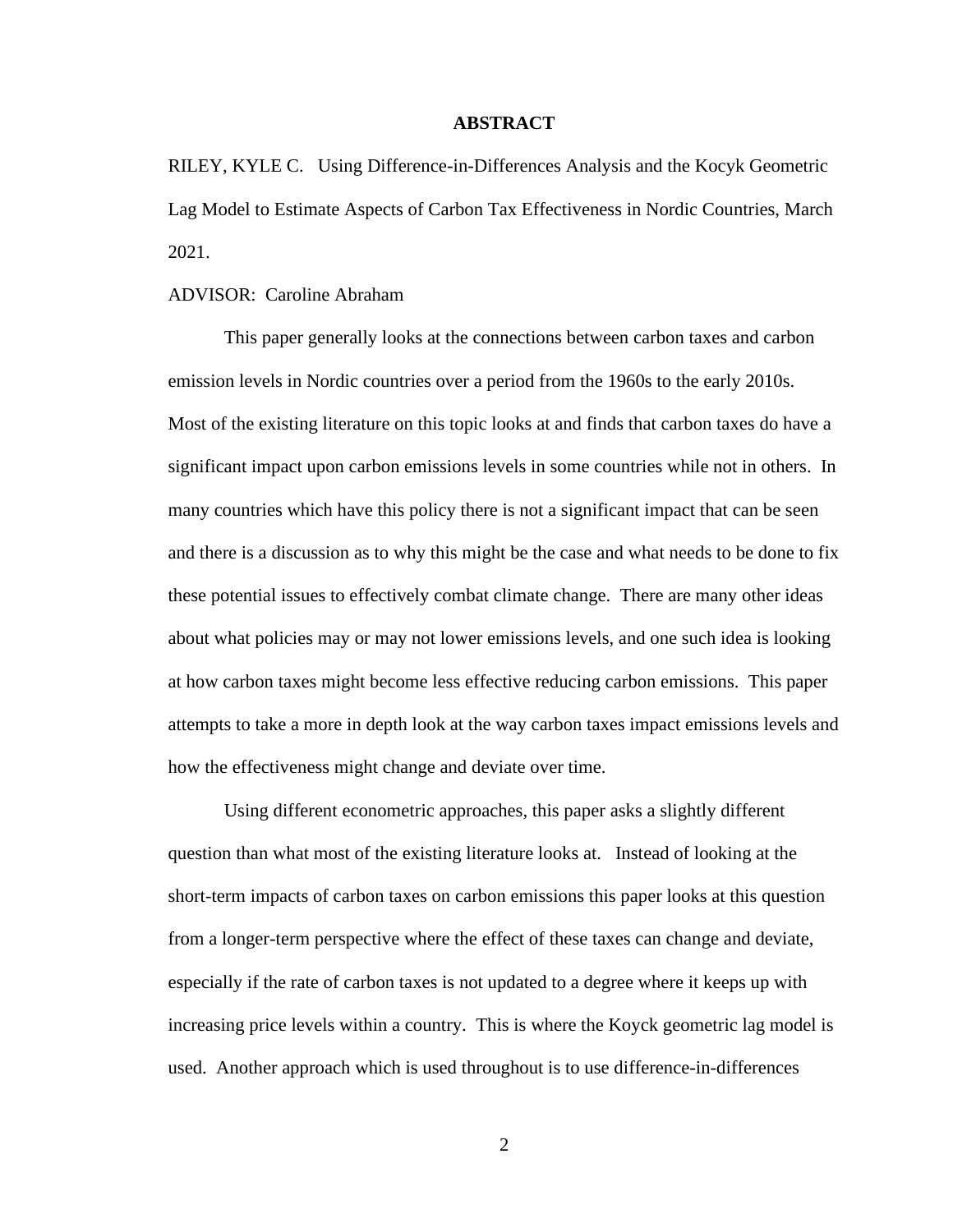analysis where a control country with no carbon taxes is used to compare treatment countries which have active carbon tax policies to look at the differences in emission levels between countries which do and do not have tax policies. This style of econometrics is utilized to somewhat simulate how a traditional scientific experiment would be constructed, by looking at the causal impacts of a policy implementation which in this case is the carbon tax.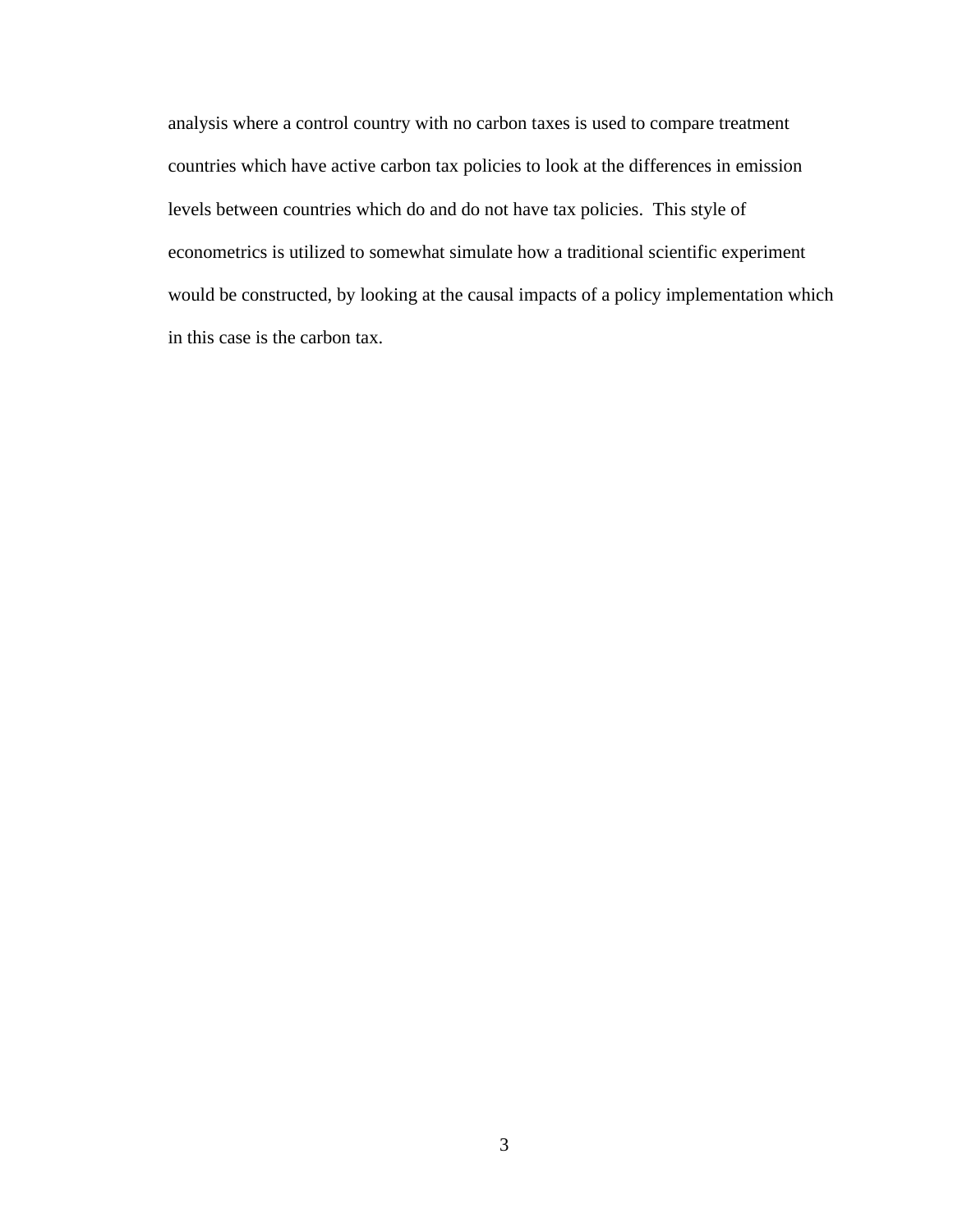### **ACKNOWLEDGEMENT**

This thesis paper would not be possible without the help of my advisor, Caroline Abraham. I appreciate the fact that she pushed me to do better and write the best paper I could. Things were not always perfect in the months long process of writing this paper especially since it was not a typical thesis process since we had to meet every week on Zoom, but I am very satisfied with the final product and that would not be at all possible without the help and guidance of Professor Abraham. Through her direction I became better at coding, a better writer, and most importantly a better critical thinker and I would like to thank her for that. I would also like to thank Professor Stephen J. Schmidt for helping with questions surrounding the underlying theory behind the Koyck geometric lag model.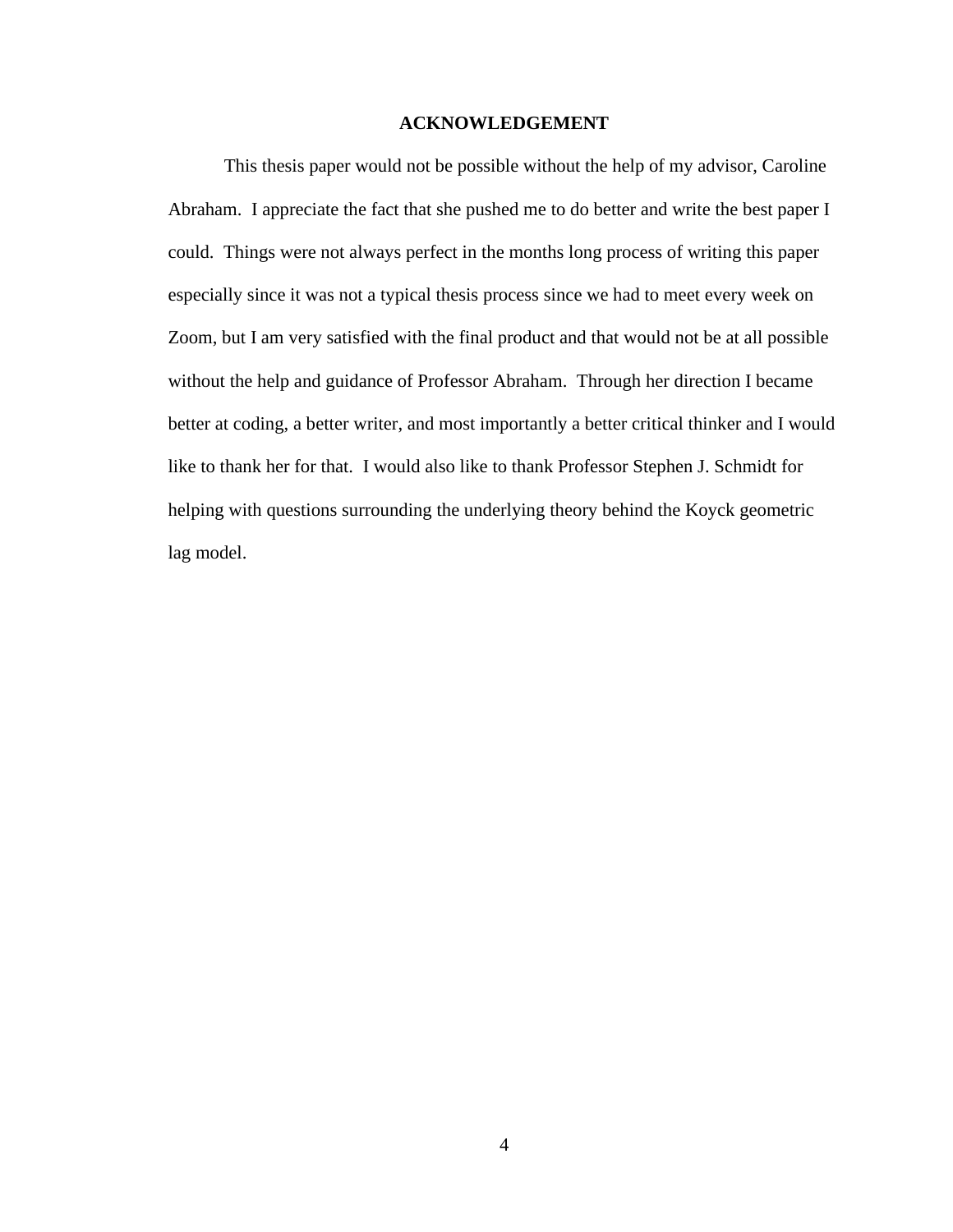# **TABLE OF CONTENTS**

| 2. |                |                                                             |  |  |  |  |  |  |
|----|----------------|-------------------------------------------------------------|--|--|--|--|--|--|
| 3. |                |                                                             |  |  |  |  |  |  |
|    |                |                                                             |  |  |  |  |  |  |
|    | I.             |                                                             |  |  |  |  |  |  |
|    | Π.             |                                                             |  |  |  |  |  |  |
| 5. |                |                                                             |  |  |  |  |  |  |
|    | $\mathbf{I}$ . |                                                             |  |  |  |  |  |  |
|    | II.            | General Koyck's Geometric Model Conclusions from Individual |  |  |  |  |  |  |
|    |                |                                                             |  |  |  |  |  |  |
|    | Ш.             | Difference-in-Differences Regression Results33              |  |  |  |  |  |  |
| 6. |                |                                                             |  |  |  |  |  |  |
|    | I.             |                                                             |  |  |  |  |  |  |
|    | II.            |                                                             |  |  |  |  |  |  |
|    | III.           |                                                             |  |  |  |  |  |  |
|    | IV.            |                                                             |  |  |  |  |  |  |
|    |                |                                                             |  |  |  |  |  |  |
|    |                |                                                             |  |  |  |  |  |  |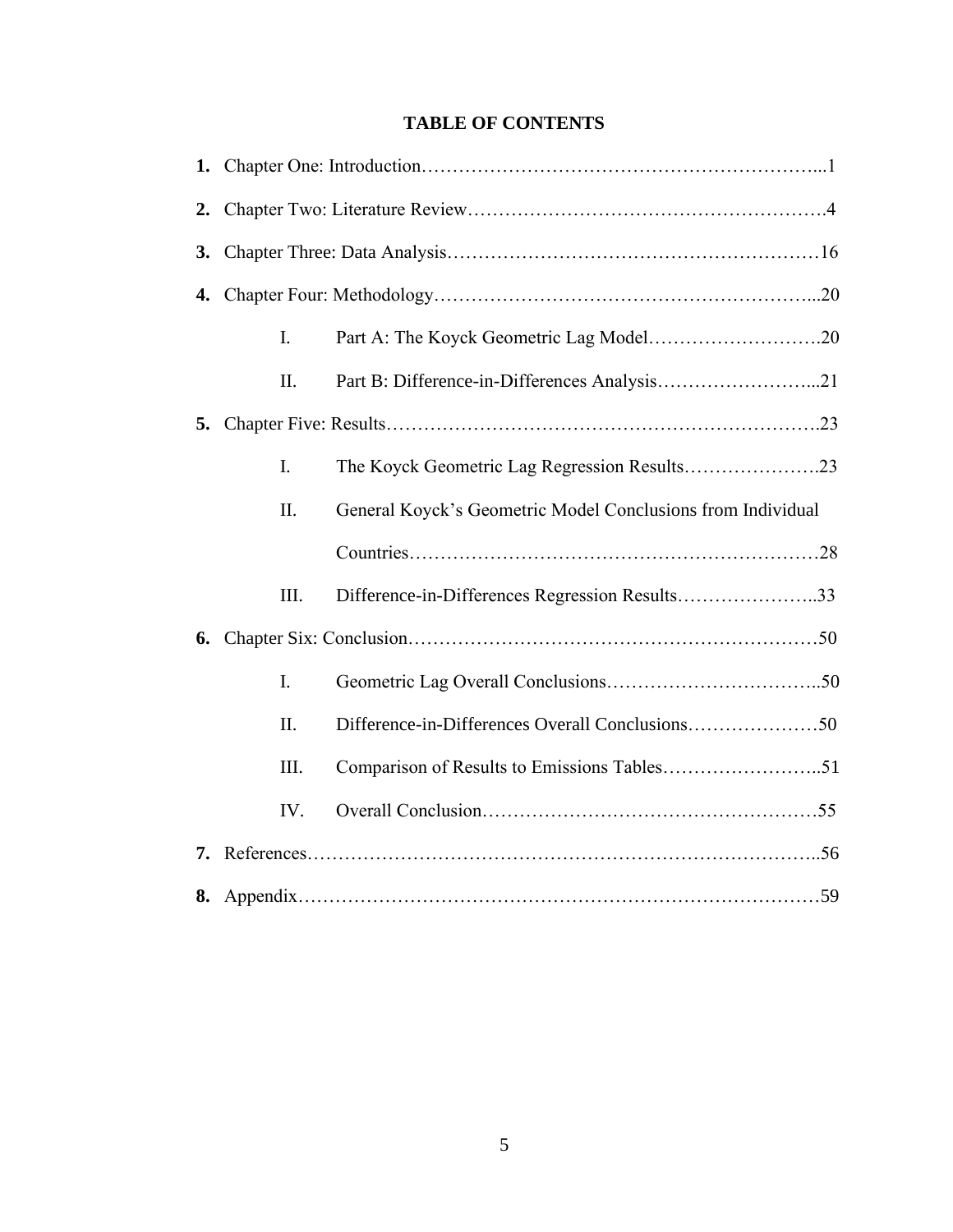# **TABLE OF FIGURES**

| Table 6: Combined Geometric Lag Regression with Year Dummies30                 |
|--------------------------------------------------------------------------------|
|                                                                                |
|                                                                                |
| Table 8: Effect of Tax rate Every Year by Plotting Coefficients Finland DID35  |
|                                                                                |
|                                                                                |
| Table 10: Effect of Tax rate Every Year by Plotting Coefficients Sweden DID40  |
|                                                                                |
|                                                                                |
| Table 12: Effect of Tax rate Every Year by Plotting Coefficients Denmark DID43 |
|                                                                                |
| Table 14: Combined Difference-in-Differences Regression with Time Dummies46    |
|                                                                                |
|                                                                                |
|                                                                                |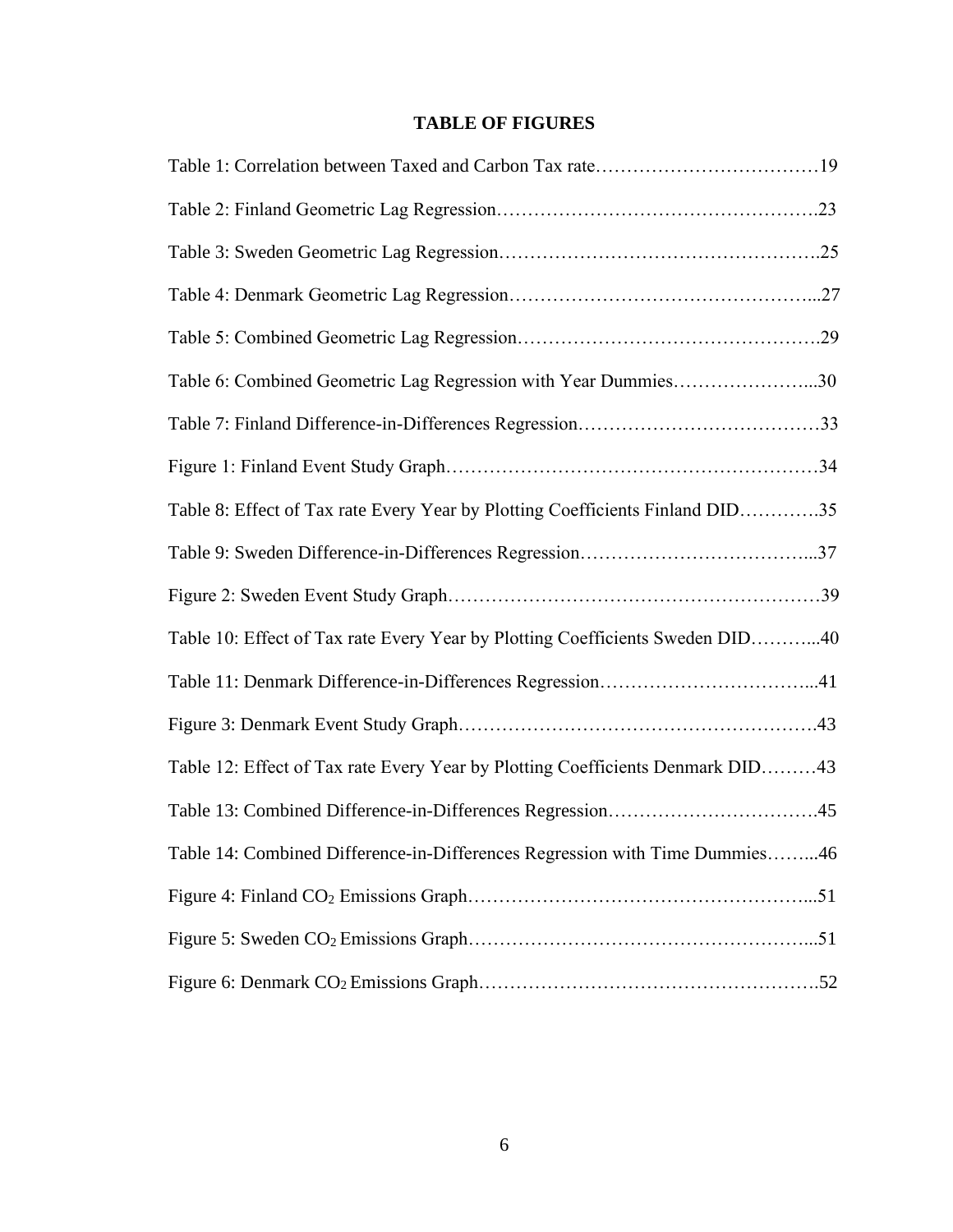### **CHAPTER ONE**

### INTRODUCTION

Much of the research that has been done on carbon taxes focuses on the shortterm impact on overall carbon emissions rate. It is important to look at the impact of how carbon taxes work on emissions levels in countries, and part studies have indicated a significant negative relationship between the two variables in only some of the countries which they looked at, but the main topic of this paper is more nuanced. This paper is looking at the impact of countries not consistently updating their carbon tax policies to see if when a carbon tax is implemented it loses effectiveness over the years because things like inflation might make the taxes less impactful on those making business decisions regarding energy consumption.

One of the main hypotheses of this paper is that carbon taxes do have a declining effectiveness on emission levels when they are not constantly updated. The three countries which this paper will look at and try to compare will be the countries with similar economic standings and long periods of carbon tax history which are Finland, Sweden, and Denmark. Iceland will be used as a control in a difference in differences model. In the framework of the econometrics this would mean that the value of lambda in the geometric lag model would be between zero and one to a statistically significant degree. The null hypothesis is that there is no decaying effectiveness of carbon taxes on long term emission rates. If this ends up being the conclusion, then many of the countries with a long-standing history of carbon tax policy will have done a sufficient job of implementation. The conclusions that can be drawn from this paper do appear to be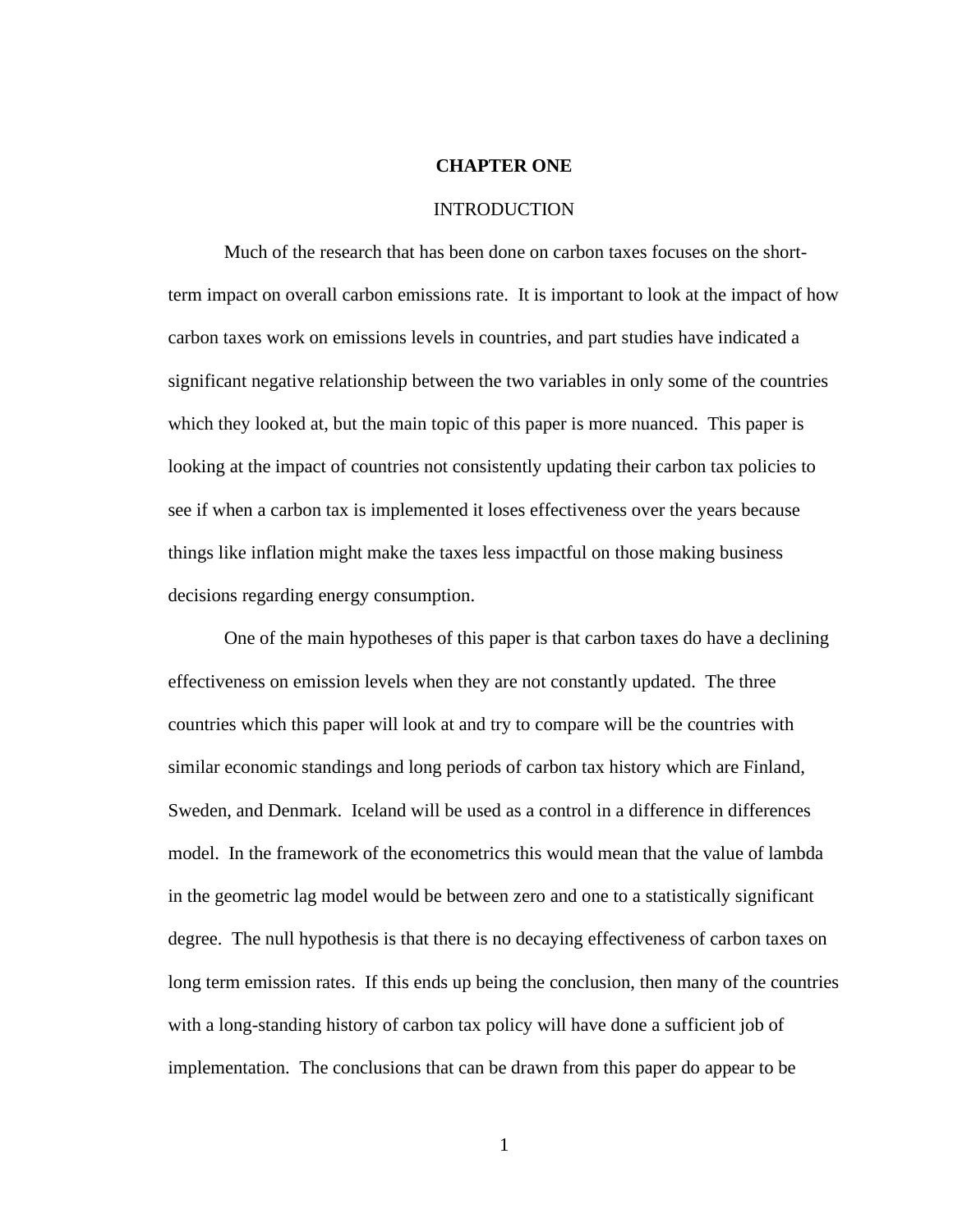somewhat limited as it is only looking at a specific selection of countries and so the results might not be as transferable as we would hope, but in general more time is needed to collect data as many nations do not have a long-standing history of carbon taxes.

The other main hypothesis of this paper is that countries who have carbon tax policies would have lower levels of carbon emissions than countries who do not have these carbon taxes because these taxes lower emissions. The reason for this would be because the taxes would have a negative impact on the emissions levels and so when we compare the treatment countries of Finland, Sweden, and Denmark to the control country of Iceland land we would expect that emissions after the carbon tax implementation would be lower in the three countries when compared to Iceland. Iceland is used as a control because it is a Nordic country and so it has a somewhat comparable economic status, technology level, population, and somewhat similar energy consumption patterns to the other three countries in the dataset. It is also a useful country to utilize since carbon taxes were not implemented until 2011 whereas all the other countries in the treatment groups implemented their carbon taxes in the early 1990s so there is a period where these countries all have taxes except for Iceland.

At this point in the paper, it would be a good place to discuss some of the underlying economic theory of how carbon emissions levels can change due to the progression of a society. There are two important concepts to look at and those are the idea of the Kuznets Curve and the idea of convergence theory. The idea behind Kuznets curve is an idea which has to do with the impact of economic growth on emissions levels which explains the relationship between economic growth but also technological growth which creates a greater energy efficiency. The general thought behind the Kuznets curve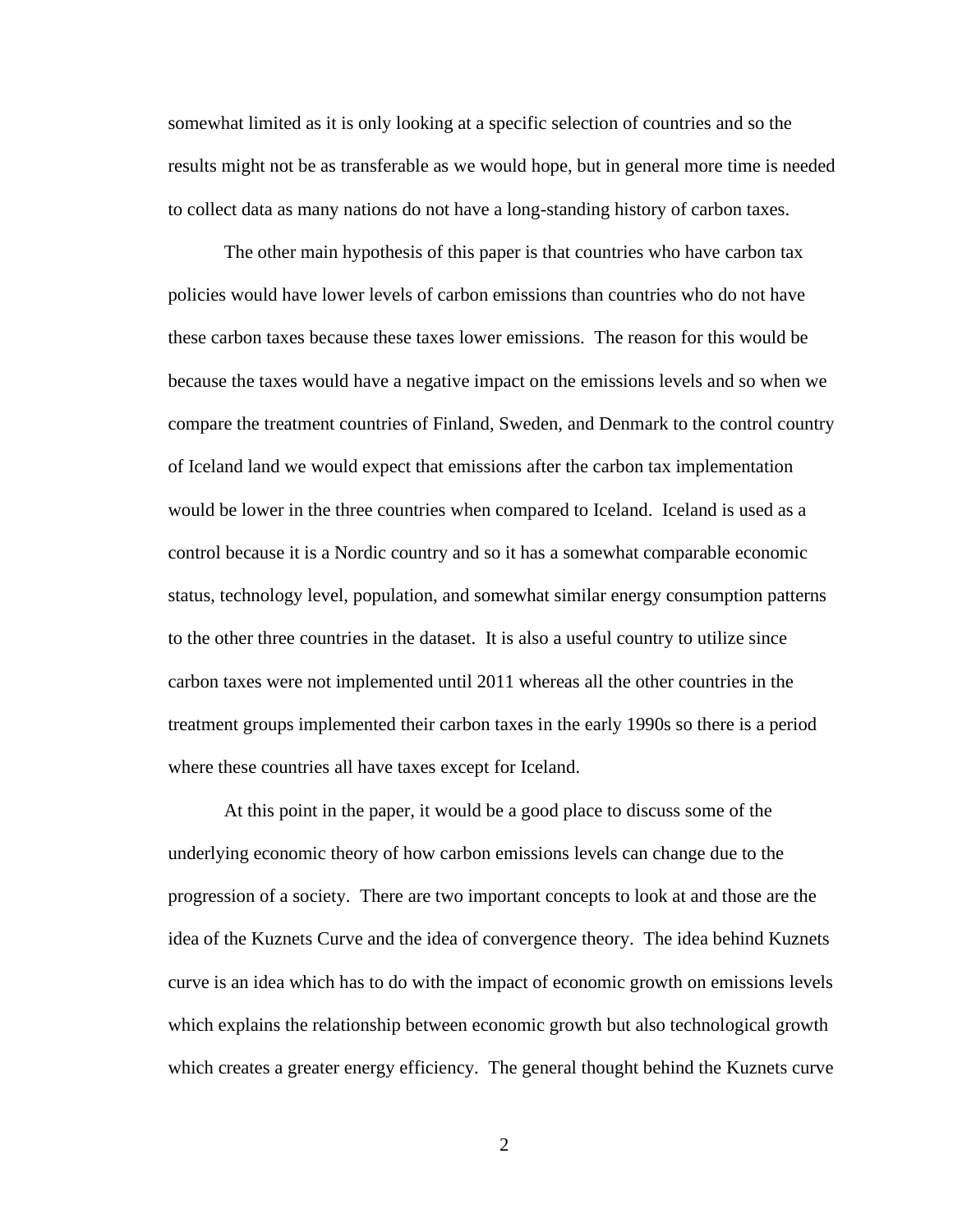is the idea that when nations are low on the economic development scale and they experience growth they have a period in their development where emissions are high because production has gone up so much. This production is not often done with a great deal of concern for emissions, but after a certain point of growth that nation will eventually develop the technology or will be able to pay for greener sources of energy creating a decline in emissions levels even though from a production standpoint, they produce a lot as a developed nation.

Likewise, the idea of convergence theory is tangentially related to the Kuznets curve as it describes the phenomenon at the macroeconomic level where nations with a low level of economic development will grow on average faster than nations with a higher level of current development. These ideas are important for understanding carbon emissions levels on a macroeconomic level and should be used carefully as controls in this experiment, but in a way, they are not as important in this paper as this paper is comparing Nordic nations which have a similar level of economic standing, but if this paper were looking at comparing many countries with vastly different economic conditions these two ideas would likely be a big part of what needs to be controlled for.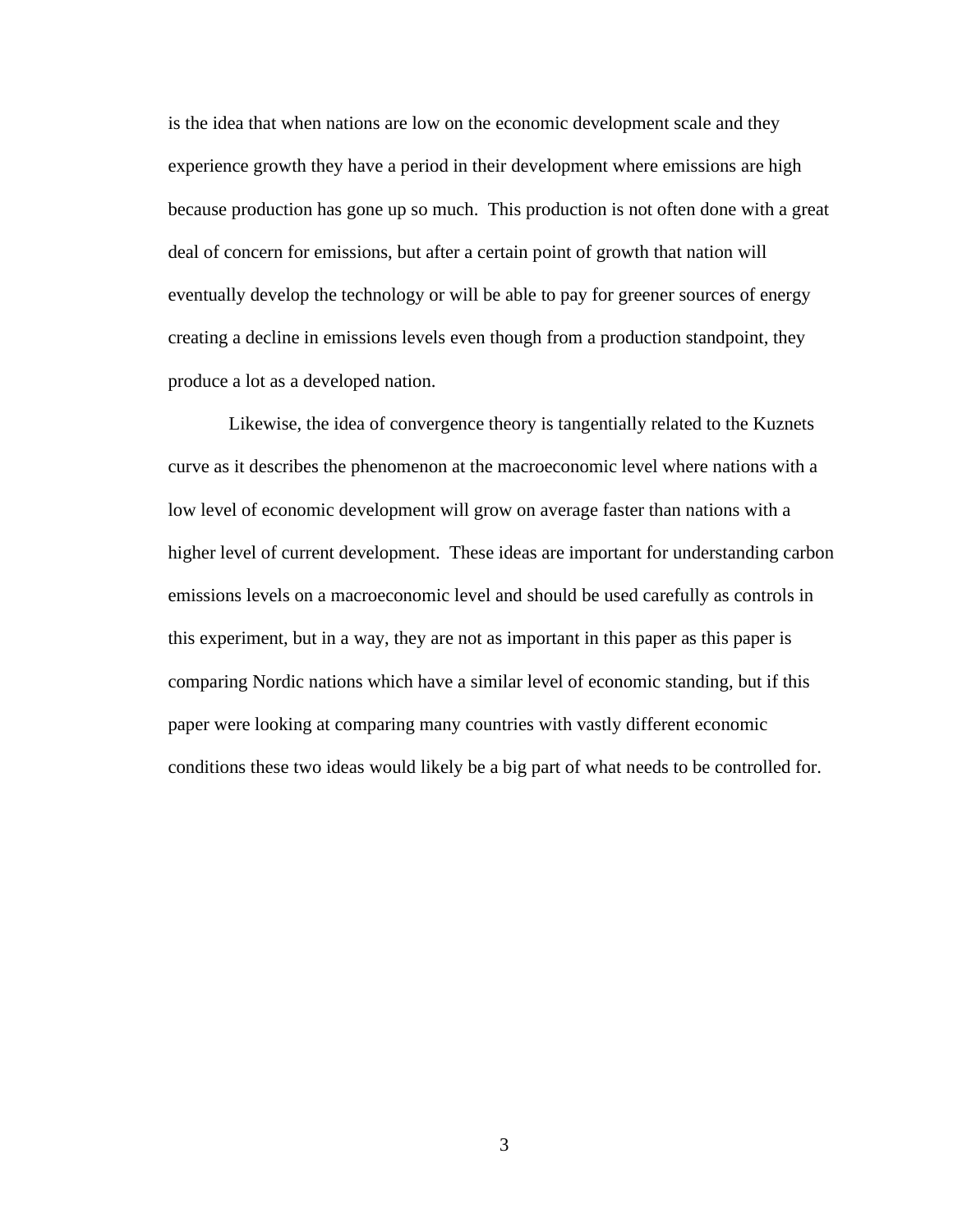### **CHAPTER TWO**

### LITERATURE REVIEW

This section of the paper provides a review of existing literature on how the implementation of carbon taxes in various countries has affected the carbon emissions levels. Some of these sources focus on the main area of concern for this paper which is the processes created after the introduction of carbon taxes in Nordic countries. This section also looks at Koyck's distributed lag model and how it can be best used as an econometric tool in this paper.

### *A. Learning from 19 Carbon Taxes: What Does the Evidence Show?*

Nadel (2016) finds that rather unsurprisingly that carbon taxes do have a statistically significant positive impact on carbon emissions for most of the countries and provinces in this study. He found that this was done in both parts by decreasing the demand for energy and by also causing a switch to lower polluting energy sources in some of the nations which he looked at such as Austria. Part of my inspiration for this paper comes from a comment in this paper since the authors of the paper cover such a broad selection of countries and carbon taxes, they do not go into detail about all of the findings. Nadel posits the idea that carbon taxes in Finland have been having decreasing impact on carbon emissions and eventually had a statistically insignificant effect on carbon emissions beyond the years when the carbon tax policies were set up. The author does not explain and/or know why and they state that more complex analysis is needed to determine the reasons why this declining impact has happened. The author points out that there is some ambiguity as to why the effects have declined over time and that could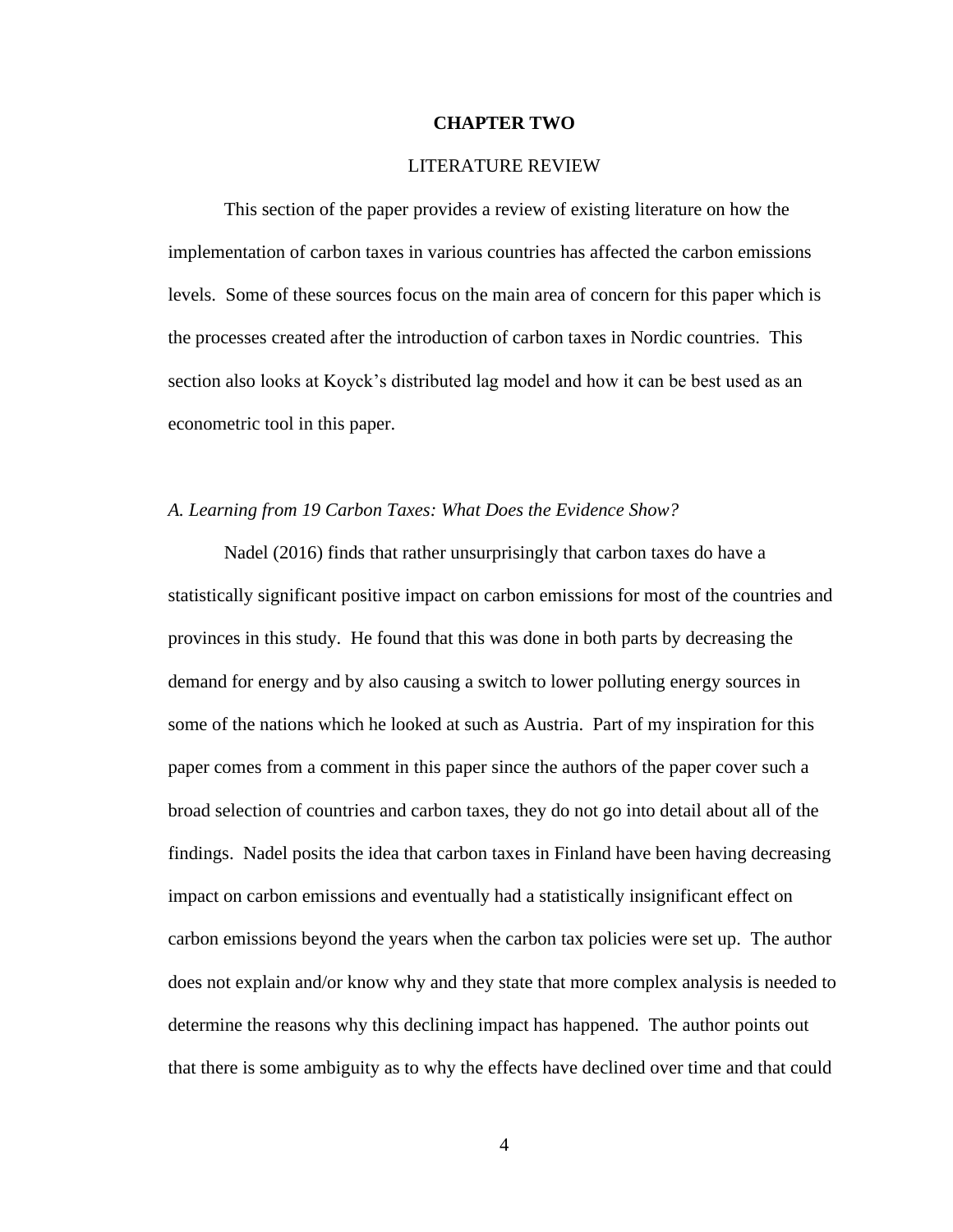be because the impacts of the policy trail off over time or because there are other external factors which contribute to the declining effect. This is the main inspiration for this paper as the main regression in this paper uses a geometric lag model to try and see if the effects trail off while controlling for external factors which have changed over the years such as economic growth.

## *B. The effect of carbon tax on per capita CO2 emissions*

Looking at carbon taxes general effect on emissions is important, but also looking at why some countries have different outcomes than others in terms of their rates of carbon emission reductions is important. This is what Lin and Li (2011) find as they state that the rates of taxes do have an impact on the rates of reducing emissions, but they also find that exemptions play a large role in the reduction of emissions and that in Northern European countries which have less exemptions are far more successful in their reduction of emissions than those with more exemptions. They also find that GDP per capita which is one of the controls is significantly correlated with carbon emissions per capita and so it should be accounted for as a control in a regression, but they also found that urbanization does not have a significant impact and so it can be dropped as a control. Unfortunately, this study does not focus a great deal on the long-term impact of carbon taxes on carbon emissions in part because that was not the main goal of this paper. Since it does a good job at analyzing the impacts per year and it does a good job of setting up controls this paper can be used as a good basis to set up a model to use for looking at long-term changing effects.

*C. Should a carbon tax be differentiated across sectors?*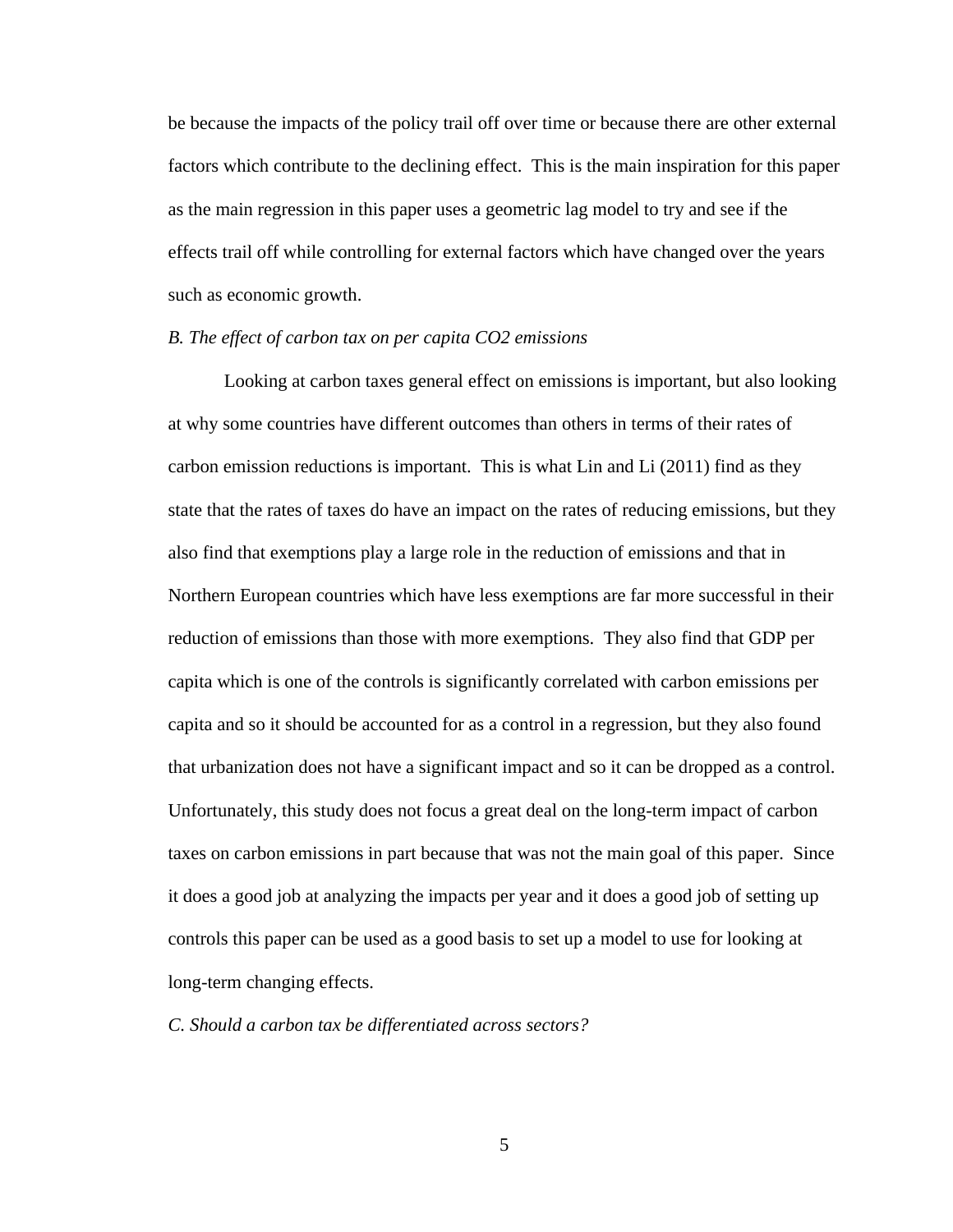The paper by Hoel (1996) asks whether carbon taxes should be implemented as a blanket tax or as a different tax across sectors of the economy and he looks in detail on international trade side of the economy. He found that tariffs on carbon are something significantly important and that if they exist and are sufficient carbon taxes can be implemented as a blanket tax. This paper gives another variable that should possibly looked at as a control in the long term; if tariffs changed overtime in a country this could be part of the reason for a declining impact, so it is necessarily needed as a possible control. This paper was also created relatively early in the implementation of carbon taxes so it would be interesting to see if this holds up in the long term which is one of the goals of this paper.

#### *D. On the econometrics of the geometric lag model*

Frances and Oest (2006) find that much of the problems with using Koyck's geometric lag model is trying to solve the Davies problem which is when beta is equal to zero in the null hypothesis lambda drops out of the equation which is a problem as lambda is the decaying rate which is the most important part of a geometric lag regression. The paper concludes that while doing a regression using a t-statistic is not a reliable method given the previous problem and so test statistics must be constructed so that they fit the new values of lambda in the regression. Much of the existing uses of the geometric lag are on advertising and marketing and that is one of the deficiencies for this paper and many others which cover the geometric lag regressions. This is one way this thesis paper adds to use of geometric lag because it is not used in econometrics all that much outside of marketing and advertising, but it can be a useful tool in quantifying the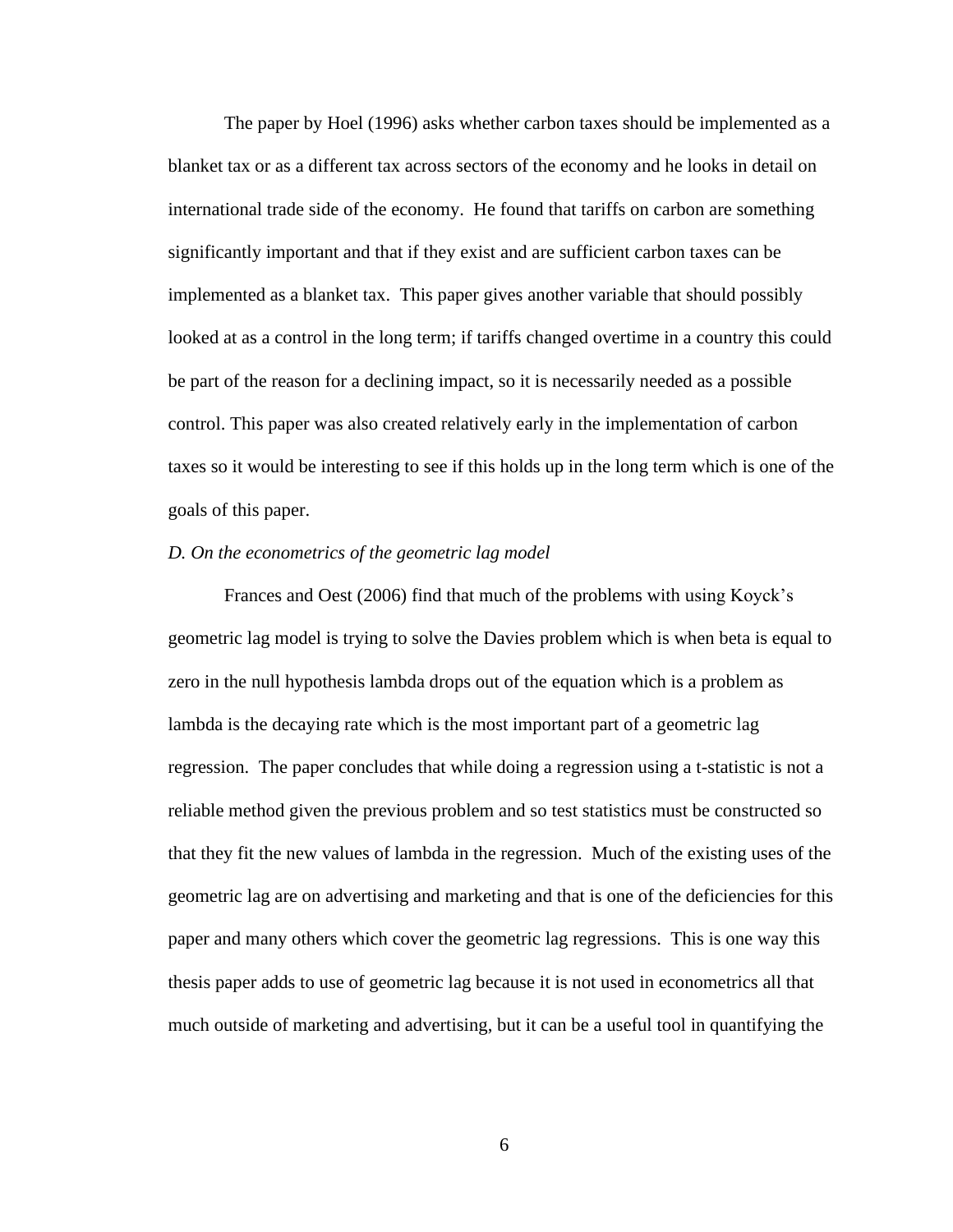long-term decaying impacts and in this case, it can be used to look at the long-term impact of carbon taxes on emissions in Finland.

## *E. Gasoline Tax Policy, Carbon Emissions and the Global Environment*

Sterner, Dahl and Franzen (1992) find from the regression that if gasoline taxes were at a relatively high-level for Italy, emissions could drop by thirty percent in the eight years after this paper was published. The authors' regression uses the geometric lag model using the elasticities of gasoline instead of using the direct taxes. The major problem with this paper is that it covers a different tax than what this main paper is about since this specific paper is on gasoline taxes instead of carbon taxes. This paper is useful however for one specific reason as it is the closest use of Koyck's geometric lag model to the use of the model in this paper as both try and quantify the decaying impact of an energy tax on the overall emissions rate for following years after the taxes were implemented. This paper is useful because it provides ideas and tests that can be applied to carbon taxes rather than gasoline taxes which can be a useful tool in helping to set up the main paper.

# *F. The process of peak CO2 emissions in developed economies: A perspective of industrialization and urbanization*

Economic development and growth are two factors which can lead to a higher rate of carbon emissions, but countries who are more developed tend to have lower emissions per capita because of cleaner sources of energy but more developed nations tend to have higher emissions in general because they have a higher productivity, this idea is commonly referred to as Kuznet's curve hypothesis. Dong, Wang, Su, Hua, and Zhang (2019) state that in developed nations such as Finland carbon intensity peaked first,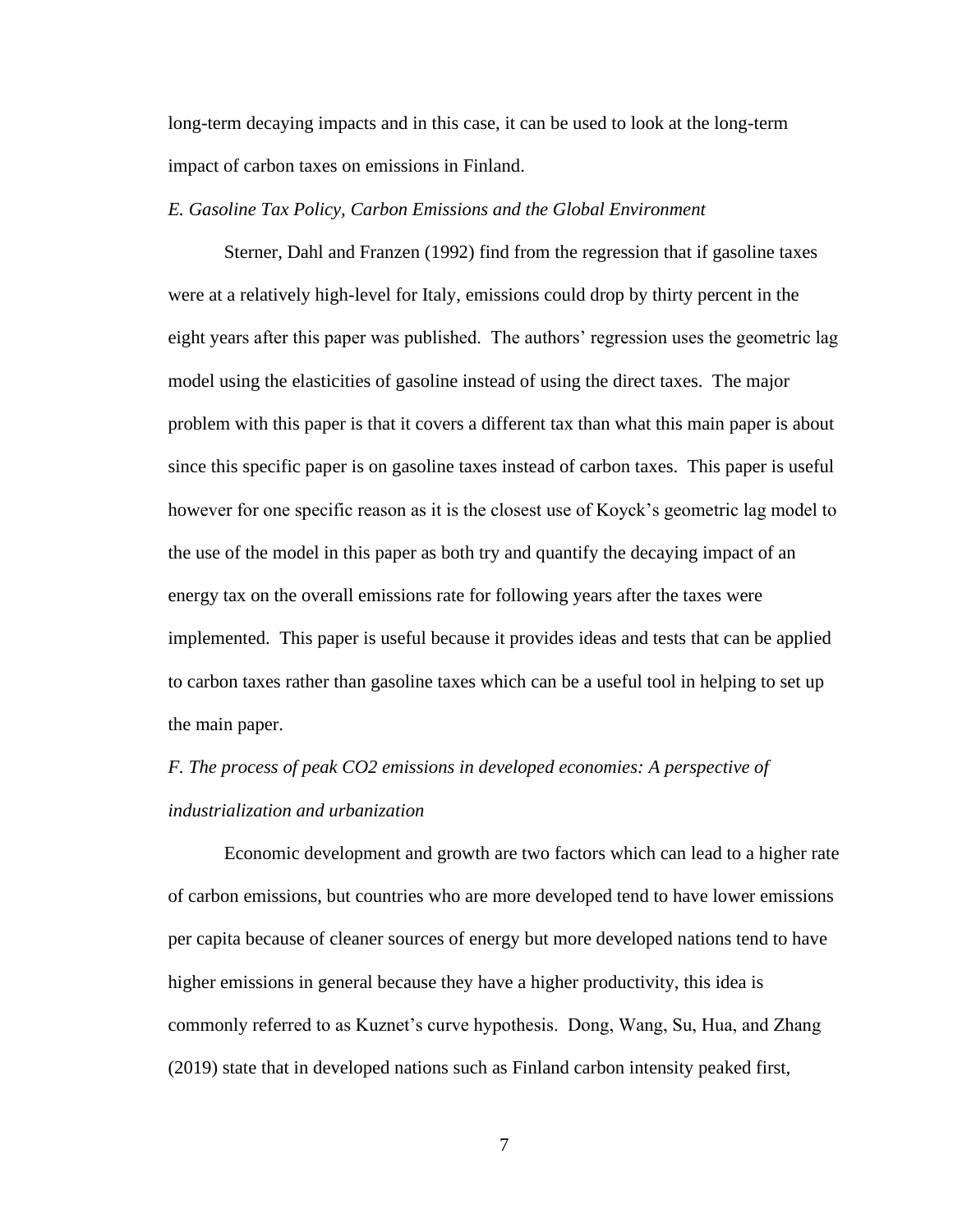followed by per capita carbon emissions and total carbon emissions in terms of emissions development, and in each country, there is a point where emissions per capita is the highest until it crosses over to a society which produces more carbon in total. The main issue with this paper in terms of in relation to mine is that it has a lot of theory that is just too hard to quantify and fully to fully account for these ideas. Interpreting where Finland, Sweden, and Denmark are at this type of curve would be important to know as it could be a large part of the error term as these kinds of relationships appear to be too hard and intangible to measure because in large part it is theoretical and would require its own paper and separate regression to figure it out, but this would appear to be a good thing to note as a potential error term in this paper. GDP per capita is one term which captures economic development to a potentially sufficient level, but this theory is a potential justification for adding this control to the regression.

### *G. Determinants of carbon dioxide emissions: Empirical evidence from 69 countries*

There are many variables which would seem to impact carbon emissions other than carbon taxes and so developing a list of them is important to either strengthen or weaken the relationship you are looking for. In this paper Sharma (2011) looks at variables which would cause the levels of emissions and so she looks at GDP per capita, urbanization, Per capita electric power consumption, Per capita total primary energy consumption, and trade openness. Sharma splits nations into high, middle, and lowincome nations to see if there is anything that is statistically significant in one income group but maybe not the others. Sharma finds that GDP per capita is significant in the groups except for the high-income group because of the Kuznet curve hypothesis. The author also finds that the other variables are not significant in the groups except the fact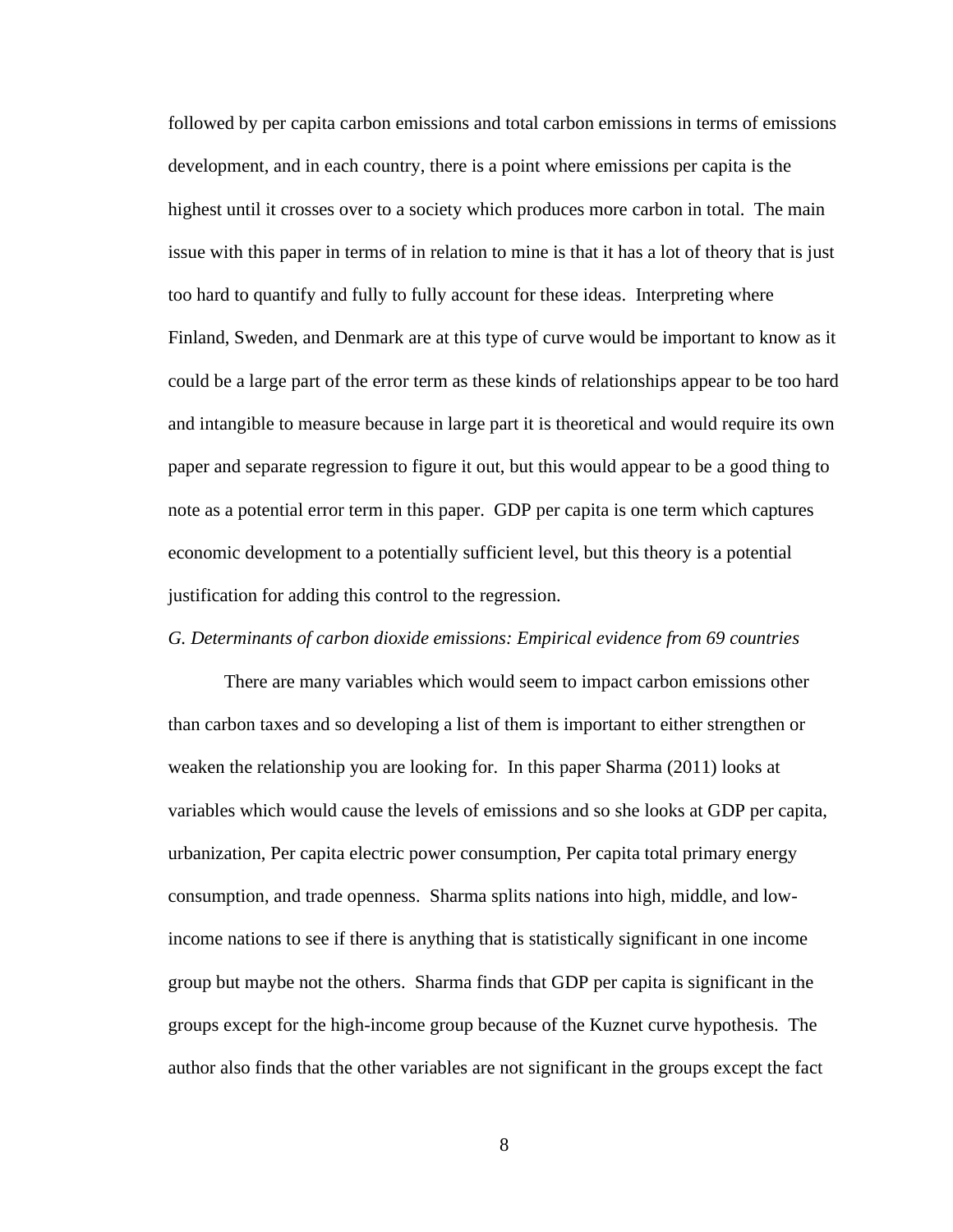that the type of energy used does appear to have a significant impact on emissions in the high-income nations, and that urbanization has a positive impact on emissions in developing nations. One problem that this paper has is that it could have more variables for different types of energy used such as geothermal or some sort of renewable energy source to make a better regression for higher income nations. This paper helps expand my topic because it allows the use of past controls to best account for outside variables in an attempt to limit omitted variable bias. This can hopefully lead to a cleaner regression which has all the relevant controls while not having irrelevant variables to remain efficient in a least squares regression to find the relationship of decaying impact of carbon taxes on carbon emissions. Since the paper splits the nations into high and low income countries, looking at the high income section would be important for this paper and maybe points to the fact that the type of energy used in Finland might be more important than the growth rate, but for poorer countries this might be the opposite. *H. Bioenergy Policy and Market Development in Finland and Sweden*

This paper states the rise of bioenergy markets in the two countries largely because of an increase in carbon taxes and more pressure to lower carbon emissions. Ericsson, Huttunen, Nilsson, and Svenningsson (2004) find that biomass energy in the early nineties was cheaper in Finland because of the carbon taxes which would back up the reasonable claim that these taxes forced many to switch to a renewable energy source. The main deficiency of this paper is there is no large main econometric equation, but it does have a great deal of data and information on the changes which have taken place in the renewable energy sectors in Finland and Sweden. This is different from other papers in the section because it does not just state energy consumption by either gas based or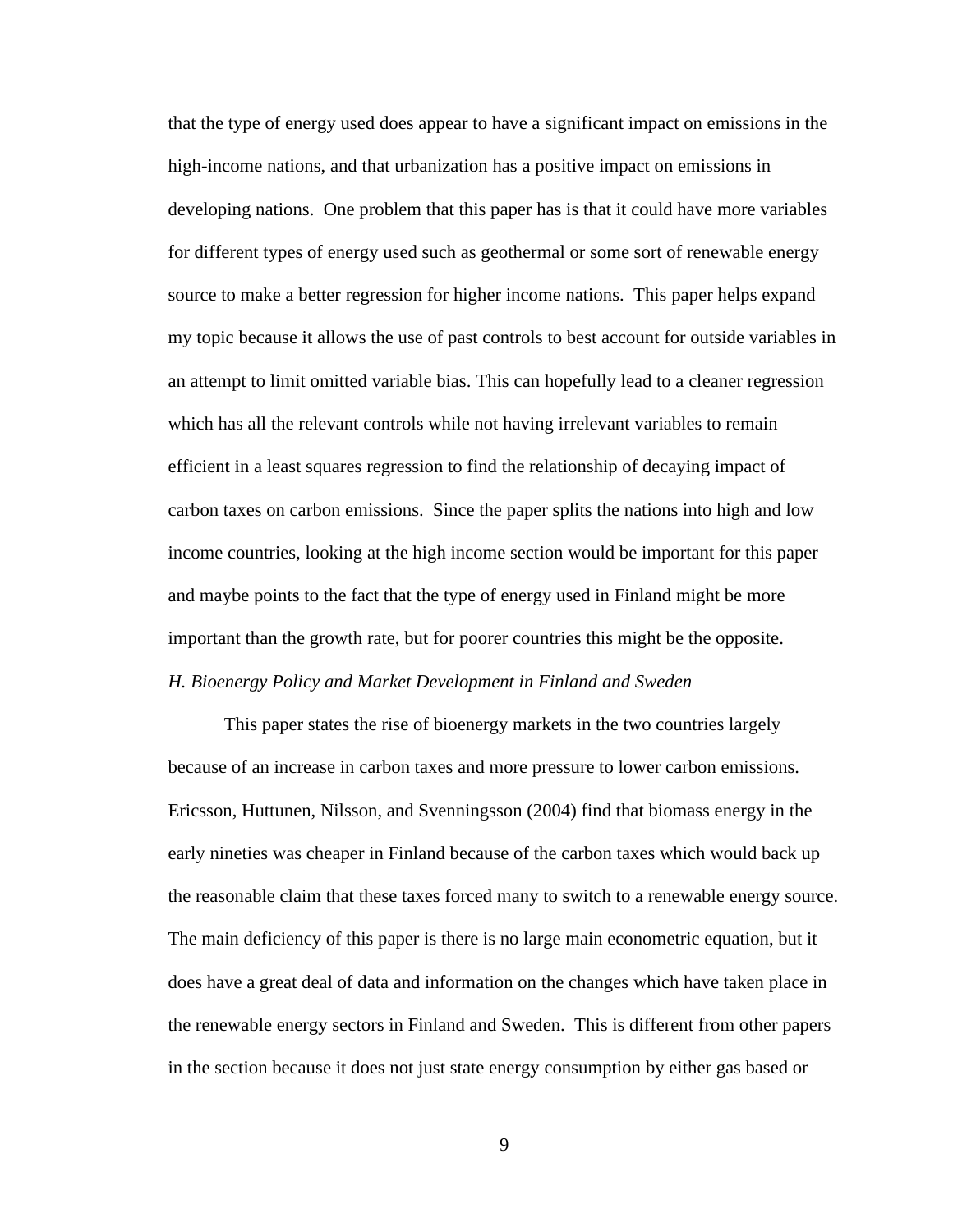electric consumption and it goes into other types of energy which cause changes. Putting renewable energy sources as a right-hand side variable probably would be something to consider and it might be beneficial to add this sort of data into a regression.

*I. Carbon emission and mitigation cost comparisons between fossil fuel, nuclear and renewable energy resources for electricity generation*

Accounting for the types of energy used in a high-income country would appear to cause a decline in carbon emissions, but it is also likely that carbon taxes themselves would push many people and businesses towards renewable energy. In this paper Sims, Rogner, and Gregory (2003) compare the carbon emissions reduction effect in nuclear and other renewable energy sources such as solar, hydro, wind, and bioenergy. The authors found that the slight adoption of these policies could result in a global reduction of carbon emissions from anywhere from one and a half percent to eighteen percent given the feasible rates of adoption. The authors ran a regression and they have results from it but the main problem with this article is that they never clearly state or show their one regression equation or multiple equations they use in this paper. From previous articles Finland and Sweden have grown in terms of their usage of bioenergy but looking for data on the other energy sources would be helpful to the equation since they all limit carbon emissions it would be important to see how much of a decline in emissions is responsible from taxes and how much is from changing in energy sources. The expectation would be that these two ideas would not be able to be separated since it is assumed that taxes would cause a societal shift towards cheaper renewable sources of energy in other sectors.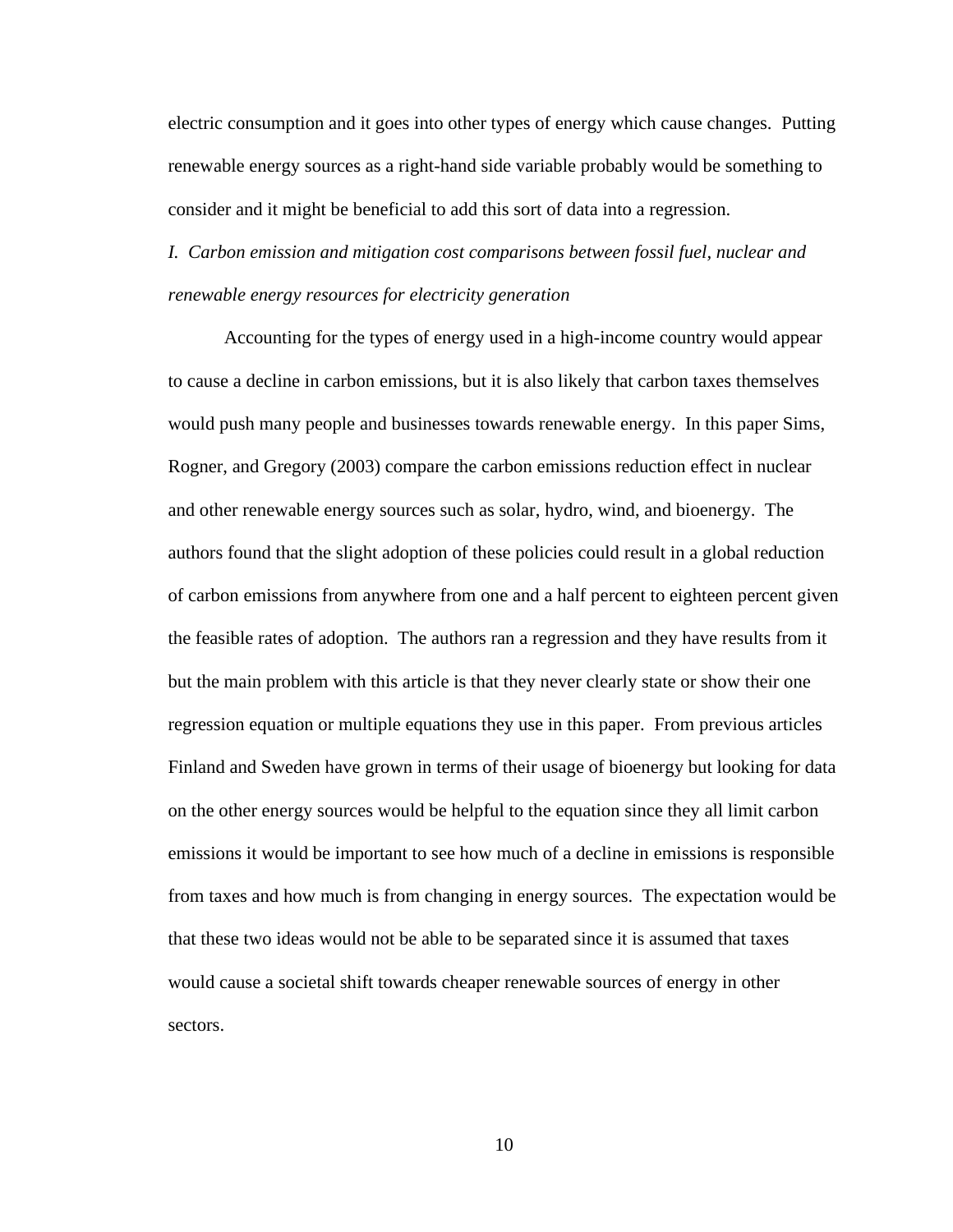*J. The influence of real output, renewable and non-renewable energy, trade and financial development on carbon emissions in the top renewable energy countries*

This paper looks at essentially the developed nations and so Dogan and Sekar (2016) use real income, renewable energy consumption, non-renewable energy consumption, trade openness and financial development on  $CO<sub>2</sub>$  emissions in the EKC model as controls. The authors find that Kuznet's hypothesis can be detected within their results and they also find that increases in trade create a technology spillover where new countries adopt new environmentally friendly technology from trading, this is interesting and a different conclusion from other papers, but this seems unlikely to play much of a role in developed countries such as Finland. The main deficiency of this paper is that renewable and non-renewable energy consumption could be expanded upon and could be more specific at least when looking at one country with a specific amount of each energy source. The reason why this paper is significant is because it looks at the long-term impact of these policies as it takes the time before the carbon taxes were implemented and it compares that to the time after they have been implemented which involves a time period similar to my main regression.

# *K. On the relationships between CO2 emissions, energy consumption and income: The importance of time variation*

When looking what how much waste is omitted from energy use it is important to look at what kind of energy used and how open to or reluctant to switching to renewable resources would surely impact each nation differently because of differences in demand elasticities for different sources of energy. This paper by Ajmi, Hammoudeh, Nguyen, and Sato (2015) looks at the G7 countries. The authors found that the optimal solution to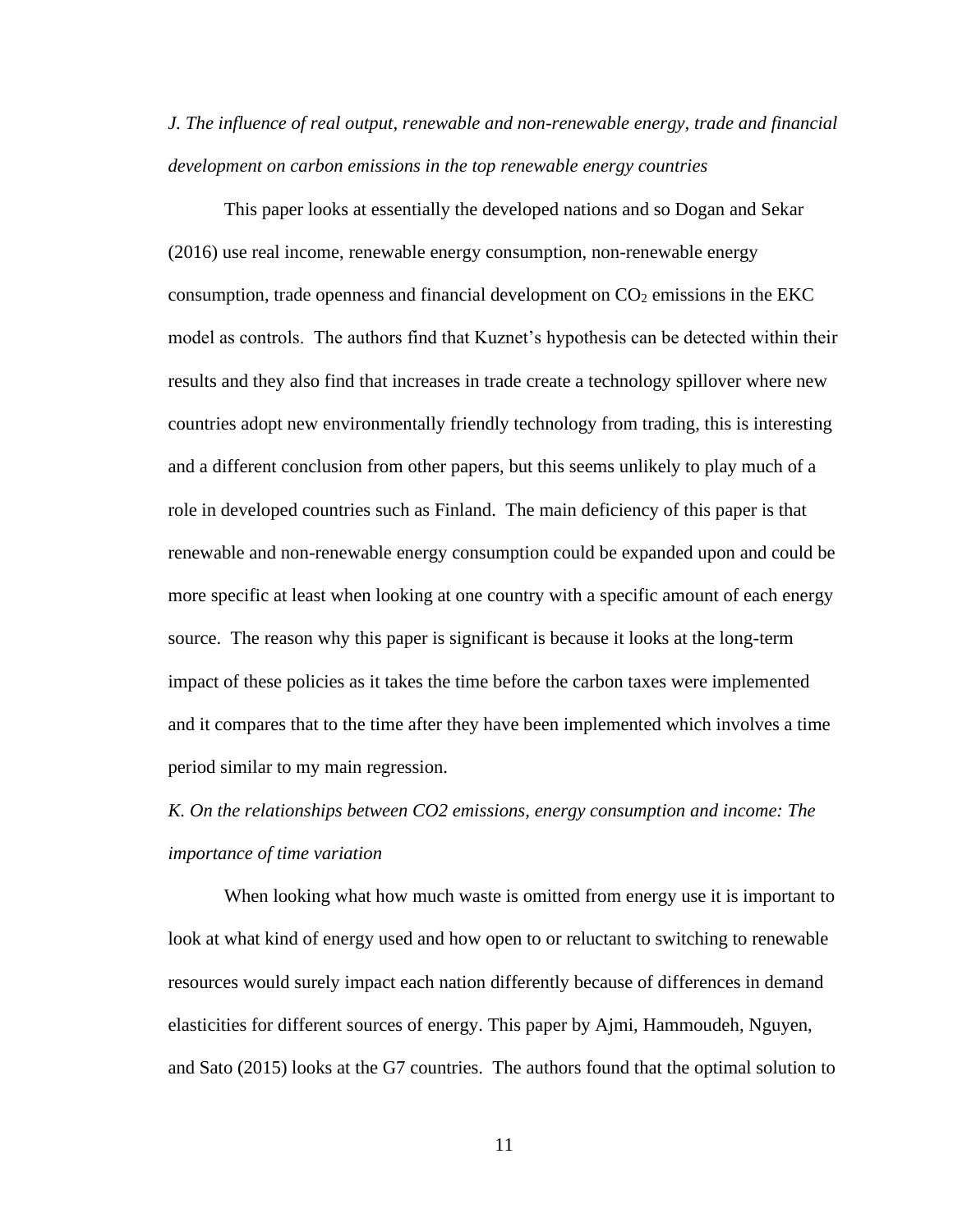reducing carbon emissions would be by increasing energy infrastructure to encourage renewable sources of energy and one way this can be achieved is by making it comparatively less expensive by taxing carbon emissions on nonrenewable energy sources. The findings of this paper are also varied for the different countries as they have different energy dependencies and elasticities. This is how my paper can add to this by looking at the demand for certain energy sources in Finland how that could affect emissions rates, this effect would be specific to Finland since it is looking at how much and what proportion of energy comes from renewable or nonrenewable sources. *L. Analysis of carbon tax efficiency in energy industries of selected EU countries*

In this paper Hajek, Zimmermannova, Helman, and Rozensky (2019) attempt to find out whether a long-term carbon tax in energy industries is efficient. The authors conclude that this is that case, but critically in this paper they state that these taxes need to be updated to stay efficient. This is one of the most interesting parts of this paper regarding my own as it is fundamentally concerned with the same idea. The one issue with this paper is that it does not go into detail about why these taxes need to be updated as much of the paper is dedicated to finding out whether these rates are efficient rather than the paper being on why do rates occasionally stop being efficient. The regression does not quantify by how much these policies become inefficient and how much these policies need to be updated which leads nicely into the main topic of my paper which hopes to solve these two questions which the paper briefly introduces at the end of the conclusion.

*M. Dynamic simulation and environmental policy analysis: beyond comparative statics and the environmental Kuznets curve*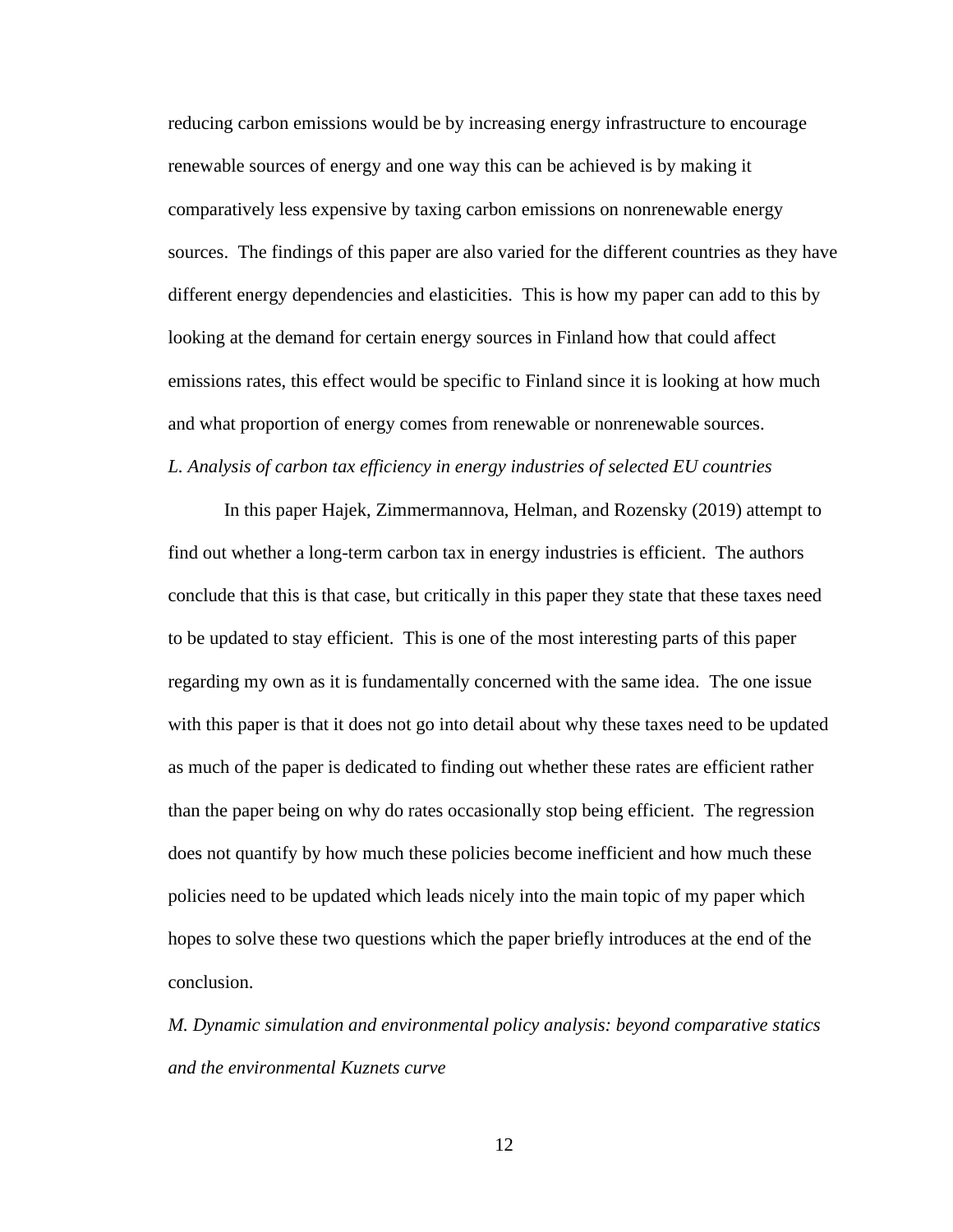One of the more important ideas in environmental economics is the Kuznets curve which has been stated in previous papers in this section, but like many other ideas on economic theory the relationship is not as perfect as it sounds as some countries simply put more emphasis on developing ways to become more energy efficient than others even if they are at a similar level of income such as the United States versus many Nordic countries including Finland and Sweden. In this paper Anderson and Cavendish (2001) create their own model using many variables to compare to the standard popular theory of Kuznets curve hypothesis. The authors find a few conclusions which have been stated in the previous papers, but one of them is a new idea to that section and that is that the authors find that there is a policy lag in which when a carbon tax is implemented there is some time for the markets and different sectors of the economy to react in a fully rational way. The one slight issue is that the time duration of reaction is never stated or really looked at in this paper: for example, is the policy lag a quarter? A year? Or is it somewhere in between? In a sense this creates a problem in the regression since my main lag geometric equation is essentially going in the opposite direction to these policy lags and so this is something that should be noted in the final regression and this might end up being part of the error term unless it makes sense and it reasonably easy to include in the main regression.

# *N. Mitigation costs, distributional effects, and ancillary benefits of carbon policies in the Nordic countries, the U.K., and Ireland*

In this paper Bye, Kverndokk, and Rosendahl (2002) discuss the idea of carbon taxes potential impact on welfare of a society and the main goal of their research was to find if the carbon tax rate could be set at an efficient rate. One of the problems that the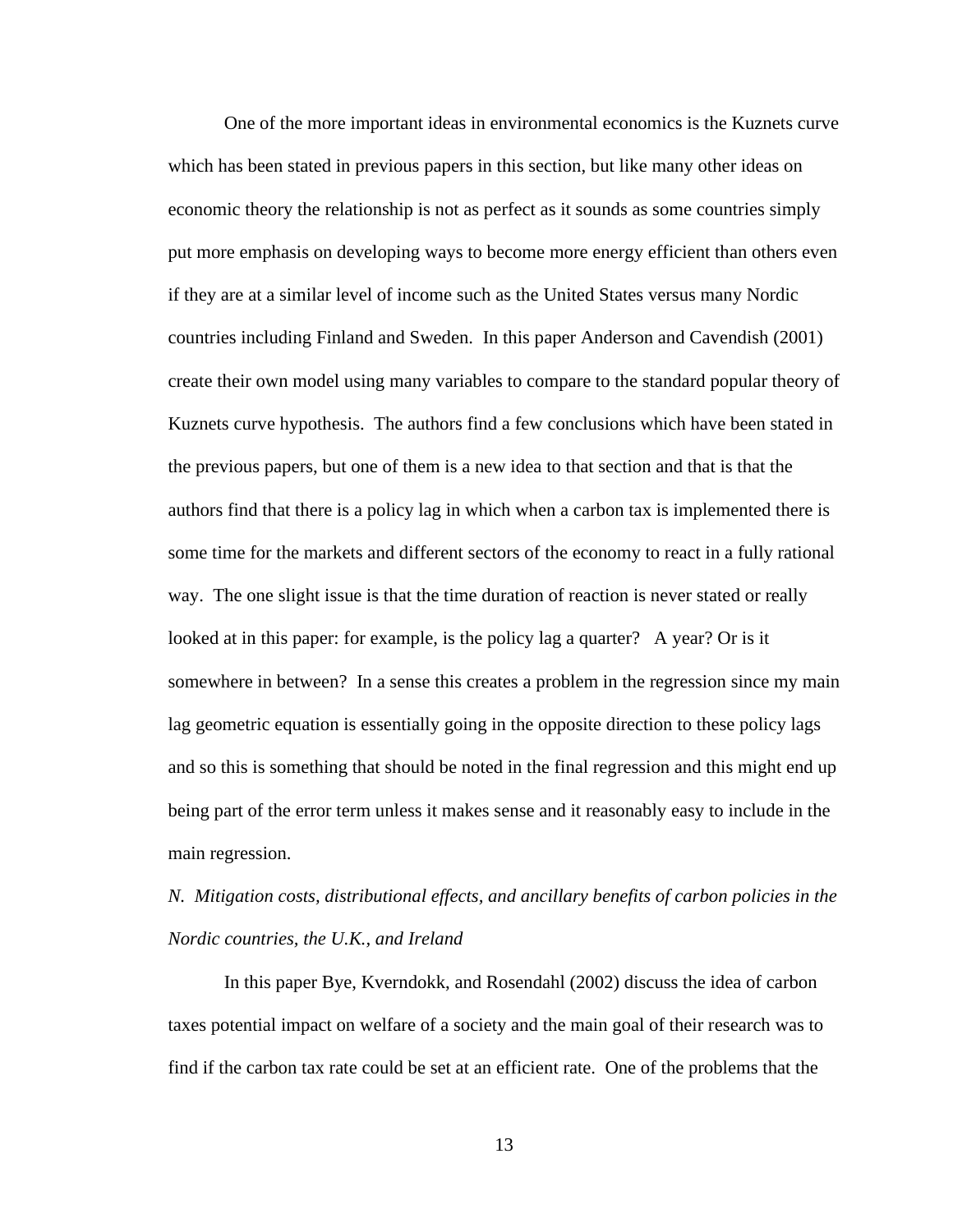authors state is that the models lack short term rigidities which could affect the total costs of the policy. The authors found that welfare losses are relatively small compared to the reduction of carbon taxes as the effect was around one and a half cents for twenty to thirty cent reductions in carbon emissions. This is an important question for the fact that if these policies proved to be inefficient and caused a great loss of societal welfare it could be a reason for slowing down the tax rates, but this does not seem to be the case from the results of this regression.

### *O. How does carbon tax affect social welfare and emission reduction in Finland?*

When looking at a policy decision it is important to look at more than just what is intended to happen and so in this case it makes sense to look at the societal impact of taxes specifically, in Finland. Khastar, Aslani, Nejati (2020) found that in this study there was loss in welfare resulting from the carbon taxes that were implemented in Finland. This is an interesting finding as previous literature on this idea stated that this was not likely to be the case, but when looking at Finland specifically there does seem to be a decrease in welfare. This decrease in welfare according to the author is because in Finland taxes are applied upstream to corporations and large-scale production, but after a while the impacts of the taxes flow downstream towards the consumers and this is where a large portion of the welfare loss occurs. A possible reason for this was stated by the authors who gave the idea that since there were no large-scale studies on the early introduction of carbon taxes in Finland that policy makers might not have set an efficient level of carbon taxes and this could possibly play a role in why there has been a decreasing effect of taxes on carbon emissions.

## *P. Technology Diffusion and the Rate of Technical Change*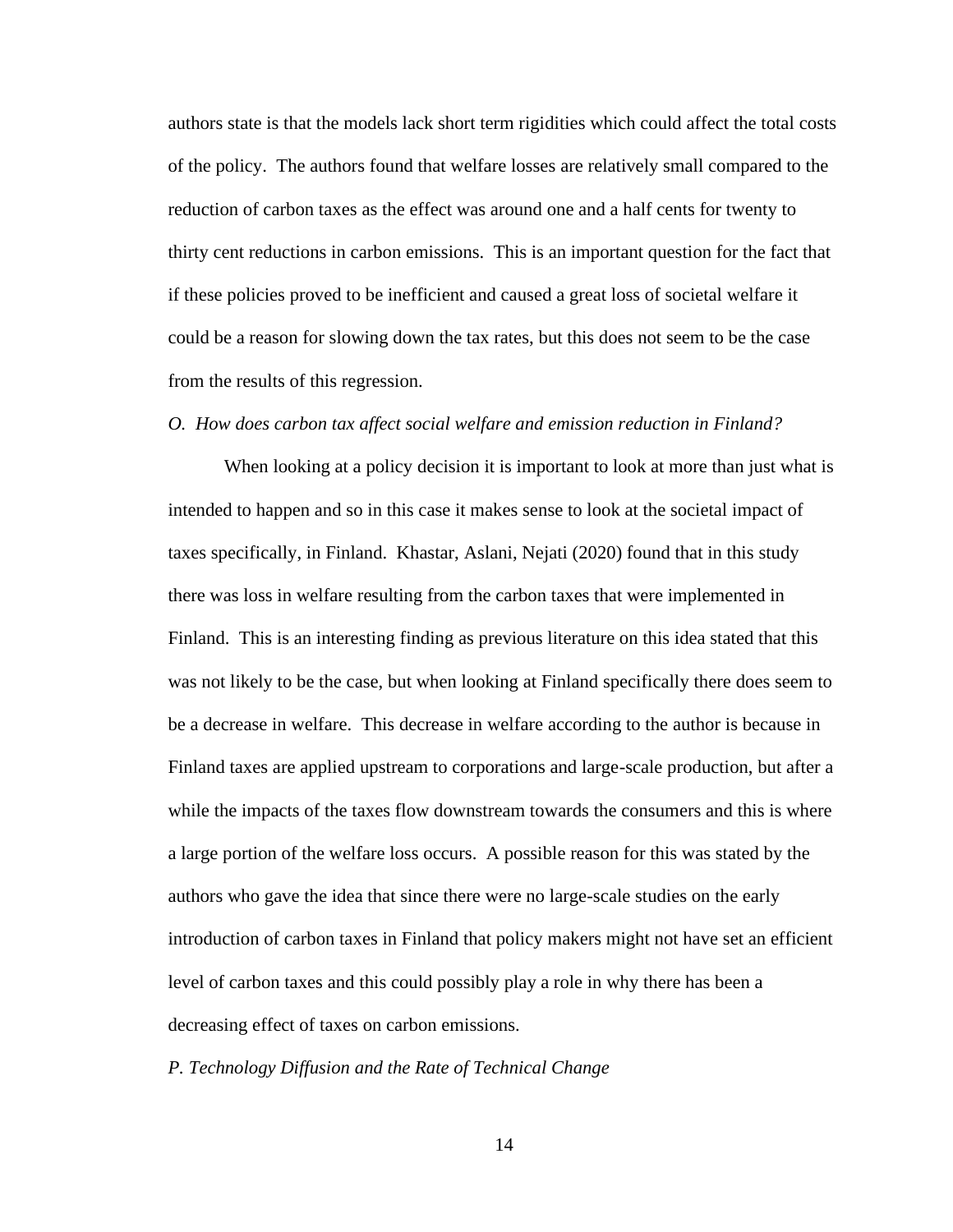This paper looks at the general rate of technological diffusion and the authors of this paper found that this diffusion can create a decline in research and development and overall productivity. In a way this paper is useful in explaining the mechanics of technological diffusion, but it does not have much of a basis in terms of environmental economics. The background has a good explanation but a further paper specifically focusing on the environment and carbon taxes would help for this paper.

## *Q. Exploring China's carbon emissions peak for different carbon tax scenarios*

This paper looks at the ways in which carbon taxes impact variables such as technology diffusion and that things such as investor confidence can create an increase in technological diffusion. This paper is great in explaining how carbon tax can impact technological diffusion and how the relationship can exist in the other way. This does create a possible problem of reverse causality as it could be possible that carbon emissions and taxes rising creates an incentive for more technological diffusion to occur.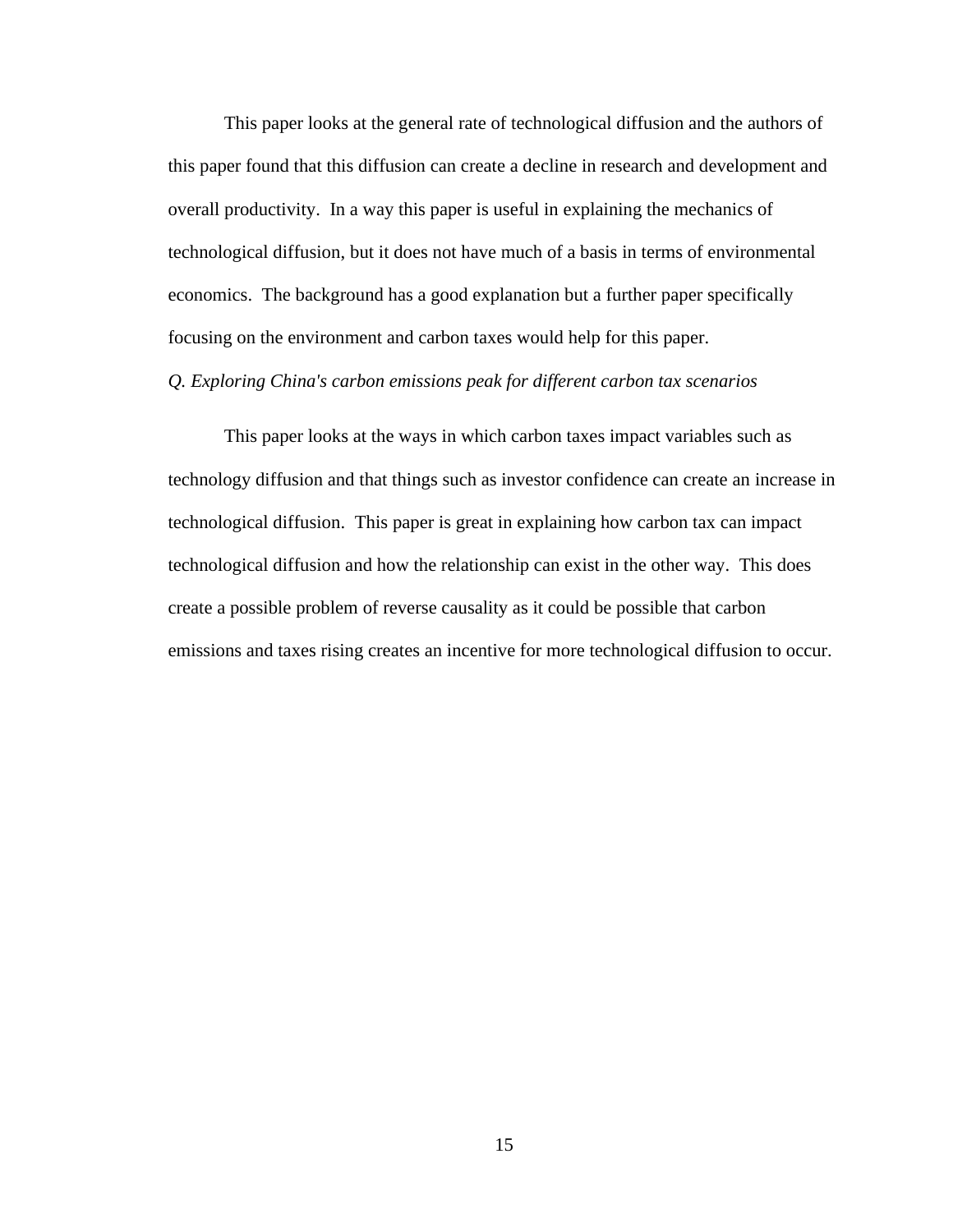### **CHAPTER THREE**

## DATA ANALYSIS

The main dependent variable for this paper is carbon emissions and the main independent variable is carbon taxes. Carbon emissions are measured in metric tons of  $CO<sub>2</sub>$  per capita from 1960 to 2016 for the four countries in the dataset. This data is particularly useful since it is in per capita we do not need a separate control for the population size of each country. Carbon tax is a slightly more complicated variable as the start dates for the data are different for each country. Finland has data from 1990 onwards as it was the first country to implement a carbon tax and Sweden and Denmark followed suit shortly after by creating a tax in 1991. Iceland was much later in creating a carbon tax as they only implemented one in 2010 and so it is a good choice to use as a control for the difference in difference model as it has a long period without any carbon taxes affecting emission levels. All these countries changed their carbon policies in the mid-2010s to have less exemptions and therefore we could not add these tax figures into the data because they are different from the earlier taxes. Both data for these variables came from the World Bank's country database.

There are also many controls which we need to account for in the models and these variables include energy type and technological diffusion. From existing literature, the type of energy used in advanced countries had a significant impact on emission levels. This is a good control for these countries because many of them have been implementing policies to try and encourage a greater amount of renewable energy usage to cut down emissions and so this is something that could cause bias in the results and so it should be accounted for. The data for this was again found on the World Bank's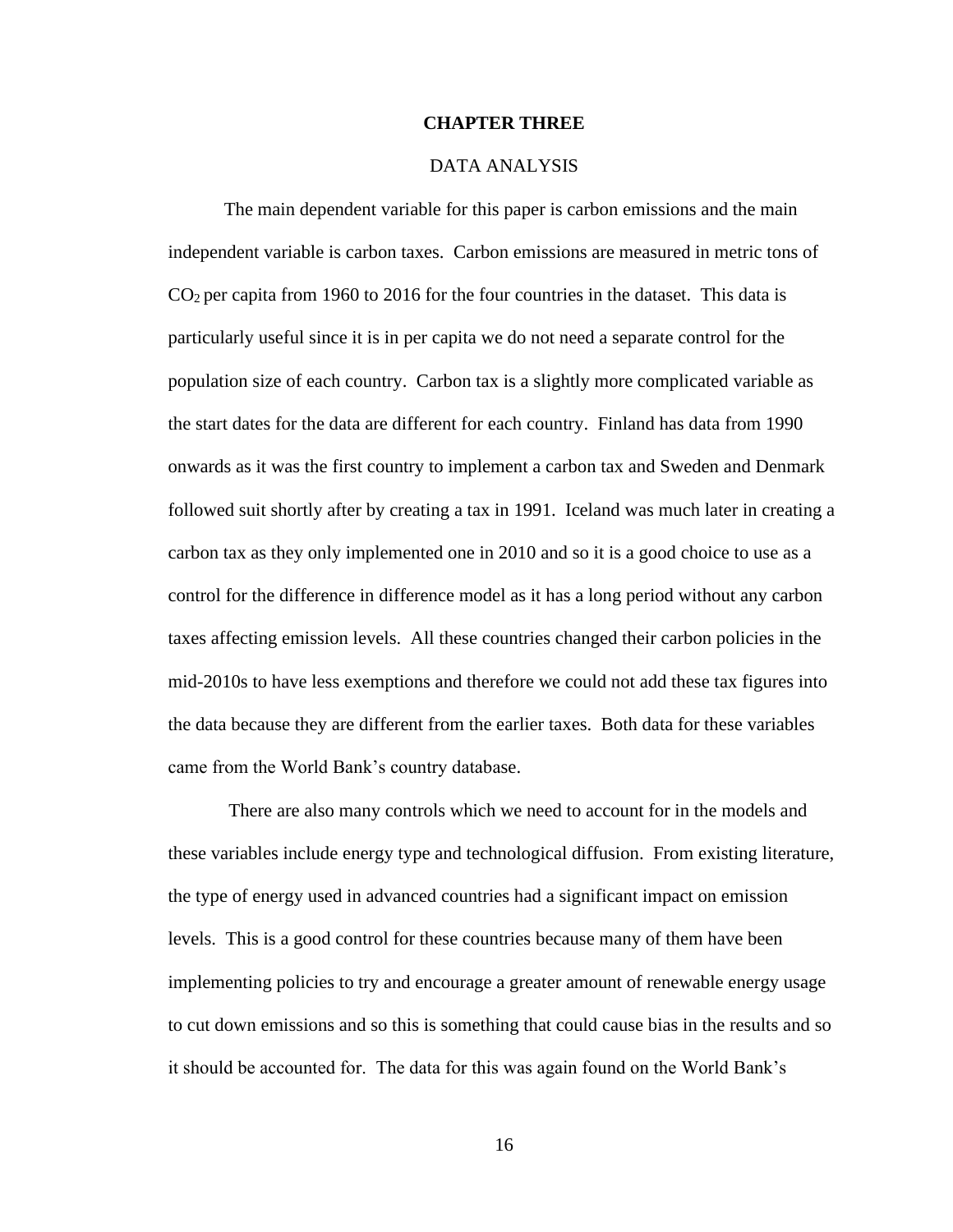country database and the data itself is split into specific types of energy from all the way back in 1965 and so the new variables are coal, gas, geo biomass, hydro, solar, wind, oil, and biofuels. All these controls are in EJ which is an exajoule the only exception is biofuels which is in twh which is terawatt hours.

According to existing literature on the safest and cleanest sources of energy from most to the least polluting energy sources are coal, oil, gas, biomass, hydro, nuclear, wind, and solar. This generally reflects the correlation coefficients as coal is .608, oil is .193, gas is .299, biomass is -.197, hydro is -.454, nuclear is -.467, wind is -.334, and solar is  $-.238$ . Now none of these correlations have perverse results as each control has the signs we would expect, but some of them do fall outside of the order which is stated in existing literature. For example, the coefficient for oil is lower than gas but it is not likely a problem since one would suspect the differences could be in the transportation of each energy source since the source it is from was looking at only goes over usage rather than including how an energy source gets to people who use it. Also, wind and solar are slightly out of order in terms of the most to least polluting energy sources but one would assume that is because some of these countries do not have certain renewable energy sources for example not every country used in the data set has substantial usage of nuclear energy. This means that any perverse control coefficients in the models would likely not be from the data but instead it would point towards there being an issue with the models, not enough observations, or some unobserved phenomenon that this paper is not aware of in an individual country.

Technological diffusion is a somewhat more interesting control in terms of how it impacts emission levels. In the existing literature this is not being used as a control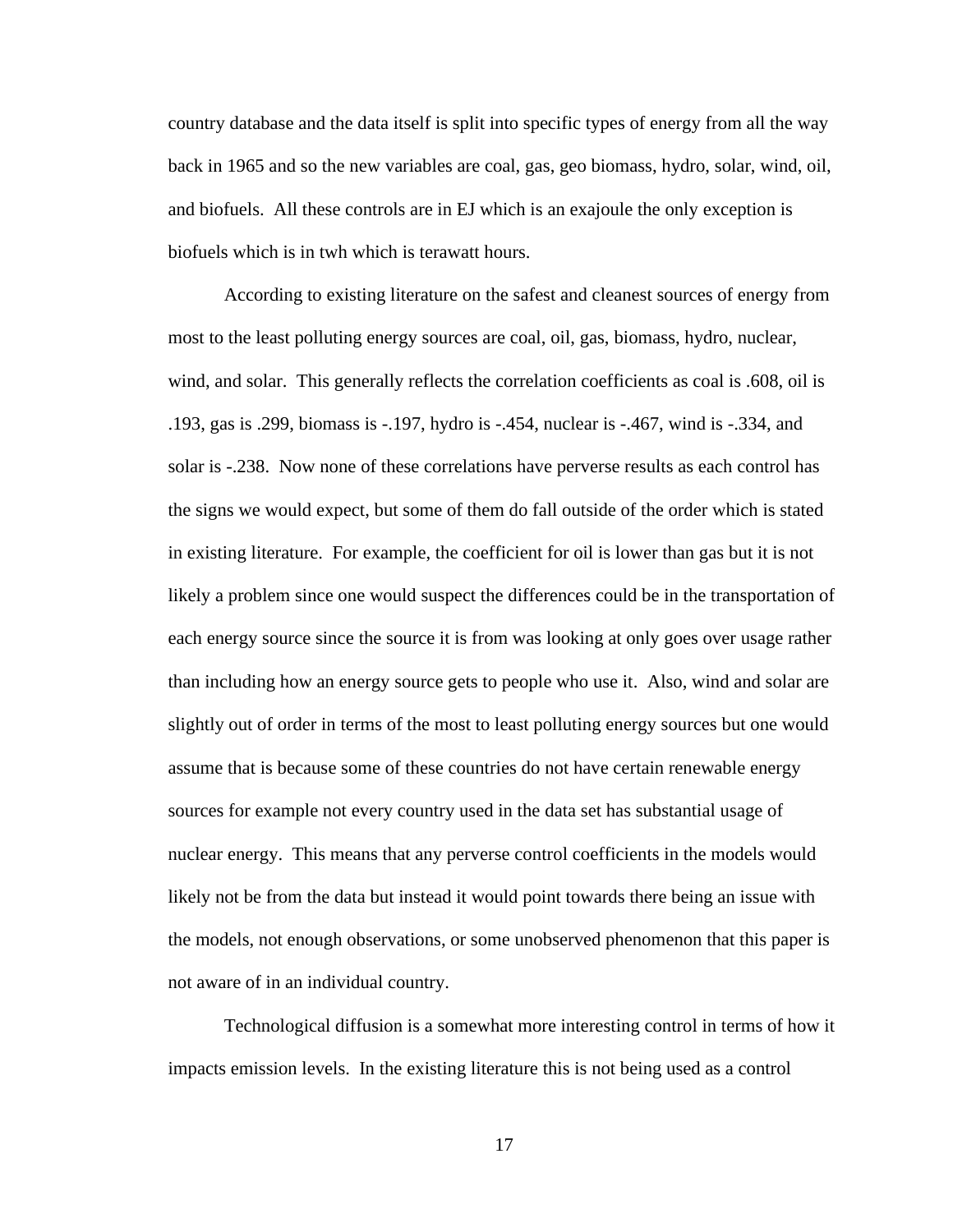variable and instead urbanization or growth of real GDP per capita are used. However, in this literature urbanization and GDP growth were not found to have a significant impact on emission levels in developed nations like the one which I am looking at. An explanation for that can be down to the previously mentioned idea of the Convergence theory which would point towards the idea that these countries do not see enough growth to really impact the results. Expanding upon this idea the Kuznets curve also adds to this point because whatever small amounts of economic growth these Nordic countries receive it is likely to not have much of an impact on emissions because the economic growth is becoming increasingly based on renewable sources of energy and other efficient means of production which simply do not pollute as much. Technological diffusion is not an important control as it is less applicable to the countries which are being used for this data set and that is why they were not included in the final dataset. Another reason is that there are not enough observations when we look at the individual countries so getting rid of the most controls possible is the best way to set up the model.

Looking at the data which is used it is from a large-scale macroeconomic country level while a lot of the existing literature is trending towards using firm level microeconomic data to understand how climate change policies impact the economy from a different perspective. Others have noted that industry level data in the countries might also be an interesting section to look at in this paper, but the main problem with doing this analysis is the issue of trying to collect carbon emissions data for each sector of the economy in three different countries. Also, this complicates the data involving carbon taxes because in two of three countries carbon emission taxes are differentiated across different sectors and there are different exemptions for different sectors in Sweden and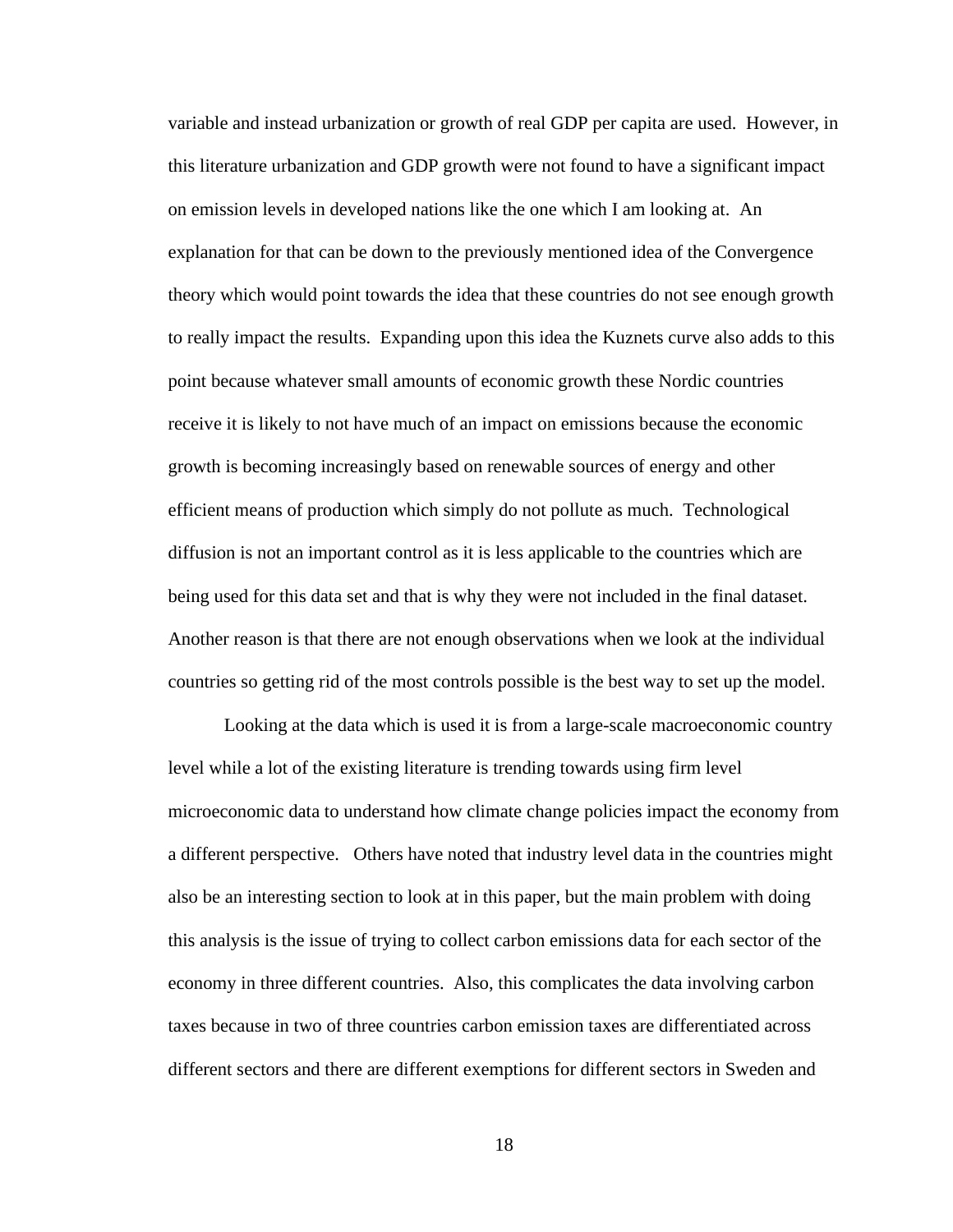Denmark. Finland is the only country which has a blanket carbon tax where there are no exemptions and so if there is a difference in the results of the paper between Denmark and Sweden compared to Finland.

Table 1. Correlation between Taxed and Carbon Tax rate:

| <b>Pairwise correlations</b> |       |       |  |  |  |
|------------------------------|-------|-------|--|--|--|
| Variables                    |       |       |  |  |  |
| (1) CarbonTaxRate            | 1.000 |       |  |  |  |
| $(2)$ Taxed                  | 0.423 | 1.000 |  |  |  |

One question that could be raised when looking at the quality of the regression for this difference in differences analysis is whether there is a correlation between the carbon tax rate and the value for taxed and if this might be causing bias in the equation. The taxed variable is just the dummy binary variable and it is applied at the country level and so when a country in the dataset has a carbon tax, they have a value of one regardless of whether the observation is before the tax was implemented. The table above is the Pearson coefficient of correlation and the value of the coefficient is .423 which would indicate a moderate level of correlation, but it is not terribly highly correlated. The reason I would assume that they are not extremely highly correlated is the fact that taxed is applied at the country level rather than the time when a tax is in place meaning that for both countries there are large periods where the tax rate is zero dollars regardless of whether the country has a value of one or zero for the dummy variable.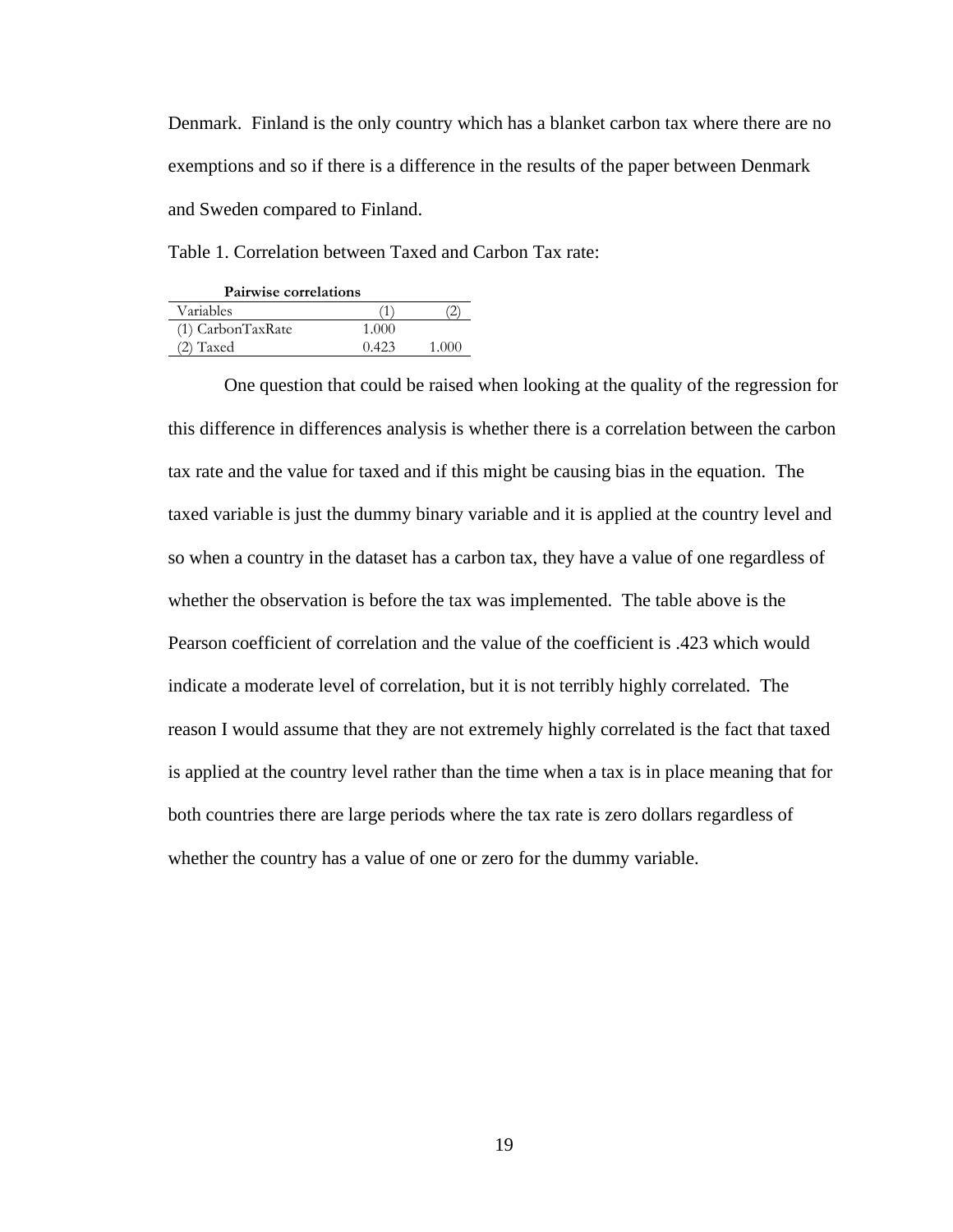### **CHAPTER FOUR**

#### METHODOLOGY

### Part A: The Koyck Geometric Lag Model

To start this section, it is important to give background on the type of econometric model which the paper utilizes. The type of econometric equation comes from the idea of the infinite geometric sequence which sums up all the impacts of an independent variable on a theoretically infinite number of time periods. The value of lambda to illustrate my hypothesis would need to be between zero and one to show a decaying affect. If the value of lambda is above one it either shows that the relationship, I am looking for is not there and that instead the impact of carbon taxes would become more powerful over time on carbon emissions, although another explanation might be that when the value is above one it can often point towards an omitted variable bias. If the value of lambda is negative, then the effects of carbon taxes simply go in the opposite direction of what they would normally do if the value is positive, but the magnitude of change is more important. For this paper it might not make a ton of sense conceptually for the values to be negative as when that happens its often an overshot in response to a policy shock and so if the value is negative it would more likely point towards some sort of econometric error. A potential error that could arise is stationarity bias, but the time period used in the analysis is not terribly long so the bias will not likely be there.

The specific equation that will be used in this paper is Carbon Emissions<sub>it</sub> =  $\lambda$ \*Carbon Emissions<sub>i(t-1)</sub> + β<sub>0</sub> + β<sub>1</sub>\*Carbon Taxes<sub>it</sub> + β<sub>2</sub>\*Coal<sub>it</sub> + β<sub>3</sub>\*Gas<sub>it</sub> +  $\beta_4$ \*Geobiomass<sub>it</sub> + β<sub>5</sub>\*Hydro<sub>it</sub>+ β<sub>6</sub>\*Nuclear<sub>it</sub> + β<sub>7</sub>\*Solar<sub>it</sub>+ β<sub>8</sub>\*Wind<sub>it</sub>+ β<sub>9</sub>\*Oil<sub>it</sub>+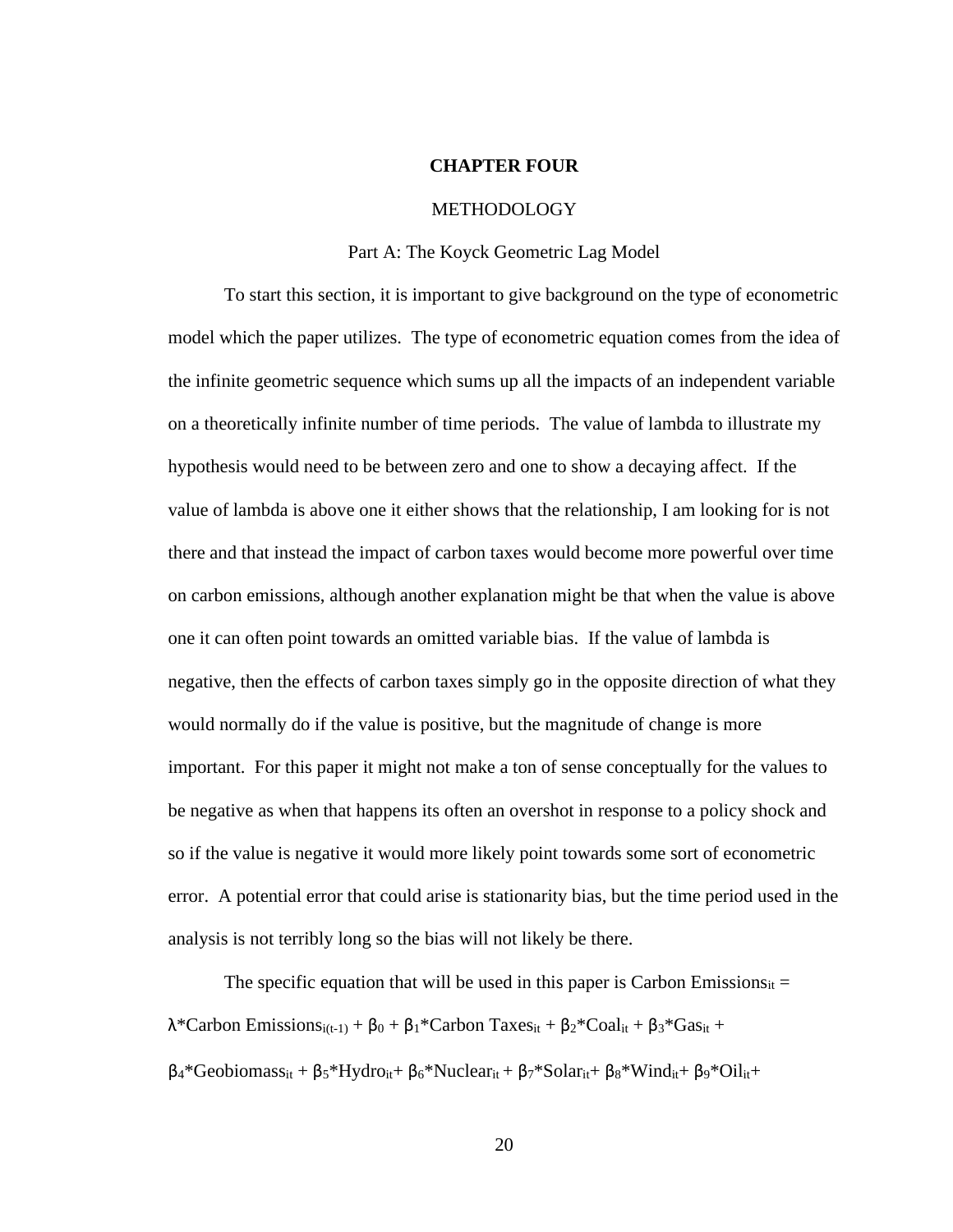$\beta_{10}$ \*Biofuels<sub>it</sub>+  $\varepsilon_{it}$ . This equation loosely comes mathematically from Carbon Emissions<sub>t</sub> =  $\beta_0$  +  $\beta_1$ <sup>\*</sup>Carbon Taxes<sub>it</sub> +  $\beta_2$ <sup>\*</sup>Carbon Taxes<sub>t-1</sub> +  $\beta_3$ <sup>\*</sup> Carbon Taxes<sub>t-2</sub> +... +  $\beta_k$ \*EnergyType which is just an infinite geometric sequence subtracted by  $= \lambda^*$ Carbon

Emissions<sub>i(t-1)</sub> =  $\lambda \beta_0 + \lambda \beta_1$ \*Carbon Taxes<sub>t-1</sub> +  $\lambda \beta_2$ \*Carbon Taxes<sub>t-2</sub> + ... + $\lambda \beta_k$ \*

EnergyType<sub>t-1</sub> and so this is the mathematical proof for why the equation is formatted in the way that it is. This equation is set up to show potential decaying impacts of carbon taxes on carbon emissions.

### Part B: Difference-in-Differences Analysis

The entire idea and theory of the difference-in-difference model is based on the differences in a treated and untreated group, and it is largely dependent on the idea of fixed effects. The main idea of this regression technique is to find the change in  $\Delta Y_t$ - $\Delta Y_c$  where  $Y_t$  is the change in the dependent variable in the treated groups or in the case of this paper countries, and  $Y_c$  is the change in the dependent variable in the untreated countries. In terms of a regression equation in OLS a difference-in-difference model should follow the form of  $Y_{it} = \beta_0 + \beta_1$ Treated<sub>i</sub> +  $\beta_2$ After<sub>t</sub> +  $\beta_3$ (Treated<sub>i</sub> x After<sub>t</sub>) +  $\varepsilon_{it}$ . The model uses binary variables to capture the differences between the two groups. Treated value equals one for the treated group and zero for the control group where the After value equals one after the policy change and zero before. The variable (Treated x After) is the interaction term which equals one for the treated groups in the post-treatment stage and zero for the other observations. This model is also easy to add other variables to the model as controls in OLS because you can include other variables as covariates.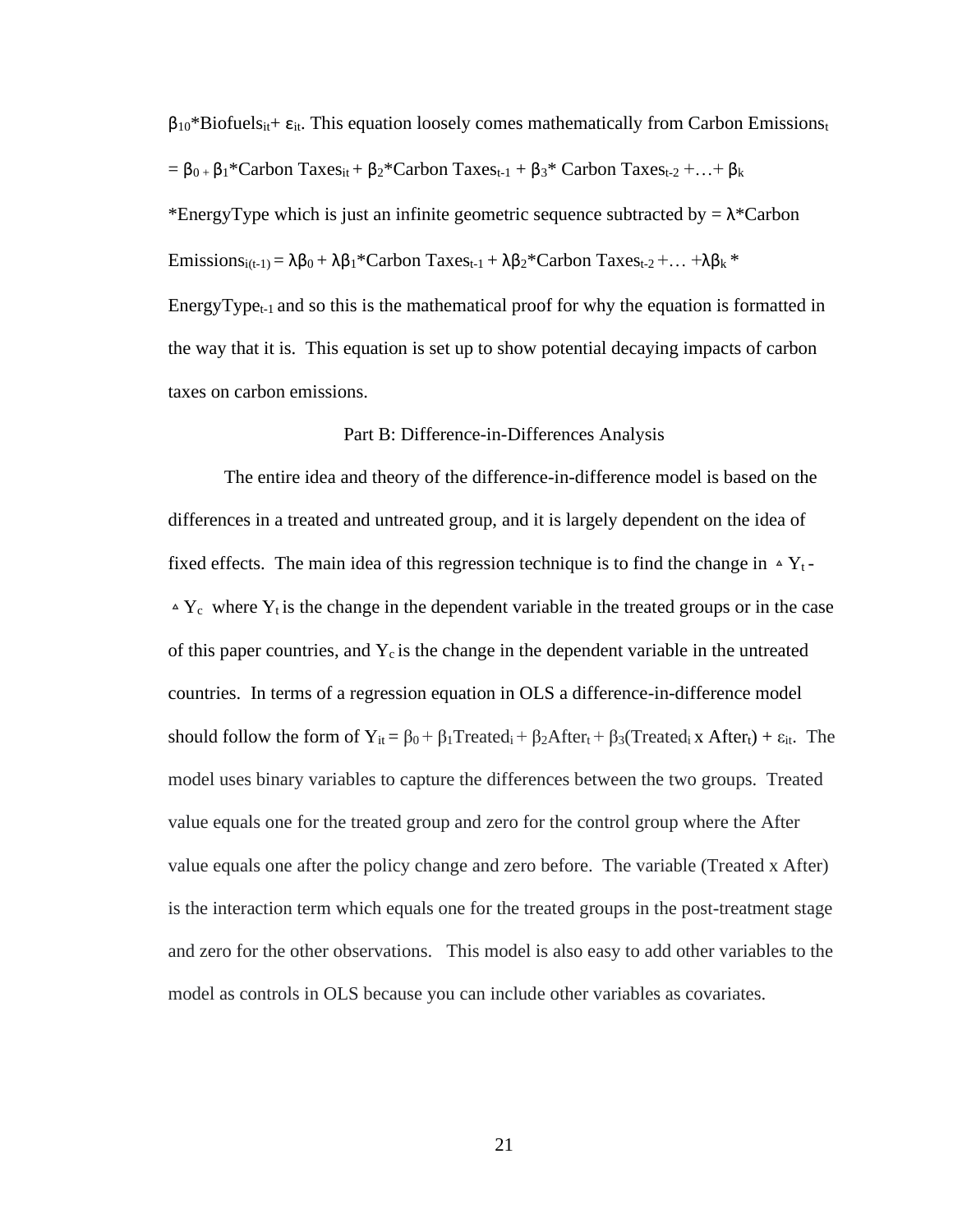Event Study graphs are another important feature which can be used in analysis using the difference-in-difference model. It is a method to easily showcase the impact of a policy event in graphical form.

In this section of the paper, I will attempt to compare the rate of carbon emissions in a country with a long history of carbon taxes and one without one which is economically and culturally similar. The treatment group for this section would be using the countries of Finland, Sweden, and Denmark which have the longest periods of carbon taxes and the control group would be Iceland which has only recently implemented a tax. I would also use the time period before the tax was implemented in Finland and I would stop the analysis in 2011 when Iceland first implemented their carbon tax. I could go back twenty years into carbon emissions data before Finland implemented taxes and stopping at 2010 would unfortunately cut of some of that data I could use with taxes in Finland, but it would still be the best way the measure the differences in a country with and without carbon taxes. The model and controls are the same as in Part A of this methodology. The equation for this analysis is Carbon Emissions<sub>it</sub> =  $\beta_0$  +  $β_1*CarbonTaxes_{it} + β_2*yg0_{it} + β_3*Taxed_{it} + β_4*yg0Taxed_{it} + β_5*Coal_{it} + β_6*Gas_{it} +$  $\beta_7$ \*Geobiomass<sub>it</sub> +  $\beta_8$ \*Hydro<sub>it</sub> +  $\beta_9$ \*Nuclear<sub>it</sub> +  $\beta_{10}$ \*Solar<sub>it</sub> +  $\beta_{11}$ \*Wind<sub>it</sub> +  $\beta_{12}$ \*Oil<sub>it</sub> +  $\beta_{13}$ \*Biofuels<sub>it</sub> +  $\varepsilon_{it}$ . The first binary variable is the variable y90 and if a time observation is before 1990 the value of the variable will be zero and if the observation is after 1990 it will have a value of one. In the equation there will be a dummy, binary variable called Taxed and it is if a country has a tax and for every year all the countries who have a carbon tax they will have a value of one and Iceland the country without carbon taxes will have a value of zero. The interaction term is the variable y90Taxed and if the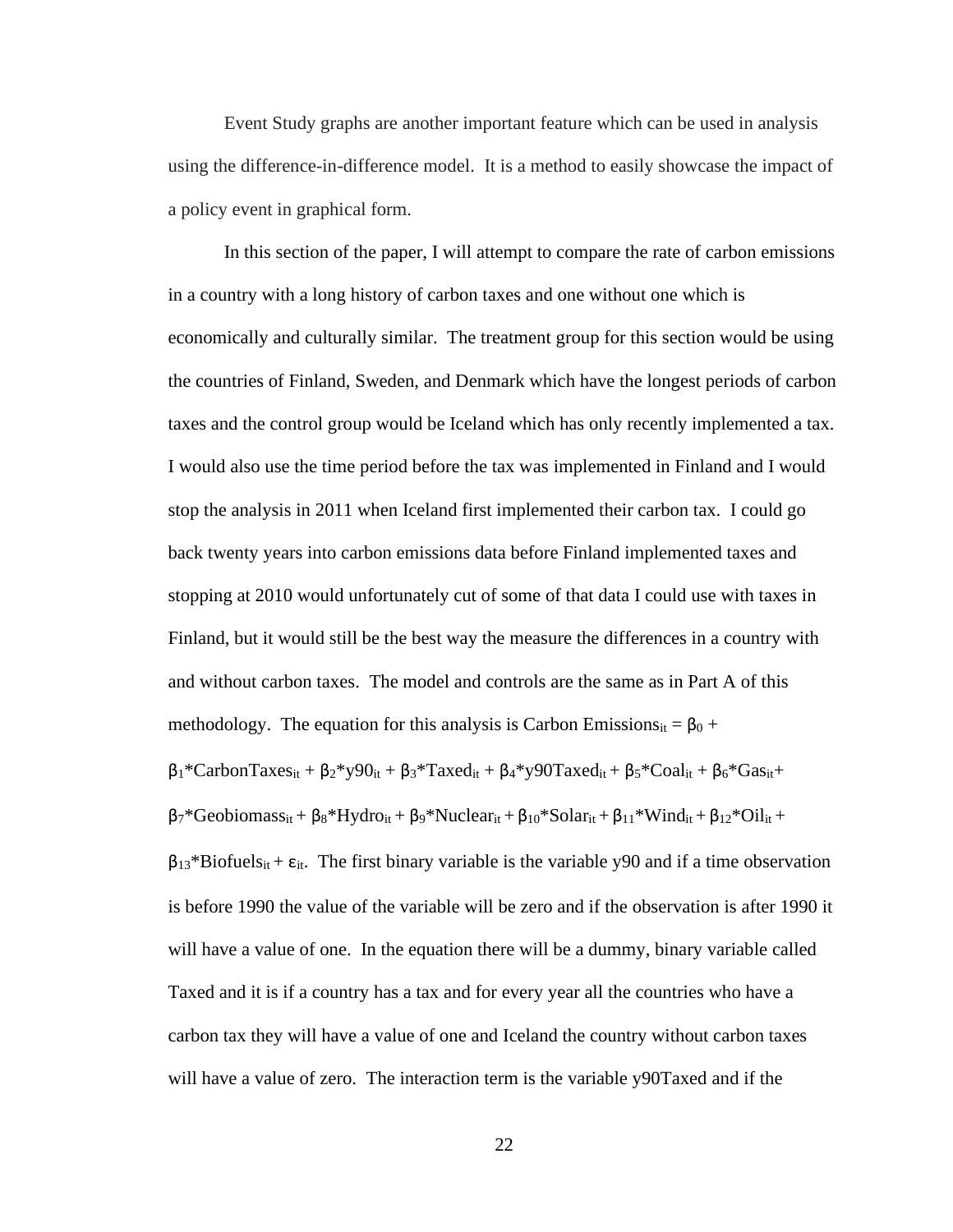observation is after 1990 and is in a country with carbon taxes it will have the value of

one and all other observations will have a value of zero and the interaction term allows us

to see the Pre-Policy and Post-Policy implementation periods.

### **CHAPTER FIVE**

## RESULTS

### The Koyck Geometric Lag Regression Results:

Table 2. Finland Geometric Lag Regression:

Fitting full model: Iteration 0:  $log$  likelihood = -11.791209 Iteration 1:  $log$  likelihood = -11.693021 Iteration 2:  $log$  likelihood = -11.691985 Iteration 3:  $log$  likelihood = -11.691985 Heteroskedastic linear regression Number of obs  $=$  46 ML estimation Wald chi $2(7) = 2052.09$ Log likelihood =  $-11.69198$  Prob > chi2 =  $0.0000$ 

| C02Emissions                          | Coef.      | Std.Err. | z        | P > z | [95%Conf.  | <i>Intervall</i> |
|---------------------------------------|------------|----------|----------|-------|------------|------------------|
| C02Emissions                          |            |          |          |       |            |                  |
| C <sub>02</sub> E <sub>missions</sub> |            |          |          |       |            |                  |
| L1.                                   | 0.163      | 0.063    | 2.580    | 0.010 | 0.039      | 0.286            |
|                                       |            |          |          |       |            |                  |
| CarbonTaxRate                         | 0.080      | 0.027    | 2.950    | 0.003 | 0.027      | 0.134            |
| Coal                                  | 20.605     | 1.655    | 12.450   | 0.000 | 17.362     | 23.848           |
| GeoBiomass                            | $-13.064$  | 4.133    | $-3.160$ | 0.002 | $-21.164$  | $-4.965$         |
| Nuclear                               | $-6.688$   | 1.092    | $-6.130$ | 0.000 | $-8.828$   | $-4.549$         |
| Wind                                  | $-412.936$ | 217.121  | $-1.900$ | 0.057 | $-838.485$ | 12.613           |
| Oil                                   | 10.743     | 1.276    | 8.420    | 0.000 | 8.242      | 13.243           |
| cons                                  | 0.681      | 0.232    | 2.940    | 0.003 | 0.226      | 1.136            |
| lnsigma2                              |            |          |          |       |            |                  |
| C02Emissions                          | 0.293      | 0.158    | 1.860    | 0.063 | $-0.016$   | 0.602            |
| cons                                  | $-5.331$   | 1.629    | $-3.270$ | 0.001 | $-8.523$   | $-2.139$         |
|                                       |            |          |          |       |            |                  |

LR test of lnsigma2=0:  $\text{chi2}(1) = 2.81$  Prob >  $\text{chi2} = 0.0936$ 

The main point of doing a geometric lag regression is to look at the lagged  $CO<sub>2</sub>$ emissions to see if there is a decaying impact of a policy which in this case would be the carbon taxes. Any coefficient that was positive for this variable would indicate a decaying effect unless the confidence interval includes the value of zero or any negative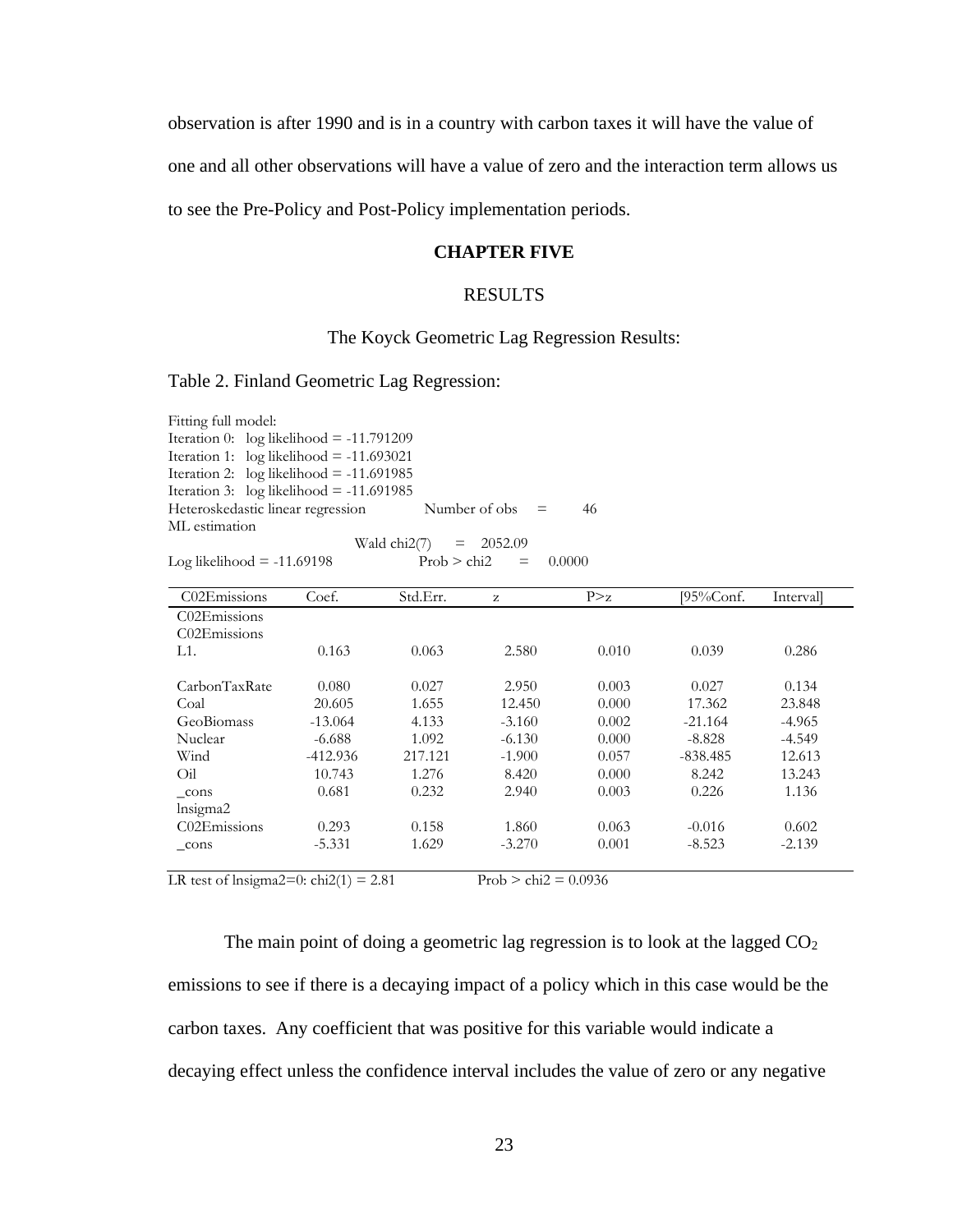values. If the ninety-five percent confidence interval contains zero or negative values, then we cannot prove a declining impact since we cannot disprove either no relationship or an increasing relationship between taxes and emissions.

The equation that is used is Carbon Emissions<sub>it</sub> =  $\lambda^*$ Carbon Emissions<sub>i(t-1)</sub> +  $\beta_0$  +  $β_1*Carbon Taxes_{it} + β_2*Coal_{it} + β_3*Geobionass_{it} + β_4*Nuclear_{it} + β_5*Wind_{it} + β_6*Oil_{it} +$  $\varepsilon$ <sub>it.</sub> The variables hydro, gas, and solar were dropped from the original equation due to them not being significant and again because of the high number of variables compared to observations it is a good idea to drop as many unimportant variables as possible. It should be noted that even before any controls were dropped the lagged variable was still slightly positive and significantly different from zero. Coal and oil both had positive coefficients which would make sense since we would expect an increase in the use of these non-renewable sources to cause an increase in emissions. Wind, biomass, and nuclear all had negative coefficients which would be expected since they are all lowpollution energy sources.

The main variable we are looking at in this regression is the lagged value of  $CO<sub>2</sub>$ Emissions which happens to be .163 which would indicate that there is a decaying effectiveness of carbon taxes overtime at the rate of 16.3% per year. This would indicate that there is a decaying effect which would point to the overall price levels in the country increasing at a rate higher than how quickly carbon taxes are rising. The Carbon tax rate coefficient is .08 which would indicate that a one percent increase in the carbon taxes would cause an increase in .08 tons per capita of carbon emissions and this does not seem to make sense as we would expect the opposite to be true where an increase in taxes would cause a decrease in emissions.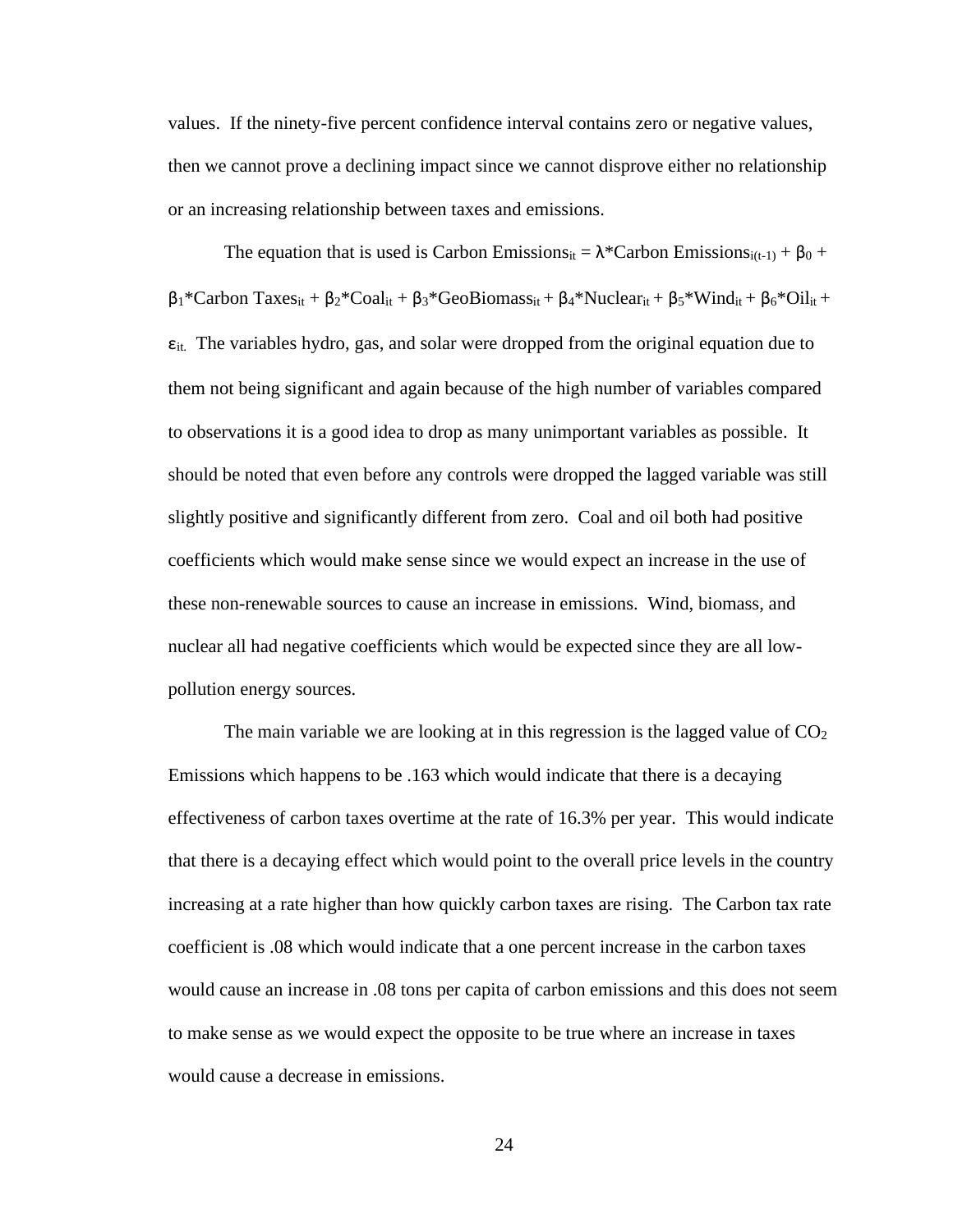The value of the lagged term is like the results done before this regression and is what we would expect, but the good thing which came from this regression is that the controls have the signs we would expect as we would expect a nonrenewable energy source to have a negative sign and running the regression this way seems to have fixed that issue. The tax rate is now significantly positive which does not make much logical sense.

### Table 3. Sweden Geometric Lag Regression:

| Fitting full model:                        |  |                         |                   |
|--------------------------------------------|--|-------------------------|-------------------|
| Iteration 0: $log$ likelihood = -28.992871 |  |                         |                   |
| Iteration 1: $log likelihood = -28.168082$ |  |                         |                   |
| Iteration 2: $log$ likelihood = -28.143949 |  |                         |                   |
| Iteration 3: $log$ likelihood = -28.143935 |  |                         |                   |
| Iteration 4: $log likelihood = -28.143935$ |  |                         |                   |
| Heteroskedastic linear regression          |  |                         | 50.               |
| ML estimation                              |  |                         |                   |
|                                            |  |                         |                   |
|                                            |  | Wald chi2(7) = $502.98$ | Number of obs $=$ |

$$
Log likelihood = -28.14394
$$
  
Prob > chi2 = 0.0000

| CO <sub>2</sub> emissions | Coef.       | Std.Err. | z        | P > z | $195\%$ Conf. | Intervall |
|---------------------------|-------------|----------|----------|-------|---------------|-----------|
| CO <sub>2</sub> emissions |             |          |          |       |               |           |
| CO <sub>2</sub> emissions |             |          |          |       |               |           |
| L1.                       | 0.950       | 0.100    | 9.510    | 0.000 | 0.754         | 1.146     |
|                           |             |          |          |       |               |           |
| CarbonTaxRate             | $-0.011$    | 0.009    | $-1.230$ | 0.219 | $-0.028$      | 0.007     |
| Coal                      | 9.094       | 4.457    | 2.040    | 0.041 | 0.360         | 17.829    |
| Gas                       | 10.910      | 9.142    | 1.190    | 0.233 | $-7.008$      | 28.829    |
| Geo                       | $-3.484$    | 2.923    | $-1.190$ | 0.233 | $-9.213$      | 2.246     |
| Solar                     | $-1216.182$ | 893.407  | $-1.360$ | 0.173 | $-2967.229$   | 534.864   |
| Wind                      | 10.802      | 6.044    | 1.790    | 0.074 | $-1.043$      | 22.648    |
| cons                      | $-0.827$    | 1.027    | $-0.810$ | 0.421 | $-2.839$      | 1.186     |
| lnsigma2                  |             |          |          |       |               |           |
| CO <sub>2</sub> emissions | 0.603       | 0.134    | 4.510    | 0.000 | 0.341         | 0.865     |
| cons                      | $-6.075$    | 0.988    | $-6.150$ | 0.000 | $-8.011$      | $-4.138$  |
|                           |             |          |          |       |               |           |

LR test of lnsigma2=0:  $\text{chi2}(1) = 24.28$  Prob >  $\text{chi2} = 0.0000$ 

The equation that is used is Carbon Emissions<sub>it</sub> =  $\lambda$ \*Carbon Emissions<sub>i(t-1)</sub> +  $\beta_0$  + β1\*Carbon Taxesit + β2\*Coalit + β3\*Gasit + β4\*Geobiomassit + β5\*Solarit + β6\*Windit + εit. Due to insignificance at all levels oil, biofuels, hydro, and nuclear energy could be

dropped in the equation. Coal and gas both had positive coefficients of 9.094 and 10.91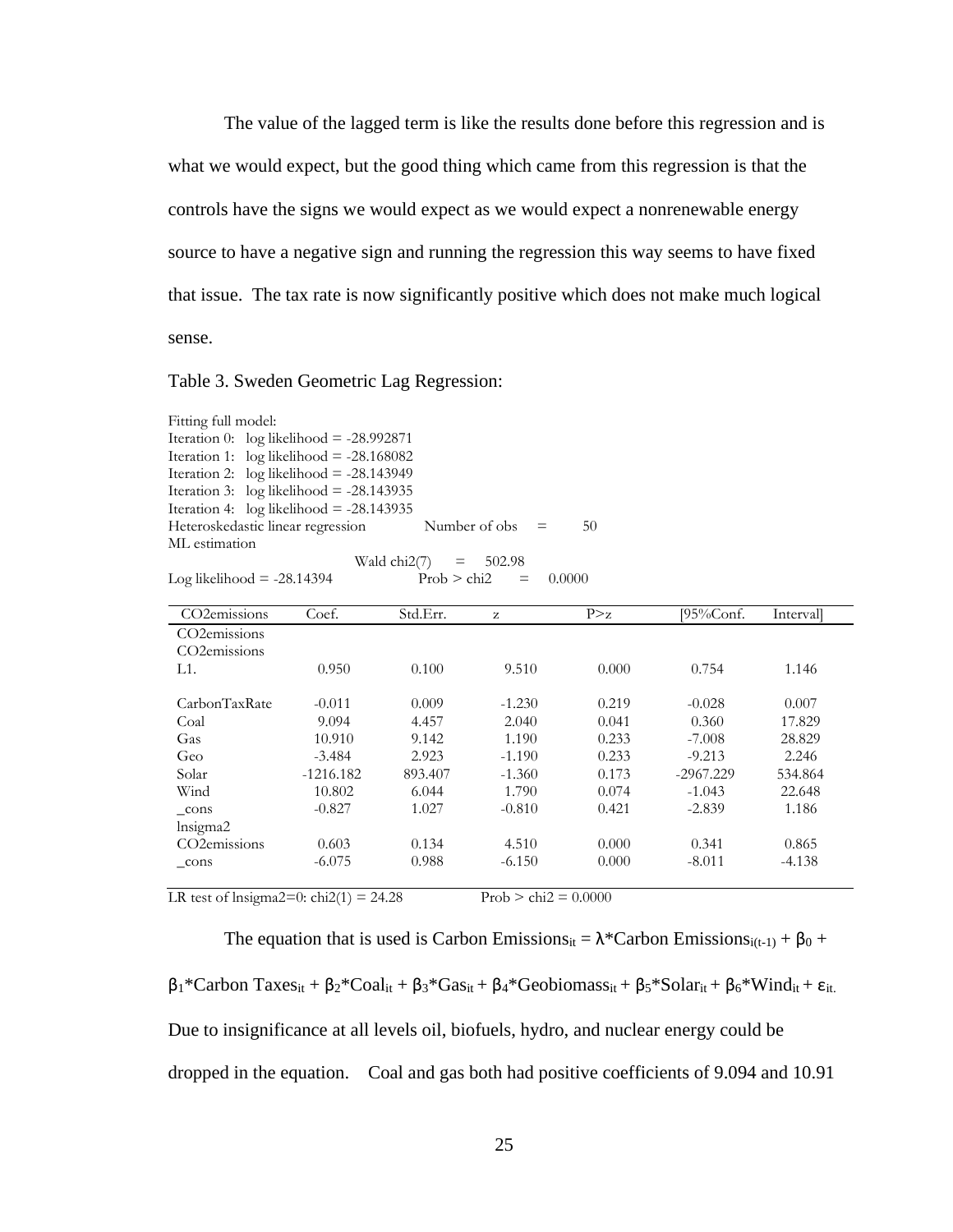meaning that for every increase of 9.094 EJ of coal or 10.91 EJ of gas would cause an increase by one ton of  $CO<sub>2</sub>$ . Geo and solar were both statistically significantly negative which is what we would expect. The only real unexpected result in the controls would be the fact that wind has a positive coefficient of 10.802 meaning that when wind use goes up by 10.802 EJ carbon emissions go up one ton and this does not seem to make logical sense and we would expect the opposite result to be true.

After dropping all these insignificant controls in the regression, the lag value moved into significance at the five percent level. The coefficient of .95 would also point out a strong decaying effect of taxes on emissions meaning that 95 percent of the carbon taxes effective would vanish each year due to general price level increases. Looking at price level changes in Sweden might be the answer as inflation was generally high in the country in the nineteen eighties at rates above fifteen percent but in recent times inflation has declined a great deal to a rate consistently lower than five percent. This might be one reason why in existing literature the carbon tax rate does not have much of an effect in Sweden and this might be because the taxes effectiveness declines so quickly after the prices of the taxes change. Another reason why this rate might seem weird is because carbon tax rate has a small impact on emissions with a coefficient of -0.011 which is not significant so maybe the decaying rate is so high because there is just no relationship between the taxes and emissions.

This test produces several results which do not look entirely right for example the coefficient on the lagged term of .95 would indicate that there is a large declining effect, and I would not at all expect it to be this high. The carbon tax rate is not statistically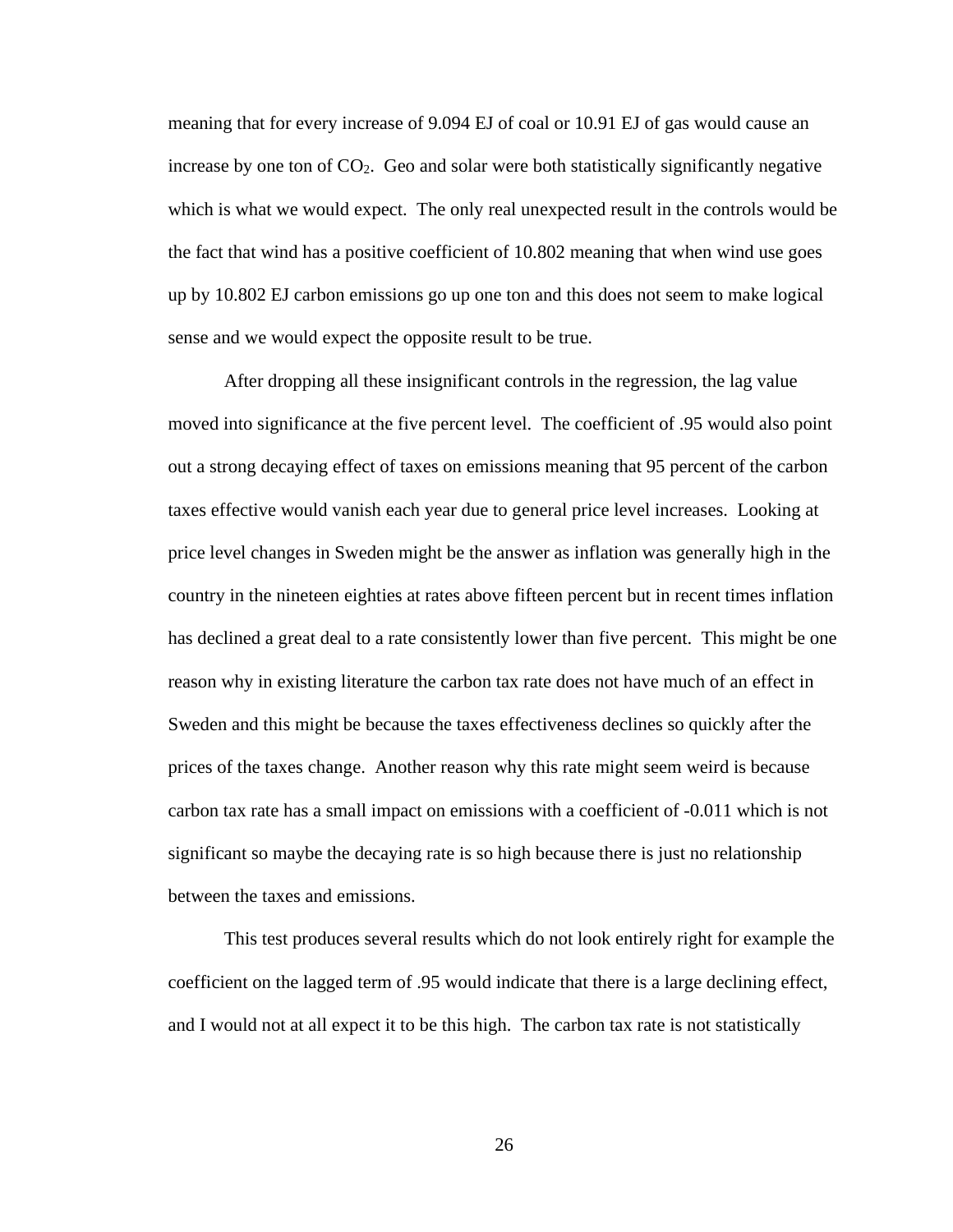significantly different from zero which should be expected, but the control for wind is in

the wrong direction in terms of sign and that is possibly concerning.

#### Table 4. Denmark Geometric Lag Regression:

Fitting full model: Iteration 0:  $log$  likelihood =  $-3.8408746$ Iteration 1:  $log$  likelihood = -3.5051207 Iteration 2:  $log$  likelihood = -3.5007985 Iteration 3:  $log likelihood = -3.5007971$ Iteration 4:  $log likelihood = -3.5007971$ Heteroskedastic linear regression Number of obs  $=$  51 ML estimation Wald chi $2(6) = 2065.43$ Log likelihood = -3.500797  $Prob > chi2 = 0.0000$ 

| CO <sub>2</sub> emissions | Coef.     | Std.Err. | z        | P > z | $195\%$ Conf. | Interval |
|---------------------------|-----------|----------|----------|-------|---------------|----------|
| CO <sub>2</sub> emissions |           |          |          |       |               |          |
| CO <sub>2</sub> emissions |           |          |          |       |               |          |
| L1.                       | $-0.103$  | 0.057    | $-1.800$ | 0.072 | $-0.215$      | 0.009    |
|                           |           |          |          |       |               |          |
| CarbonTaxRate             | $-0.018$  | 0.009    | $-1.990$ | 0.047 | $-0.036$      | $-0.000$ |
| Coal                      | 16.048    | 0.905    | 17.720   | 0.000 | 14.273        | 17.823   |
| Gas                       | 8.858     | 1.079    | 8.210    | 0.000 | 6.744         | 10.972   |
| GeoBiomass                | $-23.480$ | 10.130   | $-2.320$ | 0.020 | $-43.335$     | $-3.626$ |
| Oil                       | 14.426    | 0.705    | 20.460   | 0.000 | 13.043        | 15.808   |
| cons                      | 0.843     | 0.650    | 1.300    | 0.195 | $-0.431$      | 2.116    |
| lnsigma2                  |           |          |          |       |               |          |
| CO <sub>2</sub> emissions | $-0.065$  | 0.147    | $-0.440$ | 0.659 | $-0.353$      | 0.224    |
| cons                      | $-2.037$  | 1.515    | $-1.340$ | 0.179 | $-5.008$      | 0.933    |
|                           |           |          |          |       |               |          |

LR test of lnsigma2=0: chi2(1) =  $0.19$  Prob > chi2 =  $0.6604$ 

The equation that is used is Carbon Emissions<sub>it</sub> =  $\lambda^*$ Carbon Emissions<sub>i(t-1)</sub> +  $\beta_0$  +  $β₁*Carbon Taxes_{it} + β₂*Coal_{it} + β₃*Gas_{it} + β₄*Geobiomass_{it} + β₅*Oil<sub>it</sub> + ε<sub>it</sub> The variables$ for biofuels and nuclear were automatically omitted for collinearity since both were zero throughout the years, and so it is reasonable to drop these variables since there was no significant use of biofuels or nuclear energy within the country so it would not affect the emissions levels. Wind, solar, and nuclear were clearly insignificant controls that were dropped. Coal, gas, and oil expectedly all had positive coefficients meaning when their usage rose, so did carbon emissions. Geobiomass was a control with a negative coefficient of 23.48 meaning that for every increase in one EJ of geobiomass energy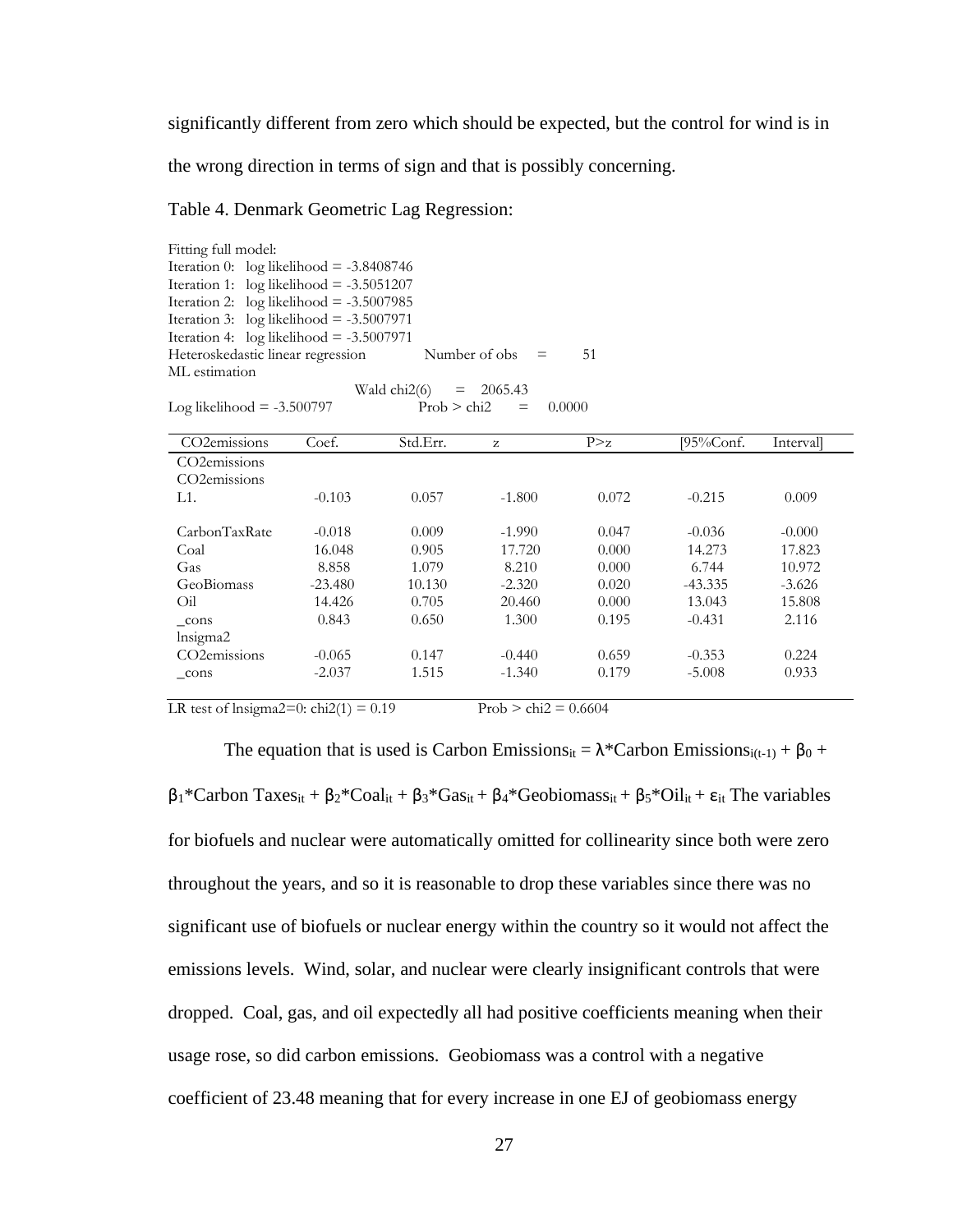carbon emissions dropped by  $23.48$  tons of  $CO<sub>2</sub>$  per capita. The coefficient of the lagged variable is only -.103 and so it is not significant at the five percent level, but it is at the ten percent level which likely indicates that there is some slight decreasing effectiveness of carbon taxes overtime, but we cannot say for sure. One of possible reason for this is the fact that the coefficient for carbon taxes is negative .018 which means that it is barely insignificant at the five percent level but it is significant at the ten percent level. We would likely assume that if carbon taxes did not have any real impact on emissions there would not be a declining effectiveness since they were not effective in the first place according to the regression results. The zero impact of taxes on emissions is quite like other papers which exist on the topic and it is likely do to the fact that there are many tax exemptions in the carbon tax laws in Denmark.

General Koyck's Geometric Model Conclusions from Individual Countries:

The most important conclusion that I got from the regressions so far is that for there to be a decaying effectiveness overtime of carbon taxes on emissions there must be an overall effectiveness of carbon taxes on emissions. So, what was found in the regressions above largely went along with existing research on this topic since other papers noted that there was not much effectiveness of taxes on emissions in the countries of Sweden and Denmark. Going off that it is likely that since there was no initial effectiveness it is unlikely that there would be any decreasing effectiveness. A reason for the difference between the results of Finland compared to Sweden and Denmark is that Finland has a much broader tax policy with less exemptions which makes its tax more effective. Since Finland appears to be the only country with a truly effective tax it would make sense that they should be the ones most concerned with a decreasing effectiveness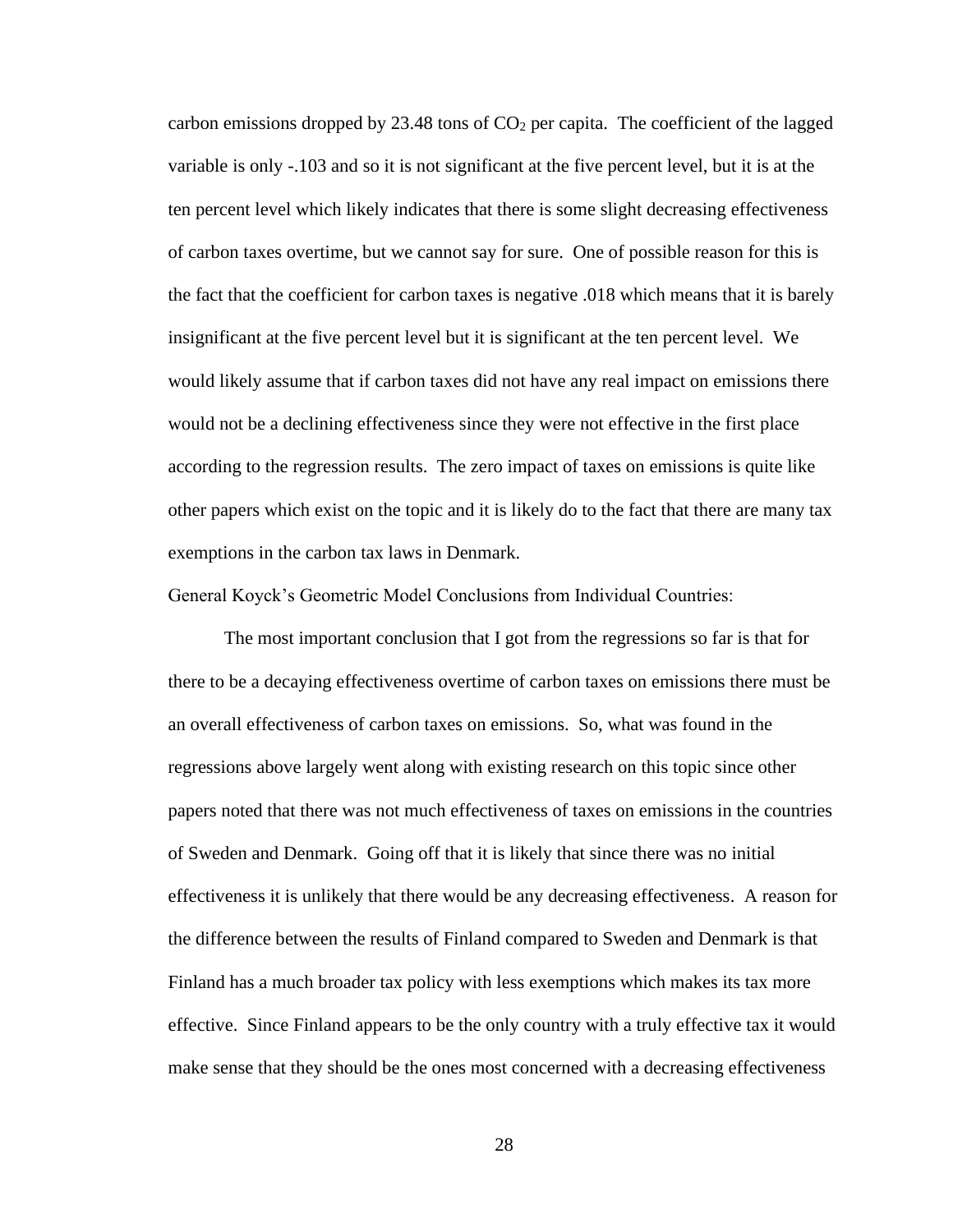due to inflation, and this is likely why Finland is the only country where we can accept the hypothesis that there is a decaying rate of effectiveness.

Analyzing the lag variable coefficient and the tax rate are the same as before as they likely are not causing any change. The controls do all go in a way in which we would expect and make more sense than the ones in OLS.

Table 5. Combined Geometric Lag Regression:

Fitting full model: Iteration 0:  $log$  likelihood = -126.95594 Iteration 1:  $log likelihood = -124.3712$ Iteration 2:  $log likelihood = -124.22816$ Iteration 3:  $log likelihood = -124.22764$ Iteration 4:  $log likelihood = -124.22764$ Heteroskedastic linear regression Number of obs = 147 ML estimation Wald  $\text{chi2}(7) = 2774.30$ 

$$
Log likelihood = -124.2276
$$
 Prob > chi2 = 0.0000

C02Emissions Coef. Std.Err. z P>z [95%Conf. Interval] C02Emissions C02Emissions L1. 0.541 0.050 10.810 0.000 0.443 0.639 CarbonTaxRate 0.008 0.006 1.390 0.164 -0.003 0.019 Coal 8.026 1.208 6.650 0.000 5.660 10.393 Hydro -1.577 0.633 -2.490 0.013 -2.818 -0.336 Nuclear -1.752 0.403 -4.350 0.000 -2.541 -0.963 Wind  $-10.911$  2.573  $-4.240$  0.000  $-15.953$   $-5.868$ Oil 2.319 0.488 4.760 0.000 1.363 3.274 \_cons 2.203 0.328 6.710 0.000 1.560 2.846 lnsigma2 C02Emissions 0.291 0.062 4.720 0.000 0.170 0.412  $\frac{\text{const}}{\text{2.691}}$  -3.828 0.580 -6.600 0.000 -4.966 -2.691

LR test of lnsigma2=0: chi2(1) = 18.30 Prob > chi2 =  $0.0000$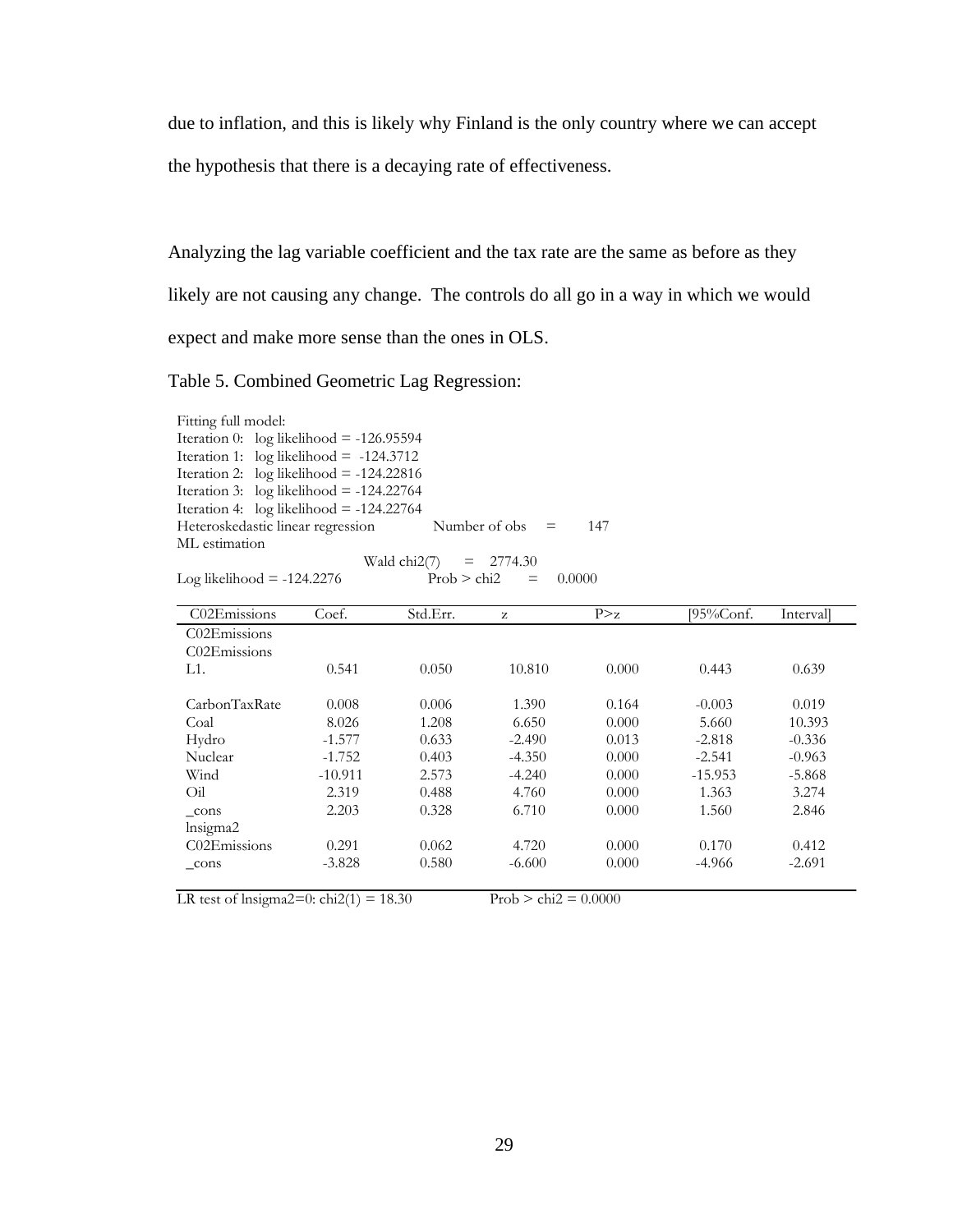In this regression the data for Denmark, Finland, and Sweden are combined to do the same style of regression on a data set with a lot more observations. The controls for Geobiomass, solar, and gas were dropped due to insignificance. Coal and oil were both positive and hydro, nuclear, and wind were all negative which is what would be expected, and it is good sign that the controls are what we would expect.

The lagged variable seems too high and it appears to be impacted by the oddly high rate that was found in the Sweden regression. The carbon tax rate is not significant and that is not particularly surprising since it was only significant in Finland's model. The coefficient moved towards significance when the insignificant controls were dropped, but it never ended up being significant. More controls are significant than I would have expected since the different countries had different controls that were significant, and all these controls have signs which are in the direction we would expect. Table 6. Combined Geometric Lag Regression with Year Dummies:

| Fitting full model: |                                                         |                             |     |
|---------------------|---------------------------------------------------------|-----------------------------|-----|
|                     | Iteration 0: $log$ likelihood = -26.688504              |                             |     |
|                     | Iteration 1: $log likelihood = -10.33696$ (not concave) |                             |     |
|                     | Iteration 2: $log$ likelihood = 3.491867                |                             |     |
|                     | Iteration 3: $log likelihood = 7.0011455$               |                             |     |
|                     | Iteration 4: $log likelihood = 8.5721697$               |                             |     |
|                     | Iteration 5: $log likelihood = 8.73885$                 |                             |     |
|                     | Iteration 6: $log likelihood = 8.9276453$               |                             |     |
|                     | Iteration 7: $log$ likelihood = 8.9556693               |                             |     |
|                     | Iteration 8: $log$ likelihood = 8.956648                |                             |     |
|                     | Iteration 9: $log$ likelihood = 8.9566486               |                             |     |
|                     | Heteroskedastic linear regression                       | Number of obs $=$           | 147 |
| ML estimation       |                                                         |                             |     |
|                     |                                                         | Wald chi2(59) = $327558.19$ |     |
|                     | Log likelihood = $8.956649$                             | $Prob > chi2 = 0.0000$      |     |

| C02Emissions                          | Coef.    | Std.Err. | Z        | P > z | $195\%$ Conf. | Intervall |
|---------------------------------------|----------|----------|----------|-------|---------------|-----------|
| C <sub>02</sub> E <sub>missions</sub> |          |          |          |       |               |           |
| C <sub>02</sub> E <sub>missions</sub> |          |          |          |       |               |           |
| $L1$ .                                | 0.338    | 0.027    | 12.630   | 0.000 | 0.285         | 0.390     |
|                                       |          |          |          |       |               |           |
| CarbonTaxRate                         | 0.010    | 0.008    | 1.280    | 0.199 | $-0.006$      | 0.026     |
| Coal                                  | 16.156   | 1.332    | 12.130   | 0.000 | 13.546        | 18.766    |
| Gas                                   | 17.738   | 2.143    | 8.280    | 0.000 | 13.537        | 21.939    |
| Hydro                                 | $-0.777$ | 0.363    | $-2.140$ | 0.032 | $-1.488$      | $-0.065$  |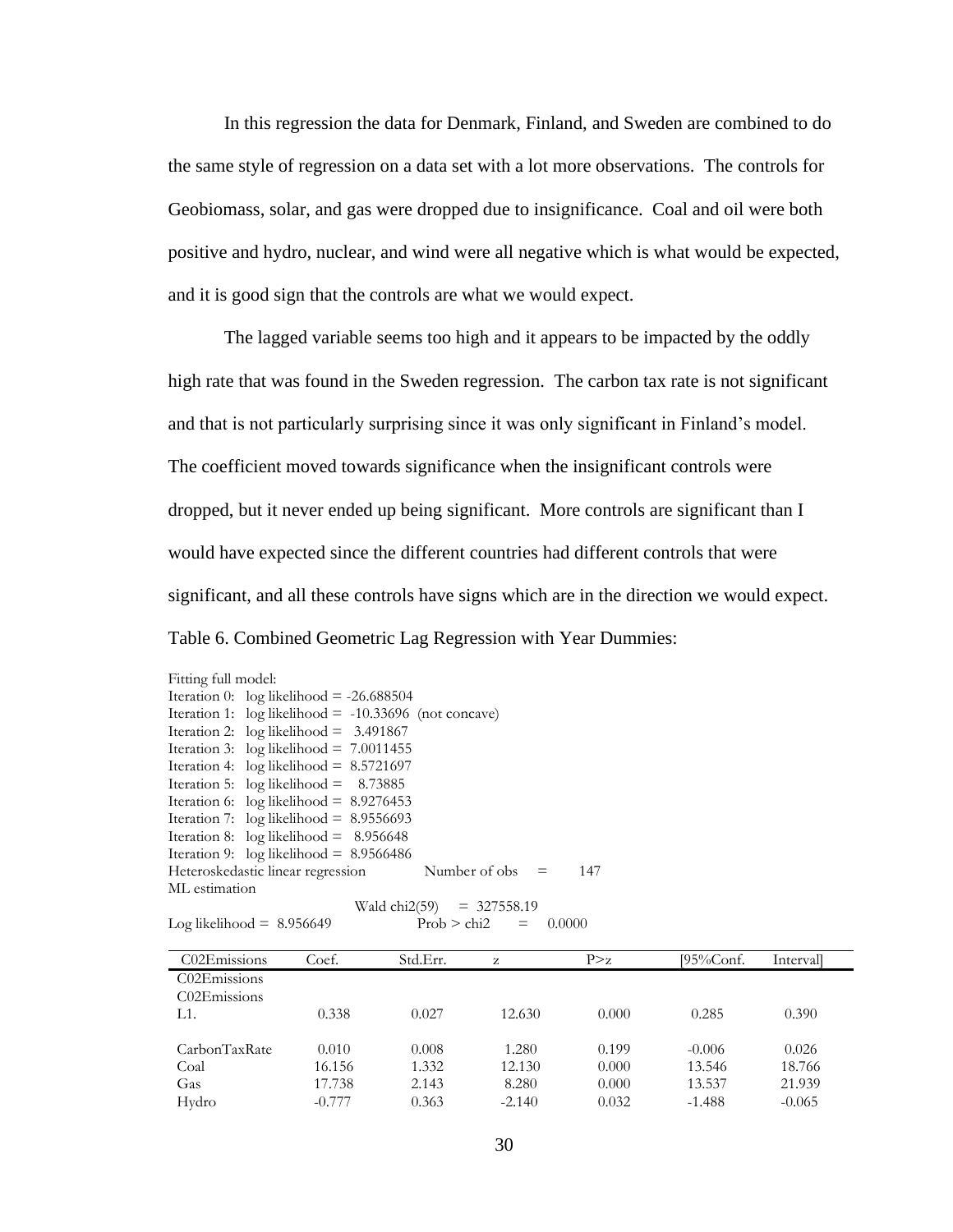| Solar | $-81.895$ | 5.151     | $-15.900$ | 0.000 | $-91.991$ | $-71.799$ |
|-------|-----------|-----------|-----------|-------|-----------|-----------|
| Wind  | $-32.665$ | 5.995     | $-5.450$  | 0.000 | $-44.414$ | $-20.916$ |
| Oil   | 2.044     | 0.299     | 6.840     | 0.000 | 1.458     | 2.630     |
| Year  |           |           |           |       |           |           |
| 1966  | 0.709     | 0.031     | 22.990    | 0.000 | 0.649     | 0.770     |
| 1967  | 0.197     | 0.044     | 4.530     | 0.000 | 0.112     | 0.283     |
| 1968  | 0.960     | 0.053     | 18.110    | 0.000 | 0.856     | 1.064     |
| 1969  | 1.250     | 0.111     | 11.250    | 0.000 | 1.033     | 1.468     |
| 1970  | 1.353     | 0.173     | 7.840     | 0.000 | 1.015     | 1.692     |
| 1971  | 1.335     | $0.180\,$ | 7.430     | 0.000 | 0.983     | 1.687     |
| 1972  | 1.815     | 0.283     | 6.410     | 0.000 | 1.260     | 2.370     |
| 1973  | 2.160     | 0.537     | 4.020     | 0.000 | 1.107     | 3.213     |
| 1974  | 1.111     | 0.299     | 3.710     | 0.000 | 0.524     | 1.697     |
| 1975  | 1.283     | 0.286     | 4.490     | 0.000 | 0.722     | 1.843     |
| 1976  | 1.811     | 0.597     | 3.040     | 0.002 | 0.642     | 2.981     |
| 1977  | 1.358     | 0.484     | 2.810     | 0.005 | 0.410     | 2.307     |
| 1978  | 0.449     | 0.350     | 1.280     | 0.200 | $-0.238$  | 1.136     |
| 1979  | 0.957     | 0.533     | 1.800     | 0.073 | $-0.088$  | 2.002     |
| 1980  | $-0.485$  | 0.223     | $-2.170$  | 0.030 | $-0.923$  | $-0.048$  |
| 1981  | 0.179     | 0.173     | 1.030     | 0.302 | $-0.161$  | 0.519     |
| 1982  | $-0.525$  | 0.134     | $-3.930$  | 0.000 | $-0.787$  | $-0.263$  |
| 1983  | $-0.620$  | 0.113     | $-5.480$  | 0.000 | $-0.842$  | $-0.398$  |
| 1984  | $-0.753$  | 0.128     | $-5.880$  | 0.000 | $-1.004$  | $-0.502$  |
| 1985  | $-0.579$  | 0.153     | $-3.770$  | 0.000 | $-0.879$  | $-0.278$  |
| 1986  | $-1.263$  | 0.150     | $-8.410$  | 0.000 | $-1.557$  | $-0.969$  |
| 1987  | $-1.182$  | 0.158     | $-7.490$  | 0.000 | $-1.491$  | $-0.873$  |
| 1988  | $-1.288$  | 0.149     | $-8.660$  | 0.000 | $-1.579$  | $-0.996$  |
| 1989  | $-1.330$  | 0.144     | $-9.260$  | 0.000 | $-1.612$  | $-1.049$  |
| 1990  | $-1.888$  | 0.139     | $-13.550$ | 0.000 | $-2.161$  | $-1.615$  |
| 1991  | $-1.744$  | 0.086     | $-20.190$ | 0.000 | $-1.913$  | $-1.575$  |
| 1992  | $-1.712$  | 0.099     | $-17.360$ | 0.000 | $-1.906$  | $-1.519$  |
| 1993  | $-1.670$  | 0.101     | $-16.610$ | 0.000 | $-1.867$  | $-1.473$  |
| 1994  | $-1.601$  | 0.101     | $-15.860$ | 0.000 | $-1.798$  | $-1.403$  |
| 1995  | $-1.562$  | 0.095     | $-16.510$ | 0.000 | $-1.747$  | $-1.376$  |
| 1996  | $-1.965$  | 0.123     | $-15.930$ | 0.000 | $-2.207$  | $-1.723$  |
| 1997  | $-1.966$  | 0.148     | $-13.300$ | 0.000 | $-2.256$  | $-1.677$  |
| 1998  | $-1.841$  | 0.143     | $-12.900$ | 0.000 | $-2.120$  | $-1.561$  |
| 1999  | $-1.944$  | 0.139     | $-13.990$ | 0.000 | $-2.216$  | $-1.672$  |
| 2000  | $-1.766$  | 0.112     | $-15.770$ | 0.000 | -1.986    | -1.547    |
| 2001  | $-1.703$  | 0.107     | $-15.950$ | 0.000 | $-1.912$  | $-1.494$  |
| 2002  | $-1.316$  | 0.104     | $-12.640$ | 0.000 | $-1.520$  | $-1.112$  |
| 2003  | $-2.052$  | 0.148     | $-13.830$ | 0.000 | $-2.342$  | $-1.761$  |
| 2004  | $-1.911$  | 0.138     | $-13.840$ | 0.000 | $-2.181$  | $-1.640$  |
| 2005  | $-1.943$  | 0.130     | $-14.970$ | 0.000 | $-2.198$  | $-1.689$  |
| 2006  | $-2.361$  | 0.132     | $-17.930$ | 0.000 | $-2.619$  | $-2.103$  |
| 2007  | $-2.190$  | 0.130     | $-16.890$ | 0.000 | $-2.444$  | $-1.936$  |
| 2008  | $-1.796$  | 0.136     | $-13.250$ | 0.000 | $-2.061$  | $-1.530$  |
| 2009  | $-1.875$  | 0.109     | $-17.130$ | 0.000 | $-2.089$  | $-1.660$  |
| 2010  | $-1.214$  | 0.108     | $-11.200$ | 0.000 | $-1.426$  | $-1.001$  |
| 2011  | $-0.520$  | 0.086     | $-6.050$  | 0.000 | $-0.689$  | $-0.352$  |
| 2012  | $-0.250$  | 0.114     | $-2.180$  | 0.029 | $-0.474$  | $-0.026$  |
| 2013  | 0.336     | 0.171     | 1.970     | 0.049 | 0.002     | 0.671     |
| 2014  | 0.892     | 0.250     | 3.570     | 0.000 | 0.402     | 1.382     |
| 2015  | 1.636     | 0.323     | 5.070     | 0.000 | 1.004     | 2.268     |
| 2016  | 1.311     | 0.246     | 5.340     | 0.000 | 0.829     | 1.793     |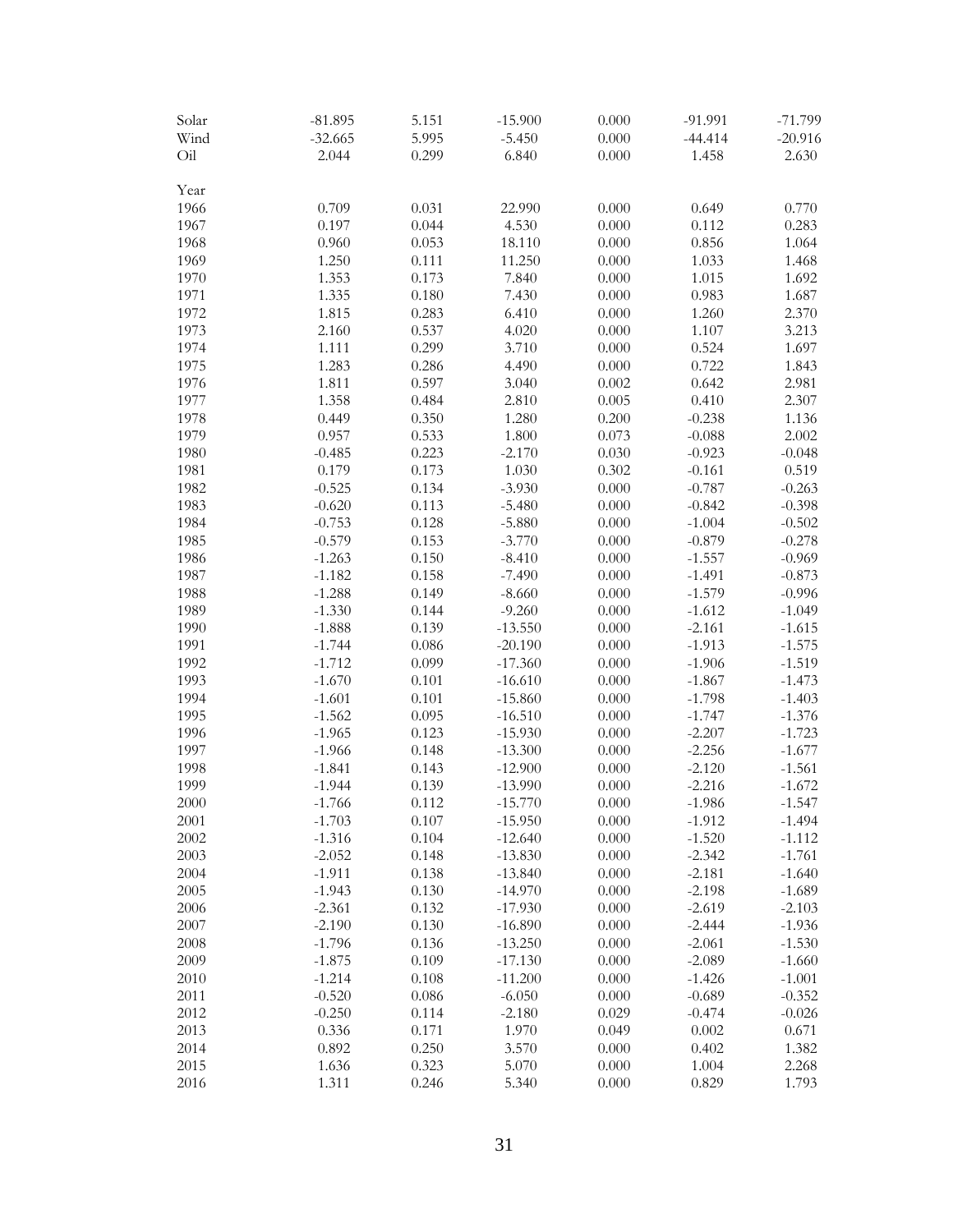| cons         | 2.251     | 0.136 | 16.570   | 0.000 | 1.985     | 2.517     |
|--------------|-----------|-------|----------|-------|-----------|-----------|
| lnsigma2     |           |       |          |       |           |           |
| C02Emissions | 1.674     | 0.221 | 7.580    | 0.000 | 1.242     | 2.107     |
| cons         | $-18.377$ | 2.036 | $-9.020$ | 0.000 | $-22.368$ | $-14.386$ |
|              |           |       |          |       |           |           |

LR test of lnsigma2=0: chi2(1) = 129.59 Prob > chi2 =  $0.0000$ 

In this regression we created dummy variables for each year in the data and we can now do this with the combined data set since there are more observations, so the power of the model is higher than if we just used one country.

The control variables for geobiomass and nuclear were dropped from the original equation as they were not statistically significant. The control variables all had coefficients with signs that we would expect since coal, gas, and oil are positive meaning an increase in use causes an increase in emissions and hydro, solar, and wind all have negative coefficients meaning they decrease emissions. The general lagged variable for emissions is .338 which still seems a little high that 33.8% decaying effectiveness but there is a significant value between one and zero so that at least indicates that there is possibly some decaying effectiveness.

The whole point of creating year dummies is to control for time effects on carbon emissions because there may be factors unique to each year which impact carbon emissions. The problem is that even though the general lagged coefficient makes sense many of the year dummy coefficients do not. Some are negative and some are positive, and it is not an error that some are negative that would in fact likely point towards some sort of increasing effectiveness of the taxes relative to the price range. The problem is that many of the variables are outside of the range of zero to one and this causes the logic of the equation to breakdown. It does not make sense to interpret a coefficient greater than one in the geometric lag model and it usually points at some sort of error and in this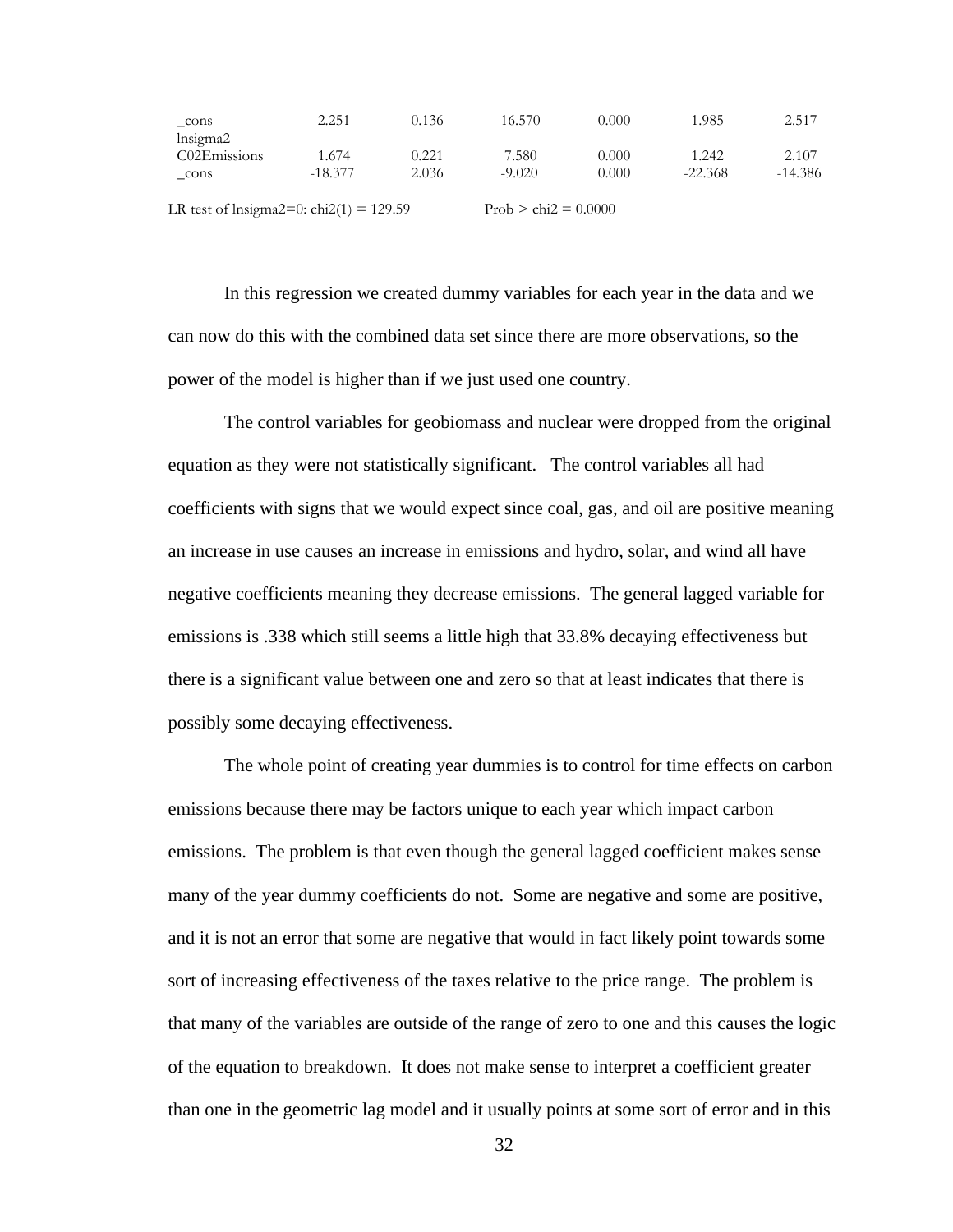case, it is likely due to the power of the model since there are so many dummy variables

for a relatively limited number of observations.

Difference-in-Differences Regression Results:

Table 7. Finland Difference-in-Differences Regression:

| Linear regression                      |            |         |                  |                      |             |           |       |
|----------------------------------------|------------|---------|------------------|----------------------|-------------|-----------|-------|
| C02Emissions                           | Coef.      | St.Err. | t-value          | p-value              | [95% Conf   | Intervall | Sig   |
| CarbonTaxRate                          | .122       | .031    | 3.93             | $\theta$             | .06         | .183      | $***$ |
| v90                                    | $-.042$    | .167    | $-0.25$          | .802                 | $-.374$     | .29       |       |
| Taxed                                  | $-6.604$   | .504    | $-13.11$         | 0                    | $-7.606$    | $-5.601$  | $***$ |
| y90taxed                               | .183       | .396    | 0.46             | .646                 | $-.606$     | .972      |       |
| Coal                                   | 20.502     | 2.14    | 9.58             | $\theta$             | 16.246      | 24.759    | $***$ |
| GeoBiomass                             | $-20.681$  | 6.804   | $-3.04$          | .003                 | $-34.218$   | $-7.145$  | $***$ |
| Nuclear                                | $-4.677$   | 1.437   | $-3.25$          | .002                 | $-7.536$    | $-1.818$  | $***$ |
| Wind                                   | $-613.173$ | 265.57  | $-2.31$          | .023                 | $-1141.476$ | $-84.871$ | $**$  |
| Oil                                    | 14.015     | 1.206   | 11.62            | $\theta$             | 11.616      | 16.415    | $***$ |
| Constant                               | 7.186      | .097    | 74.04            | $\theta$             | 6.993       | 7.379     | $***$ |
|                                        |            |         |                  |                      |             | 1.870     |       |
| Mean dependent var                     |            | 8.848   | SD dependent var |                      |             |           |       |
| R-squared                              |            | 0.945   | Number of obs    |                      |             | 92.000    |       |
| F-test                                 |            | 155.575 | Prob > F         |                      |             | 0.000     |       |
| Akaike crit. (AIC)                     |            | 128.928 |                  | Bayesian crit. (BIC) |             | 154.146   |       |
| *** $b < 01$ , ** $b < 05$ , * $b < 1$ |            |         |                  |                      |             |           |       |

*\*\*\* p<.01, \*\* p<.05, \* p<.1*

**Linear regression** 

The equation for this analysis is Carbon Emissions<sub>it</sub> =  $\beta_0 + \beta_1$ CarbonTaxrate+  $β_2y90 + β_3*taxed+ β_4*(y90*taxed) + β_5Coal+ β_6GeoBiomass+ β_7Nuclear+$ 

+  $\beta_8$ Wind +  $\beta_9$ Oil +  $\varepsilon_{it}$ . The method used throughout all these regressions to drop controlled variables was the same and that was to drop the least significant control variable one at a time to increase significance while making sure that variables which turned out to be significant were not accidentally dropped. Some discretion was used for example some controls technically are not significant, but are very close and so they were left in because likely they probably are significant but because of the quality of the data we can leave it in.

In this regression Biofuels, hydro, gas, and solar were dropped because they were all not statistically significantly different from zero. Geobiomass, nuclear, and wind are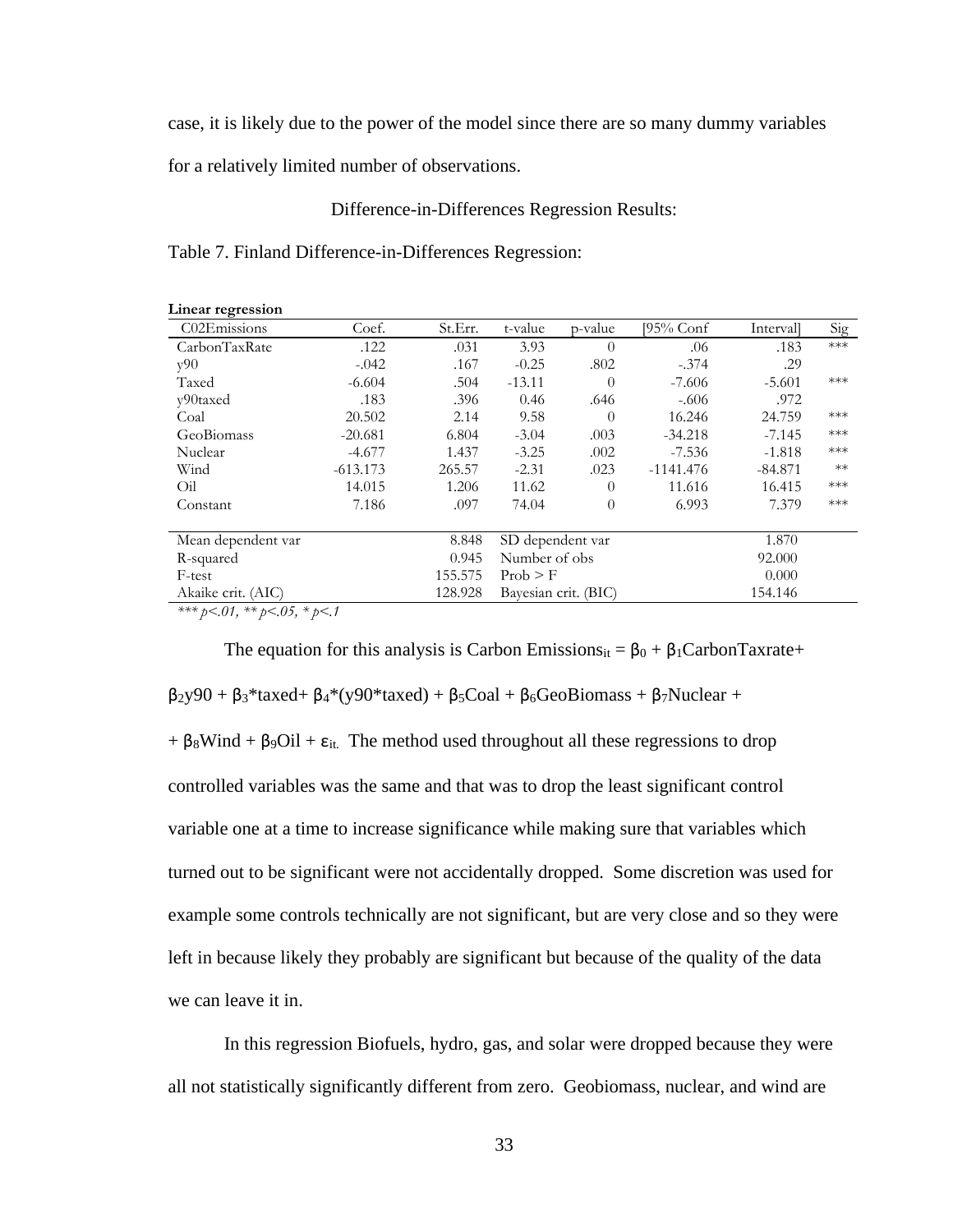all controls that had negative coefficients which meant they had negative impacts on emissions which makes sense since they are an alternative to much higher  $CO<sub>2</sub>$  polluting energy sources. Coal and oil both had positive coefficients which is to be expected since they are high polluting energy sources.

The variables which are much more central to the question are carbon tax rate, y90, taxed, and y90taxed. The coefficient of the carbon tax rate is .122 which would mean that for every one-unit dollar increase in carbon taxes emissions would increase by .122 tons of CO<sup>2</sup> per capita and that logically does not make sense as we would expect the coefficient to be negative and sense the confidence interval does not include zero or negative it likely is positive which does not logically make sense. Y90 has a coefficient of negative .014 and is not significant where taxed has a negative coefficient of 6.604 and is significant and both are not the most important since y90 is only looking at years after 1990 so there likely would be no change overall where the taxed is just comparing countries and it so the negative coefficient would indicate that Finland has a lower level of carbon emissions. The fact that the variable for taxed is negative means that generally Finland had a lower level of emissions due to the taxes, but since the interaction term is not significant, we cannot conclude that this difference is before and after the tax introduction. The coefficient of the interaction term of y90taxed is .183 but it is not at all significant which would mean that we can really be sure that there is any decrease in carbon emissions caused by carbon taxes when comparing these two countries with different carbon tax policies, a likely cause for this problem is the lack of observations relative to the amount of variables.

Figure 1. Finland Event Study Graph:

34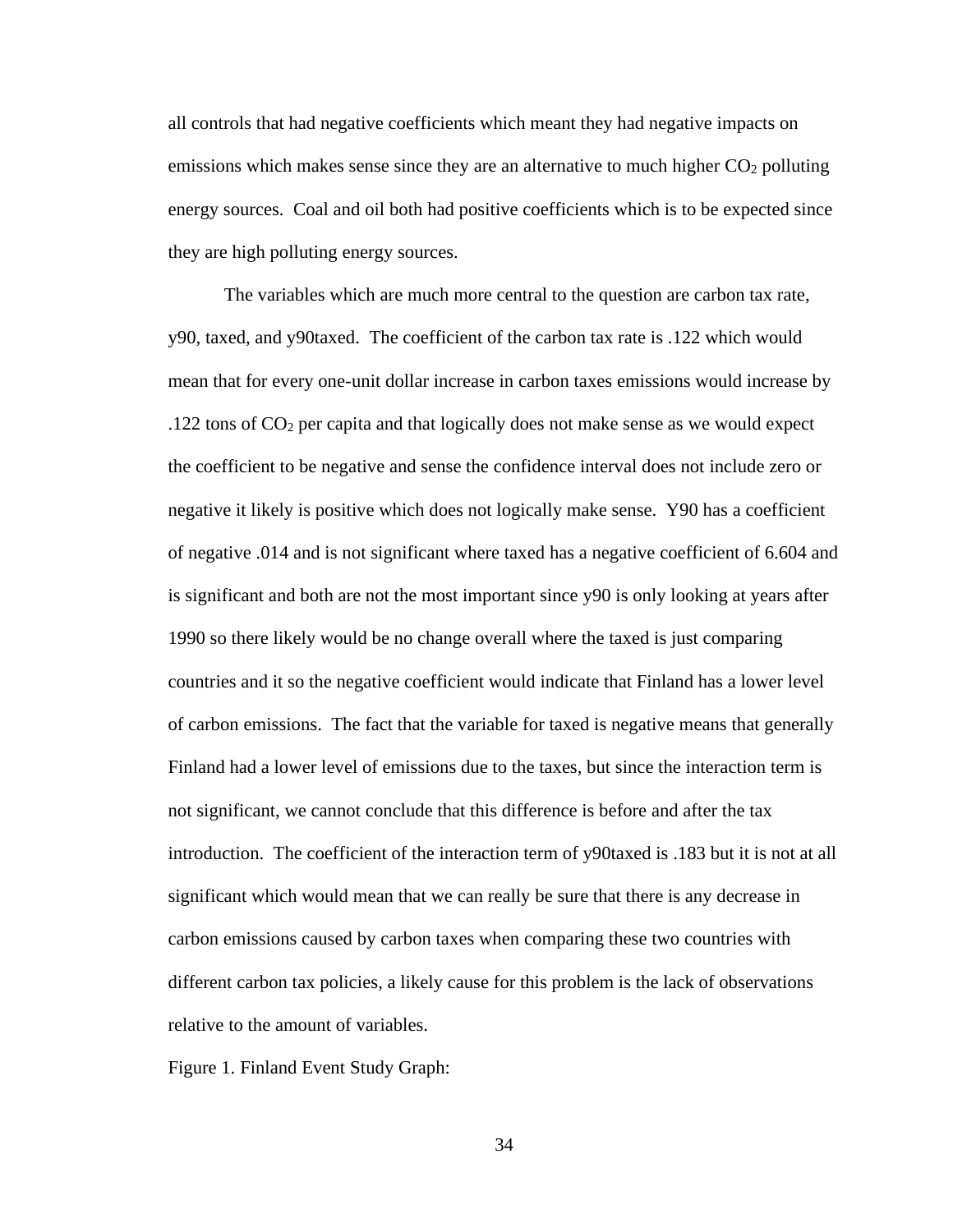

The main point of an event study graph is to look at the changes between the treatment and the control to see if a policy or change had any real impact on a central independent variable. The problem with drawing any type of conclusion from this graph is the fact that the ninety-five percent confidence interval includes the value of zero for almost every single year of the data. This means that it is feasible for there to be no change after the policy change and the fact that the confidence interval is almost centered on zero throughout points to there being no change or relationship between the treatment and the main independent variable which in this paper are the carbon tax and the  $CO<sub>2</sub>$ emissions.

Table 8. Effect of Tax rate Every Year by plotting Coefficients Finland DID:

| <b>Linear regression</b> |          |         |         |         |              |           |        |
|--------------------------|----------|---------|---------|---------|--------------|-----------|--------|
| C02Emissions             | Coef.    | St.Err. | t-value | p-value | $195\%$ Conf | Interval] | Sig    |
| y90taxed                 | $-.725$  | .325    | $-2.23$ | .031    | $-1.381$     | $-.068$   | $***$  |
| Taxed                    | $-5.144$ | .593    | $-8.68$ |         | $-6.341$     | $-3.947$  | ***    |
| 1b.timevar               |          |         |         |         |              |           |        |
| 5.timevar                | .793     | .431    | .84     | .073    | $-.077$      | .663      | $\ast$ |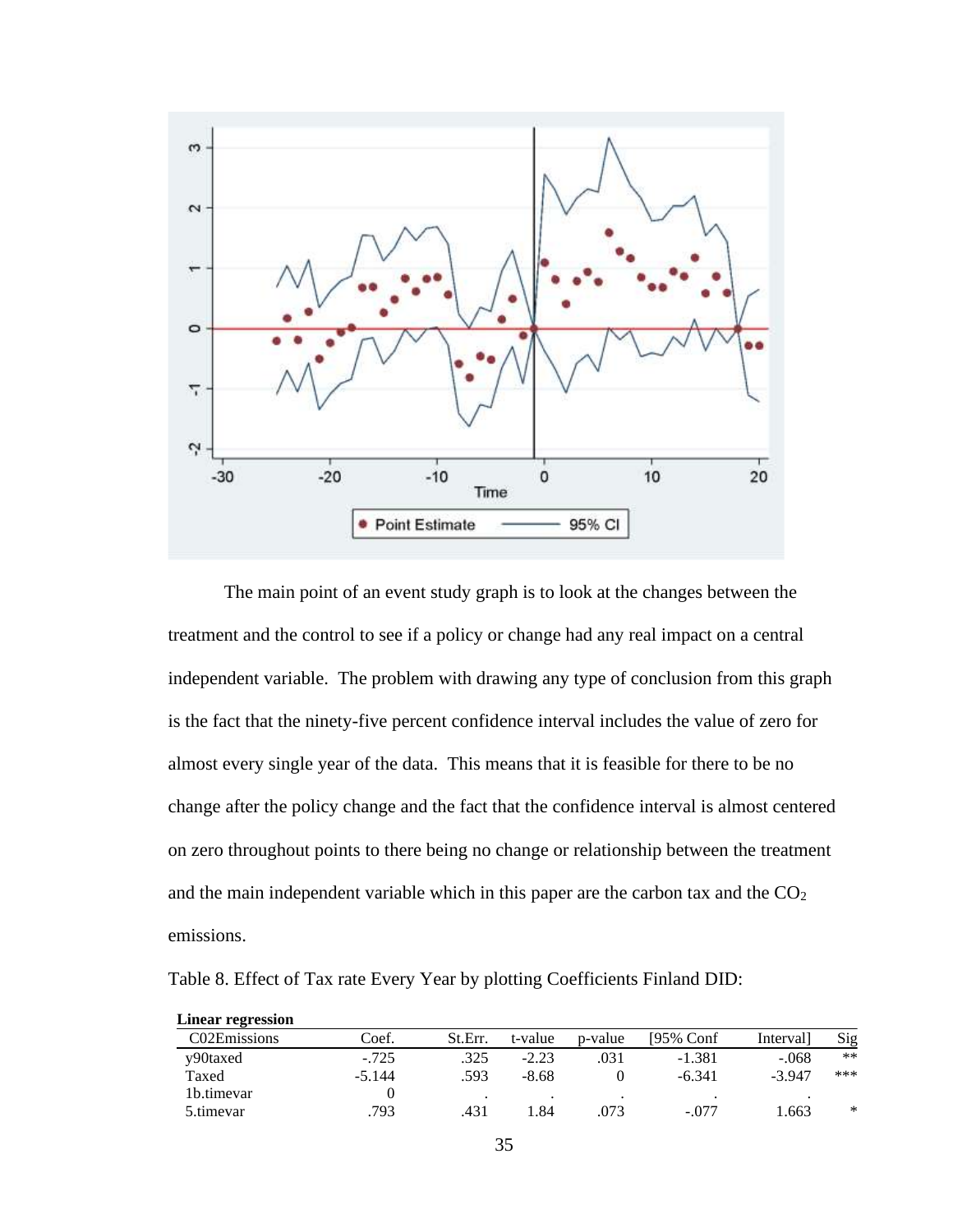| 6.timevar          | 1.166            | .421    | 2.77                 | .008             | .317    | 2.015   | ***    |
|--------------------|------------------|---------|----------------------|------------------|---------|---------|--------|
| 7.timevar          | .803             | .419    | 1.92                 | .062             | $-.042$ | 1.649   | *      |
| 8.timevar          | 1.273            | .412    | 3.09                 | .004             | .441    | 2.105   | ***    |
| 9.timevar          | .492             | .406    | 1.21                 | .233             | $-.329$ | 1.313   |        |
| 10.timevar         | .758             | .406    | 1.87                 | .069             | $-.061$ | 1.577   | $\ast$ |
| 11.timevar         | .93              | .408    | 2.28                 | .028             | .106    | 1.754   | **     |
| 12.timevar         | 1.008            | .408    | 2.47                 | .018             | .183    | 1.833   | **     |
| 13.timevar         | 1.672            | .414    | 4.04                 | $\boldsymbol{0}$ | .836    | 2.509   | ***    |
| 14.timevar         | 1.688            | .406    | 4.16                 | $\boldsymbol{0}$ | .868    | 2.507   | ***    |
| 15.timevar         | 1.257            | .408    | 3.08                 | .004             | .432    | 2.082   | ***    |
| 16.timevar         | 1.482            | .407    | 3.64                 | .001             | .659    | 2.304   | ***    |
| 17.timevar         | 1.828            | .406    | 4.50                 | $\boldsymbol{0}$ | 1.008   | 2.648   | ***    |
| 18.timevar         | 1.622            | .404    | 4.01                 | $\boldsymbol{0}$ | .806    | 2.438   | ***    |
| 19.timevar         | 1.825            | .407    | 4.48                 | $\boldsymbol{0}$ | 1.003   | 2.647   | ***    |
| 20.timevar         | 1.859            | .405    | 4.59                 | $\boldsymbol{0}$ | 1.041   | 2.676   | ***    |
| 21.timevar         | 1.547            | .406    | 3.81                 | $\boldsymbol{0}$ | .727    | 2.368   | ***    |
| 22.timevar         | .402             | .403    | 1.00                 | .324             | $-.411$ | 1.215   |        |
| 23.timevar         | .178             | .402    | 0.44                 | .661             | $-.634$ | .989    |        |
| 24.timevar         | .534             | .402    | 1.33                 | .191             | $-.278$ | 1.346   |        |
| 25.timevar         | .487             | .406    | 1.20                 | .236             | $-.332$ | 1.307   |        |
| 26.timevar         | 1.151            | .403    | 2.86                 | .007             | .337    | 1.965   | ***    |
| 27.timevar         | 1.498            | .405    | 3.69                 | .001             | .679    | 2.316   | ***    |
| 28.timevar         | .888             | .406    | 2.19                 | .034             | .069    | 1.707   | **     |
| 29.timevar         | 1                | .405    | 2.47                 | .018             | .183    | 1.818   | $***$  |
| 30.timevar         | 1.196            | .423    | 2.83                 | $.007$           | .342    | 2.049   | ***    |
| 31.timevar         | .915             | .422    | 2.17                 | .036             | .062    | 1.768   | **     |
| 32.timevar         | .512             | .425    | 1.21                 | .235             | $-.346$ | 1.371   |        |
| 33.timevar         | .899             | .419    | 2.14                 | .038             | .052    | 1.746   | **     |
| 34.timevar         | 1.046            | .415    | 2.52                 | .016             | .209    | 1.884   | **     |
| 35.timevar         | .806             | .404    | 1.99                 | .053             | $-.01$  | 1.623   | *      |
| 36.timevar         | 1.634            | .406    | 4.02                 | $\boldsymbol{0}$ | .814    | 2.455   | ***    |
| 37.timevar         | 1.26             | .395    | 3.19                 | .003             | .462    | 2.058   | ***    |
| 38.timevar         | 1.155            | .397    | 2.91                 | .006             | .353    | 1.957   | ***    |
| 39.timevar         | .812             | .394    | 2.06                 | .046             | .016    | 1.608   | **     |
| 40.timevar         | .736             | .398    | 1.85                 | .072             | $-.067$ | 1.539   | $\ast$ |
| 41.timevar         | .741             | .394    | 1.88                 | .067             | $-.055$ | 1.536   | $\ast$ |
| 42.timevar         | 1.01             | .394    | 2.56                 | .014             | .214    | 1.806   | **     |
| 43.timevar         | .918             | .393    | 2.33                 | .025             | .124    | 1.713   | **     |
| 44.timevar         | 1.24             | .388    | 3.20                 | .003             | .457    | 2.022   | ***    |
| 45.timevar         | .676             | .397    | 1.70                 | .096             | $-.125$ | 1.477   | *      |
| 46.timevar         | 1.002            | .388    | 2.58                 | .013             | .218    | 1.785   | **     |
| 47.timevar         | .746             | .386    | 1.93                 | .06              | $-.034$ | 1.526   | $\ast$ |
| 48.timevar         | .152             | .392    | 0.39                 | .7               | $-.639$ | .943    |        |
| 49.timevar         | $-.054$          | .389    | $-0.14$              | .891             | $-.839$ | .732    |        |
| 50o.timevar        | $\boldsymbol{0}$ |         |                      |                  |         |         |        |
| CarbonTaxRate      | .052             | .013    | 3.88                 | $\boldsymbol{0}$ | .025    | .079    | ***    |
| Coal               | 15.39            | 1.968   | 7.82                 | $\boldsymbol{0}$ | 11.417  | 19.364  | ***    |
| Oil                | 11.512           | 1.443   | 7.98                 | $\boldsymbol{0}$ | 8.598   | 14.425  | ***    |
| Constant           | 6.109            | .293    | 20.88                | $\boldsymbol{0}$ | 5.518   | 6.7     | ***    |
|                    |                  |         |                      |                  |         |         |        |
| Mean dependent var |                  | 8.848   | SD dependent var     |                  |         | 1.870   |        |
| R-squared          |                  | 0.981   | Number of obs        |                  |         | 92.000  |        |
| F-test             |                  | 42.080  | Prob > F             |                  |         | 0.000   |        |
| Akaike crit. (AIC) |                  | 113.153 | Bayesian crit. (BIC) |                  |         | 241.765 |        |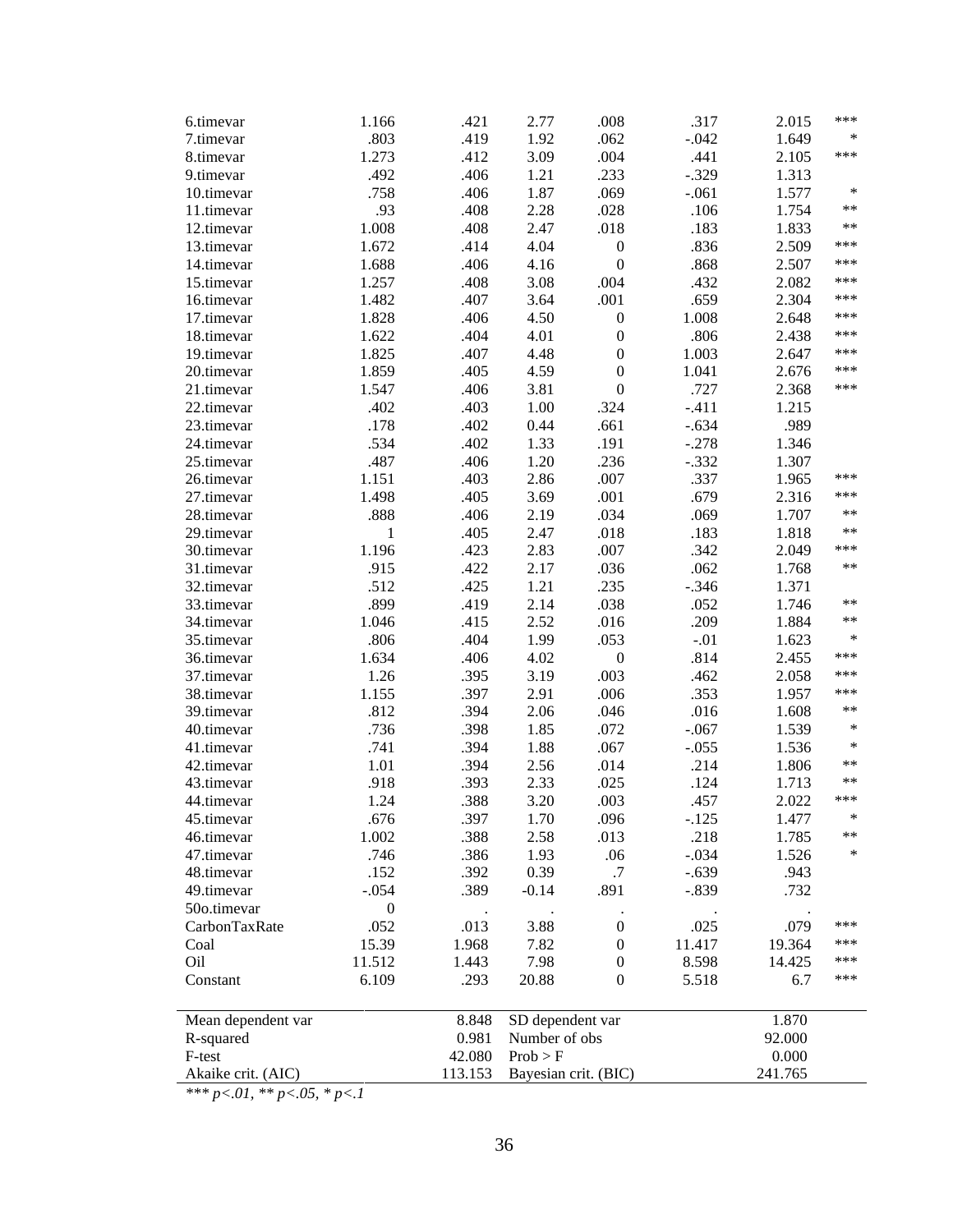In this regression we created dummy variables for each year by looking at the tax rates effect every year by plotting the coefficients. This model really does not work well using only the data for Finland, to improve it you would likely need more data points to properly accommodate the number of year dummies. The fact that the control variables nuclear, hydro, gas, wind, geobiomass, solar, and biofuels all were dropped because they were insignificant really showcases that there are too many variables for the number of observations within this data set. Coal and Oil were the only controls which remained significant and when coal increased by 15.39 EJ and oil by 11.512 EJ the carbon emissions rose by one ton of carbon dioxide which would be a reasonable thing to assume.

The variable y90 was dropped because of the style of regression you do not want extra variables which are there to account for time. The variable for taxed has a coefficient of -5.144 which indicates that Finland has a consistently lower level of emissions when accounting for controls. The interaction term y90taxed was insignificant at the start, but after removing all the insignificant variables the term became significant even though it looked like there was a slight general relationship before dropping the other variables. The coefficient for y90 taxed was -.725 which is a good sign as it indicates that after adding the policy to the treatment group there was a decline in emissions relative to the control group of Iceland.

Table 9. Sweden Difference-in-Differences Regression:

| Linear regression |          |         |         |         |           |           |        |
|-------------------|----------|---------|---------|---------|-----------|-----------|--------|
| C02Emissions      | Coef.    | St.Err. | t-value | p-value | 195% Conf | Intervall | Sig    |
| CarbonTaxRate     | .034     | .018    | .91     | .059    | $-.001$   | .069      | $\ast$ |
| v90               | $-.019$  | .171    | -0.11   | .913    | $-.358$   | .321      |        |
| Taxed             | $-3.555$ | 1.195   | $-2.97$ | .004    | $-5.931$  | $-1.18$   | ***    |
| y90taxed          | $-143$   | .436    | $-0.33$ | .744    | $-1.01$   | .724      |        |
| Coal              | 17.181   | 273     | 2.36    | .02     | 2.724     | 31.637    | $**$   |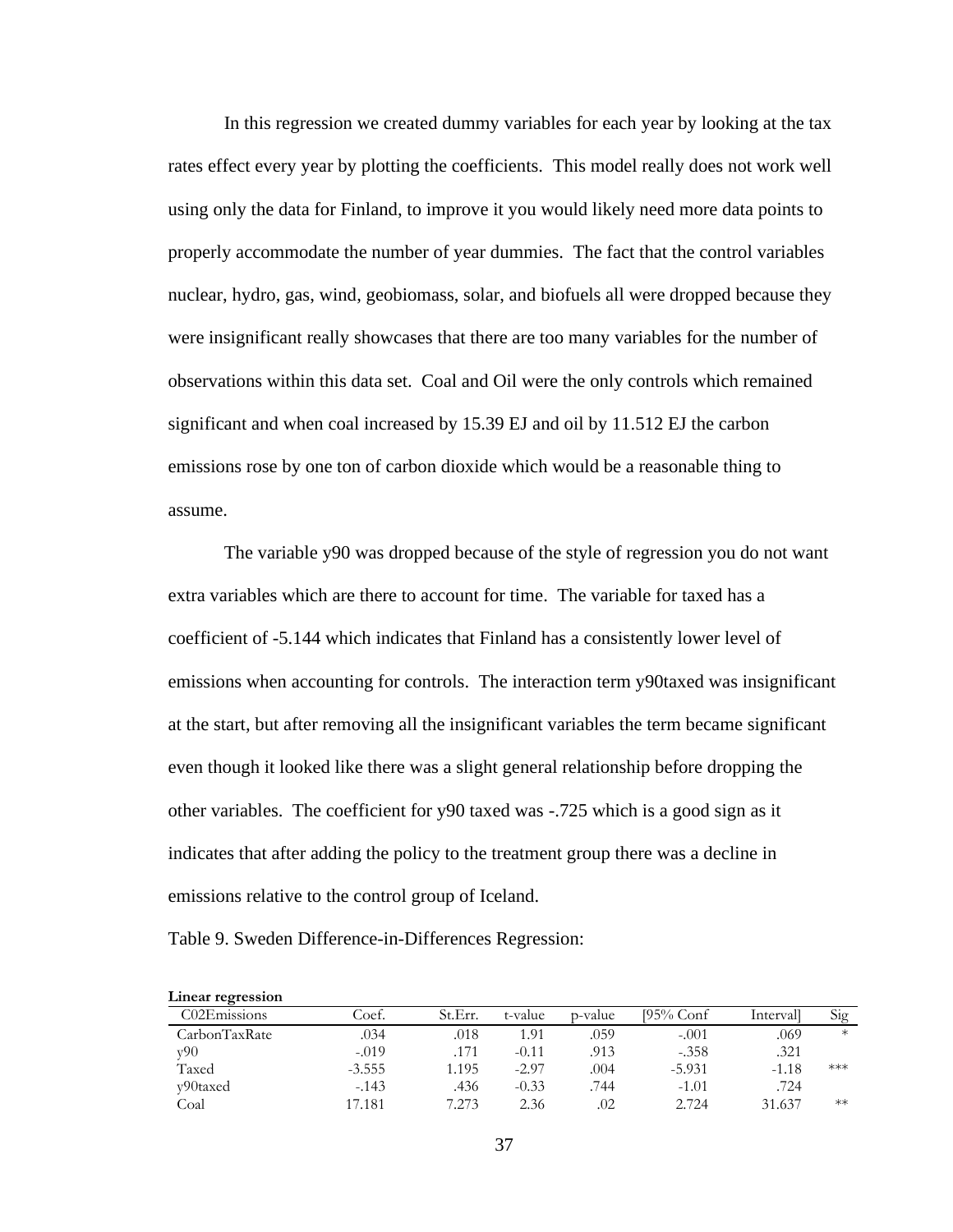|                    |             |          |                      |          |             |            | $***$ |
|--------------------|-------------|----------|----------------------|----------|-------------|------------|-------|
| GeoBiomass         | $-15.906$   | 4.479    | $-3.55$              | .001     | $-24.809$   | $-7.003$   |       |
| Nuclear            | $-4.413$    | .573     | $-7.70$              | 0        | $-5.552$    | $-3.274$   | ***   |
| Solar              | $-2528.152$ | 1176.262 | $-2.15$              | .034     | $-4866.101$ | $-190.203$ | $**$  |
| Oil                | 4.449       | .748     | 5.94                 | $\theta$ | 2.961       | 5.937      | ***   |
| Constant           | 7.416       | .109     | 68.16                | 0        | 7.199       | 7.632      | ***   |
|                    |             |          |                      |          |             |            |       |
| Mean dependent var |             | 7.348    | SD dependent var     |          |             | 1.542      |       |
| R-squared          |             | 0.892    | Number of obs        |          |             | 97.000     |       |
| F-test             |             | 80.159   | Prob > F             |          |             | 0.000      |       |
| Akaike crit. (AIC) |             | 162.048  | Bayesian crit. (BIC) |          |             | 187.795    |       |
| $\mathcal{L}$      |             |          |                      |          |             |            |       |

This Difference-in differences regression compares the policy implementation in Sweden to the data from Iceland in the same way the last DID was ran. The equation for this regression is Carbon Emissions<sub>it</sub> =  $\beta_0 + \beta_1$ CarbonTaxrate+  $\beta_2$ \*y90+  $\beta_3$ \*taxed+  $\beta_4$ <sup>\*</sup>(y90<sup>\*</sup>taxed) + β<sub>5</sub>Coal + β<sub>6</sub>GeoBiomass + β<sub>7</sub>Nuclear + β<sub>8</sub>Solar + β<sub>9</sub>Oil + ε<sub>it.</sub>

The controls for biofuels, hydo, gas, and wind were dropped from the original regression as they were not statistically different from zero. Looking at the coefficients for the controls coal and oil were both positive meaning that as their usage increased by one EJ of coal and one EJ of oil emissions would increase by 17.18 tons of carbons emissions for coal and  $4.449$  tons of  $CO<sub>2</sub>$  for oil. Geobiomass, nuclear and solar were all negative which means as their usage went up carbon emissions decreased and that is a reasonable conclusion to make. All the controls had the coefficients in the directions which we expected and that is a good sign for the model validity.

The controls looked good, but the main variables which we are looking at do not have as clear results. The variables for carbon tax rate, the binary variables, and the interaction term were all insignificant in the original regression and after removing all insignificant controls only the binary variable for taxed became significantly different from zero. The carbon tax rate coefficient is .034 which does not make much sense since it is positive, but it is so close to zero that it is likely insignificant. Since the interaction

38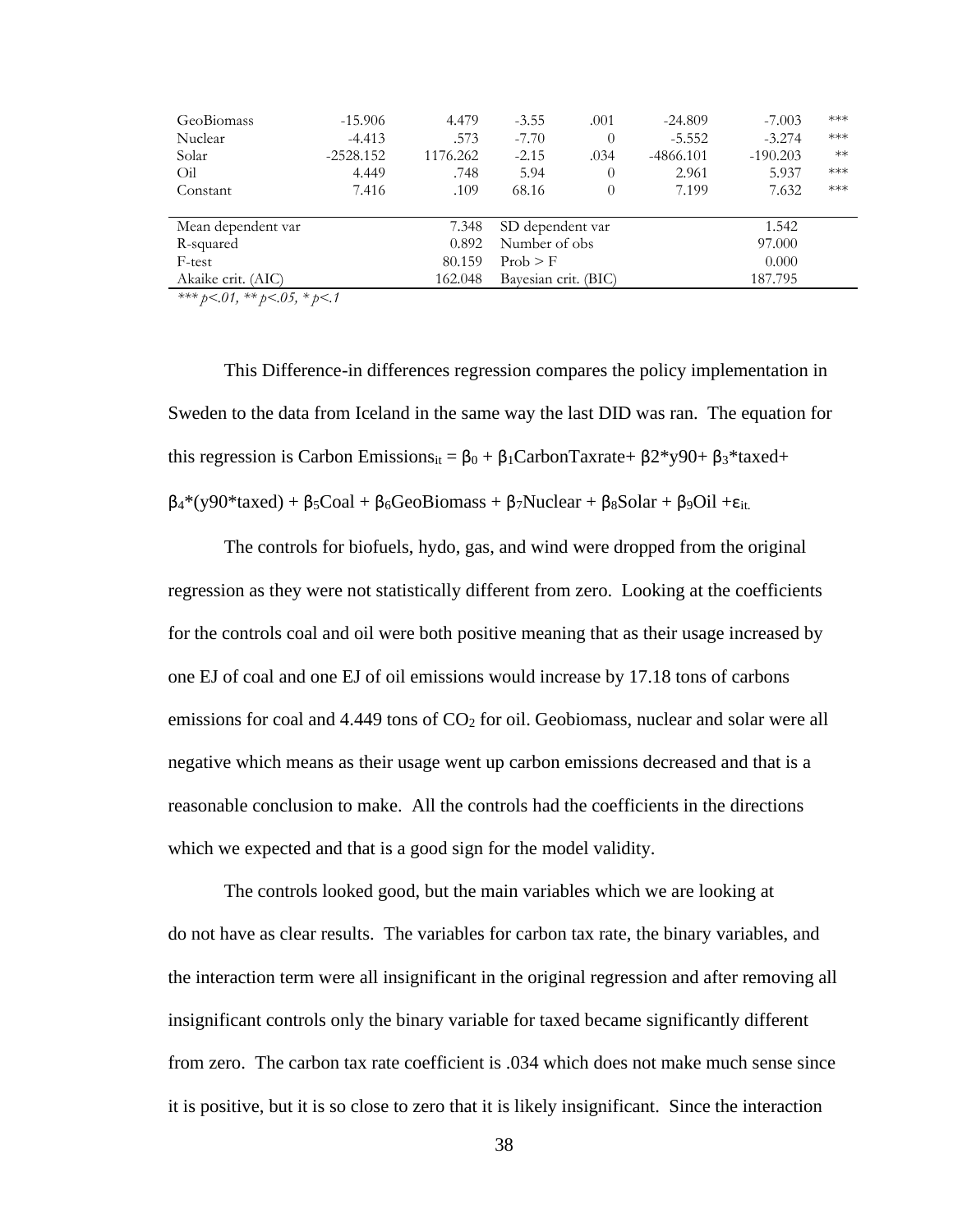term is not significant at any confidence interval and the carbon tax rate is only significant at the ten percent level and so it is hard to draw any conclusions upon the results of this equation. This result is probably what we should expect since many of the economic data from Sweden indicates that the taxes are not having a strong impact on the emission levels.





Much like the results of the regression it is hard to make much of anything from this graph since almost all the confidence intervals deviate around zero which indicates that there is no significant change from the interaction term which looks at the differences from the treatment group of Sweden and the control of Iceland. The range of the confidence intervals is very interesting to look at as at the point of the year 1990 when the carbon tax policy was implemented there is a greater deal of variability in the confidence interval. When looking at the emissions data in Sweden it is strange since the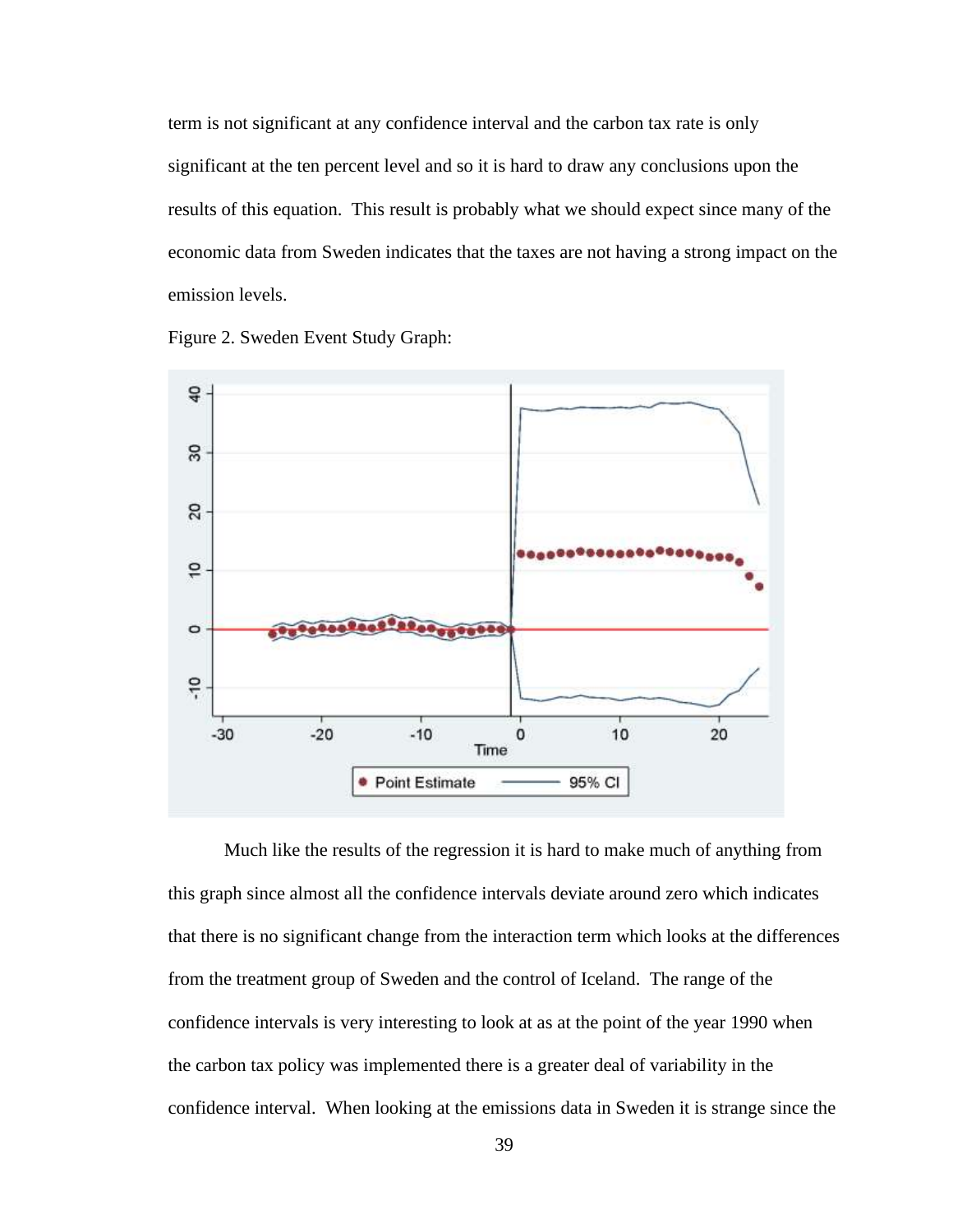emissions levels do not appear to fluctuate a lot more after 1990 then they did before the policy implementation. In this way the graph looks like a regression discontinuity graph because there seems to be a sharp change in the point estimation and the confidence interval before and after the main policy change.

Table 10. Effect of Tax rate Every Year by Plotting Coefficients Sweden DID:

| C02Emissions | Coef.            | St.Err. | t-value | p-value | [95% Conf | Interval] | Sig |
|--------------|------------------|---------|---------|---------|-----------|-----------|-----|
| y90taxed     | $-.251$          | .556    | $-0.45$ | .654    | $-1.375$  | .872      |     |
| Taxed        | 2.051            | 1.335   | 1.54    | .132    | $-.648$   | 4.749     |     |
| 1b.timevar   | $\boldsymbol{0}$ |         |         |         |           |           |     |
| 5.timevar    | $-.313$          | 1.443   | $-0.22$ | .829    | $-3.23$   | 2.603     |     |
| 6.timevar    | .366             | 1.442   | 0.25    | .801    | $-2.548$  | 3.281     |     |
| 7.timevar    | $-.026$          | 1.429   | $-0.02$ | .986    | $-2.914$  | 2.863     |     |
| 8.timevar    | .703             | 1.428   | 0.49    | .625    | $-2.183$  | 3.589     |     |
| 9.timevar    | .204             | 1.451   | 0.14    | .889    | $-2.728$  | 3.137     |     |
| 10.timevar   | .724             | 1.45    | 0.50    | .621    | $-2.207$  | 3.655     |     |
| 11.timevar   | .607             | 1.414   | 0.43    | .67     | $-2.25$   | 3.465     |     |
| 12.timevar   | .601             | 1.409   | 0.43    | .672    | $-2.246$  | 3.449     |     |
| 13.timevar   | 1.413            | 1.39    | 1.02    | .315    | $-1.396$  | 4.222     |     |
| 14.timevar   | .931             | 1.397   | 0.67    | .509    | $-1.893$  | 3.755     |     |
| 15.timevar   | .809             | 1.402   | 0.58    | .567    | $-2.024$  | 3.642     |     |
| 16.timevar   | 1.337            | 1.413   | 0.95    | .35     | $-1.518$  | 4.192     |     |
| 17.timevar   | 1.672            | 1.419   | 1.18    | .245    | $-1.195$  | 4.54      |     |
| 18.timevar   | 1.201            | 1.414   | 0.85    | .4      | $-1.656$  | 4.058     |     |
| 19.timevar   | 1.524            | 1.406   | 1.08    | .285    | $-1.318$  | 4.366     |     |
| 20.timevar   | .633             | 1.408   | 0.45    | .656    | $-2.213$  | 3.479     |     |
| 21.timevar   | .519             | 1.411   | 0.37    | .715    | $-2.332$  | 3.371     |     |
| 22.timevar   | $-.258$          | 1.425   | $-0.18$ | .858    | $-3.138$  | 2.623     |     |
| 23.timevar   | $-.356$          | 1.401   | $-0.25$ | .801    | $-3.187$  | 2.474     |     |
| 24.timevar   | .382             | 1.396   | 0.27    | .786    | $-2.438$  | 3.203     |     |
| 25.timevar   | .378             | 1.392   | 0.27    | .787    | $-2.436$  | 3.192     |     |
| 26.timevar   | .63              | 1.433   | 0.44    | .663    | $-2.267$  | 3.526     |     |
| 27.timevar   | .825             | 1.397   | 0.59    | .558    | $-1.999$  | 3.649     |     |
| 28.timevar   | .668             | 1.405   | 0.48    | .637    | $-2.172$  | 3.508     |     |
| 29.timevar   | .589             | 1.397   | 0.42    | .676    | $-2.235$  | 3.413     |     |
| 30.timevar   | .694             | 1.547   | 0.45    | .656    | $-2.433$  | 3.821     |     |
| 31.timevar   | .397             | 1.485   | 0.27    | .791    | $-2.606$  | 3.399     |     |
| 32.timevar   | .319             | 1.445   | 0.22    | .826    | $-2.601$  | 3.238     |     |
| 33.timevar   | .589             | 1.442   | 0.41    | .685    | $-2.325$  | 3.503     |     |
| 34.timevar   | .706             | 1.49    | 0.47    | .638    | $-2.305$  | 3.716     |     |
| 35.timevar   | .695             | 1.454   | 0.48    | .635    | $-2.243$  | 3.632     |     |
| 36.timevar   | 1.011            | 1.488   | 0.68    | .501    | $-1.996$  | 4.018     |     |
| 37.timevar   | .943             | 1.335   | 0.71    | .484    | $-1.755$  | 3.641     |     |
| 38.timevar   | .993             | 1.334   | 0.74    | .461    | $-1.702$  | 3.688     |     |
| 39.timevar   | .755             | 1.344   | 0.56    | .578    | $-1.962$  | 3.472     |     |
| 40.timevar   | .694             | 1.329   | 0.52    | .604    | $-1.992$  | 3.381     |     |
| 41.timevar   | .818             | 1.366   | 0.60    | .553    | $-1.942$  | 3.579     |     |
| 42.timevar   | .974             | 1.393   | 0.70    | .488    | $-1.84$   | 3.789     |     |

### **Linear regression**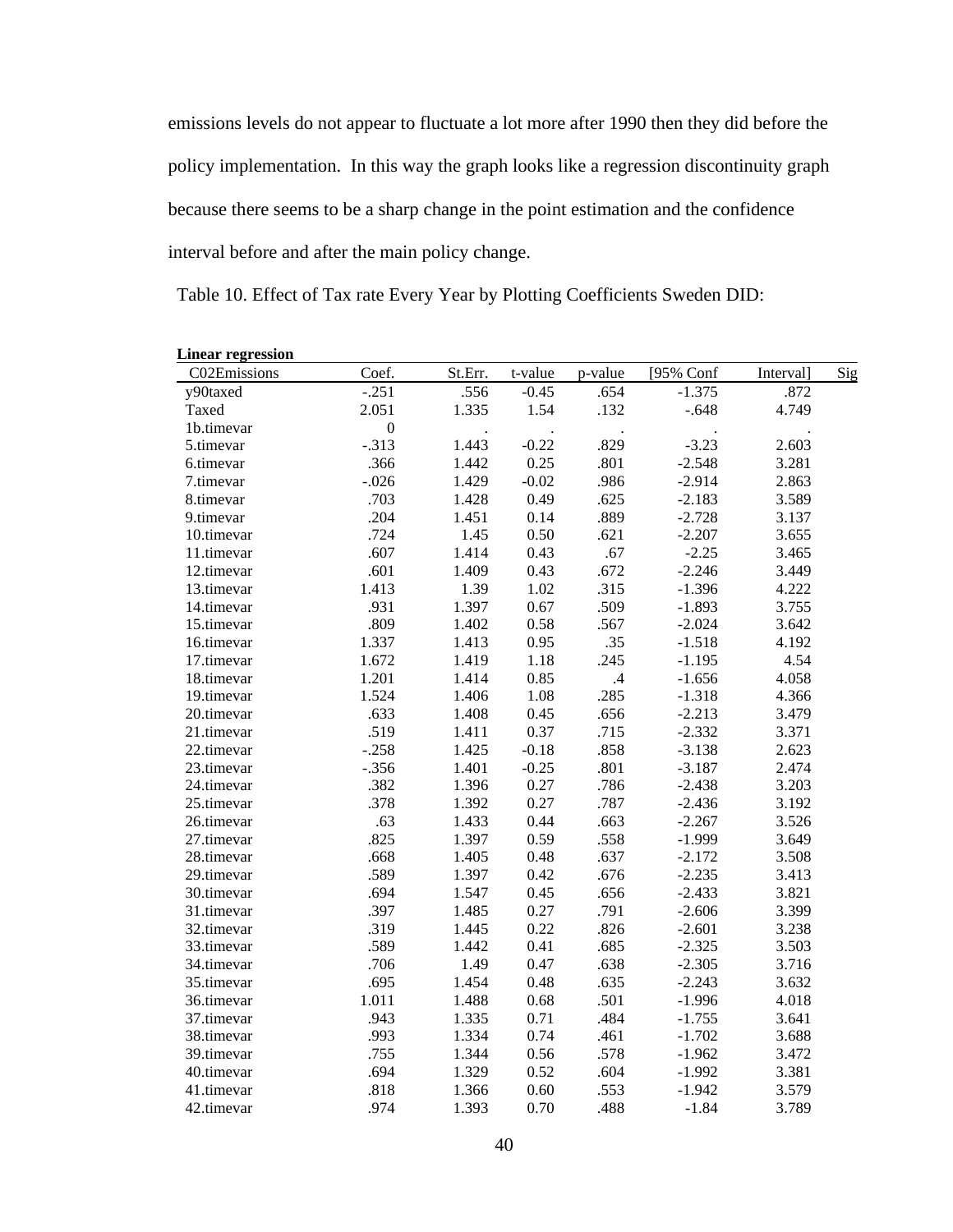| 43.timevar         | .575         | 1.395     | 0.41                 | .683      | $-2.244$ | 3.394    |     |
|--------------------|--------------|-----------|----------------------|-----------|----------|----------|-----|
| 44.timevar         | .975         | 1.355     | 0.72                 | .476      | $-1.764$ | 3.713    |     |
| 45.timevar         | .815         | 1.304     | 0.62                 | .536      | $-1.82$  | 3.45     |     |
| 46.timevar         | .414         | 1.351     | 0.31                 | .761      | $-2.317$ | 3.145    |     |
| 47.timevar         | .361         | 1.308     | 0.28                 | .784      | $-2.283$ | 3.004    |     |
| 48.timevar         | .202         | 1.225     | 0.16                 | .87       | $-2.273$ | 2.677    |     |
| 49.timevar         | $-.608$      | 1.307     | $-0.47$              | .644      | $-3.249$ | 2.033    |     |
| 50.timevar         | $-.139$      | 1.272     | $-0.11$              | .913      | $-2.71$  | 2.432    |     |
| 51.timevar         | .771         | .971      | 0.79                 | .432      | $-1.191$ | 2.733    |     |
| 52.timevar         | .658         | .944      | 0.70                 | .49       | $-1.249$ | 2.565    |     |
| 53.timevar         | $-0.019$     | 1.013     | $-0.02$              | .985      | $-2.066$ | 2.028    |     |
| 54.timevar         | $-.183$      | .995      | $-0.18$              | .855      | $-2.194$ | 1.828    |     |
| 55o.timevar        | $\mathbf{0}$ | $\bullet$ | $\bullet$            | $\bullet$ |          |          |     |
| CarbonTaxRate      | $-.026$      | .021      | $-1.26$              | .216      | $-.068$  | .016     |     |
| Hydro              | $-3.048$     | 1.754     | $-1.74$              | .09       | $-6.592$ | .497     | *   |
| Nuclear            | $-3.395$     | .727      | $-4.67$              | $\theta$  | $-4.865$ | $-1.925$ | *** |
| Oil                | 1.792        | .896      | 2.00                 | .052      | $-.018$  | 3.603    | *   |
| Constant           | 6.928        | 1.375     | 5.04                 | $\Omega$  | 4.15     | 9.707    | *** |
|                    |              |           |                      |           |          |          |     |
| Mean dependent var |              | 7.348     | SD dependent var     |           |          | 1.542    |     |
| R-squared          |              | 0.951     | Number of obs        |           |          | 97.000   |     |
| F-test             |              | 13.867    | Prob > F             |           |          | 0.000    |     |
| Akaike crit. (AIC) |              | 179.706   | Bayesian crit. (BIC) |           |          | 326.464  |     |
|                    |              |           |                      |           |          |          |     |

For Sweden, the controls for biofuels, solar, wind, gas, geobiomass, and coal were all dropped because they were not significant from zero. Hydro and Nuclear both had negative coefficients meaning that as their usage rose by 3.048 EJ and 3.395 EJ respectively emissions levels decreased by one ton of CO<sub>2</sub>. The coefficient for oil was positive which means that the results for the remaining controls make logical sense.

Unfortunately, this regression tells us a lot less than the one for Finland since both y90taxed and taxed are insignificant. Also, only five of the fifty-year dummies had any significance and this is half of the number for Finland and so we can't really say much about what happened before or after policy implementation and what happened for each year when we look at comparing Sweden to Iceland.

Table 11. Denmark Difference-in-Differences Regression: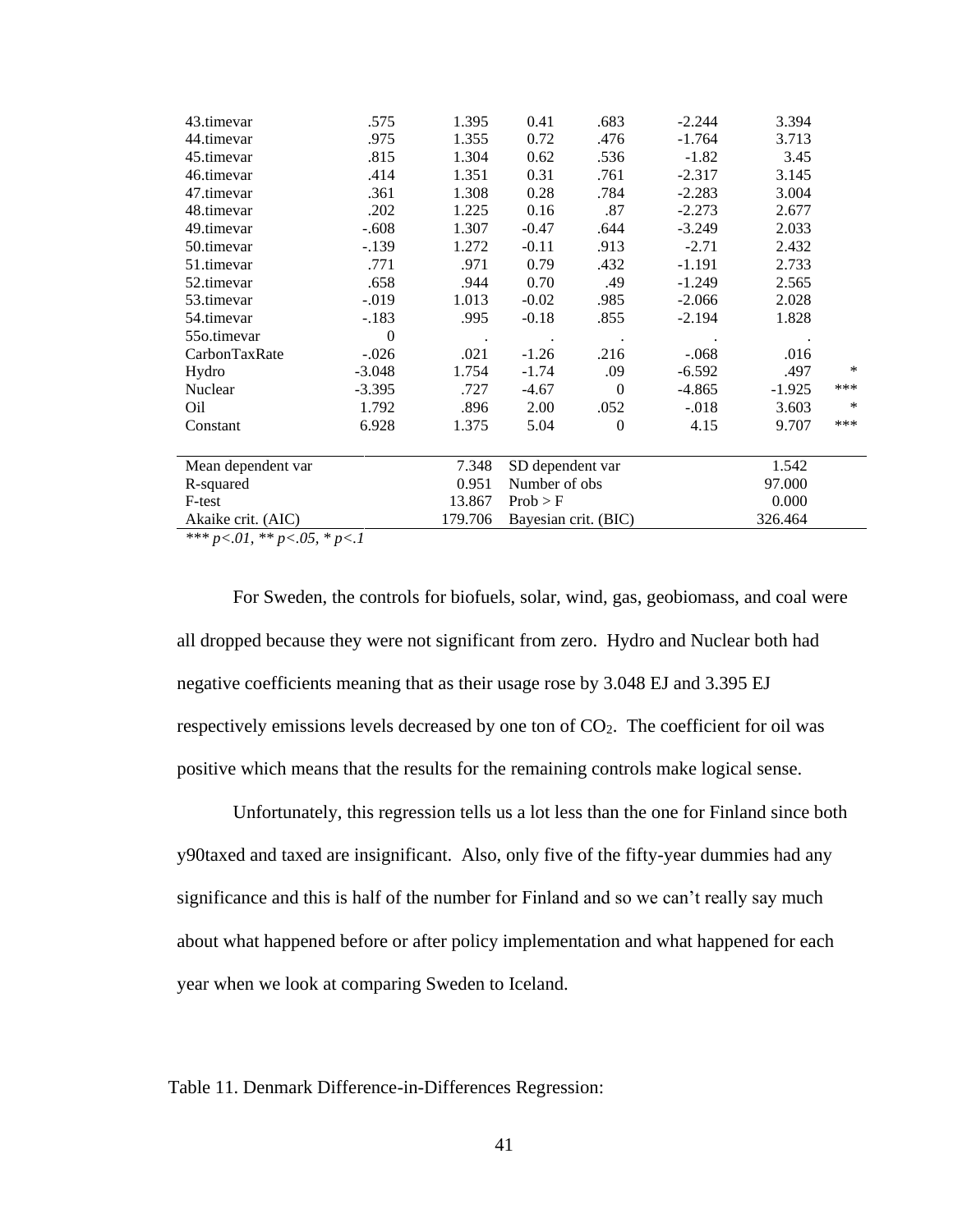| Linear regression                      |           |         |                      |          |           |           |       |
|----------------------------------------|-----------|---------|----------------------|----------|-----------|-----------|-------|
| C02Emissions                           | Coef.     | St.Err. | t-value              | p-value  | 195% Conf | Intervall | Sig   |
| CarbonTaxRate                          | $-.01$    | .013    | $-0.76$              | .447     | $-.036$   | .016      |       |
| v90                                    | .025      | .152    | 0.17                 | .869     | $-.277$   | .328      |       |
| Taxed                                  | $-6.513$  | .558    | $-11.67$             | $\theta$ | $-7.622$  | $-5.404$  | ***   |
| y90taxed                               | $-.303$   | .38     | $-0.80$              | .428     | $-1.058$  | .452      |       |
| Coal                                   | 14.864    | 1.064   | 13.97                | $\theta$ | 12.749    | 16.978    | ***   |
| Gas                                    | 9.108     | 1.99    | 4.58                 | $\theta$ | 5.154     | 13.062    | ***   |
| GeoBiomass                             | $-23.979$ | 6.046   | $-3.97$              | $\theta$ | $-35.991$ | $-11.966$ | $***$ |
| Oil                                    | 13.133    | .742    | 17.69                | $\theta$ | 11.658    | 14.608    | $***$ |
| Constant                               | 7.215     | .087    | 83.29                | 0        | 7.043     | 7.387     | ***   |
| Mean dependent var                     |           | 8.905   | SD dependent var     |          |           | 1.968     |       |
| R-squared                              |           | 0.958   | Number of obs        |          |           | 98.000    |       |
| F-test                                 |           | 254.121 | Prob > F             |          |           | 0.000     |       |
| Akaike crit. (AIC)                     |           | 117.023 | Bayesian crit. (BIC) |          | 140.287   |           |       |
| *** $b < 01$ , ** $b < 05$ , * $b < 1$ |           |         |                      |          |           |           |       |

This Difference-in differences regression uses Denmark as the treatment country and Iceland as the control. The equation for this regression is Carbon Emissions<sub>it</sub> =  $β_0 +$  $β<sub>1</sub>CarbonTaxrate+ β2*y90 + β<sub>3</sub>*taxed+ β<sub>4</sub>*(y90*taxed) + β<sub>5</sub>Coal + β<sub>6</sub>Gas +$  $β<sub>7</sub>GeoBiomass + β<sub>8</sub>Oil + ε<sub>it</sub>$ . The controls for nuclear and biofuels were immediately. omitted for collinearity since both variables had a value of zero throughout. The variables wind, hyrdo, and solar were all dropped because they were not statistically significant.

All the main variables were insignificant at the start at the ninety-five percent confidence interval other than the variable for taxed. After all the insignificant controls were dropped the main variables moved closer to significance but ultimately still not significant at any level. The coefficient for tax rate was -.01 and although it is good that this value is negative it is almost perfectly zero, so we have to say that in this regression the tax rate likely has no impact upon emission levels. This result is not terribly surprising and it does back existing literature which generally points to an insignificant effect of carbon taxes in Denmark due to the taxes implementation. The coefficient for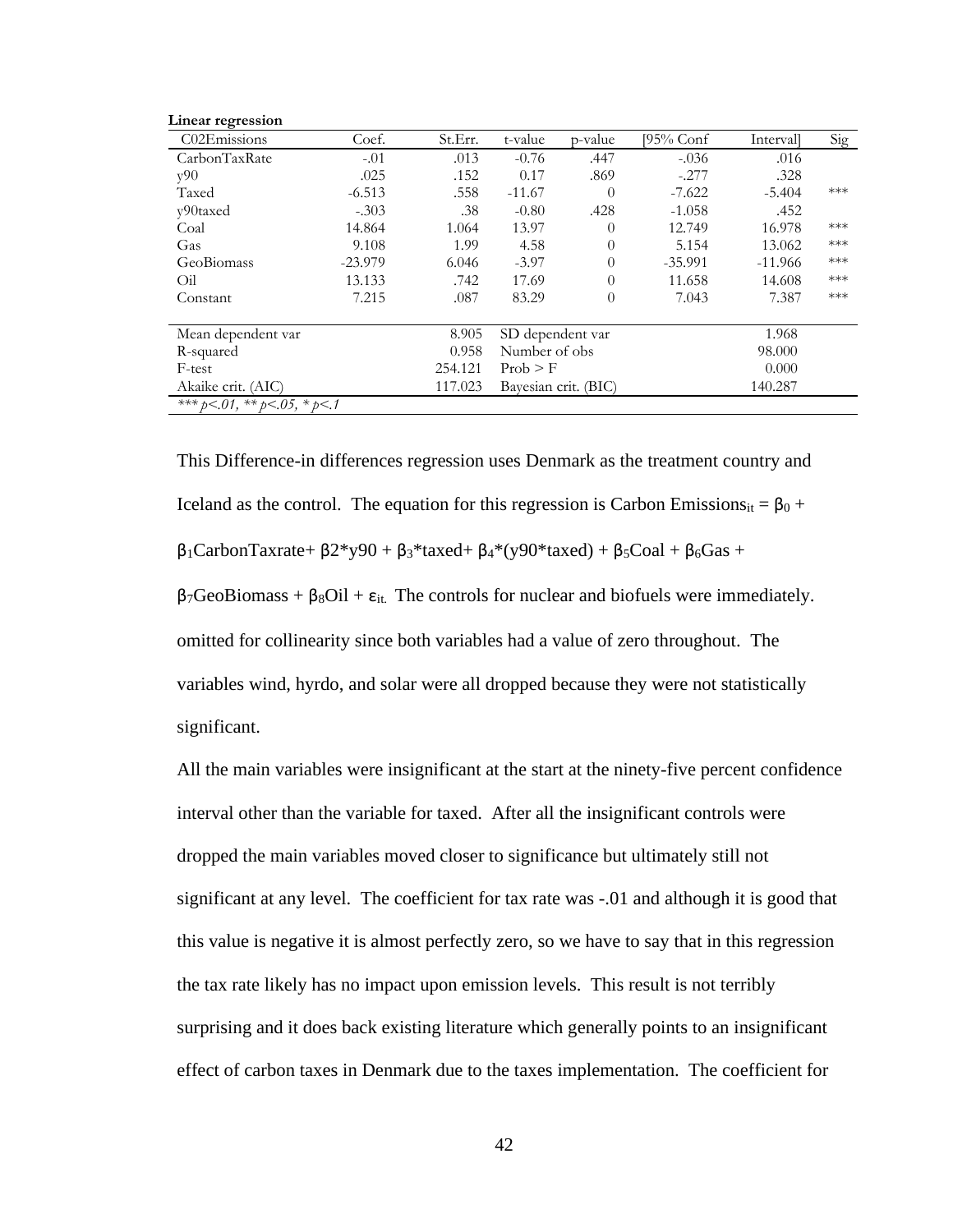Taxed however is significant with a coefficient of -6.513 which would indicate that the country with the tax policy has the lower emission levels.



Figure 3. Denmark Event Study Graph:

Much like for the other event study graphs not much of a conclusion can be obtained by the graph above as the confidence interval includes the value of zero throughout. Like the Sweden DID there is an interesting pattern where at nineteen-ninety the confidence interval begins to be consistently wider making this graph look like a regression discontinuity graph and again the reasons for why this is the case are confusing as the emission levels do not fluctuate more after 1990 than they did before 1990 and so there must be some sort of explanation for this occurrence. Table 12. Effect of Tax rate Every Year by plotting Coefficients Denmark DID: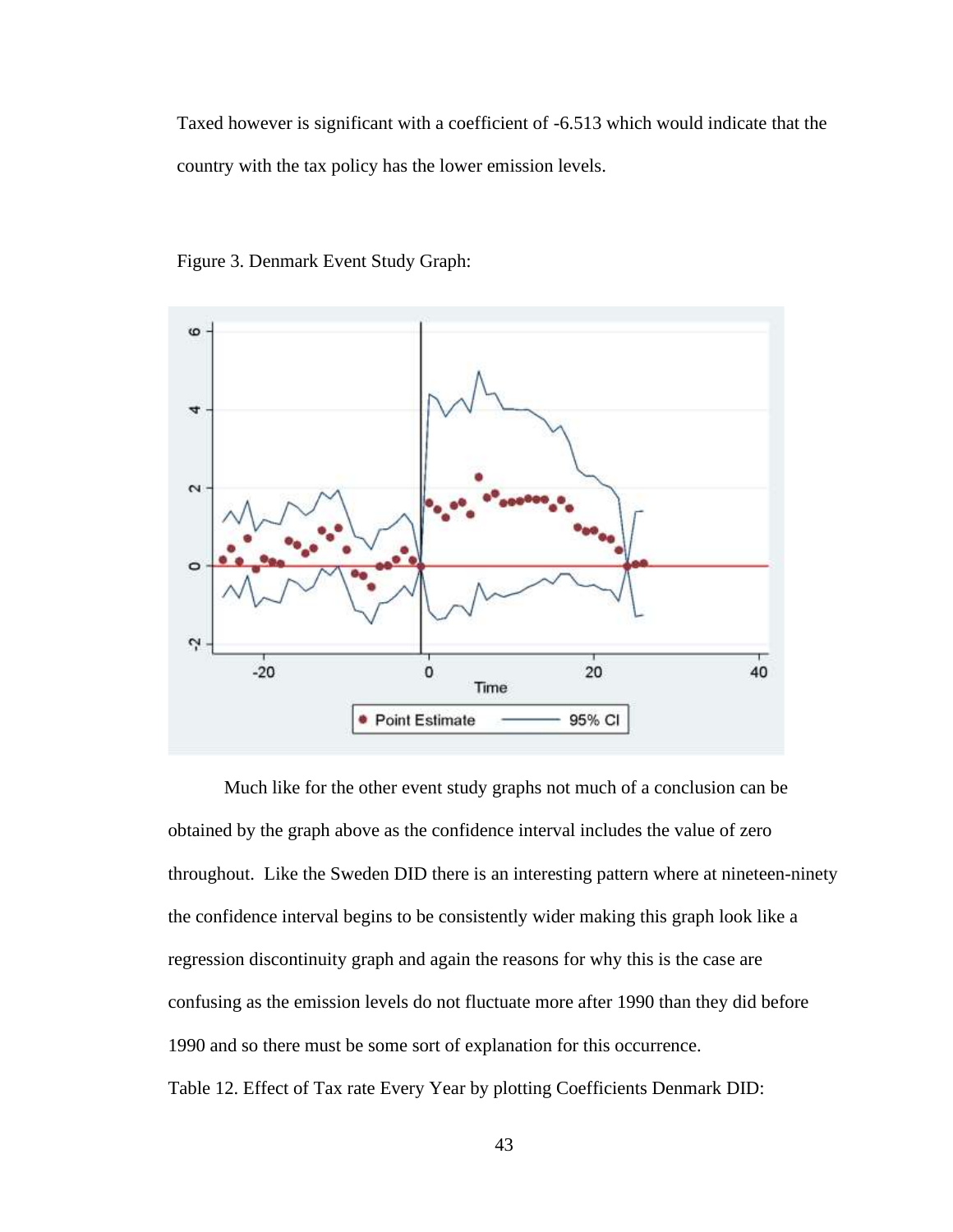| <b>Linear regression</b> |                  |         |         |                  |           |           |       |
|--------------------------|------------------|---------|---------|------------------|-----------|-----------|-------|
| C02Emissions             | Coef.            | St.Err. | t-value | p-value          | [95% Conf | Interval] | Sig   |
| y90taxed                 | .145             | .388    | 0.37    | .71              | $-.638$   | .929      |       |
| Taxed                    | $-4.364$         | .874    | $-4.99$ | $\boldsymbol{0}$ | $-6.13$   | $-2.599$  | ***   |
| 1b.timevar               | $\boldsymbol{0}$ |         |         |                  |           |           |       |
| 5.timevar                | 2.108            | .618    | 3.41    | .001             | .86       | 3.355     | ***   |
| 6.timevar                | 2.414            | .63     | 3.83    | $\boldsymbol{0}$ | 1.141     | 3.686     | ***   |
| 7.timevar                | 2.093            | .628    | 3.34    | .002             | .826      | 3.361     | ***   |
| 8.timevar                | 2.683            | .631    | 4.25    | $\boldsymbol{0}$ | 1.409     | 3.956     | ***   |
| 9.timevar                | 1.917            | .649    | 2.96    | .005             | .607      | 3.227     | ***   |
| 10.timevar               | 2.195            | .659    | 3.33    | .002             | .864      | 3.526     | ***   |
| 11.timevar               | 2.109            | .646    | 3.26    | .002             | .803      | 3.414     | ***   |
| 12.timevar               | 2.068            | .657    | 3.15    | .003             | .74       | 3.395     | ***   |
| 13.timevar               | 2.649            | .653    | 4.05    | $\boldsymbol{0}$ | 1.329     | 3.968     | ***   |
| 14.timevar               | 2.527            | .637    | 3.97    | $\boldsymbol{0}$ | 1.241     | 3.813     | ***   |
| 15.timevar               | 2.312            | .634    | 3.65    | .001             | 1.031     | 3.592     | ***   |
| 16.timevar               | 2.456            | .652    | 3.77    | .001             | 1.14      | 3.773     | ***   |
| 17.timevar               | 2.915            | .658    | 4.43    | $\boldsymbol{0}$ | 1.587     | 4.243     | ***   |
| 18.timevar               | 2.743            | .662    | 4.14    | $\boldsymbol{0}$ | 1.406     | 4.08      | ***   |
| 19.timevar               | 2.976            | .665    | 4.48    | $\boldsymbol{0}$ | 1.633     | 4.318     | ***   |
| 20.timevar               | 2.412            | .671    | 3.60    | .001             | 1.057     | 3.767     | ***   |
| 21.timevar               | 1.787            | .647    | 2.76    | .009             | .481      | 3.093     | ***   |
| 22.timevar               | 1.717            | .648    | 2.65    | .011             | .409      | 3.025     | $**$  |
| 23.timevar               | 1.423            | .641    | 2.22    | .032             | .129      | 2.717     | $***$ |
| 24.timevar               | 1.95             | .644    | 3.03    | .004             | .649      | 3.251     | ***   |
| 25.timevar               | 2.009            | .665    | 3.02    | .004             | .665      | 3.353     | ***   |
| 26.timevar               | 2.19             | .666    | 3.29    | .002             | .845      | 3.535     | ***   |
| 27.timevar               | 2.433            | .658    | 3.70    | .001             | 1.103     | 3.762     | ***   |
| 28.timevar               | 2.181            | .651    | 3.35    | .002             | .866      | 3.497     | ***   |
| 29.timevar               | 2.019            | .634    | 3.18    | .003             | .738      | 3.299     | ***   |
| 30.timevar               | 2.129            | .678    | 3.14    | .003             | .761      | 3.498     | ***   |
| 31.timevar               | 1.989            | .705    | 2.82    | .007             | .565      | 3.413     | ***   |
| 32.timevar               | 1.72             | .648    | 2.66    | .011             | .412      | 3.028     | $***$ |
| 33.timevar               | 2.036            | .656    | 3.10    | .003             | .711      | 3.361     | ***   |
| 34.timevar               | 2.152            | .672    | 3.20    | .003             | .794      | 3.509     | ***   |
| 35.timevar               | 1.846            | .652    | 2.83    | .007             | .529      | 3.164     | ***   |
| 36.timevar               | 2.849            | .707    | 4.03    | $\boldsymbol{0}$ | 1.421     | 4.277     | ***   |
| 37.timevar               | 2.309            | .663    | 3.48    | .001             | .97       | 3.647     | ***   |
| 38.timevar               | 2.407            | .647    | 3.72    | .001             | 1.101     | 3.713     | ***   |
| 39.timevar               | 2.126            | .634    | 3.36    | .002             | .846      | 3.405     | ***   |
| 40.timevar               | 2.142            | .626    | 3.42    | .001             | .878      | 3.407     | ***   |
| 41.timevar               | 2.159            | .628    | 3.44    | .001             | .892      | 3.426     | ***   |
| 42.timevar               | 2.213            | .626    | 3.54    | .001             | .949      | 3.477     | ***   |
| 43.timevar               | 2.164            | .636    | 3.40    | .001             | .88       | 3.448     | ***   |
| 44.timevar               | 2.125            | .615    | 3.46    | .001             | .883      | 3.367     | ***   |
| 45.timevar               | 1.873            | .61     | 3.07    | .004             | .641      | 3.104     | ***   |
| 46.timevar               | 2.065            | .636    | 3.25    | .002             | .781      | 3.349     | ***   |
| 47.timevar               | 1.772            | .621    | 2.85    | .007             | .518      | 3.026     | ***   |
| 48.timevar               | 1.208            | .604    | 2.00    | .052             | $-.013$   | 2.429     | ∗     |
| 49.timevar               | 1.07             | .594    | 1.80    | .079             | $-.13$    | 2.27      | ∗     |
| 50.timevar               | 1.068            | .592    | 1.80    | .079             | $-.128$   | 2.264     | *     |
| 51.timevar               | .793             | .647    | 1.23    | .227             | $-.513$   | 2.1       |       |
| 52.timevar               | .696             | .633    | 1.10    | .278             | $-.582$   | 1.974     |       |
| 53.timevar               | .423             | .637    | 0.66    | .511             | $-.865$   | 1.71      |       |
| 54.timevar               | $-.062$          | .64     | $-0.10$ | .923             | $-1.354$  | 1.23      |       |
| 55.timevar               | .032             | .629    | 0.05    | .96              | $-1.238$  | 1.302     |       |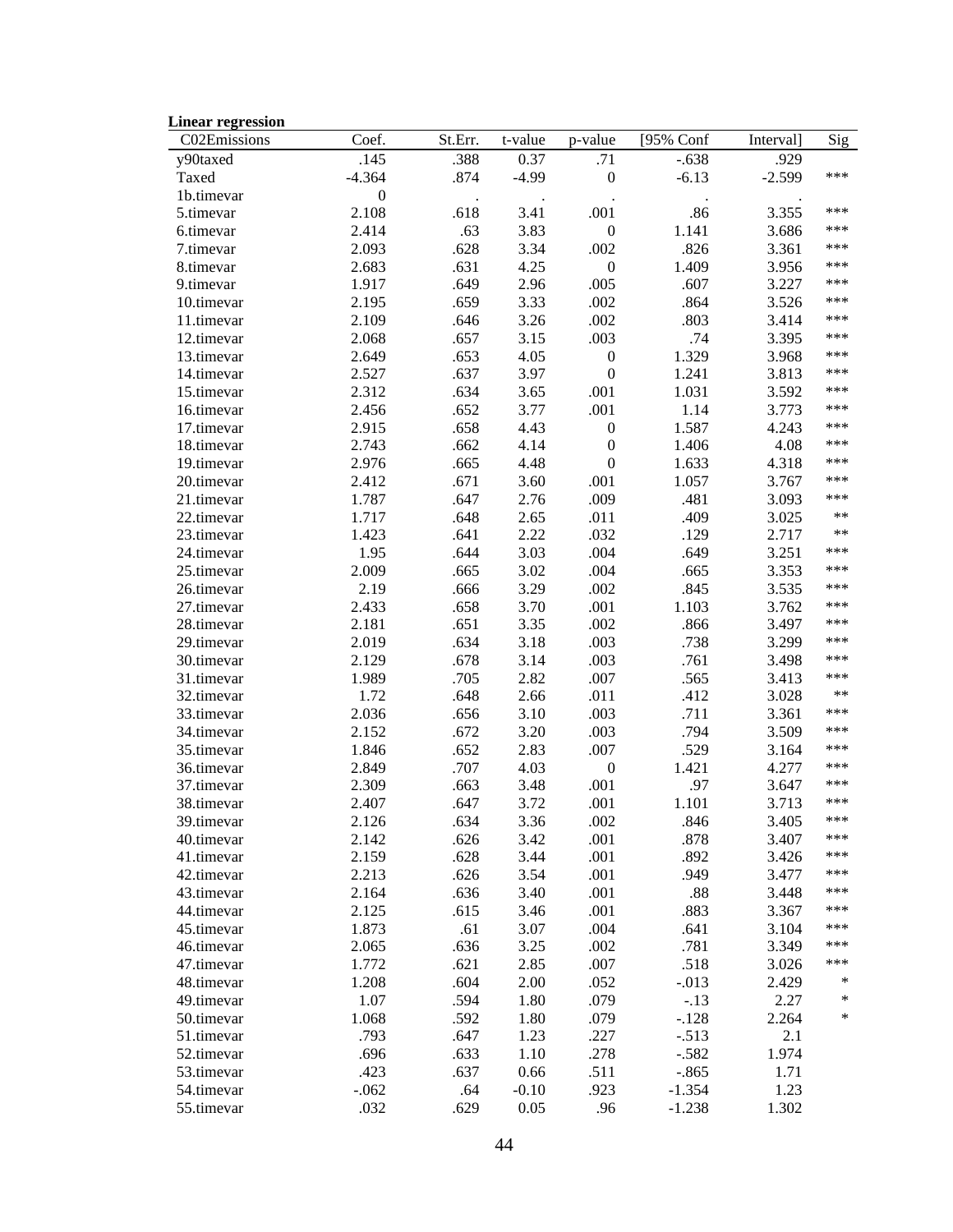| 560.timevar                | 0      |         | $\bullet$                       |          |         |        |     |
|----------------------------|--------|---------|---------------------------------|----------|---------|--------|-----|
| CarbonTaxRate              | .015   | .02     | 0.73                            | .468     | $-.026$ | .056   |     |
| Coal                       | 12.947 | 1.678   | 7.72                            | 0        | 9.559   | 16.335 | *** |
| Oil                        | 10.108 | 1.159   | 8.72                            | $\Omega$ | 7.766   | 12.449 | *** |
| Constant                   | 5.019  | .549    | 9.14                            | $\Omega$ | 3.91    | 6.128  | *** |
|                            |        |         |                                 |          |         |        |     |
| Mean dependent var         |        | 8.905   | SD dependent var                |          |         | 1.968  |     |
| R-squared                  |        | 0.978   | Number of obs                   |          | 98.000  |        |     |
| F-test                     |        | 33.316  | Prob > F                        |          |         | 0.000  |     |
| Akaike crit. (AIC)         |        | 147.549 | 294.892<br>Bayesian crit. (BIC) |          |         |        |     |
| $444$ $014$ $44$ $074$ $1$ |        |         |                                 |          |         |        |     |

Like in other models using Denmark the controls for Nuclear and biofuels were automatically removed for multicollinearity. Also, wind, geobiomass, gas, and solar were dropped due to their insignificance. Coal and oil were the only controls left with coefficients of 12.947 EJ and 10.108 EJ meaning their usage causes emissions to rise.

The taxed variable has a coefficient of -4.364 which is significant, and this indicates that Denmark has lower emissions levels than Iceland but since the interaction term of y90taxed is insignificant we cannot draw any conclusions from before and after policy implementation. Again, only eleven out of fifty of the year dummies have any significance but again most of them are between zero and one meaning they are in percent change.

| <b>Linear regression</b> |           |         |                      |          |           |           |       |
|--------------------------|-----------|---------|----------------------|----------|-----------|-----------|-------|
| C02Emissions             | Coef.     | St.Err. | t-value              | p-value  | [95% Conf | Interval] | Sig   |
| y90taxed                 | $-.495$   | .247    | $-2.01$              | .046     | $-.982$   | $-.008$   | $***$ |
| Taxed                    | $-1.932$  | .332    | $-5.81$              | $\Omega$ | $-2.587$  | $-1.276$  | ***   |
| Coal                     | 10.132    | 1.238   | 8.18                 | $\Omega$ | 7.689     | 12.575    | ***   |
| Gas                      | 10.575    | 2.086   | 5.07                 | $\theta$ | 6.459     | 14.691    | ***   |
| Hydro                    | $-6.689$  | .64     | $-10.46$             | $\Omega$ | $-7.951$  | $-5.428$  | ***   |
| Nuclear                  | $-1.388$  | .527    | $-2.63$              | .009     | $-2.429$  | $-.348$   | ***   |
| Wind                     | $-32.696$ | 3.243   | $-10.08$             | $\Omega$ | $-39.094$ | $-26.297$ | ***   |
| Oil                      | 6.265     | .421    | 14.87                | $\Omega$ | 5.434     | 7.096     | ***   |
| <b>Biofuelstwh</b>       | .251      | .04     | 6.28                 | $\Omega$ | .172      | .33       | ***   |
| Constant                 | 7.548     | .101    | 74.87                | $\theta$ | 7.349     | 7.747     | ***   |
| Mean dependent var       |           | 8.766   | SD dependent var     |          |           | 2.207     |       |
| R-squared                |           | 0.913   | Number of obs.       |          |           | 196.000   |       |
| F-test                   |           | 216.811 | Prob > F             |          | 0.000     |           |       |
| Akaike crit. (AIC)       |           | 406.993 | Bayesian crit. (BIC) |          |           | 439.774   |       |

Table 13. Combined Difference-in-Differences Regression: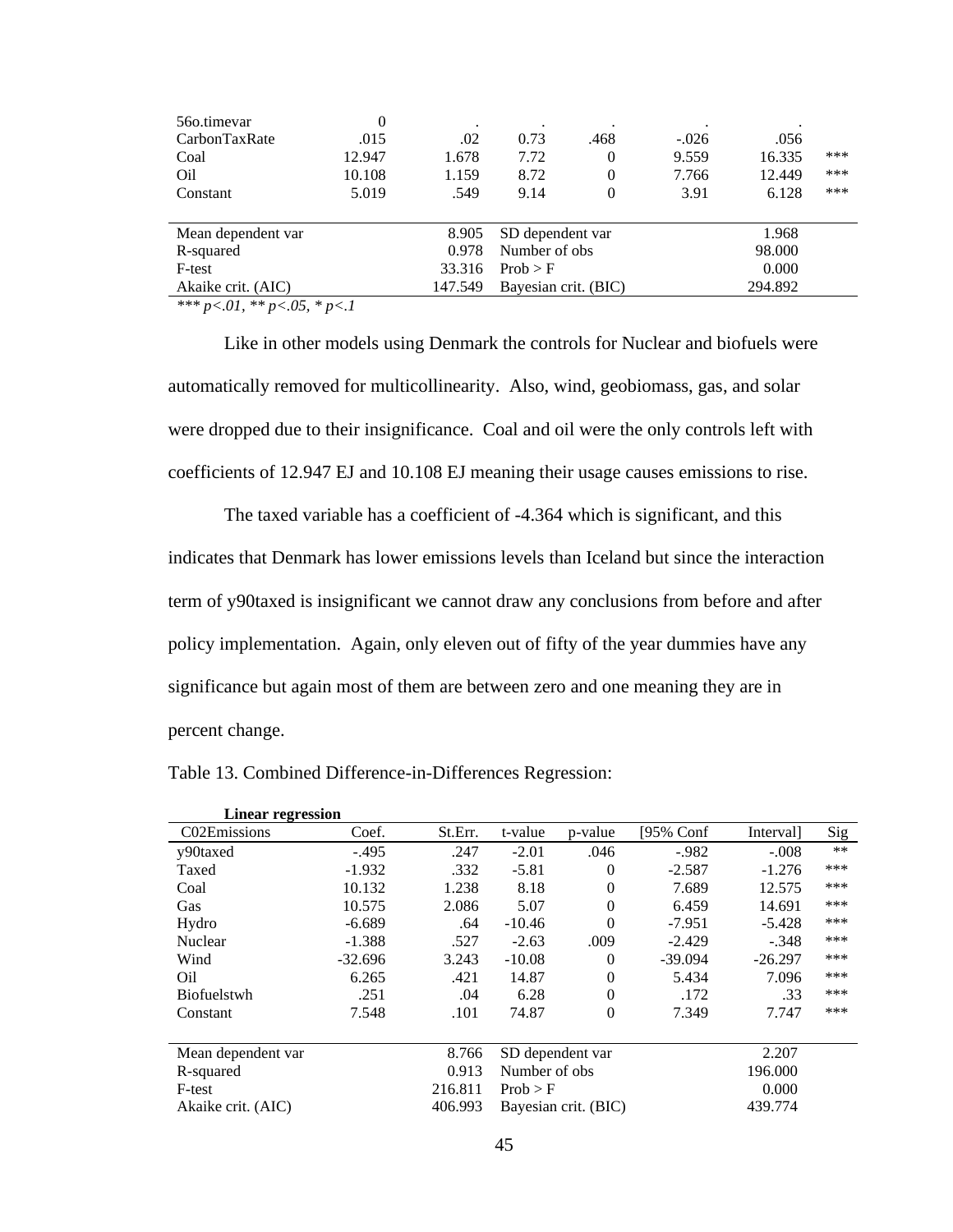The controls for Geobiomass and solar were dropped as they were not statistically significant, but everything else is significant and that is important as this regression has a lot more controls which are statistically significant while the individual countries models with less observations have less significant control variables. Coal, gas, and oil all had expectedly positive coefficients of 10.132, 10.575, and 6.265. Biofuels were unexpectedly positive with a coefficient of .251 which would mean that for an increase in one twh of biofuels usage would cause an increase in .251 metric tons of carbon emissions per capita. This does not make a ton of sense since we would expect more biofuel usage to decrease carbon emissions and so we could consider this result a perverse one. Although the coefficient is only .251 which is very close to zero but the result itself is significant even at the one percent level so we cannot say that the effect of zero or negative is a possibility which again does not make a ton of sense.

Looking at the taxed value which is -1.932 which is also statistically significant and so we can conclude that in this regression countries with carbon taxes have a lower level of emissions and so these three countries have lower emissions compared to Iceland. The interaction term is finally significant and the value of that is -.495 which would state that there is a negative change in emissions due to the existence of a carbon tax rate when looking at the treatment group which includes Finland, Sweden, and Denmark compared to the control group of Iceland.

Table 14. Combined Difference-in-Differences Regression with Time Dummies:

| <b>Linear regression</b> |        |         |         |         |           |          |     |
|--------------------------|--------|---------|---------|---------|-----------|----------|-----|
| C02Emissions             | Coef.  | St.Err. | t-value | p-value | 195% Conf | Interval | Sig |
| y90taxed                 | -1.11  | .365    | $-3.04$ | 003     | $-1.832$  | $-.389$  | *** |
| Taxed                    | -1.461 | .376    | -3.88   |         | $-2.205$  | $-716$   | *** |

46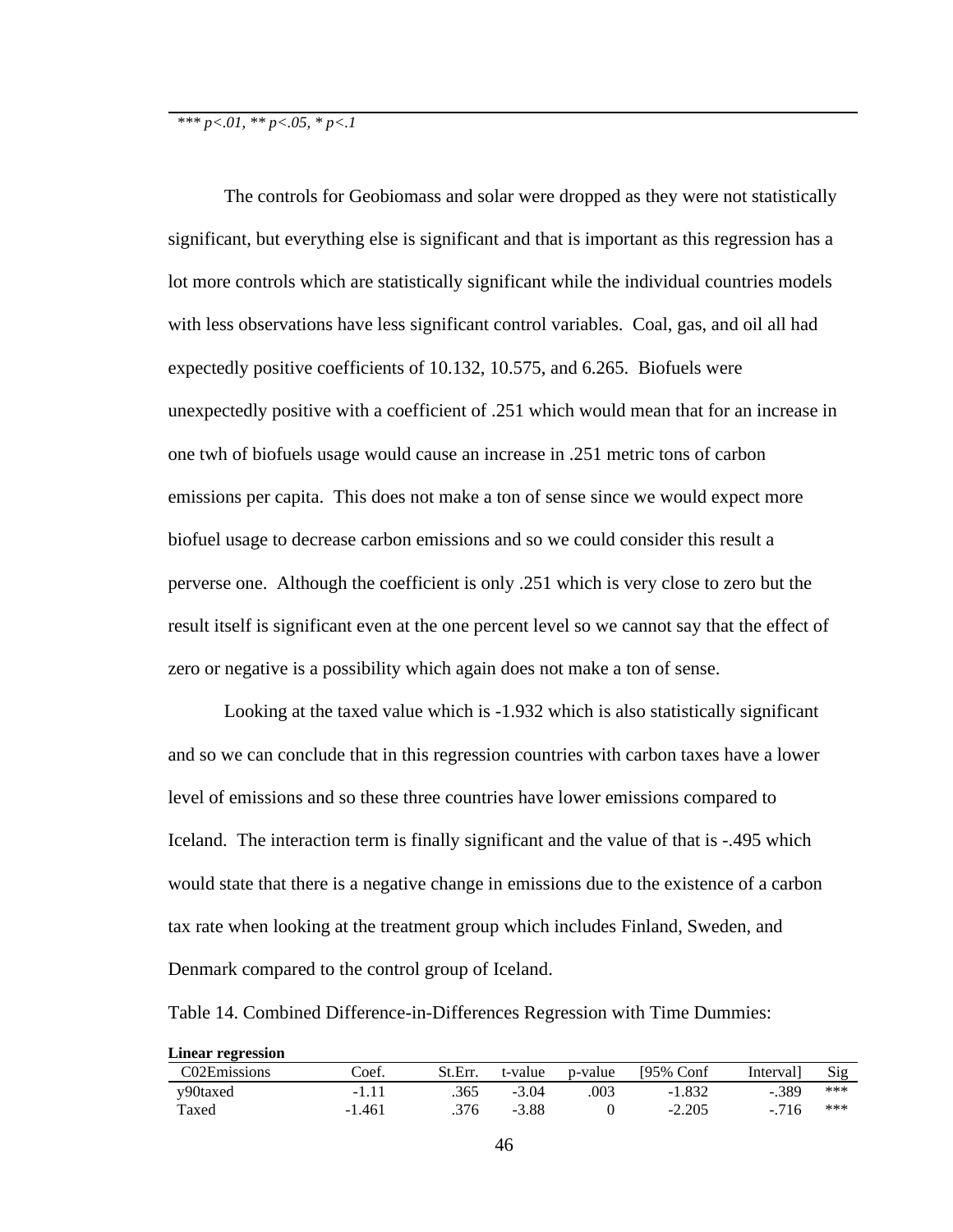| 1b.timevar               | $\boldsymbol{0}$ | $\bullet$ |         |                  |          |          |        |
|--------------------------|------------------|-----------|---------|------------------|----------|----------|--------|
| 5.timevar                | $-1.953$         | .776      | $-2.52$ | .013             | $-3.488$ | $-.419$  | $**$   |
| 6.timevar                | $-1.355$         | .773      | $-1.75$ | .082             | $-2.884$ | .175     | $\ast$ |
| 7.timevar                | $-1.616$         | .776      | $-2.08$ | .039             | $-3.15$  | $-.082$  | $**$   |
| 8.timevar                | $-.987$          | .775      | $-1.27$ | .205             | $-2.52$  | .546     |        |
| 9.timevar                | $-1.028$         | .774      | $-1.33$ | .187             | $-2.559$ | .504     |        |
| 10.timevar               | $-.686$          | .777      | $-0.88$ | .379             | $-2.221$ | .85      |        |
| 11.timevar               | $-.73$           | .781      | $-0.94$ | .351             | $-2.274$ | .813     |        |
| 12.timevar               | $-.56$           | .781      | $-0.72$ | .475             | $-2.104$ | .984     |        |
| 13.timevar               | $-.048$          | .777      | $-0.06$ | .95              | $-1.585$ | 1.489    |        |
| 14.timevar               | $-.448$          | .779      | $-0.58$ | .566             | $-1.988$ | 1.092    |        |
| 15.timevar               | $-.604$          | .779      | $-0.78$ | .44              | $-2.144$ | .937     |        |
| 16.timevar               | $-.317$          | .775      | $-0.41$ | .683             | $-1.849$ | 1.216    |        |
| 17.timevar               | $-.087$          | .774      | $-0.11$ | .91              | $-1.618$ | 1.444    |        |
| 18.timevar               | $-.683$          | .772      | $-0.88$ | .378             | $-2.211$ | .845     |        |
| 19.timevar               | $-.438$          | .772      | $-0.57$ | .571             | $-1.965$ | 1.088    |        |
| 20.timevar               | $-.84$           | .767      | $-1.10$ | .275             | $-2.357$ | .676     |        |
|                          | $-1.082$         | .769      | $-1.41$ | .162             | $-2.602$ | .438     |        |
| 21.timevar<br>22.timevar | $-1.818$         |           | $-2.37$ | .019             | $-3.332$ | $-.303$  | $***$  |
|                          |                  | .766      |         |                  |          |          | $**$   |
| 23.timevar               | $-1.94$          | .766      | $-2.53$ | .012             | $-3.456$ | $-.425$  | $***$  |
| 24.timevar               | $-1.68$          | .767      | $-2.19$ | .03              | $-3.197$ | $-164$   | $\ast$ |
| 25.timevar               | $-1.403$         | .771      | $-1.82$ | .071             | $-2.929$ | .122     |        |
| 26.timevar               | $-1.43$          | .776      | $-1.84$ | .068             | $-2.963$ | .104     | *      |
| 27.timevar               | $-1.032$         | .781      | $-1.32$ | .189             | $-2.577$ | .513     |        |
| 28.timevar               | $-1.52$          | .784      | $-1.94$ | .055             | $-3.071$ | .031     | $\ast$ |
| 29.timevar               | $-1.697$         | .789      | $-2.15$ | .033             | $-3.257$ | $-.137$  | $***$  |
| 30.timevar               | $-1.084$         | .766      | $-1.41$ | .159             | $-2.6$   | .432     |        |
| 31.timevar               | $-1.004$         | .763      | $-1.32$ | .19              | $-2.512$ | .504     |        |
| 32.timevar               | $-1.306$         | .768      | $-1.70$ | .091             | $-2.826$ | .213     | $\ast$ |
| 33.timevar               | $-1.083$         | .768      | $-1.41$ | .16              | $-2.601$ | .435     |        |
| 34.timevar               | $-1.057$         | .763      | $-1.39$ | .168             | $-2.567$ | .452     |        |
| 35.timevar               | $-1.191$         | .77       | $-1.55$ | .124             | $-2.713$ | .331     |        |
| 36.timevar               | $-.73$           | .767      | $-0.95$ | .343             | $-2.247$ | .786     |        |
| 37.timevar               | $-.804$          | .766      | $-1.05$ | .296             | $-2.32$  | .711     |        |
| 38.timevar               | $-.802$          | .767      | $-1.05$ | .298             | $-2.319$ | .715     |        |
| 39.timevar               | $-1.094$         | .768      | $-1.42$ | .157             | $-2.613$ | .425     |        |
| 40.timevar               | $-0.969$         | .764      | $-1.27$ | .207             | $-2.479$ | .541     |        |
| 41.timevar               | $-0.937$         | .762      | $-1.23$ | .221             | $-2.444$ | .57      |        |
| 42.timevar               | $-.806$          | .754      | $-1.07$ | .287             | $-2.297$ | .685     |        |
| 43.timevar               | $-.995$          | .746      | $-1.33$ | .185             | $-2.47$  | .48      |        |
| 44.timevar               | $-.633$          | .739      | $-0.86$ | .393             | $-2.096$ | .829     |        |
| 45.timevar               | $-1.033$         | .74       | $-1.40$ | .165             | $-2.496$ | .43      |        |
| 46.timevar               | $-1.095$         | .736      | $-1.49$ | .139             | $-2.551$ | .361     |        |
| 47.timevar               | $-.981$          | .723      | $-1.36$ | .177             | $-2.411$ | .45      |        |
| 48.timevar               | $-1.291$         | .724      | $-1.78$ | .077             | $-2.722$ | .14      | ∗      |
| 49.timevar               | $-1.721$         | .723      | $-2.38$ | .019             | $-3.15$  | $-.292$  | $***$  |
| 50.timevar               | $-1.458$         | .709      | $-2.06$ | .042             | $-2.86$  | $-0.056$ | $***$  |
| 51.timevar               | $-.407$          | .664      | $-0.61$ | .54              | $-1.72$  | .905     |        |
| 52.timevar               | $-.151$          | .654      | $-0.23$ | .818             | $-1.444$ | 1.142    |        |
| 53.timevar               | $-.091$          | .627      | $-0.15$ | .885             | $-1.331$ | 1.149    |        |
| 54.timevar               | .183             | .61       | 0.30    | .765             | $-1.024$ | 1.39     |        |
| 55.timevar               | .962             | .61       | 1.58    | .117             | $-.245$  | 2.169    |        |
| 56o.timevar              | $\boldsymbol{0}$ | $\cdot$   |         | $\cdot$          |          |          |        |
| Coal                     | 11.168           | 1.541     | 7.25    | $\boldsymbol{0}$ | 8.122    | 14.215   | ***    |
| Gas                      | 14.256           | 2.442     | 5.84    | $\boldsymbol{0}$ | 9.426    | 19.085   | ***    |
| Hydro                    | $-5.286$         | .649      | $-8.14$ | $\boldsymbol{0}$ | $-6.569$ | $-4.002$ | ***    |
|                          |                  |           |         |                  |          |          |        |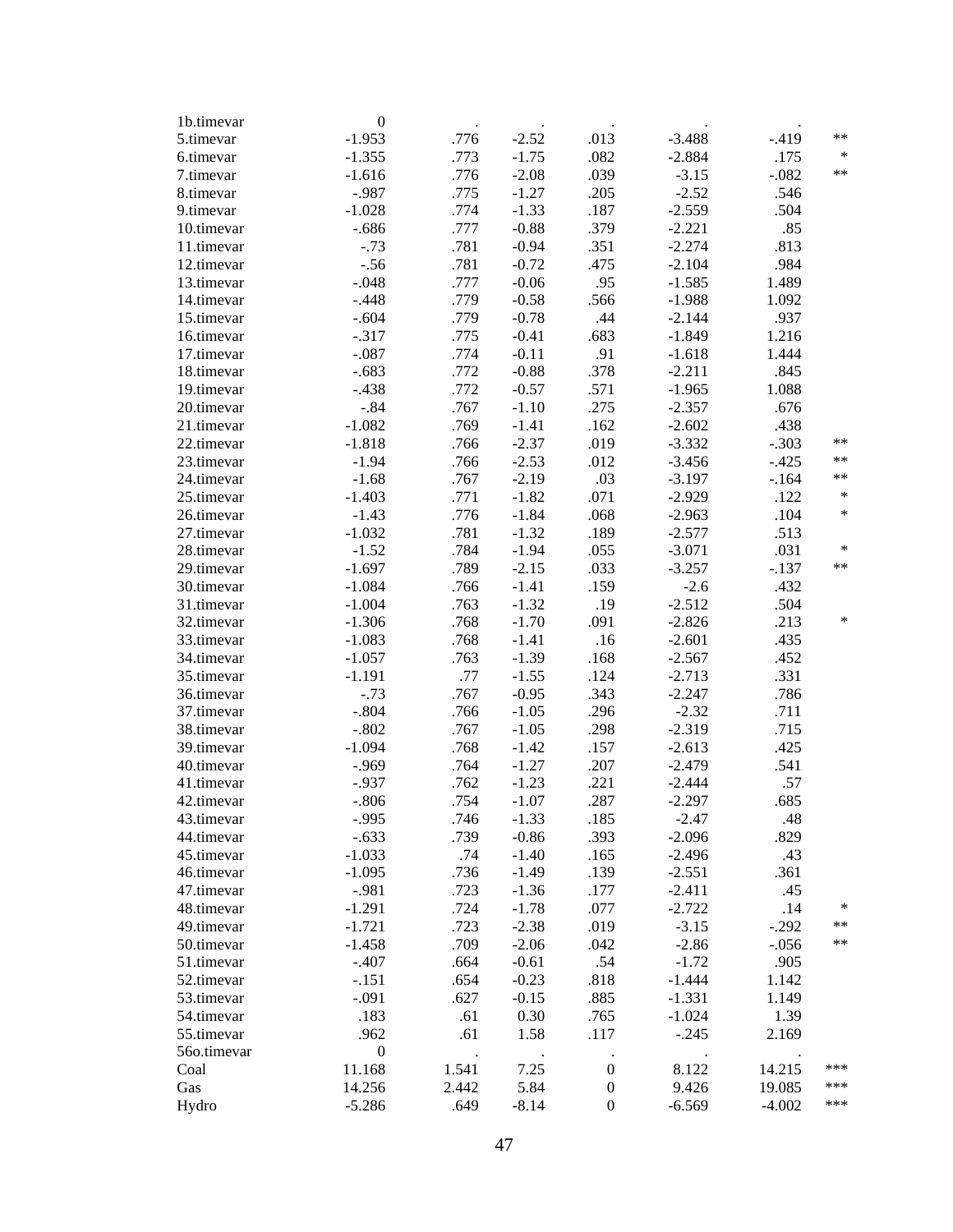| Nuclear            | $-1.351$                 | .604    | $-2.24$              | .027           | $-2.545$  | $-.157$  | $***$ |  |
|--------------------|--------------------------|---------|----------------------|----------------|-----------|----------|-------|--|
| Wind               | $-40.826$                | 5.454   | $-7.49$              | $\Omega$       | $-51.611$ | $-30.04$ | ***   |  |
| Oil                | 4.925                    | .453    | 10.86                | $\Omega$       | 4.028     | 5.821    | ***   |  |
| <b>Biofuelstwh</b> | .225                     | .04     | 5.66                 | $\overline{0}$ | .147      | .304     | ***   |  |
| Constant           | 8.567                    | .701    | 12.22                | $\Omega$       | 7.181     | 9.954    | ***   |  |
|                    |                          |         |                      |                |           |          |       |  |
| Mean dependent var | 8.766                    |         | SD dependent var     |                |           | 2.207    |       |  |
| R-squared          |                          | 0.949   | Number of obs        |                | 196.000   |          |       |  |
| F-test             |                          | 41.808  | Prob > F             |                |           | 0.000    |       |  |
| Akaike crit. (AIC) |                          | 404.520 | Bayesian crit. (BIC) |                |           | 604.485  |       |  |
| $\mathcal{N}$      | $\overline{\phantom{a}}$ |         |                      |                |           |          |       |  |

I think the fact that most of the controls and the main interaction terms are significant would point towards the idea that the power of the model is significantly more powerful. Therefore, the combined difference-in-differences model is more important than the individual difference-in-differences models as we can now include the year fixed effects as there are a lot more observations with one hundred and ninety-six compared to around fifty for each country and that means we can more reliably include more variables which in this case is the variables for year fixed effects.

The controls for Geobiomass and solar were dropped as they were not statistically significant, but everything else is significant and that is important as this regression has a lot more controls which are statistically significant. Coal, gas, and oil all had expectedly positive coefficients of 11.168, 14.256, and 4.925. Biofuels were unexpectedly positive with a coefficient of .225 which would mean that for an increase in one twh of biofuels usage would cause an increase by .225 metric tons of carbon emissions per capita. This does not make a ton of sense since we would expect more biofuel usage to decrease carbon emissions and so we could consider this result a perverse one. Although the coefficient is only .225 which is very close to zero but the result itself is significant even at the one percent level so we cannot say that the effect of zero or negative is a possibility which again does not make a ton of sense.

48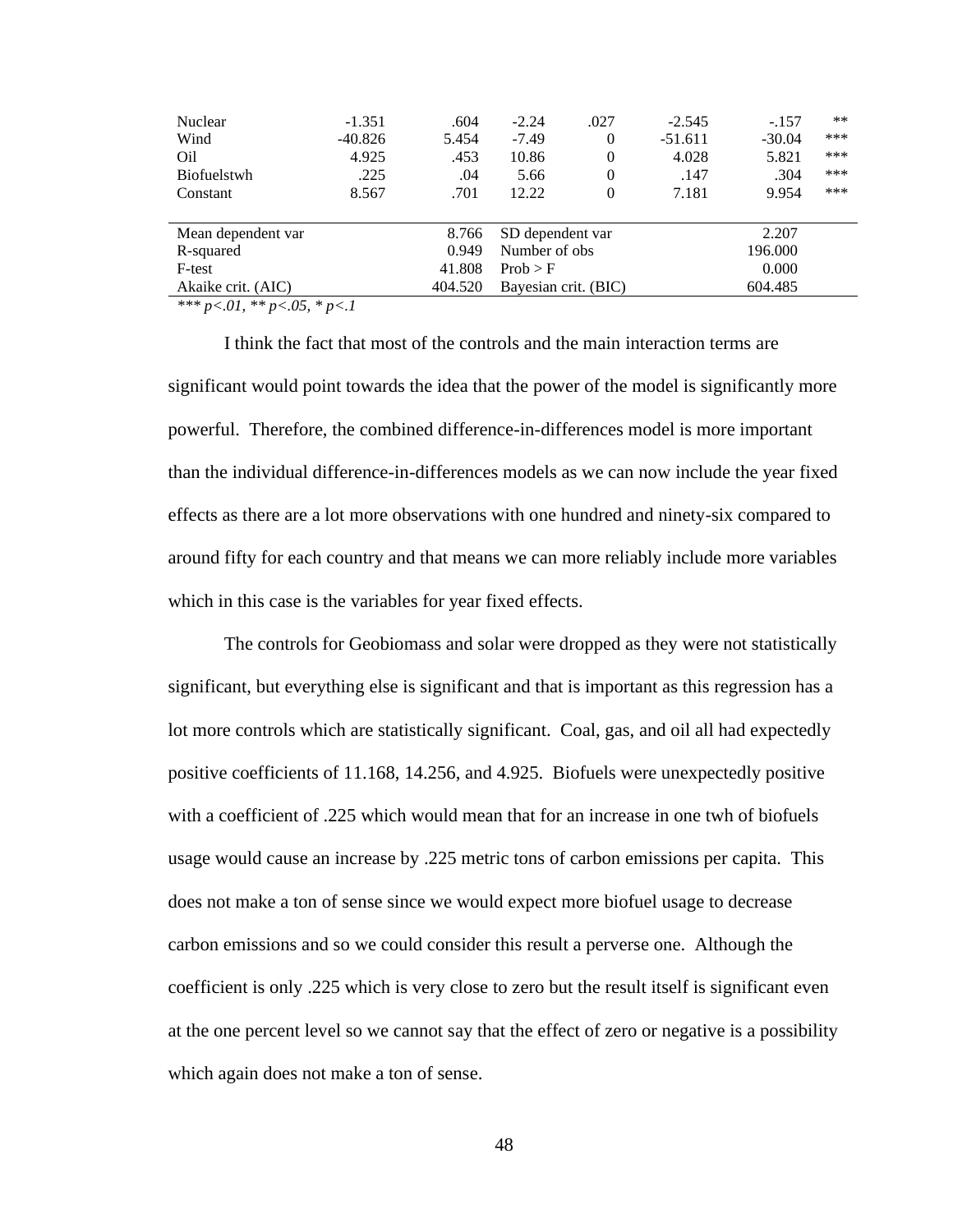Looking at the taxed value which is -1.461 which is also statistically significant and so we can conclude that in this regression countries with carbon taxes have a lower level of emissions and so these three countries have lower emissions compared to Iceland. The interaction term is finally significant and the value of that is -1.11 which would state that there is a negative change in emissions when looking at the treatment group which includes Finland, Sweden, and Denmark compared to the control group of Iceland. So far, most results in this regression have made a great deal of sense and we are able to make conclusions about the main variables, but the problem is that most of the time variables are still insignificant. Since there are more observations it would seem more likely that most of the time dummies just might not be significant and important, because looking at the individual country models you could say that most of the time dummies are insignificant because of a lack of observations, but even after you pool all of the observations together, we still cannot make too much of a definite conclusion about most of the year dummy variables.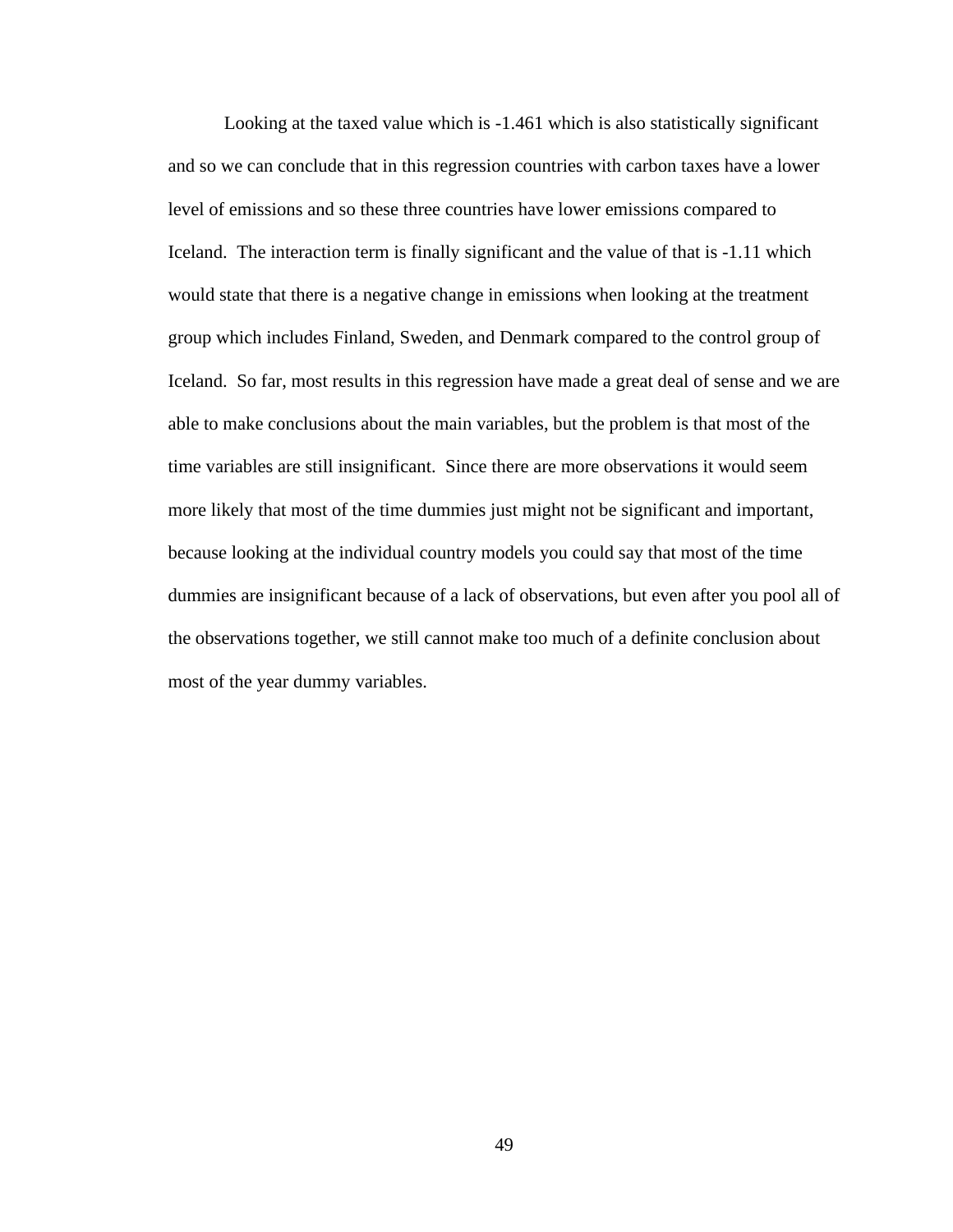### **CHAPTER SIX**

### **CONCLUSION**

#### Geometric Lag Overall Conclusions:

The most important conclusion that I got from the regressions so far is that for there to be a decaying effectiveness overtime of carbon taxes on emissions there must be an overall effectiveness of carbon taxes on emissions. So, what was found in the regressions above largely went along with existing research on this topic since other papers noted that there was not much effectiveness of taxes on emissions in the countries of Sweden and Denmark. Going off that it is likely that since there was no initial effectiveness it is unlikely that there would be any decreasing effectiveness. A reason for the difference between the results of Finland compared to Sweden and Denmark is that Finland has a much broader tax policy with less exemptions which makes its tax more effective. Since Finland appears to be the only country with a truly effective tax it would make sense that they should be the ones most concerned with a decreasing effectiveness due to inflation, and this is likely why Finland is the only country where we can accept the hypothesis that there is a decaying rate of effectiveness.

Analyzing the lag variable coefficient and the tax rate are the same as before as they likely are not causing any change. The controls do all go in a way in which we would expect and make more sense than the ones in OLS.

### Difference-in-Differences Overall Conclusions:

Unfortunately, a lot of the results from the individual country DID analysis do not really tell us anything significant about the interaction terms. However, when we pool all the country data a lot more of the controls become significant also more importantly the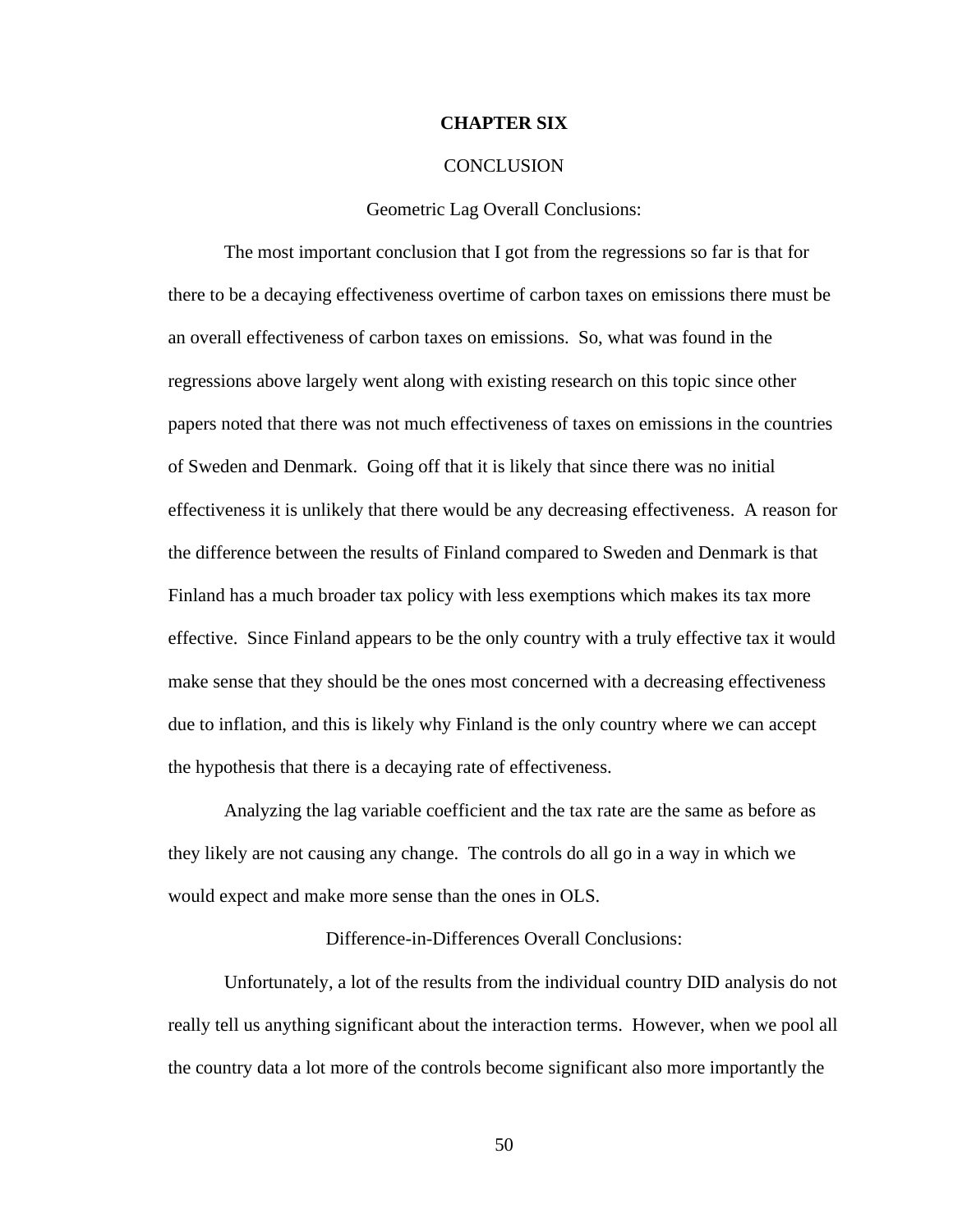taxed coefficient and the interaction term becomes significant and so the combined data somewhat covers the biggest problems within the individual country models since there are just simply more observations so we can include year fixed effects. After including year fixed effects, a lot of the time variables do not become significant and so I am not sure whether the number of observations is still an issue or is there nothing the year dummies can really tell us. I am leaning towards the first theory and I think it would be good to revisit this method of analysis later when there are more observations and possibly more countries to do analysis on and including the new updated taxes in these countries might also help when more data about these new taxes is available.

Comparison of Results to Emissions Tables:





Figure 5. Sweden CO<sub>2</sub> Emissions Graph: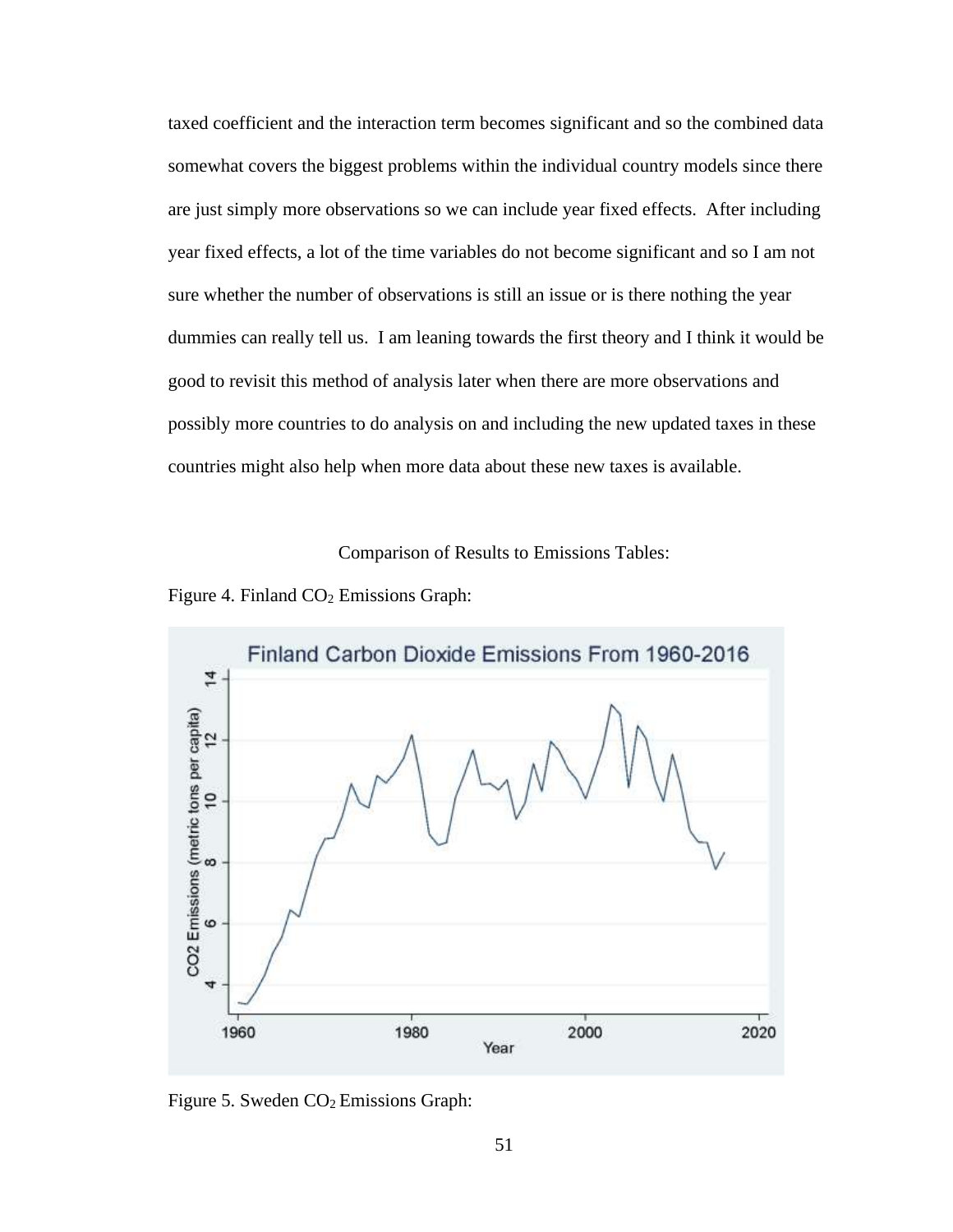

Figure 6. Denmark  $CO<sub>2</sub>$  Emissions Graph:

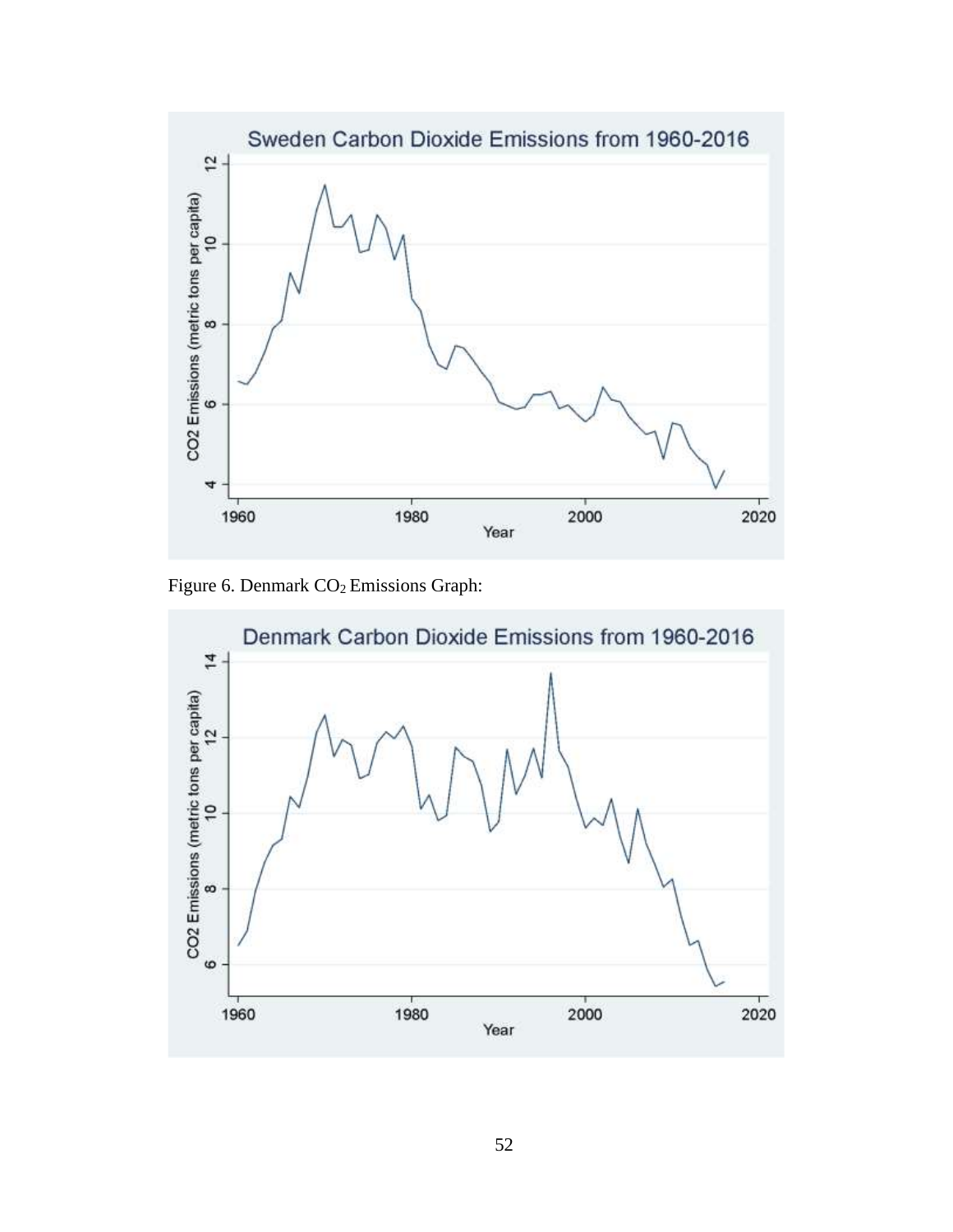Comparing the emissions tables to the general results of the regressions is a very interesting thing because it would appear as if my results in general run against the emission trends in these countries. For example, Finland had the most significant impact of tax rate lowering emissions levels, but Finland is the country with the least amount of decline in emissions levels since the early 1990s. The fact that emission levels in Sweden steadily decline before the period of tax implementation points towards some other variable which is lowering emissions levels. This would make sense since emissions levels do not appear to be impacted much by the taxes in Sweden. For Denmark there is another interesting pattern, but in my opinion, I think that carbon taxes might have eventually impacted the emissions levels, but they are not the carbon taxes I looked at in my regressions. This is because Denmark changed their carbon tax policy in the mid-2010s to make less exceptions to the tax laws, and so I could not compare the initial tax figures in the nineties and the 2000s because they have different applications and do not work in the same exact way. I am not concerned with the validity of my regressions and methods used since existing literature which looks at the relationship between the tax rate and emissions levels generally mirrors the results that I found. In general it is likely that other factors are the ones driving the decline in Sweden, while other factors appear to be increasing emissions levels in Finland at a rate that makes the effects of the tax policies somewhat obsolete even though the taxes are relatively effective, and as for Denmark I think that the fact that I could not include later tax policies made it appear as if they had no effect because they did not for a while, but as more data comes out for the newer tax policies it would be interesting to see if the tax rate does eventually impact emissions. It would have been nice to run a regression on the new types of carbon taxes in each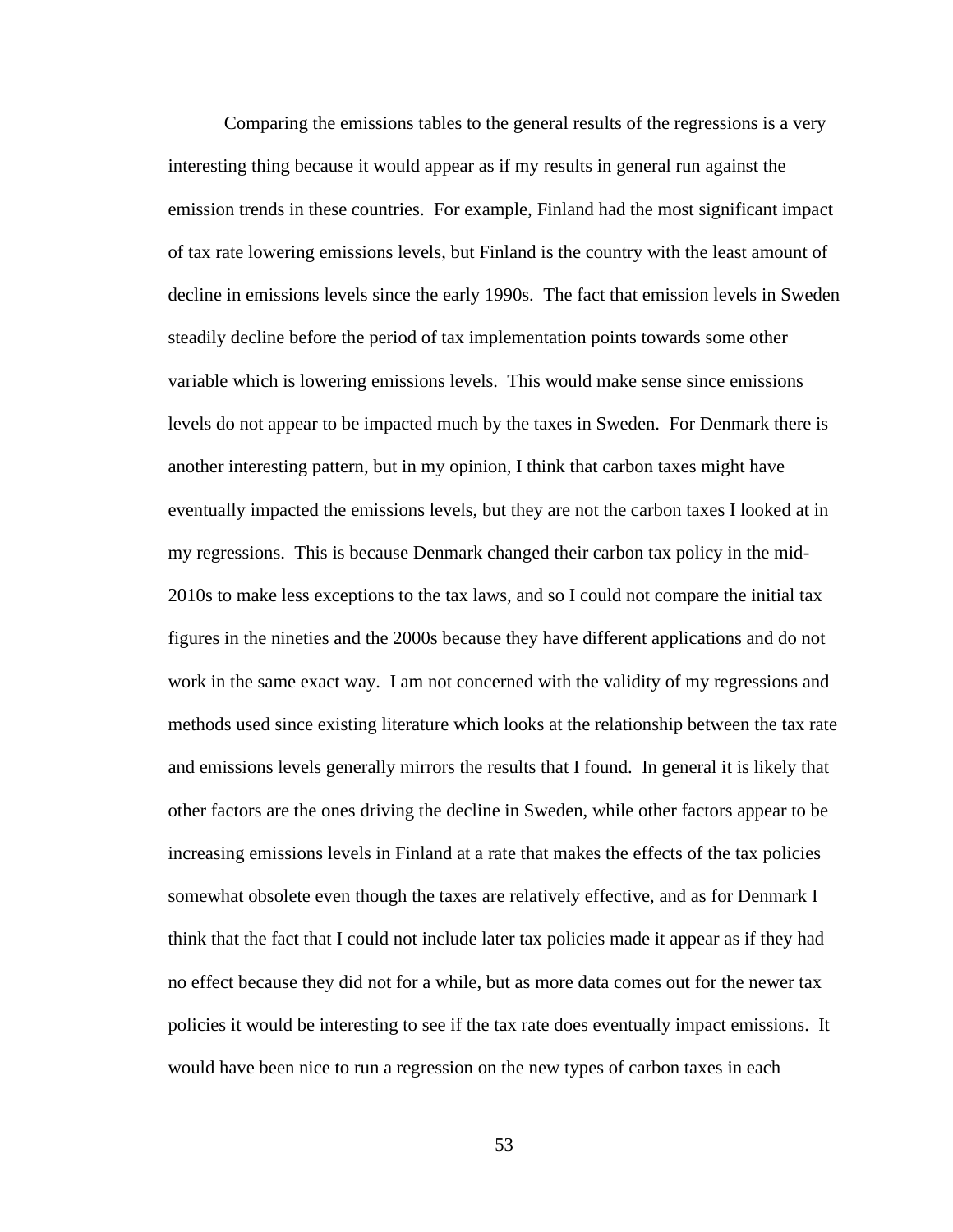country which have less tax exemptions, but it would have been impossible to create a model with any statistical power since there would be a maximum of four observations and that is not even close enough to create any meaningful results.

### Overall Conclusion:

There are several things that would be nice if I could do them differently and they mostly revolve around the access to data. Having monthly emission data would be great because you could add the time dummies to the individual country difference-indifferences models to avoid bias. It would also be great to look at the new types of taxes with less exemptions but there simply is not enough data because of the recency of their implementation and so if someone would like to replicate this model with those taxes, they would have to wait a few years. It would also be interesting to the same analysis just with microeconomic industry level data, but unfortunately that was not available.

One would have to be very careful to extrapolate these models to other countries especially lower income nations because it would be likely that they would need different controls. Also, if you were to combine the data for different countries you would likely have to be careful that you would be combining countries with similar economic conditions, and energy consumption patterns to avoid bias. Expanding this model to other countries in the current day likely would not be an issue as almost all the countries with carbon taxes are highly economically developed nations in Europe.

As far as summing up the results of the regressions combining the data was the biggest success since it was the model with by far the most amount of statistical power. When we did that, we proved our hypothesis results to be true in the sense that overall the durability of carbon taxes decreased, and that after implementing taxes emissions

54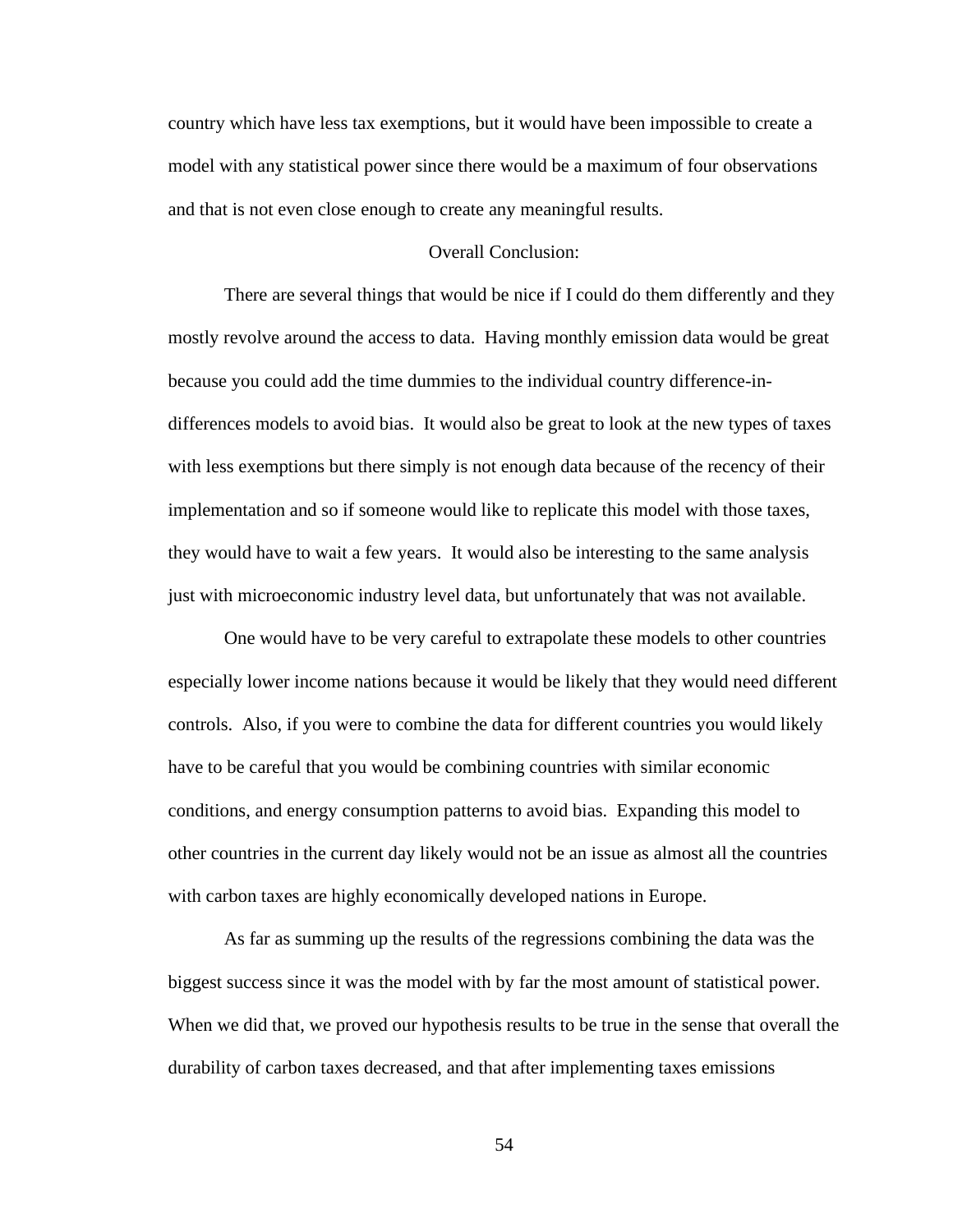declined, but the problem comes when we try to draw conclusions about the individual regressions. It is hard to say much about the individual countries, especially since Finland seems to be the main driver of the combined results it is hard to see any real results of carbon taxes on emissions when we look at Sweden, and Denmark, but again that is not terribly surprising since that is what others have found.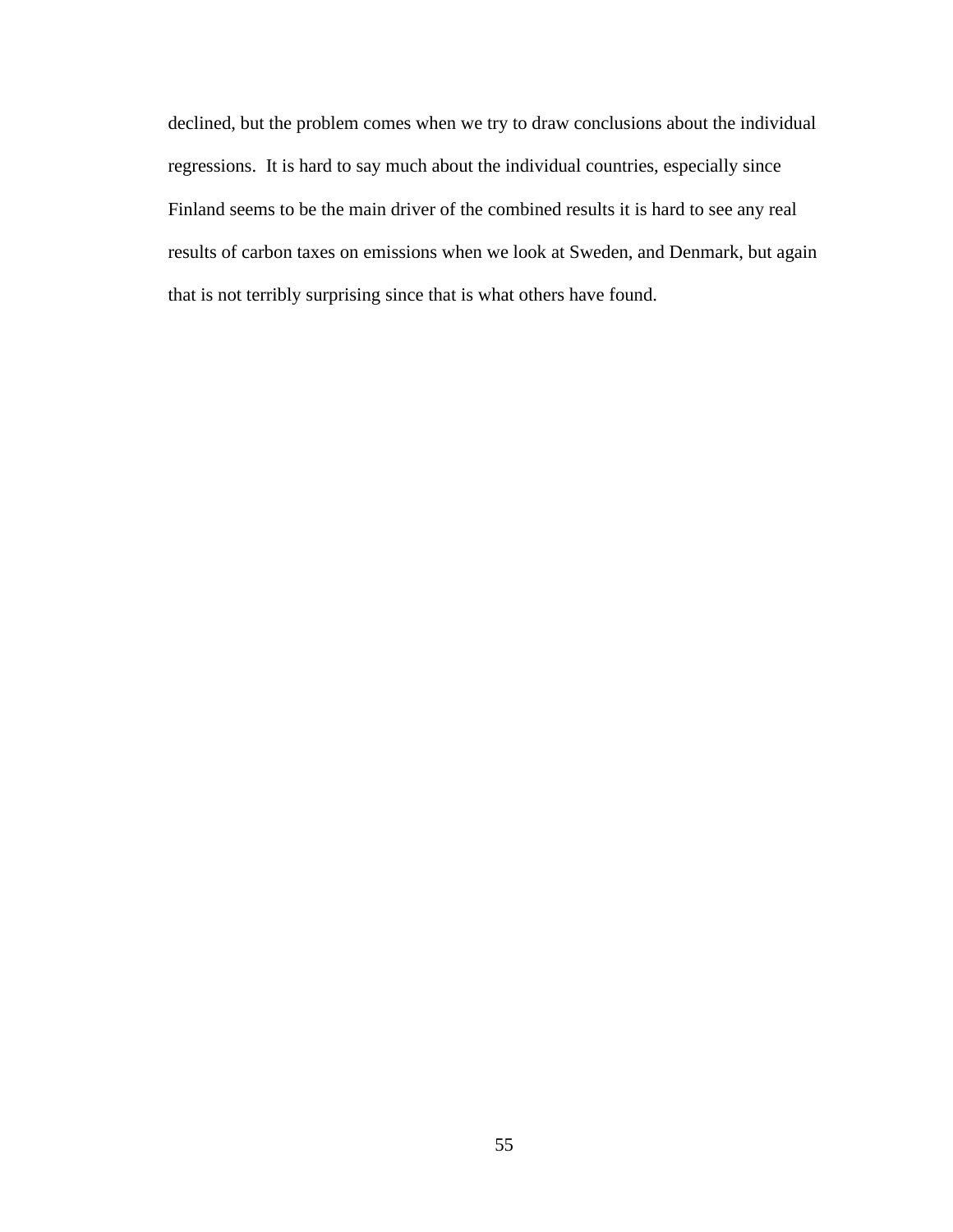### **REFERNCES**

- Ajmi, Ahdi Noomen, Hammoudeh, Shawkat, Nguyen, Duc Khuong and Sato, João Ricardo. "On the relationships between CO2 emissions, energy consumption and income: The importance of time variation." *Energy Economics*, vol. 49, no. C, 2015, pp. 629-38.
- Anderson, Dennis, and William Cavendish. "Dynamic simulation and environmental policy analysis: beyond comparative statics and the environmental Kuznets curve." *Oxford Economic Papers*, vol. 53, no. 4, Oct. 2001, pp. 721-46.
- Bye Brita, Kverndokk, Snorre and Rosendahl, Knut Einar. "Mitigation costs, distributional effects, and ancillary benefits of carbon policies in the Nordic countries, the U.K., and Ireland." *Mitigation and Adaptation Strategies for Global Change*, vol. 7, Dec. 2002, pp. 339-66.
- Ding, Suiting, Zhang, Ming and Song, Yan. "Exploring China's carbon emissions peak for different carbon tax scenarios." *Energy Policy*, vol. 129, June 2019, pp. 1245-52.
- Dogan, Eyup, and Fahri Seker. "The influence of real output, renewable and nonrenewable energy, trade and financial development on carbon emissions in the top renewable energy countries." *Renewable and Sustainable Energy Reviews*, vol. 60, July 2016, pp. 1074-85.
- Dong, Feng, Wang, Ying, Su, Bin, Hua, Yifei and Zhang, Yuanqing. "The process of peak CO2 emissions in developed economies: A perspective of industrialization and urbanization." *Resources Conservation and Recycling*, vol. 141, Feb. 2019, pp. 61-75.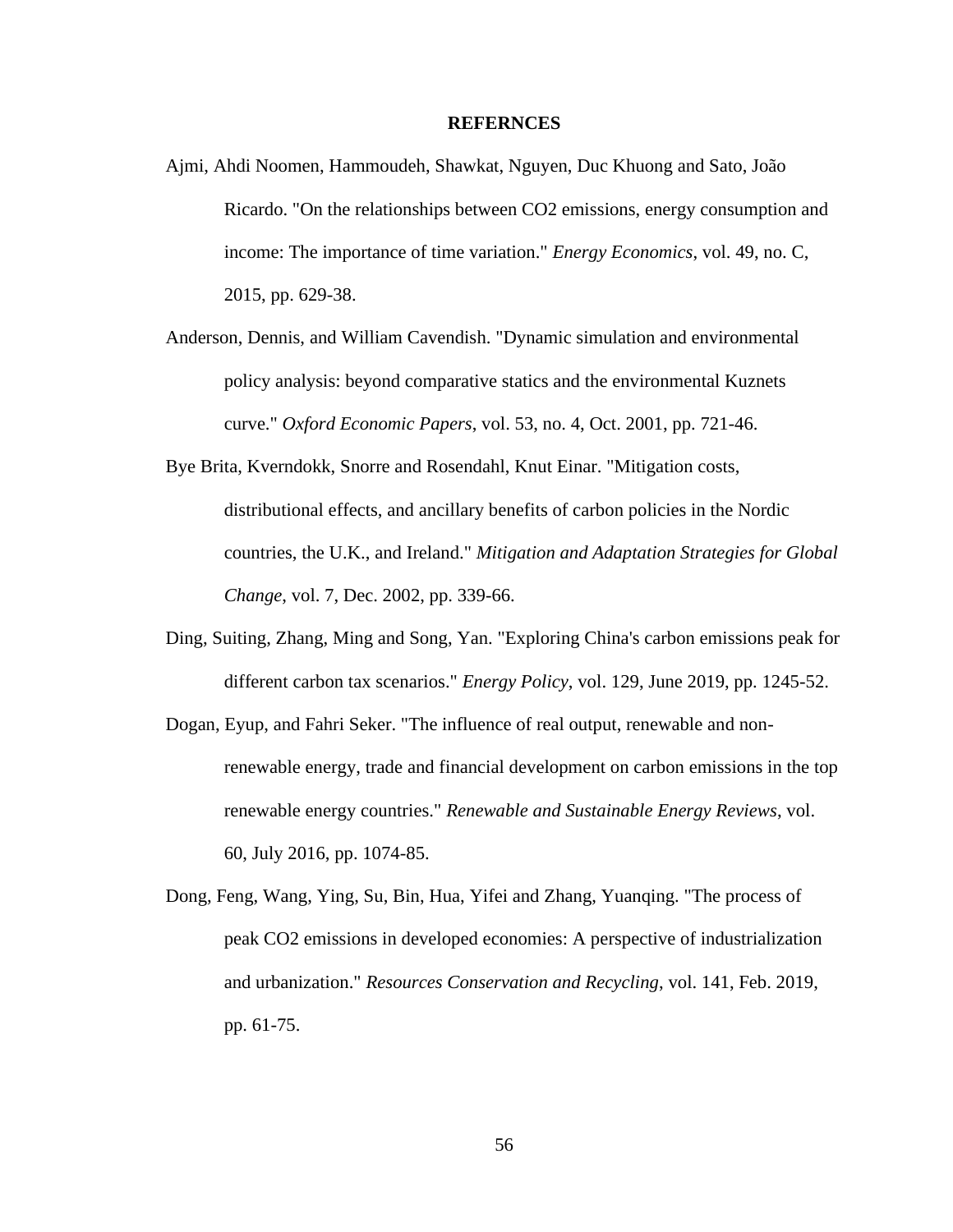- Ericsson, Karin, Huttunen, Suvi, Nilsson, Lars J., and Svenningsson Per. "Bioenergy policy and market development in Finland and Sweden." *Energy Policy*, vol. 32, no. 15, Oct. 2004, pp. 1707-21.
- Franses, Philip Hans, and Rutger Van Oest. "On the econometrics of the geometric lag model." *Economics Letters*, vol. 95, no. 2, May 2007, pp. 291-96.
- Hájek, Miroslav, Zimmermannová, Jarmila, Helman, Karel, and Rozenský, Ladislav. "Analysis of carbon tax efficiency in energy industries of selected EU countries." *Energy Policy*, vol. 134, no. C, 2019.
- Hoel, Michael. "Should a carbon tax be differentiated across sectors?" *Journal of Public Economics*, vol. 59, no. 1, Jan. 1996, pp. 17-32.
- Khastar, Mojtaba, Aslani, Alireza, and Nejati, Mehdi. "How does carbon tax affect social welfare and emission reduction in Finland?" *Energy Reports*, vol. 6, Nov. 2020, pp. 736-44.
- Lin, Boqiang, and Xuehui Li. "The effect of carbon tax on per capita CO2 emissions." *Energy Policy*, vol. 39, no. 9, 2011, pp. 5137-46.

"Metadata Glossary CO2 emissions (metric tons per capita)." *The World Bank*, 2021.

- Nadel, Steven. "Learning from 19 Carbon Taxes: What Does the Evidence Show?" *American Council for an Energy-Efficient Economy*, 2016, pp. 1-17.
- Ritchie, Hannah. "What are the safest and cleanest sources of energy?" *Our World in Data*, Oxford UP, 10 Feb. 2020.
- Ritchie, Hannah, and Max Roser. "Energy consumption by source, World." *Our World in Data*, Oxford UP, 2020.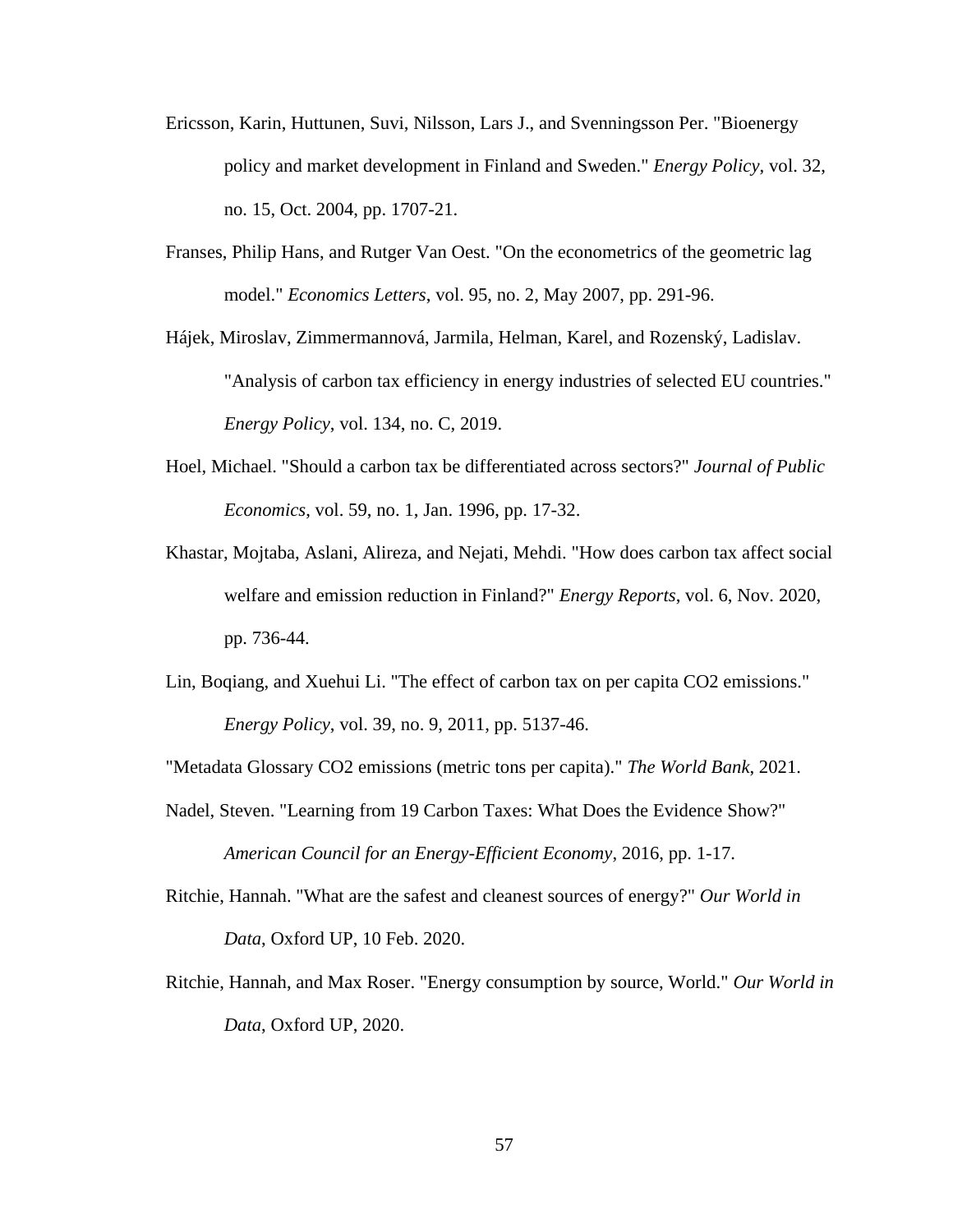- Sharma, Susan Sunila. "Determinants of carbon dioxide emissions : empirical evidence from 69 countries." *Applied Energy*, vol. 88, no. 1, 2011, pp. 376-82.
- Sims, Ralph E.H., Rogner, Hans-Holger, and Gregory, Ken. "Carbon emission and mitigation cost comparisons between fossil fuel, nuclear and renewable energy resources for electricity generation." *Energy Policy*, vol. 31, no. 13, Oct. 2003, pp. 1315-26.
- Soete, Luc, and Roy Turner. "Technology Diffusion and the Rate of Technical Change." *The Economic Journal*, vol. 49, no. 375, Sept. 1984, pp. 612-23.
- Sterner, Thomas, Dahl, Carol, and Franzén, Mikael. "Gasoline Tax Policy, Carbon Emissions and the Global Environment." *Journal of Transport Economics and Policy*, vol. 26, no. 2, 1992, pp. 109-19.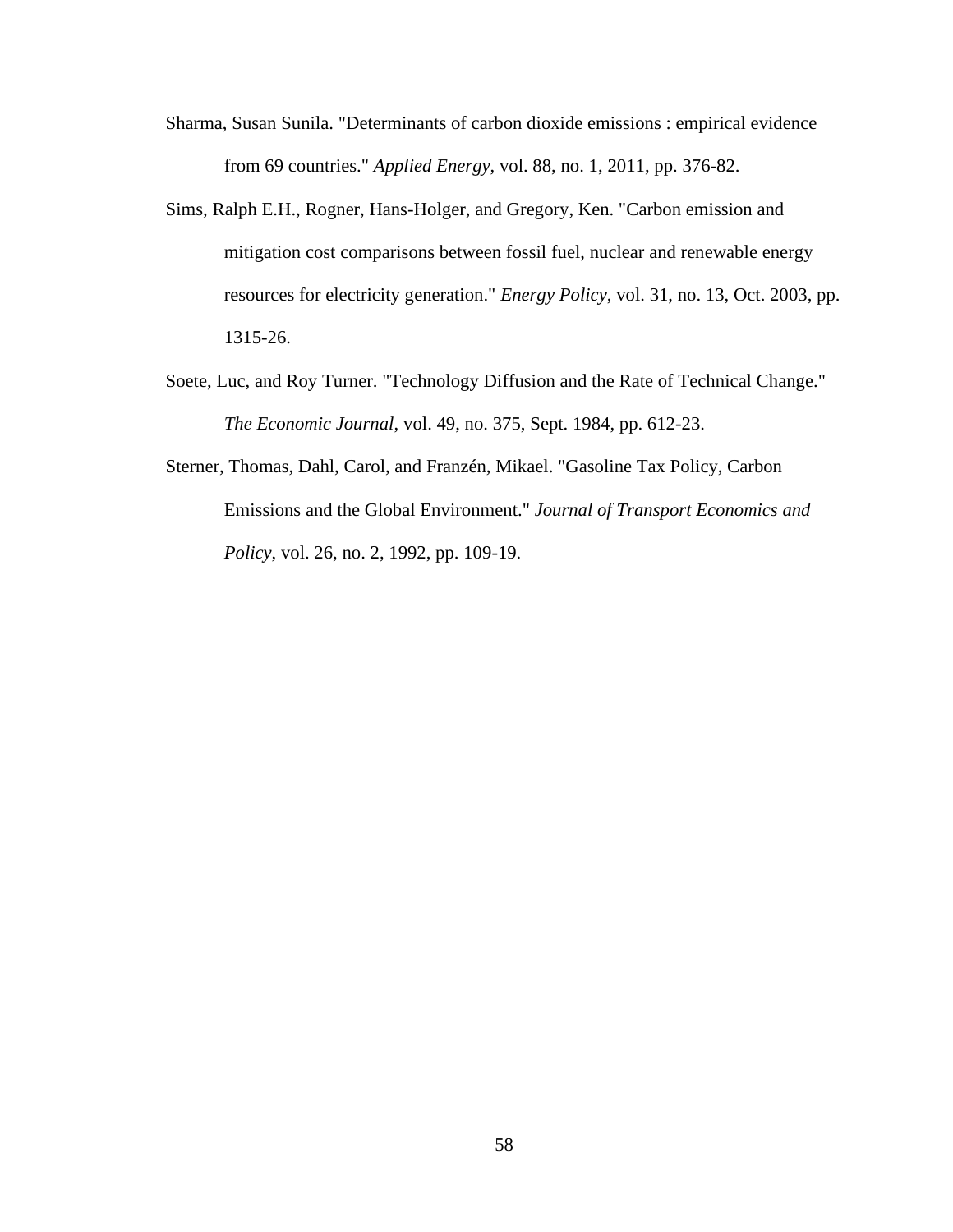# **APPENDIX**

Figure 1. Finland Event Study Graph:



Figure 2. Sweden Event Study Graph: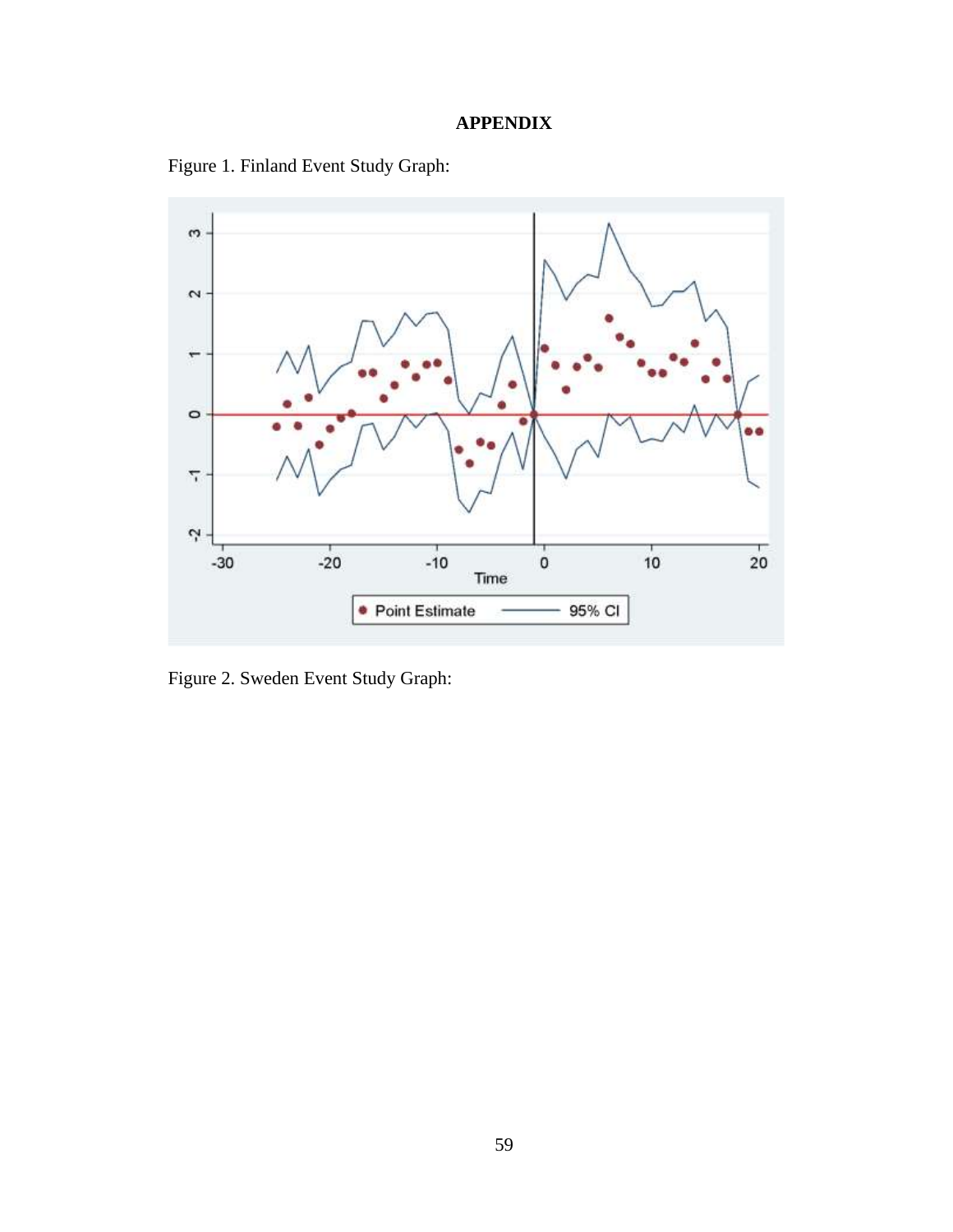

Figure 3. Denmark Event Study Graph:



Figure 4. Finland CO<sub>2</sub> Emissions Graph: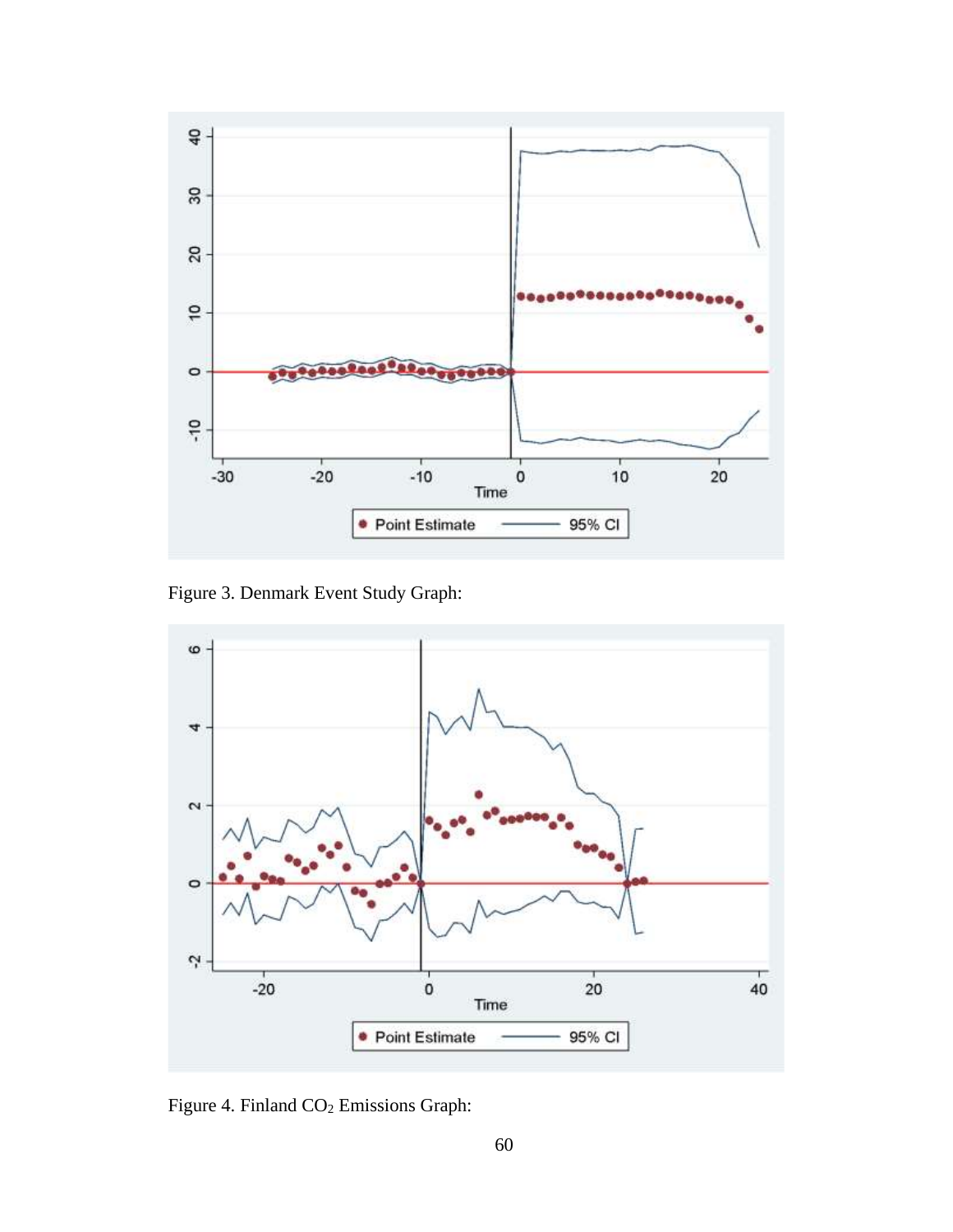

Figure 5. Sweden CO<sub>2</sub> Emissions Graph:



Figure 6. Denmark  $CO<sub>2</sub>$  Emissions Graph: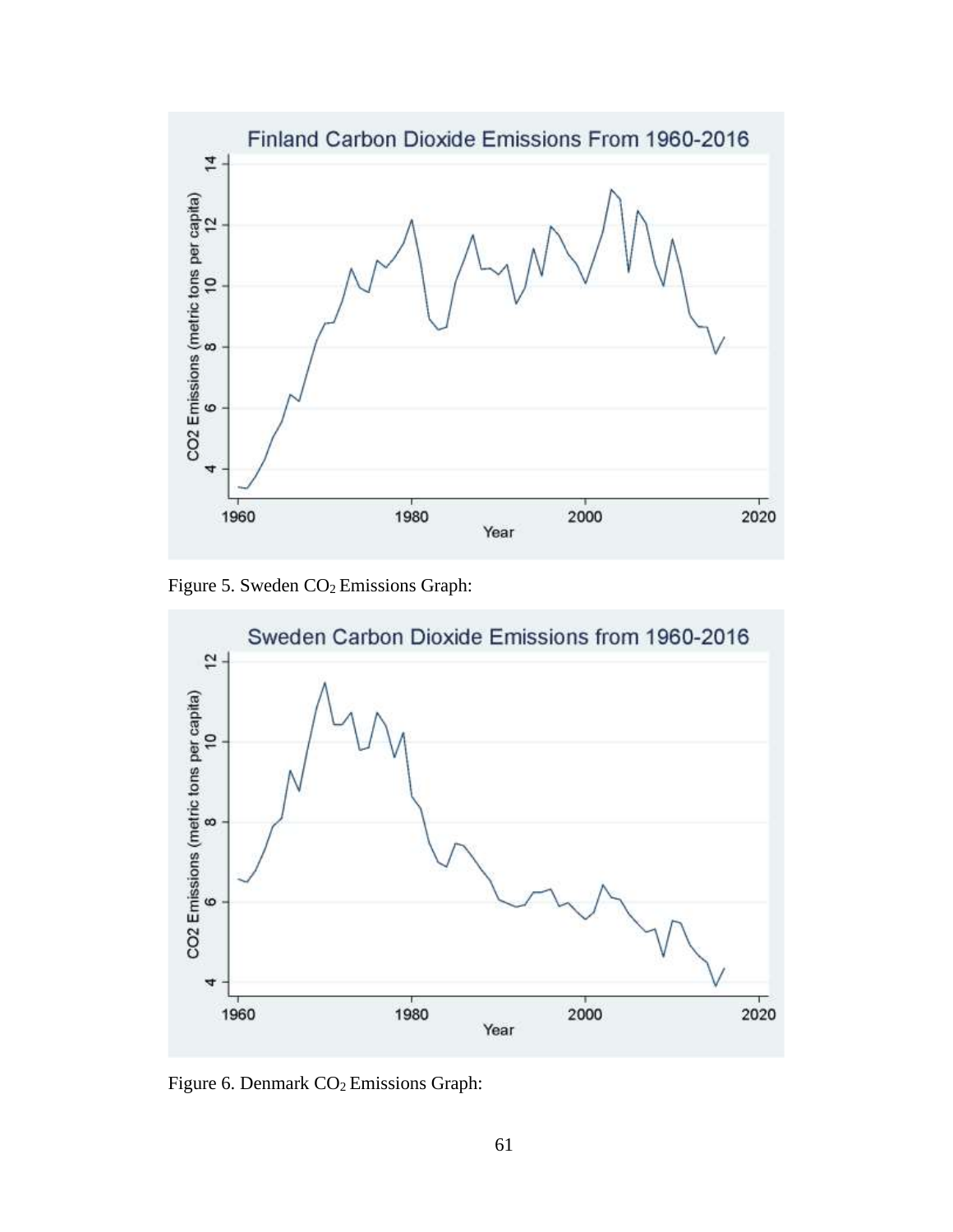

# Table 1. Correlation between Taxed and Carbon Tax rate:

| <b>Pairwise correlations</b> |       |       |
|------------------------------|-------|-------|
| Variables                    |       |       |
| (1) CarbonTaxRate            | 1.000 |       |
| $(2)$ Taxed                  | 0.423 | 1.000 |

## Table 2. Finland Geometric Lag Regression:

Fitting full model: Iteration 0: log likelihood = -11.791209 Iteration 1: log likelihood = -11.693021 Iteration 2:  $log$  likelihood = -11.691985 Iteration 3:  $log$  likelihood = -11.691985 Heteroskedastic linear regression Number of obs = 46 ML estimation Wald chi2(7) = 2052.09<br>Prob > chi2 = Log likelihood =  $-11.69198$  Prob > chi2 =  $0.0000$ 

| C02Emissions  | Coef.      | Std.Err. | Z        | P > z | $195\%$ Conf. | Intervall |
|---------------|------------|----------|----------|-------|---------------|-----------|
| C02Emissions  |            |          |          |       |               |           |
| C02Emissions  |            |          |          |       |               |           |
| $L1$ .        | 0.163      | 0.063    | 2.580    | 0.010 | 0.039         | 0.286     |
|               |            |          |          |       |               |           |
| CarbonTaxRate | 0.080      | 0.027    | 2.950    | 0.003 | 0.027         | 0.134     |
| Coal          | 20.605     | 1.655    | 12.450   | 0.000 | 17.362        | 23.848    |
| GeoBiomass    | $-13.064$  | 4.133    | $-3.160$ | 0.002 | $-21.164$     | $-4.965$  |
| Nuclear       | $-6.688$   | 1.092    | $-6.130$ | 0.000 | $-8.828$      | $-4.549$  |
| Wind          | $-412.936$ | 217.121  | $-1.900$ | 0.057 | $-838.485$    | 12.613    |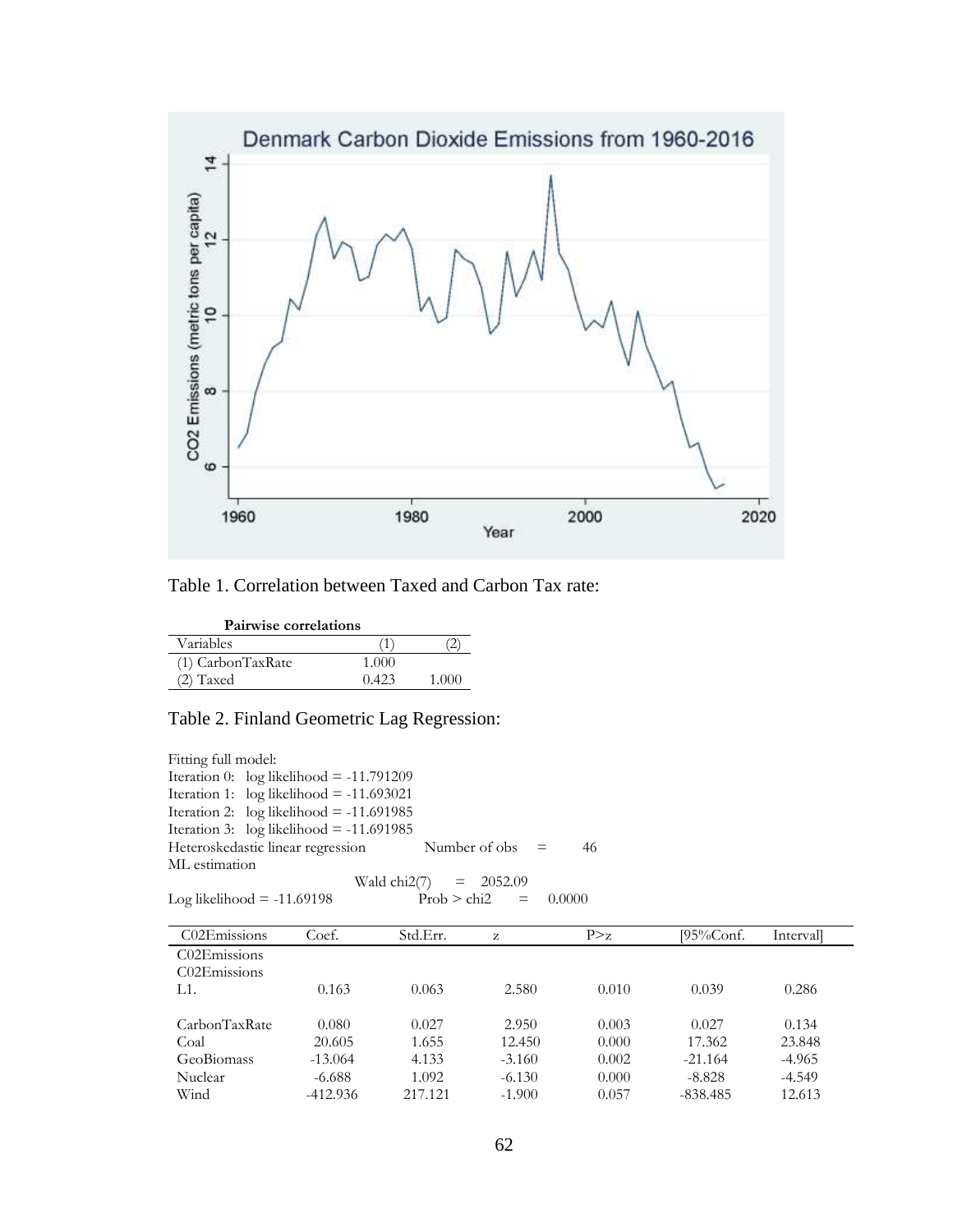| Oil                                   | 10.743   | 1.276 | 8.420    | 0.000 | 8.242    | 13.243   |
|---------------------------------------|----------|-------|----------|-------|----------|----------|
| cons                                  | 0.681    | 0.232 | 2.940    | 0.003 | 0.226    | 1.136    |
| lnsigma2                              |          |       |          |       |          |          |
| C <sub>02</sub> E <sub>missions</sub> | 0.293    | 0.158 | 1.860    | 0.063 | $-0.016$ | 0.602    |
| cons                                  | $-5.331$ | 1.629 | $-3.270$ | 0.001 | $-8.523$ | $-2.139$ |
|                                       |          |       |          |       |          |          |

LR test of lnsigma2=0:  $\text{chi2}(1) = 2.81$  Prob >  $\text{chi2} = 0.0936$ 

## Table 3. Sweden Geometric Lag Regression:

| Fitting full model: |                                            |                         |                 |                   |        |    |
|---------------------|--------------------------------------------|-------------------------|-----------------|-------------------|--------|----|
|                     | Iteration 0: $log$ likelihood = -28.992871 |                         |                 |                   |        |    |
|                     | Iteration 1: $log likelihood = -28.168082$ |                         |                 |                   |        |    |
|                     | Iteration 2: $log likelihood = -28.143949$ |                         |                 |                   |        |    |
|                     | Iteration 3: $log$ likelihood = -28.143935 |                         |                 |                   |        |    |
|                     | Iteration 4: $log likelihood = -28.143935$ |                         |                 |                   |        |    |
|                     | Heteroskedastic linear regression          |                         |                 | Number of obs $=$ |        | 50 |
| ML estimation       |                                            |                         |                 |                   |        |    |
|                     |                                            | Wald chi2(7) = $502.98$ |                 |                   |        |    |
|                     | Log likelihood $= -28.14394$               |                         | $Prob > chi2 =$ |                   | 0.0000 |    |

| CO <sub>2</sub> emissions | Coef.       | Std.Err. | z        | P > z | [95%Conf.   | Intervall |
|---------------------------|-------------|----------|----------|-------|-------------|-----------|
| CO <sub>2</sub> emissions |             |          |          |       |             |           |
| CO <sub>2</sub> emissions |             |          |          |       |             |           |
| L1.                       | 0.950       | 0.100    | 9.510    | 0.000 | 0.754       | 1.146     |
| CarbonTaxRate             | $-0.011$    | 0.009    | $-1.230$ | 0.219 | $-0.028$    | 0.007     |
| Coal                      | 9.094       | 4.457    | 2.040    | 0.041 | 0.360       | 17.829    |
| Gas                       | 10.910      | 9.142    | 1.190    | 0.233 | $-7.008$    | 28.829    |
| Geo                       | $-3.484$    | 2.923    | $-1.190$ | 0.233 | $-9.213$    | 2.246     |
| Solar                     | $-1216.182$ | 893.407  | $-1.360$ | 0.173 | $-2967.229$ | 534.864   |
| Wind                      | 10.802      | 6.044    | 1.790    | 0.074 | $-1.043$    | 22.648    |
| cons                      | $-0.827$    | 1.027    | $-0.810$ | 0.421 | $-2.839$    | 1.186     |
| lnsigma2                  |             |          |          |       |             |           |
| CO <sub>2</sub> emissions | 0.603       | 0.134    | 4.510    | 0.000 | 0.341       | 0.865     |
| cons                      | $-6.075$    | 0.988    | $-6.150$ | 0.000 | $-8.011$    | $-4.138$  |

LR test of lnsigma2=0:  $\text{chi2}(1) = 24.28$  Prob >  $\text{chi2} = 0.0000$ 

### Table 4. Denmark Geometric Lag Regression:

Fitting full model: Iteration 0:  $log$  likelihood = -3.8408746 Iteration 1:  $log$  likelihood = -3.5051207 Iteration 2:  $log$  likelihood = -3.5007985 Iteration 3: log likelihood = -3.5007971 Iteration 4:  $\log$  likelihood = -3.5007971 Heteroskedastic linear regression Number of obs = 51 ML estimation Wald chi $2(6) = 2065.43$ Log likelihood =  $-3.500797$  Prob > chi2 =  $0.0000$ 

| $\cap$<br>O2emissions       | oet. | Std.Err. | . . | - 10<br>>'<br>∠ | $195\%$ Conf. | Interval |
|-----------------------------|------|----------|-----|-----------------|---------------|----------|
| CO2emissions                |      |          |     |                 |               |          |
| $\sim$ $\sim$ $\sim$ $\sim$ |      |          |     |                 |               |          |

CO2emissions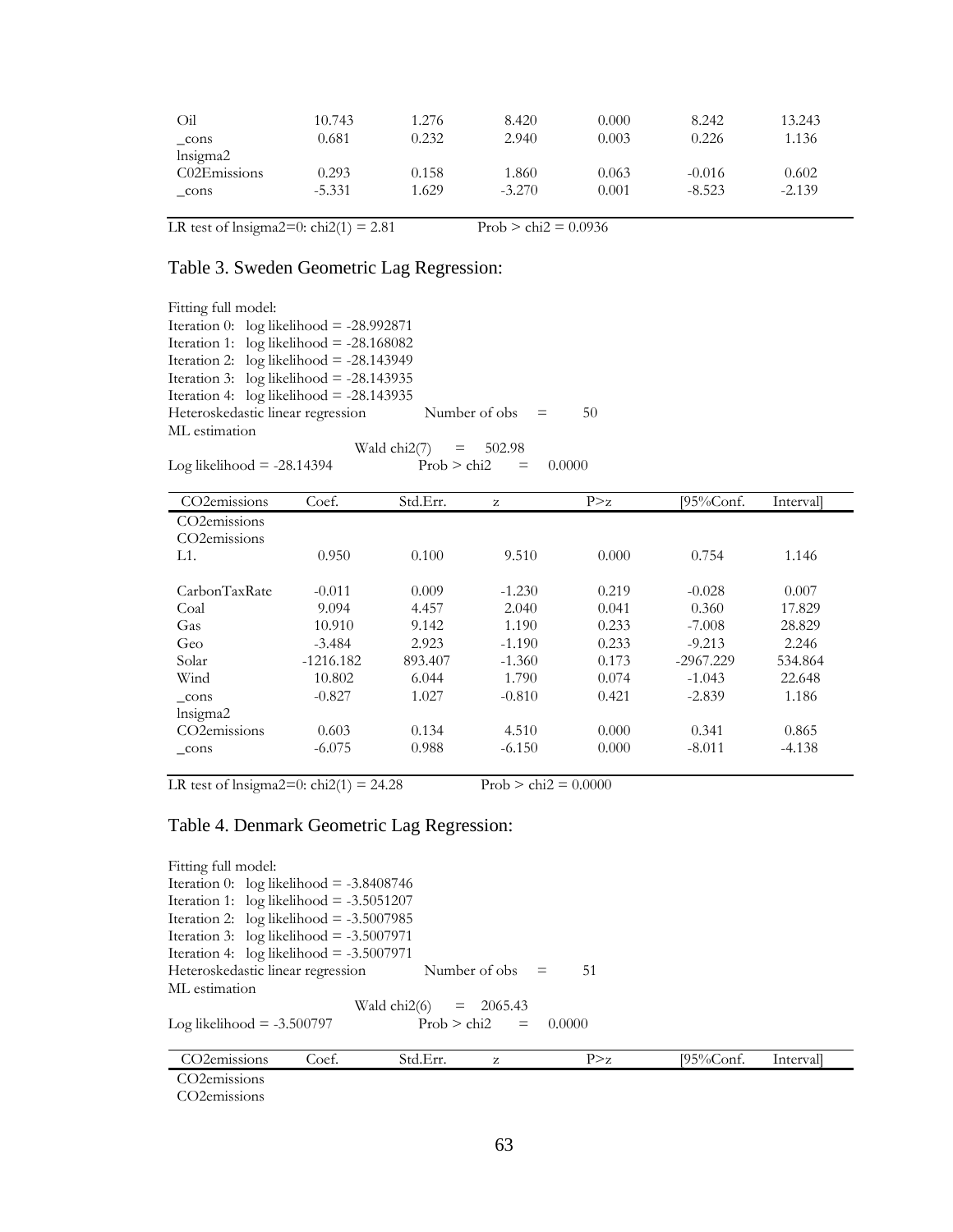| L1.                       | $-0.103$  | 0.057  | $-1.800$ | 0.072 | $-0.215$  | 0.009    |
|---------------------------|-----------|--------|----------|-------|-----------|----------|
| CarbonTaxRate             | $-0.018$  | 0.009  | $-1.990$ | 0.047 | $-0.036$  | $-0.000$ |
| Coal                      | 16.048    | 0.905  | 17.720   | 0.000 | 14.273    | 17.823   |
| Gas                       | 8.858     | 1.079  | 8.210    | 0.000 | 6.744     | 10.972   |
| <b>GeoBiomass</b>         | $-23.480$ | 10.130 | $-2.320$ | 0.020 | $-43.335$ | $-3.626$ |
| Oil                       | 14.426    | 0.705  | 20.460   | 0.000 | 13.043    | 15.808   |
| cons                      | 0.843     | 0.650  | 1.300    | 0.195 | $-0.431$  | 2.116    |
| Insigma2                  |           |        |          |       |           |          |
| CO <sub>2</sub> emissions | $-0.065$  | 0.147  | $-0.440$ | 0.659 | $-0.353$  | 0.224    |
| cons                      | $-2.037$  | 1.515  | $-1.340$ | 0.179 | $-5.008$  | 0.933    |

LR test of lnsigma2=0:  $\text{chi2}(1) = 0.19$  Prob >  $\text{chi2} = 0.6604$ 

### Table 5. Combined Geometric Lag Regression:

Fitting full model: Iteration 0:  $log$  likelihood = -126.95594 Iteration 1: log likelihood = -124.3712 Iteration 2: log likelihood = -124.22816 Iteration 3:  $log$  likelihood = -124.22764 Iteration 4: log likelihood = -124.22764 Heteroskedastic linear regression Number of obs = 147 ML estimation Wald chi $2(7) = 2774.30$ 

|                              | waid $CIIZ(7)$<br>$-2114.30$ |     |          |
|------------------------------|------------------------------|-----|----------|
| Log likelihood = $-124.2276$ | Prob > chi2                  | $=$ | - 0.0000 |

| C02Emissions  | Coef.     | Std.Err. | z        | P > z | $195\%$ Conf. | Intervall |
|---------------|-----------|----------|----------|-------|---------------|-----------|
| C02Emissions  |           |          |          |       |               |           |
| C02Emissions  |           |          |          |       |               |           |
| L1.           | 0.541     | 0.050    | 10.810   | 0.000 | 0.443         | 0.639     |
|               |           |          |          |       |               |           |
| CarbonTaxRate | 0.008     | 0.006    | 1.390    | 0.164 | $-0.003$      | 0.019     |
| Coal          | 8.026     | 1.208    | 6.650    | 0.000 | 5.660         | 10.393    |
| Hydro         | $-1.577$  | 0.633    | $-2.490$ | 0.013 | $-2.818$      | $-0.336$  |
| Nuclear       | $-1.752$  | 0.403    | $-4.350$ | 0.000 | $-2.541$      | $-0.963$  |
| Wind          | $-10.911$ | 2.573    | $-4.240$ | 0.000 | $-15.953$     | $-5.868$  |
| Oil           | 2.319     | 0.488    | 4.760    | 0.000 | 1.363         | 3.274     |
| cons          | 2.203     | 0.328    | 6.710    | 0.000 | 1.560         | 2.846     |
| lnsigma2      |           |          |          |       |               |           |
| C02Emissions  | 0.291     | 0.062    | 4.720    | 0.000 | 0.170         | 0.412     |
| cons          | $-3.828$  | 0.580    | $-6.600$ | 0.000 | $-4.966$      | $-2.691$  |
|               |           |          |          |       |               |           |

LR test of lnsigma2=0: chi2(1) = 18.30 Prob > chi2 =  $0.0000$ 

## Table 6. Combined Geometric Lag Regression with Year Dummies:

Fitting full model: Iteration 0:  $log$  likelihood = -26.688504 Iteration 1:  $log likelihood = -10.33696$  (not concave) Iteration 2: log likelihood = 3.491867 Iteration 3: log likelihood = 7.0011455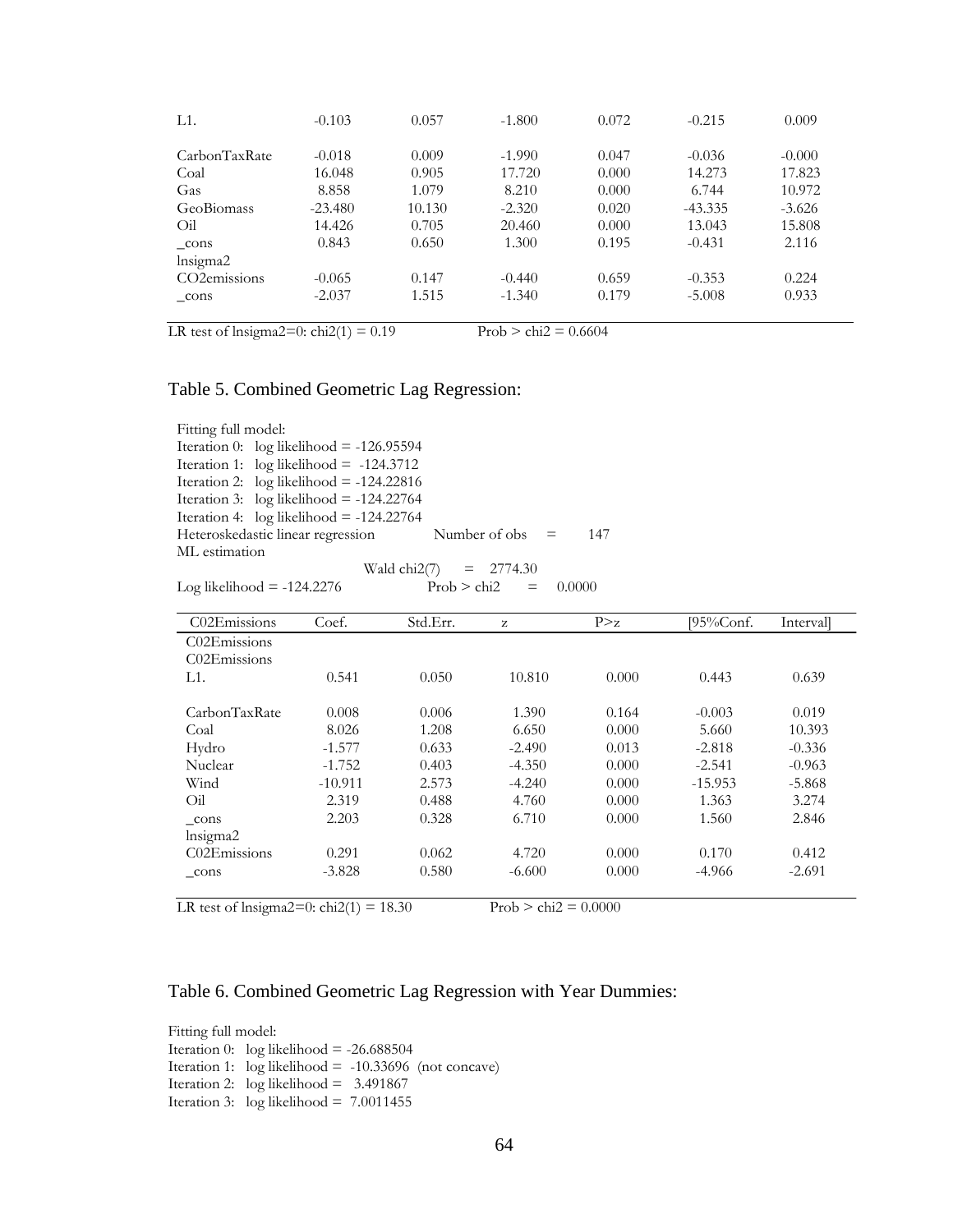|               | Iteration 4: $log likelihood = 8.5721697$ |                   |     |
|---------------|-------------------------------------------|-------------------|-----|
|               | Iteration 5: $log likelihood = 8.73885$   |                   |     |
|               | Iteration 6: $log$ likelihood = 8.9276453 |                   |     |
|               | Iteration 7: $log$ likelihood = 8.9556693 |                   |     |
|               | Iteration 8: $log$ likelihood = 8.956648  |                   |     |
|               | Iteration 9: $log likelihood = 8.9566486$ |                   |     |
|               | Heteroskedastic linear regression         | Number of obs $=$ | 147 |
| ML estimation |                                           |                   |     |
|               |                                           | $\frac{1}{2}$     |     |

|  | Log likelihood | 8.956 |  |
|--|----------------|-------|--|
|  |                |       |  |

 $Wald chi2(59) = 327558.19$ 

Log likelihood =  $8.956649$  Prob > chi2 =  $0.0000$ 

| C02Emissions  | Coef.     | Std.Err.  | $\rm{Z}$  | P > z     | [ $95\%$ Conf. | Interval  |
|---------------|-----------|-----------|-----------|-----------|----------------|-----------|
| C02Emissions  |           |           |           |           |                |           |
| C02Emissions  |           |           |           |           |                |           |
| L1.           | 0.338     | 0.027     | 12.630    | 0.000     | 0.285          | 0.390     |
|               |           |           |           |           |                |           |
| CarbonTaxRate | 0.010     | $0.008\,$ | 1.280     | 0.199     | $-0.006$       | 0.026     |
| Coal          | 16.156    | 1.332     | 12.130    | 0.000     | 13.546         | 18.766    |
| Gas           | 17.738    | 2.143     | 8.280     | 0.000     | 13.537         | 21.939    |
| Hydro         | $-0.777$  | 0.363     | $-2.140$  | 0.032     | $-1.488$       | $-0.065$  |
| Solar         | $-81.895$ | 5.151     | $-15.900$ | 0.000     | $-91.991$      | $-71.799$ |
| Wind          | $-32.665$ | 5.995     | $-5.450$  | 0.000     | $-44.414$      | $-20.916$ |
| Oil           | 2.044     | 0.299     | 6.840     | 0.000     | 1.458          | 2.630     |
|               |           |           |           |           |                |           |
| Year          |           |           |           |           |                |           |
| 1966          | 0.709     | 0.031     | 22.990    | 0.000     | 0.649          | 0.770     |
| 1967          | 0.197     | 0.044     | 4.530     | 0.000     | 0.112          | 0.283     |
| 1968          | 0.960     | 0.053     | 18.110    | 0.000     | 0.856          | 1.064     |
| 1969          | 1.250     | 0.111     | 11.250    | 0.000     | 1.033          | 1.468     |
| 1970          | 1.353     | 0.173     | 7.840     | 0.000     | 1.015          | 1.692     |
| 1971          | 1.335     | 0.180     | 7.430     | 0.000     | 0.983          | 1.687     |
| 1972          | 1.815     | 0.283     | 6.410     | 0.000     | 1.260          | 2.370     |
| 1973          | 2.160     | 0.537     | 4.020     | 0.000     | 1.107          | 3.213     |
| 1974          | 1.111     | 0.299     | 3.710     | 0.000     | 0.524          | 1.697     |
| 1975          | 1.283     | 0.286     | 4.490     | 0.000     | 0.722          | 1.843     |
| 1976          | 1.811     | 0.597     | 3.040     | 0.002     | 0.642          | 2.981     |
| 1977          | 1.358     | 0.484     | 2.810     | 0.005     | 0.410          | 2.307     |
| 1978          | 0.449     | 0.350     | 1.280     | 0.200     | $-0.238$       | 1.136     |
| 1979          | 0.957     | 0.533     | 1.800     | 0.073     | $-0.088$       | 2.002     |
| 1980          | $-0.485$  | 0.223     | $-2.170$  | 0.030     | $-0.923$       | $-0.048$  |
| 1981          | 0.179     | 0.173     | 1.030     | 0.302     | $-0.161$       | 0.519     |
| 1982          | $-0.525$  | 0.134     | $-3.930$  | 0.000     | $-0.787$       | $-0.263$  |
| 1983          | $-0.620$  | 0.113     | $-5.480$  | 0.000     | $-0.842$       | $-0.398$  |
| 1984          | $-0.753$  | 0.128     | $-5.880$  | 0.000     | $-1.004$       | $-0.502$  |
| 1985          | $-0.579$  | 0.153     | $-3.770$  | 0.000     | $-0.879$       | $-0.278$  |
| 1986          | $-1.263$  | 0.150     | $-8.410$  | $0.000\,$ | $-1.557$       | $-0.969$  |
| 1987          | $-1.182$  | 0.158     | $-7.490$  | $0.000\,$ | $-1.491$       | $-0.873$  |
| 1988          | $-1.288$  | 0.149     | $-8.660$  | 0.000     | $-1.579$       | $-0.996$  |
| 1989          | $-1.330$  | 0.144     | $-9.260$  | 0.000     | $-1.612$       | $-1.049$  |
| 1990          | $-1.888$  | 0.139     | $-13.550$ | 0.000     | $-2.161$       | $-1.615$  |
| 1991          | $-1.744$  | 0.086     | $-20.190$ | 0.000     | $-1.913$       | $-1.575$  |
| 1992          | $-1.712$  | 0.099     | $-17.360$ | 0.000     | $-1.906$       | $-1.519$  |
| 1993          | $-1.670$  | 0.101     | $-16.610$ | 0.000     | $-1.867$       | $-1.473$  |
| 1994          | $-1.601$  | 0.101     | $-15.860$ | $0.000\,$ | $-1.798$       | $-1.403$  |
| 1995          | $-1.562$  | 0.095     | $-16.510$ | 0.000     | $-1.747$       | $-1.376$  |
| 1996          | $-1.965$  | 0.123     | $-15.930$ | 0.000     | $-2.207$       | $-1.723$  |
| 1997          | $-1.966$  | 0.148     | $-13.300$ | 0.000     | $-2.256$       | $-1.677$  |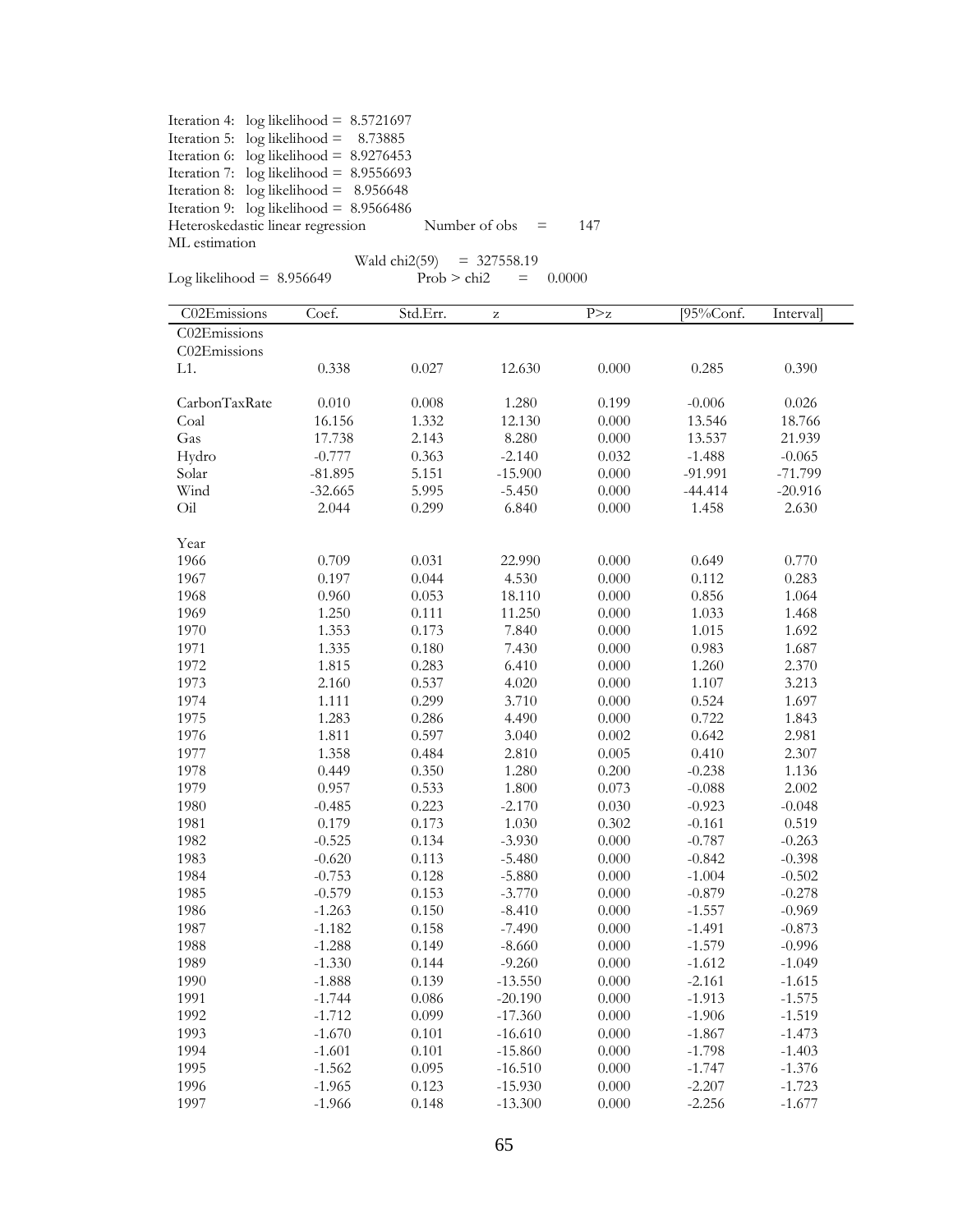| 1998                      | $-1.841$  | 0.143 | $-12.900$ | 0.000 | $-2.120$  | $-1.561$  |
|---------------------------|-----------|-------|-----------|-------|-----------|-----------|
| 1999                      | $-1.944$  | 0.139 | $-13.990$ | 0.000 | $-2.216$  | $-1.672$  |
| 2000                      | $-1.766$  | 0.112 | $-15.770$ | 0.000 | $-1.986$  | $-1.547$  |
| 2001                      | $-1.703$  | 0.107 | $-15.950$ | 0.000 | $-1.912$  | $-1.494$  |
| 2002                      | $-1.316$  | 0.104 | $-12.640$ | 0.000 | $-1.520$  | $-1.112$  |
| 2003                      | $-2.052$  | 0.148 | $-13.830$ | 0.000 | $-2.342$  | $-1.761$  |
| 2004                      | $-1.911$  | 0.138 | $-13.840$ | 0.000 | $-2.181$  | $-1.640$  |
| 2005                      | $-1.943$  | 0.130 | $-14.970$ | 0.000 | $-2.198$  | $-1.689$  |
| 2006                      | $-2.361$  | 0.132 | $-17.930$ | 0.000 | $-2.619$  | $-2.103$  |
| 2007                      | $-2.190$  | 0.130 | $-16.890$ | 0.000 | $-2.444$  | $-1.936$  |
| 2008                      | $-1.796$  | 0.136 | $-13.250$ | 0.000 | $-2.061$  | $-1.530$  |
| 2009                      | $-1.875$  | 0.109 | $-17.130$ | 0.000 | $-2.089$  | $-1.660$  |
| 2010                      | $-1.214$  | 0.108 | $-11.200$ | 0.000 | $-1.426$  | $-1.001$  |
| 2011                      | $-0.520$  | 0.086 | $-6.050$  | 0.000 | $-0.689$  | $-0.352$  |
| 2012                      | $-0.250$  | 0.114 | $-2.180$  | 0.029 | $-0.474$  | $-0.026$  |
| 2013                      | 0.336     | 0.171 | 1.970     | 0.049 | 0.002     | 0.671     |
| 2014                      | 0.892     | 0.250 | 3.570     | 0.000 | 0.402     | 1.382     |
| 2015                      | 1.636     | 0.323 | 5.070     | 0.000 | 1.004     | 2.268     |
| 2016                      | 1.311     | 0.246 | 5.340     | 0.000 | 0.829     | 1.793     |
| $_{\rm cons}$<br>lnsigma2 | 2.251     | 0.136 | 16.570    | 0.000 | 1.985     | 2.517     |
| C02Emissions              | 1.674     | 0.221 | 7.580     | 0.000 | 1.242     | 2.107     |
| $_{\rm cons}$             | $-18.377$ | 2.036 | $-9.020$  | 0.000 | $-22.368$ | $-14.386$ |

LR test of lnsigma2=0:  $\text{chi2}(1) = 129.59$  Prob >  $\text{chi2} = 0.0000$ 

## Table 7. Finland Difference-in-Differences Regression:

| Linear regression  |            |         |                  |                      |             |           |       |
|--------------------|------------|---------|------------------|----------------------|-------------|-----------|-------|
| C02Emissions       | Coef.      | St.Err. | t-value          | p-value              | [95% Conf   | Intervall | Sig   |
| CarbonTaxRate      | .122       | .031    | 3.93             | $\Omega$             | .06         | .183      | $***$ |
| v90                | $-.042$    | .167    | $-0.25$          | .802                 | $-.374$     | .29       |       |
| Taxed              | $-6.604$   | .504    | $-13.11$         | 0                    | $-7.606$    | $-5.601$  | $***$ |
| y90taxed           | .183       | .396    | 0.46             | .646                 | $-.606$     | .972      |       |
| Coal               | 20.502     | 2.14    | 9.58             | $\Omega$             | 16.246      | 24.759    | $***$ |
| GeoBiomass         | $-20.681$  | 6.804   | $-3.04$          | .003                 | $-34.218$   | $-7.145$  | $***$ |
| Nuclear            | $-4.677$   | 1.437   | $-3.25$          | .002                 | $-7.536$    | $-1.818$  | $***$ |
| Wind               | $-613.173$ | 265.57  | $-2.31$          | .023                 | $-1141.476$ | $-84.871$ | $**$  |
| Oil                | 14.015     | 1.206   | 11.62            | $\theta$             | 11.616      | 16.415    | $***$ |
| Constant           | 7.186      | .097    | 74.04            | $\theta$             | 6.993       | 7.379     | $***$ |
| Mean dependent var |            | 8.848   | SD dependent var |                      |             | 1.870     |       |
| R-squared          |            | 0.945   | Number of obs    |                      |             | 92.000    |       |
| F-test             |            | 155.575 | Prob > F         |                      |             | 0.000     |       |
| Akaike crit. (AIC) |            | 128.928 |                  | Bayesian crit. (BIC) |             | 154.146   |       |

*\*\*\* p<.01, \*\* p<.05, \* p<.1*

## Table 8. Effect of Tax rate Every Year by plotting Coefficients Finland DID:

#### **Linear regression**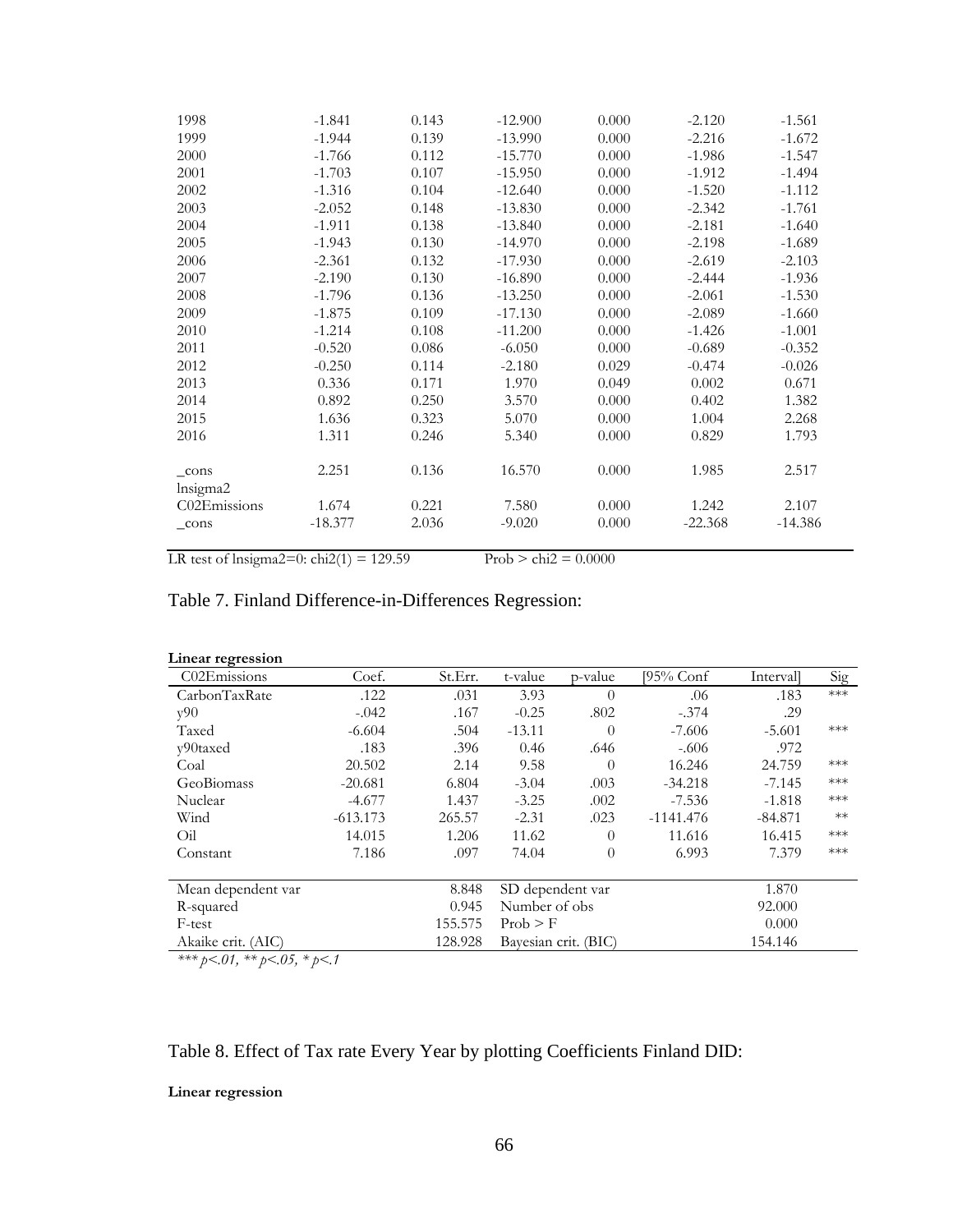| C02Emissions       | Coef.            | St.Err. | t-value          | p-value          | [95% Conf | <b>Interval</b> | Sig    |
|--------------------|------------------|---------|------------------|------------------|-----------|-----------------|--------|
| Taxed              | $-5.144$         | .593    | $-8.68$          | $\boldsymbol{0}$ | $-6.341$  | $-3.947$        | ***    |
| y90taxed           | $-.725$          | .325    | $-2.23$          | .031             | $-1.381$  | $-.068$         | $**$   |
| 5.timevar          | $-.122$          | .435    | $-0.28$          | .78              | $-1.001$  | .757            |        |
| 6.timevar          | .251             | .423    | 0.59             | .556             | $-.603$   | 1.104           |        |
| 7.timevar          | $-.112$          | .42     | $-0.27$          | .791             | $-.96$    | .736            |        |
| 8.timevar          | .358             | .413    | 0.87             | .392             | $-.476$   | 1.192           |        |
| 9.timevar          | $-.423$          | .407    | $-1.04$          | .304             | $-1.245$  | .398            |        |
| 10.timevar         | $-.158$          | .404    | $-0.39$          | .699             | $-0.973$  | .658            |        |
| 11.timevar         | .014             | .404    | $0.04\,$         | .972             | $-.802$   | .831            |        |
| 12.timevar         | .093             | .404    | 0.23             | $.82\,$          | $-.724$   | .91             |        |
| 13.timevar         | .757             | .409    | 1.85             | .071             | $-.069$   | 1.582           | $\ast$ |
| 14.timevar         | .772             | .403    | 1.91             | .063             | $-.043$   | 1.587           | $\ast$ |
| 15.timevar         | .341             | .405    | 0.84             | .403             | $-.475$   | 1.158           |        |
| 16.timevar         | .566             | .405    | 1.40             | .17              | $-.252$   | 1.385           |        |
| 17.timevar         | .913             | .405    | 2.26             | .029             | .096      | 1.73            | $**$   |
| 18.timevar         | .706             | .407    | 1.74             | .09              | $-.116$   | 1.528           | $\ast$ |
| 19.timevar         | .91              | .408    | 2.23             | .031             | .085      | 1.734           | $**$   |
| 20.timevar         | .943             | .409    | 2.31             | .026             | .117      | 1.77            | $**$   |
| 21.timevar         | .632             | .404    | 1.56             | $.126$           | $-.184$   | 1.448           |        |
| 22.timevar         | $-.513$          | .403    | $-1.27$          | .21              | $-1.328$  | .301            |        |
| 23.timevar         | $-.738$          | .406    | $-1.82$          | .076             | $-1.557$  | .081            | $\ast$ |
| 24.timevar         | $-.381$          | .408    | $-0.94$          | .355             | $-1.205$  | .442            |        |
| 25.timevar         | $-.428$          | .415    | $-1.03$          | .309             | $-1.267$  | .411            |        |
| 26.timevar         | .235             | .41     | 0.57             | .569             | $-.593$   | 1.064           |        |
| 27.timevar         | .582             | .415    | 1.40             | .168             | $-.255$   | 1.42            |        |
| 28.timevar         | $-.028$          | .415    | $-0.07$          | .947             | $-.866$   | .811            |        |
| 29.timevar         | .085             | .414    | 0.21             | .838             | $-.751$   | .921            |        |
| 30.timevar         | .28              | .385    | 0.73             | .471             | $-.497$   | 1.058           |        |
| 31b.timevar        | $\boldsymbol{0}$ |         |                  |                  |           |                 |        |
| 32.timevar         | $-.403$          | .386    | $-1.05$          | .302             | $-1.182$  | .376            |        |
| 33.timevar         | $-.016$          | .386    | $-0.04$          | .967             | $-.795$   | .763            |        |
| 34.timevar         | .131             | .389    | 0.34             | .738             | $-.655$   | .918            |        |
| 35.timevar         | $-.109$          | .39     | $-0.28$          | .781             | $-.897$   | .679            |        |
| 36.timevar         | .719             | .394    | 1.82             | .076             | $-.077$   | 1.515           | $\ast$ |
| 37.timevar         | .345             | .397    | $0.87\,$         | .39              | $-.457$   | 1.147           |        |
| 38.timevar         | .24              | .394    | $0.61\,$         | .546             | $-.556$   | 1.036           |        |
| 39.timevar         | $-.104$          | .401    | $-0.26$          | .797             | $-.913$   | .706            |        |
| 40.timevar         | $-.18$           | .398    | $-0.45$          | .654             | $-.983$   | .624            |        |
| 41.tımevar         | $-175$           | .396    | $-0.44$          | .661             | -.974     | .624            |        |
| 42.timevar         | .095             | .397    | 0.24             | .813             | $-.707$   | .896            |        |
| 43.timevar         | .003             | .414    | $0.01\,$         | .994             | $-.834$   | .84             |        |
| 44.timevar         | .324             | .413    | 0.78             | .437             | $-.51$    | 1.159           |        |
| 45.timevar         | $-.239$          | .413    | $-0.58$          | .566             | $-1.074$  | .595            |        |
| 46.timevar         | $.087\,$         | .413    | 0.21             | .835             | $-.747$   | .92             |        |
| 47.timevar         | $-.17$           | .415    | $-0.41$          | .685             | $-1.007$  | .668            |        |
| 48.timevar         | $-.763$          | .431    | $-1.77$          | .084             | $-1.633$  | $.107$          | $\ast$ |
| 49.timevar         | $-0.969$         | .42     | $-2.31$          | .026             | $-1.816$  | $-.121$         | $**$   |
| 50.timevar         | $-0.915$         | .422    | $-2.17$          | .036             | $-1.768$  | $-.062$         | $**$   |
| CarbonTaxRate      | .052             | .013    | 3.88             | $\theta$         | .025      | .079            | ***    |
| Coal               | 15.39            | 1.968   | 7.82             | $\theta$         | 11.417    | 19.364          | ***    |
| Oil                | 11.512           | 1.443   | 7.98             | $\theta$         | 8.598     | 14.425          | ***    |
| Constant           | 7.024            | .298    | 23.61            | $\overline{0}$   | 6.423     | 7.625           | ***    |
|                    |                  |         |                  |                  |           |                 |        |
| Mean dependent var |                  | 8.848   | SD dependent var |                  |           | 1.870           |        |
| R-squared          |                  | 0.981   | Number of obs    |                  |           | 92.000          |        |
| F-test             |                  | 42.080  | Prob > F         |                  |           | 0.000           |        |
|                    |                  |         |                  |                  |           |                 |        |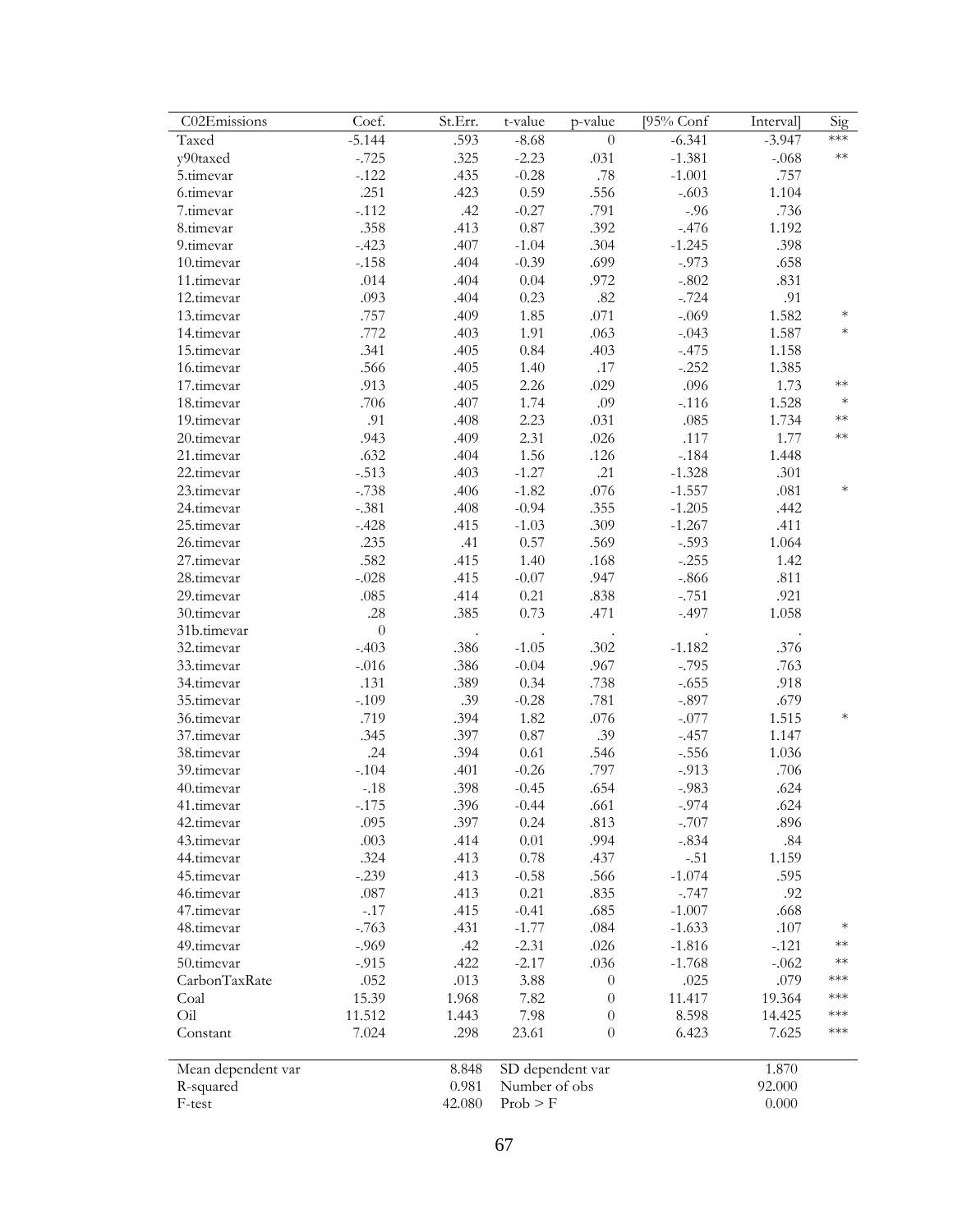## Table 9. Sweden Difference-in-Differences Regression:

| Linear regression  |             |          |                  |                      |             |            |        |
|--------------------|-------------|----------|------------------|----------------------|-------------|------------|--------|
| C02Emissions       | Coef.       | St.Err.  | t-value          | p-value              | [95% Conf   | Intervall  | Sig    |
| CarbonTaxRate      | .034        | .018     | 1.91             | .059                 | $-.001$     | .069       | $\ast$ |
| y90                | $-.019$     | .171     | $-0.11$          | .913                 | $-.358$     | .321       |        |
| Taxed              | $-3.555$    | 1.195    | $-2.97$          | .004                 | $-5.931$    | $-1.18$    | ***    |
| y90taxed           | $-143$      | .436     | $-0.33$          | .744                 | $-1.01$     | .724       |        |
| Coal               | 17.181      | 7.273    | 2.36             | .02                  | 2.724       | 31.637     | $**$   |
| GeoBiomass         | $-15.906$   | 4.479    | $-3.55$          | .001                 | $-24.809$   | $-7.003$   | ***    |
| Nuclear            | $-4.413$    | .573     | $-7.70$          | $\Omega$             | $-5.552$    | $-3.274$   | ***    |
| Solar              | $-2528.152$ | 1176.262 | $-2.15$          | .034                 | $-4866.101$ | $-190.203$ | $**$   |
| Oil                | 4.449       | .748     | 5.94             | $\theta$             | 2.961       | 5.937      | ***    |
| Constant           | 7.416       | .109     | 68.16            | $\Omega$             | 7.199       | 7.632      | ***    |
| Mean dependent var |             | 7.348    | SD dependent var |                      |             | 1.542      |        |
| R-squared          |             | 0.892    | Number of obs    |                      |             | 97.000     |        |
| F-test             |             | 80.159   | Prob > F         |                      |             | 0.000      |        |
| Akaike crit. (AIC) |             | 162.048  |                  | Bayesian crit. (BIC) |             | 187.795    |        |

*\*\*\* p<.01, \*\* p<.05, \* p<.1*

#### Table 10. Effect of Tax rate Every Year by Plotting Coefficients Sweden DID:

| <b>Linear regression</b> |          |         |         |         |           |           |       |
|--------------------------|----------|---------|---------|---------|-----------|-----------|-------|
| C02Emissions             | Coef.    | St.Err. | t-value | p-value | [95% Conf | Interval] | Sig   |
| y90taxed                 | $-.251$  | .556    | $-0.45$ | .654    | $-1.375$  | .872      |       |
| Taxed                    | 2.051    | 1.335   | 1.54    | .132    | $-.648$   | 4.749     |       |
| 5.timevar                | $-.71$   | .571    | $-1.24$ | .221    | $-1.864$  | .444      |       |
| 6.timevar                | $-.03$   | .563    | $-0.05$ | .958    | $-1.167$  | 1.107     |       |
| 7.timevar                | $-.422$  | .561    | $-0.75$ | .456    | $-1.557$  | .712      |       |
| 8.timevar                | .306     | .556    | 0.55    | .585    | $-.818$   | 1.431     |       |
| 9.timevar                | $-.192$  | .56     | $-0.34$ | .733    | $-1.325$  | .94       |       |
| 10.timevar               | .327     | .563    | 0.58    | .564    | $-.81$    | 1.464     |       |
| 11.timevar               | .211     | .556    | 0.38    | .707    | $-.914$   | 1.335     |       |
| 12.timevar               | .205     | .557    | 0.37    | .715    | $-0.921$  | 1.331     |       |
| 13.timevar               | 1.017    | .564    | 1.80    | .079    | $-.124$   | 2.157     | *     |
| 14.timevar               | .535     | .559    | 0.96    | .345    | $-.595$   | 1.664     |       |
| 15.timevar               | .412     | .553    | 0.75    | .461    | $-.706$   | 1.531     |       |
| 16.timevar               | .94      | .553    | 1.70    | .097    | $-.177$   | 2.058     | *     |
| 17.timevar               | 1.276    | .551    | 2.32    | .026    | .163      | 2.389     | $***$ |
| 18.timevar               | .805     | .571    | 1.41    | .166    | $-.348$   | 1.958     |       |
| 19.timevar               | 1.128    | .588    | 1.92    | .062    | $-.061$   | 2.316     | *     |
| 20.timevar               | .236     | .563    | 0.42    | .677    | $-.903$   | 1.375     |       |
| 21.timevar               | .123     | .554    | 0.22    | .826    | $-.996$   | 1.242     |       |
| 22.timevar               | $-.654$  | .55     | $-1.19$ | .241    | $-1.765$  | .457      |       |
| 23.timevar               | $-.753$  | .552    | $-1.36$ | .181    | $-1.869$  | .363      |       |
| 24.timevar               | $-0.014$ | .557    | $-0.03$ | .979    | $-1.14$   | 1.111     |       |
| 25.timevar               | $-0.018$ | .56     | $-0.03$ | .974    | $-1.15$   | 1.113     |       |
| 26.timevar               | .233     | .561    | 0.42    | .679    | $-.9$     | 1.366     |       |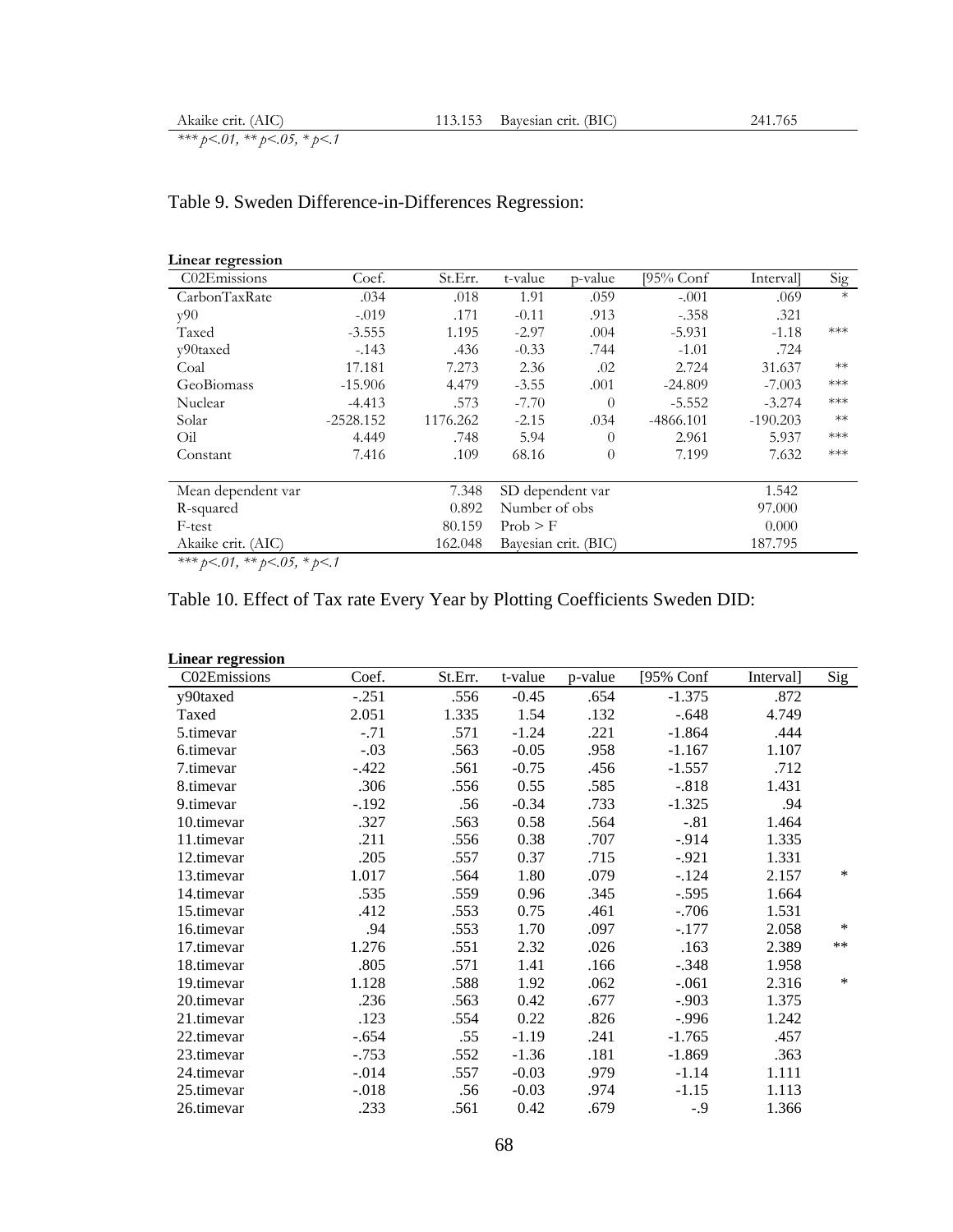| .272<br>$-.868$<br>28.timevar<br>.564<br>0.48<br>.632<br>1.411<br>.567<br>0.34<br>.736<br>$-.953$<br>.193<br>1.338<br>29.timevar<br>.588<br>.297<br>.544<br>0.55<br>$-.803$<br>1.397<br>30.timevar<br>$\boldsymbol{0}$<br>31b.timevar<br>$-.078$<br>.545<br>$-0.14$<br>.887<br>$-1.179$<br>32.timevar<br>1.024<br>.193<br>.547<br>0.35<br>.727<br>$-.914$<br>1.299<br>33.timevar<br>.309<br>.53<br>0.58<br>.563<br>$-.762$<br>1.381<br>34.timevar<br>.579<br>.298<br>.533<br>0.56<br>$-.779$<br>35.timevar<br>1.376<br>.614<br>.538<br>1.14<br>.26<br>$-.472$<br>36.timevar<br>1.701<br>.559<br>0.98<br>.546<br>.334<br>$-.583$<br>37.timevar<br>1.676<br>.597<br>.571<br>1.05<br>.302<br>1.75<br>38.timevar<br>$-.556$<br>.358<br>0.64<br>.527<br>$-.776$<br>39.timevar<br>.561<br>1.493<br>.298<br>.587<br>0.51<br>.615<br>$-.888$<br>1.483<br>40.timevar<br>.422<br>.566<br>0.74<br>.461<br>$-.722$<br>1.566<br>41.timevar<br>.578<br>.542<br>1.07<br>$-.517$<br>42.timevar<br>.292<br>1.673<br>.178<br>.544<br>0.33<br>.745<br>$-.921$<br>43.timevar<br>1.277<br>.578<br>.551<br>1.05<br>.3<br>$-.535$<br>1.692<br>44.timevar<br>0.73<br>.47<br>45.timevar<br>.418<br>.574<br>$-.741$<br>1.578<br>.975<br>46.timevar<br>.017<br>.551<br>0.03<br>$-1.097$<br>1.131<br>$-.036$<br>.568<br>$-0.06$<br>.95<br>47.timevar<br>$-1.183$<br>1.112<br>$-.195$<br>.614<br>$-0.32$<br>.753<br>$-1.436$<br>1.047<br>48.timevar<br>$\ast$<br>$-1.004$<br>.577<br>$-1.74$<br>.09<br>$-2.171$<br>49.timevar<br>.163<br>$-.536$<br>.589<br>$-0.91$<br>.369<br>$-1.727$<br>.655<br>50.timevar<br>.374<br>.972<br>0.38<br>.702<br>$-1.591$<br>2.339<br>51.timevar<br>.799<br>.261<br>1.018<br>0.26<br>$-1.796$<br>2.319<br>52.timevar<br>$-0.44$<br>.664<br>53.timevar<br>$-416$<br>.951<br>$-2.338$<br>1.506<br>.961<br>$-0.60$<br>.55<br>$-2.521$<br>1.362<br>54.timevar<br>$-.58$<br>$-.397$<br>1.485<br>$-0.27$<br>.791<br>$-3.399$<br>55.timevar<br>2.606<br>$-.026$<br>.021<br>$-1.26$<br>.216<br>CarbonTaxRate<br>$-.068$<br>.016<br>$\ast$<br>$-3.048$<br>1.754<br>$-1.74$<br>.09<br>$-6.592$<br>.497<br>Hydro<br>***<br>Nuclear<br>.727<br>$-4.67$<br>$-4.865$<br>$-3.395$<br>$\boldsymbol{0}$<br>$-1.925$<br>Oil<br>.896<br>2.00<br>.052<br>$\ast$<br>1.792<br>$-.018$<br>3.603<br>***<br>7.325<br>Constant<br>.395<br>18.56<br>$\boldsymbol{0}$<br>6.527<br>8.122<br>1.542<br>7.348<br>SD dependent var<br>Mean dependent var<br>0.951<br>Number of obs<br>97.000<br>R-squared<br>F-test<br>13.867<br>Prob > F<br>0.000<br>Bayesian crit. (BIC)<br>Akaike crit. (AIC)<br>179.706<br>326.464 | 27.timevar                          | .429 | .563 | 0.76 | .451 | $-.71$ | 1.567 |  |
|------------------------------------------------------------------------------------------------------------------------------------------------------------------------------------------------------------------------------------------------------------------------------------------------------------------------------------------------------------------------------------------------------------------------------------------------------------------------------------------------------------------------------------------------------------------------------------------------------------------------------------------------------------------------------------------------------------------------------------------------------------------------------------------------------------------------------------------------------------------------------------------------------------------------------------------------------------------------------------------------------------------------------------------------------------------------------------------------------------------------------------------------------------------------------------------------------------------------------------------------------------------------------------------------------------------------------------------------------------------------------------------------------------------------------------------------------------------------------------------------------------------------------------------------------------------------------------------------------------------------------------------------------------------------------------------------------------------------------------------------------------------------------------------------------------------------------------------------------------------------------------------------------------------------------------------------------------------------------------------------------------------------------------------------------------------------------------------------------------------------------------------------------------------------------------------------------------------------------------------------------------------------------------------------------------------------------------------------------------------------------------------------------------------------------------------------------------------------------------------------------------------------------------------------------------------------------------------|-------------------------------------|------|------|------|------|--------|-------|--|
|                                                                                                                                                                                                                                                                                                                                                                                                                                                                                                                                                                                                                                                                                                                                                                                                                                                                                                                                                                                                                                                                                                                                                                                                                                                                                                                                                                                                                                                                                                                                                                                                                                                                                                                                                                                                                                                                                                                                                                                                                                                                                                                                                                                                                                                                                                                                                                                                                                                                                                                                                                                          |                                     |      |      |      |      |        |       |  |
|                                                                                                                                                                                                                                                                                                                                                                                                                                                                                                                                                                                                                                                                                                                                                                                                                                                                                                                                                                                                                                                                                                                                                                                                                                                                                                                                                                                                                                                                                                                                                                                                                                                                                                                                                                                                                                                                                                                                                                                                                                                                                                                                                                                                                                                                                                                                                                                                                                                                                                                                                                                          |                                     |      |      |      |      |        |       |  |
|                                                                                                                                                                                                                                                                                                                                                                                                                                                                                                                                                                                                                                                                                                                                                                                                                                                                                                                                                                                                                                                                                                                                                                                                                                                                                                                                                                                                                                                                                                                                                                                                                                                                                                                                                                                                                                                                                                                                                                                                                                                                                                                                                                                                                                                                                                                                                                                                                                                                                                                                                                                          |                                     |      |      |      |      |        |       |  |
|                                                                                                                                                                                                                                                                                                                                                                                                                                                                                                                                                                                                                                                                                                                                                                                                                                                                                                                                                                                                                                                                                                                                                                                                                                                                                                                                                                                                                                                                                                                                                                                                                                                                                                                                                                                                                                                                                                                                                                                                                                                                                                                                                                                                                                                                                                                                                                                                                                                                                                                                                                                          |                                     |      |      |      |      |        |       |  |
|                                                                                                                                                                                                                                                                                                                                                                                                                                                                                                                                                                                                                                                                                                                                                                                                                                                                                                                                                                                                                                                                                                                                                                                                                                                                                                                                                                                                                                                                                                                                                                                                                                                                                                                                                                                                                                                                                                                                                                                                                                                                                                                                                                                                                                                                                                                                                                                                                                                                                                                                                                                          |                                     |      |      |      |      |        |       |  |
|                                                                                                                                                                                                                                                                                                                                                                                                                                                                                                                                                                                                                                                                                                                                                                                                                                                                                                                                                                                                                                                                                                                                                                                                                                                                                                                                                                                                                                                                                                                                                                                                                                                                                                                                                                                                                                                                                                                                                                                                                                                                                                                                                                                                                                                                                                                                                                                                                                                                                                                                                                                          |                                     |      |      |      |      |        |       |  |
|                                                                                                                                                                                                                                                                                                                                                                                                                                                                                                                                                                                                                                                                                                                                                                                                                                                                                                                                                                                                                                                                                                                                                                                                                                                                                                                                                                                                                                                                                                                                                                                                                                                                                                                                                                                                                                                                                                                                                                                                                                                                                                                                                                                                                                                                                                                                                                                                                                                                                                                                                                                          |                                     |      |      |      |      |        |       |  |
|                                                                                                                                                                                                                                                                                                                                                                                                                                                                                                                                                                                                                                                                                                                                                                                                                                                                                                                                                                                                                                                                                                                                                                                                                                                                                                                                                                                                                                                                                                                                                                                                                                                                                                                                                                                                                                                                                                                                                                                                                                                                                                                                                                                                                                                                                                                                                                                                                                                                                                                                                                                          |                                     |      |      |      |      |        |       |  |
|                                                                                                                                                                                                                                                                                                                                                                                                                                                                                                                                                                                                                                                                                                                                                                                                                                                                                                                                                                                                                                                                                                                                                                                                                                                                                                                                                                                                                                                                                                                                                                                                                                                                                                                                                                                                                                                                                                                                                                                                                                                                                                                                                                                                                                                                                                                                                                                                                                                                                                                                                                                          |                                     |      |      |      |      |        |       |  |
|                                                                                                                                                                                                                                                                                                                                                                                                                                                                                                                                                                                                                                                                                                                                                                                                                                                                                                                                                                                                                                                                                                                                                                                                                                                                                                                                                                                                                                                                                                                                                                                                                                                                                                                                                                                                                                                                                                                                                                                                                                                                                                                                                                                                                                                                                                                                                                                                                                                                                                                                                                                          |                                     |      |      |      |      |        |       |  |
|                                                                                                                                                                                                                                                                                                                                                                                                                                                                                                                                                                                                                                                                                                                                                                                                                                                                                                                                                                                                                                                                                                                                                                                                                                                                                                                                                                                                                                                                                                                                                                                                                                                                                                                                                                                                                                                                                                                                                                                                                                                                                                                                                                                                                                                                                                                                                                                                                                                                                                                                                                                          |                                     |      |      |      |      |        |       |  |
|                                                                                                                                                                                                                                                                                                                                                                                                                                                                                                                                                                                                                                                                                                                                                                                                                                                                                                                                                                                                                                                                                                                                                                                                                                                                                                                                                                                                                                                                                                                                                                                                                                                                                                                                                                                                                                                                                                                                                                                                                                                                                                                                                                                                                                                                                                                                                                                                                                                                                                                                                                                          |                                     |      |      |      |      |        |       |  |
|                                                                                                                                                                                                                                                                                                                                                                                                                                                                                                                                                                                                                                                                                                                                                                                                                                                                                                                                                                                                                                                                                                                                                                                                                                                                                                                                                                                                                                                                                                                                                                                                                                                                                                                                                                                                                                                                                                                                                                                                                                                                                                                                                                                                                                                                                                                                                                                                                                                                                                                                                                                          |                                     |      |      |      |      |        |       |  |
|                                                                                                                                                                                                                                                                                                                                                                                                                                                                                                                                                                                                                                                                                                                                                                                                                                                                                                                                                                                                                                                                                                                                                                                                                                                                                                                                                                                                                                                                                                                                                                                                                                                                                                                                                                                                                                                                                                                                                                                                                                                                                                                                                                                                                                                                                                                                                                                                                                                                                                                                                                                          |                                     |      |      |      |      |        |       |  |
|                                                                                                                                                                                                                                                                                                                                                                                                                                                                                                                                                                                                                                                                                                                                                                                                                                                                                                                                                                                                                                                                                                                                                                                                                                                                                                                                                                                                                                                                                                                                                                                                                                                                                                                                                                                                                                                                                                                                                                                                                                                                                                                                                                                                                                                                                                                                                                                                                                                                                                                                                                                          |                                     |      |      |      |      |        |       |  |
|                                                                                                                                                                                                                                                                                                                                                                                                                                                                                                                                                                                                                                                                                                                                                                                                                                                                                                                                                                                                                                                                                                                                                                                                                                                                                                                                                                                                                                                                                                                                                                                                                                                                                                                                                                                                                                                                                                                                                                                                                                                                                                                                                                                                                                                                                                                                                                                                                                                                                                                                                                                          |                                     |      |      |      |      |        |       |  |
|                                                                                                                                                                                                                                                                                                                                                                                                                                                                                                                                                                                                                                                                                                                                                                                                                                                                                                                                                                                                                                                                                                                                                                                                                                                                                                                                                                                                                                                                                                                                                                                                                                                                                                                                                                                                                                                                                                                                                                                                                                                                                                                                                                                                                                                                                                                                                                                                                                                                                                                                                                                          |                                     |      |      |      |      |        |       |  |
|                                                                                                                                                                                                                                                                                                                                                                                                                                                                                                                                                                                                                                                                                                                                                                                                                                                                                                                                                                                                                                                                                                                                                                                                                                                                                                                                                                                                                                                                                                                                                                                                                                                                                                                                                                                                                                                                                                                                                                                                                                                                                                                                                                                                                                                                                                                                                                                                                                                                                                                                                                                          |                                     |      |      |      |      |        |       |  |
|                                                                                                                                                                                                                                                                                                                                                                                                                                                                                                                                                                                                                                                                                                                                                                                                                                                                                                                                                                                                                                                                                                                                                                                                                                                                                                                                                                                                                                                                                                                                                                                                                                                                                                                                                                                                                                                                                                                                                                                                                                                                                                                                                                                                                                                                                                                                                                                                                                                                                                                                                                                          |                                     |      |      |      |      |        |       |  |
|                                                                                                                                                                                                                                                                                                                                                                                                                                                                                                                                                                                                                                                                                                                                                                                                                                                                                                                                                                                                                                                                                                                                                                                                                                                                                                                                                                                                                                                                                                                                                                                                                                                                                                                                                                                                                                                                                                                                                                                                                                                                                                                                                                                                                                                                                                                                                                                                                                                                                                                                                                                          |                                     |      |      |      |      |        |       |  |
|                                                                                                                                                                                                                                                                                                                                                                                                                                                                                                                                                                                                                                                                                                                                                                                                                                                                                                                                                                                                                                                                                                                                                                                                                                                                                                                                                                                                                                                                                                                                                                                                                                                                                                                                                                                                                                                                                                                                                                                                                                                                                                                                                                                                                                                                                                                                                                                                                                                                                                                                                                                          |                                     |      |      |      |      |        |       |  |
|                                                                                                                                                                                                                                                                                                                                                                                                                                                                                                                                                                                                                                                                                                                                                                                                                                                                                                                                                                                                                                                                                                                                                                                                                                                                                                                                                                                                                                                                                                                                                                                                                                                                                                                                                                                                                                                                                                                                                                                                                                                                                                                                                                                                                                                                                                                                                                                                                                                                                                                                                                                          |                                     |      |      |      |      |        |       |  |
|                                                                                                                                                                                                                                                                                                                                                                                                                                                                                                                                                                                                                                                                                                                                                                                                                                                                                                                                                                                                                                                                                                                                                                                                                                                                                                                                                                                                                                                                                                                                                                                                                                                                                                                                                                                                                                                                                                                                                                                                                                                                                                                                                                                                                                                                                                                                                                                                                                                                                                                                                                                          |                                     |      |      |      |      |        |       |  |
|                                                                                                                                                                                                                                                                                                                                                                                                                                                                                                                                                                                                                                                                                                                                                                                                                                                                                                                                                                                                                                                                                                                                                                                                                                                                                                                                                                                                                                                                                                                                                                                                                                                                                                                                                                                                                                                                                                                                                                                                                                                                                                                                                                                                                                                                                                                                                                                                                                                                                                                                                                                          |                                     |      |      |      |      |        |       |  |
|                                                                                                                                                                                                                                                                                                                                                                                                                                                                                                                                                                                                                                                                                                                                                                                                                                                                                                                                                                                                                                                                                                                                                                                                                                                                                                                                                                                                                                                                                                                                                                                                                                                                                                                                                                                                                                                                                                                                                                                                                                                                                                                                                                                                                                                                                                                                                                                                                                                                                                                                                                                          |                                     |      |      |      |      |        |       |  |
|                                                                                                                                                                                                                                                                                                                                                                                                                                                                                                                                                                                                                                                                                                                                                                                                                                                                                                                                                                                                                                                                                                                                                                                                                                                                                                                                                                                                                                                                                                                                                                                                                                                                                                                                                                                                                                                                                                                                                                                                                                                                                                                                                                                                                                                                                                                                                                                                                                                                                                                                                                                          |                                     |      |      |      |      |        |       |  |
|                                                                                                                                                                                                                                                                                                                                                                                                                                                                                                                                                                                                                                                                                                                                                                                                                                                                                                                                                                                                                                                                                                                                                                                                                                                                                                                                                                                                                                                                                                                                                                                                                                                                                                                                                                                                                                                                                                                                                                                                                                                                                                                                                                                                                                                                                                                                                                                                                                                                                                                                                                                          |                                     |      |      |      |      |        |       |  |
|                                                                                                                                                                                                                                                                                                                                                                                                                                                                                                                                                                                                                                                                                                                                                                                                                                                                                                                                                                                                                                                                                                                                                                                                                                                                                                                                                                                                                                                                                                                                                                                                                                                                                                                                                                                                                                                                                                                                                                                                                                                                                                                                                                                                                                                                                                                                                                                                                                                                                                                                                                                          |                                     |      |      |      |      |        |       |  |
|                                                                                                                                                                                                                                                                                                                                                                                                                                                                                                                                                                                                                                                                                                                                                                                                                                                                                                                                                                                                                                                                                                                                                                                                                                                                                                                                                                                                                                                                                                                                                                                                                                                                                                                                                                                                                                                                                                                                                                                                                                                                                                                                                                                                                                                                                                                                                                                                                                                                                                                                                                                          |                                     |      |      |      |      |        |       |  |
|                                                                                                                                                                                                                                                                                                                                                                                                                                                                                                                                                                                                                                                                                                                                                                                                                                                                                                                                                                                                                                                                                                                                                                                                                                                                                                                                                                                                                                                                                                                                                                                                                                                                                                                                                                                                                                                                                                                                                                                                                                                                                                                                                                                                                                                                                                                                                                                                                                                                                                                                                                                          |                                     |      |      |      |      |        |       |  |
|                                                                                                                                                                                                                                                                                                                                                                                                                                                                                                                                                                                                                                                                                                                                                                                                                                                                                                                                                                                                                                                                                                                                                                                                                                                                                                                                                                                                                                                                                                                                                                                                                                                                                                                                                                                                                                                                                                                                                                                                                                                                                                                                                                                                                                                                                                                                                                                                                                                                                                                                                                                          |                                     |      |      |      |      |        |       |  |
|                                                                                                                                                                                                                                                                                                                                                                                                                                                                                                                                                                                                                                                                                                                                                                                                                                                                                                                                                                                                                                                                                                                                                                                                                                                                                                                                                                                                                                                                                                                                                                                                                                                                                                                                                                                                                                                                                                                                                                                                                                                                                                                                                                                                                                                                                                                                                                                                                                                                                                                                                                                          |                                     |      |      |      |      |        |       |  |
|                                                                                                                                                                                                                                                                                                                                                                                                                                                                                                                                                                                                                                                                                                                                                                                                                                                                                                                                                                                                                                                                                                                                                                                                                                                                                                                                                                                                                                                                                                                                                                                                                                                                                                                                                                                                                                                                                                                                                                                                                                                                                                                                                                                                                                                                                                                                                                                                                                                                                                                                                                                          |                                     |      |      |      |      |        |       |  |
|                                                                                                                                                                                                                                                                                                                                                                                                                                                                                                                                                                                                                                                                                                                                                                                                                                                                                                                                                                                                                                                                                                                                                                                                                                                                                                                                                                                                                                                                                                                                                                                                                                                                                                                                                                                                                                                                                                                                                                                                                                                                                                                                                                                                                                                                                                                                                                                                                                                                                                                                                                                          |                                     |      |      |      |      |        |       |  |
|                                                                                                                                                                                                                                                                                                                                                                                                                                                                                                                                                                                                                                                                                                                                                                                                                                                                                                                                                                                                                                                                                                                                                                                                                                                                                                                                                                                                                                                                                                                                                                                                                                                                                                                                                                                                                                                                                                                                                                                                                                                                                                                                                                                                                                                                                                                                                                                                                                                                                                                                                                                          |                                     |      |      |      |      |        |       |  |
|                                                                                                                                                                                                                                                                                                                                                                                                                                                                                                                                                                                                                                                                                                                                                                                                                                                                                                                                                                                                                                                                                                                                                                                                                                                                                                                                                                                                                                                                                                                                                                                                                                                                                                                                                                                                                                                                                                                                                                                                                                                                                                                                                                                                                                                                                                                                                                                                                                                                                                                                                                                          |                                     |      |      |      |      |        |       |  |
|                                                                                                                                                                                                                                                                                                                                                                                                                                                                                                                                                                                                                                                                                                                                                                                                                                                                                                                                                                                                                                                                                                                                                                                                                                                                                                                                                                                                                                                                                                                                                                                                                                                                                                                                                                                                                                                                                                                                                                                                                                                                                                                                                                                                                                                                                                                                                                                                                                                                                                                                                                                          |                                     |      |      |      |      |        |       |  |
|                                                                                                                                                                                                                                                                                                                                                                                                                                                                                                                                                                                                                                                                                                                                                                                                                                                                                                                                                                                                                                                                                                                                                                                                                                                                                                                                                                                                                                                                                                                                                                                                                                                                                                                                                                                                                                                                                                                                                                                                                                                                                                                                                                                                                                                                                                                                                                                                                                                                                                                                                                                          | *** $p<.01$ , ** $p<.05$ , * $p<.1$ |      |      |      |      |        |       |  |

# Table 11. Denmark Difference-in-Differences Regression:

| Linear regression |           |         |          |          |           |           |       |
|-------------------|-----------|---------|----------|----------|-----------|-----------|-------|
| C02Emissions      | Coef.     | St.Err. | t-value  | p-value  | 195% Conf | Intervall | Sig   |
| CarbonTaxRate     | $-.01$    | .013    | $-0.76$  | .447     | $-.036$   | .016      |       |
| v90               | .025      | .152    | 0.17     | .869     | $-.277$   | .328      |       |
| Taxed             | $-6.513$  | .558    | $-11.67$ | $\Omega$ | $-7.622$  | $-5.404$  | $***$ |
| v90taxed          | $-.303$   | .38     | $-0.80$  | .428     | $-1.058$  | .452      |       |
| Coal              | 14.864    | 1.064   | 13.97    | $\theta$ | 12.749    | 16.978    | ***   |
| Gas               | 9.108     | 1.99    | 4.58     | $\theta$ | 5.154     | 13.062    | ***   |
| GeoBiomass        | $-23.979$ | 6.046   | $-3.97$  | $\theta$ | $-35.991$ | $-11.966$ | ***   |
| Oil               | 13.133    | .742    | 17.69    | $\theta$ | 11.658    | 14.608    | ***   |
| Constant          | 7.215     | .087    | 83.29    | $\Omega$ | 7.043     | 7.387     | ***   |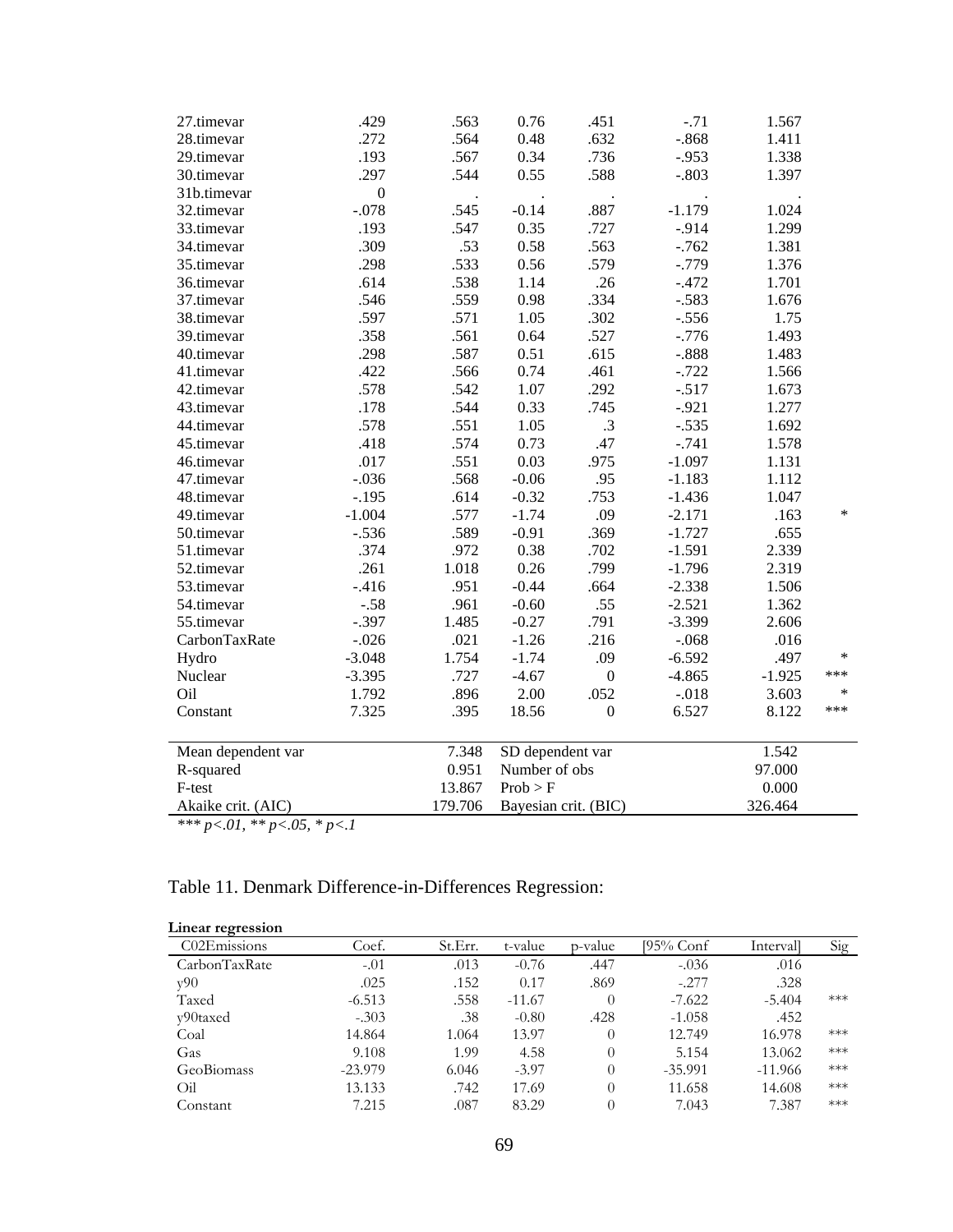|  |  |  | Table 12. Effect of Tax rate Every Year by plotting Coefficients Denmark DID: |
|--|--|--|-------------------------------------------------------------------------------|
|  |  |  |                                                                               |

| <b>Linear regression</b> |                  |         |         |                  |           |           |       |
|--------------------------|------------------|---------|---------|------------------|-----------|-----------|-------|
| C02Emissions             | Coef.            | St.Err. | t-value | p-value          | [95% Conf | Interval] | Sig   |
| Taxed                    | $-4.364$         | .874    | $-4.99$ | $\boldsymbol{0}$ | $-6.13$   | $-2.599$  | ***   |
| y90taxed                 | .145             | .388    | 0.37    | .71              | $-.638$   | .929      |       |
| 5.timevar                | .119             | .494    | 0.24    | .811             | $-.879$   | 1.117     |       |
| 6.timevar                | .425             | .484    | 0.88    | .386             | $-.553$   | 1.402     |       |
| 7.timevar                | .104             | .485    | 0.21    | .831             | $-.876$   | 1.085     |       |
| 8.timevar                | .694             | .485    | 1.43    | .16              | $-.285$   | 1.672     |       |
| 9.timevar                | $-.072$          | .484    | $-0.15$ | .883             | $-1.049$  | .906      |       |
| 10.timevar               | .206             | .489    | 0.42    | .676             | $-.782$   | 1.194     |       |
| 11.timevar               | .12              | .493    | 0.24    | .809             | $-.875$   | 1.115     |       |
| 12.timevar               | .079             | .495    | 0.16    | .874             | $-.921$   | 1.078     |       |
| 13.timevar               | .66              | .489    | 1.35    | .184             | $-.327$   | 1.646     |       |
| 14.timevar               | .538             | .488    | 1.10    | .277             | $-.447$   | 1.524     |       |
| 15.timevar               | .323             | .489    | 0.66    | .513             | $-.664$   | 1.309     |       |
| 16.timevar               | .467             | .485    | 0.96    | .341             | $-.512$   | 1.447     |       |
| 17.timevar               | .926             | .484    | 1.91    | .063             | $-.051$   | 1.903     | *     |
| 18.timevar               | .754             | .483    | 1.56    | .126             | $-.222$   | 1.73      |       |
| 19.timevar               | .987             | .481    | 2.05    | .047             | .016      | 1.958     | $***$ |
| 20.timevar               | .423             | .478    | 0.88    | .382             | $-.543$   | 1.388     |       |
| 21.timevar               | $-.202$          | .479    | $-0.42$ | .675             | $-1.169$  | .765      |       |
| 22.timevar               | $-.272$          | .48     | $-0.57$ | .574             | $-1.241$  | .697      |       |
| 23.timevar               | $-.566$          | .482    | $-1.17$ | .247             | $-1.54$   | .408      |       |
| 24.timevar               | $-.039$          | .482    | $-0.08$ | .936             | $-1.012$  | .934      |       |
| 25.timevar               | .02              | .48     | 0.04    | .967             | $-.95$    | .99       |       |
| 26.timevar               | .201             | .481    | 0.42    | .678             | $-.77$    | 1.172     |       |
| 27.timevar               | .444             | .482    | 0.92    | .363             | $-.53$    | 1.418     |       |
| 28.timevar               | .192             | .482    | 0.40    | .692             | $-.782$   | 1.167     |       |
| 29.timevar               | .03              | .487    | 0.06    | .952             | $-.954$   | 1.013     |       |
| 30.timevar               | .14              | .451    | 0.31    | .757             | $-.77$    | 1.051     |       |
| 31b.timevar              | $\boldsymbol{0}$ |         |         |                  |           |           |       |
| 32.timevar               | $-.269$          | .468    | $-0.57$ | .569             | $-1.215$  | .676      |       |
| 33.timevar               | .047             | .471    | 0.10    | .921             | $-.904$   | .998      |       |
| 34.timevar               | .163             | .47     | 0.35    | .731             | $-.787$   | 1.113     |       |
| 35.timevar               | $-.143$          | .479    | $-0.30$ | .767             | $-1.111$  | .825      |       |
| 36.timevar               | .86              | .492    | 1.75    | .088             | $-.133$   | 1.853     | *     |
| 37.timevar               | .32              | .472    | 0.68    | .502             | $-.633$   | 1.272     |       |
| 38.timevar               | .418             | .466    | 0.90    | .375             | $-.523$   | 1.36      |       |
| 39.timevar               | .137             | .47     | 0.29    | .773             | $-.812$   | 1.085     |       |
| 40.timevar               | .153             | .47     | 0.33    | .746             | $-.795$   | 1.102     |       |
| 41.timevar               | .17              | .467    | 0.36    | .718             | $-.774$   | 1.114     |       |
| 42.timevar               | .224             | .468    | 0.48    | .635             | $-.721$   | 1.168     |       |
| 43.timevar               | .175             | .467    | 0.37    | .71              | $-.768$   | 1.118     |       |
| 44.timevar               | .136             | .478    | 0.28    | .777             | $-.829$   | 1.101     |       |
| 45.timevar               | $-.116$          | .48     | $-0.24$ | .81              | $-1.086$  | .853      |       |
| 46.timevar               | .076             | .467    | 0.16    | .872             | $-.867$   | 1.019     |       |
| 47.timevar               | $-.217$          | .475    | $-0.46$ | .65              | $-1.177$  | .742      |       |
| 48.timevar               | $-.781$          | .538    | $-1.45$ | .154             | $-1.867$  | .305      |       |
| 49.timevar               | $-.919$          | .519    | $-1.77$ | .084             | $-1.967$  | .129      | ∗     |